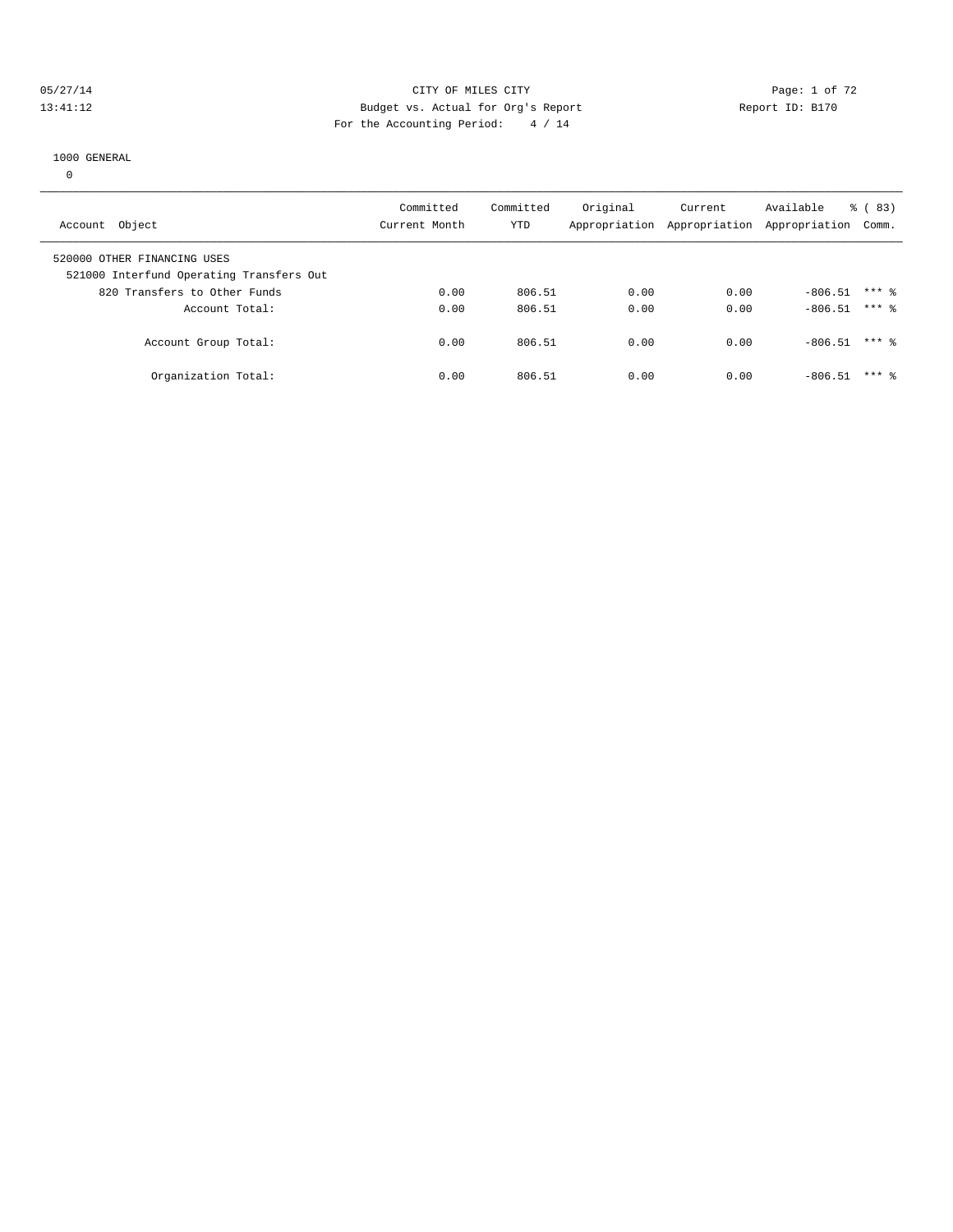## 05/27/14 Page: 2 of 72 13:41:12 Budget vs. Actual for Org's Report Report ID: B170 For the Accounting Period: 4 / 14

#### 1000 GENERAL

1 Mayor

| Account Object                     | Committed<br>Current Month | Committed<br><b>YTD</b> | Original  | Current<br>Appropriation Appropriation Appropriation | Available    | % (83)<br>Comm. |  |
|------------------------------------|----------------------------|-------------------------|-----------|------------------------------------------------------|--------------|-----------------|--|
| 410000 GENERAL GOVERNMENT          |                            |                         |           |                                                      |              |                 |  |
| 410200 Executive Services(01)      |                            |                         |           |                                                      |              |                 |  |
| 111 Salaries and Wages - Permanent | 1,416.68                   | 14,541.80               | 17,000.00 | 17,000.00                                            | 2,458.20     | 86 %            |  |
| 142 Workers' Compensation          | 5.54                       | 56.87                   | 80.00     | 80.00                                                | 23.13        | 71 %            |  |
| 143 Health Insurance               | 0.00                       | 1,237.00                | 0.00      | 0.00                                                 | $-1, 237.00$ | $***$ $_{8}$    |  |
| 144 FICA                           | 108.38                     | 1,105.24                | 1,530.00  | 1,530.00                                             | 424.76       | 72 %            |  |
| 145 PERS                           | 114.32                     | 1,173.47                | 1,414.00  | 1,414.00                                             | 240.53       | 83 %            |  |
| 210 Office Supplies and Materials  | 0.00                       | 50.45                   | 125.00    | 125.00                                               | 74.55        | $40*$           |  |
| 214 Small Items of Equipment       | 0.00                       | 0.00                    | 500.00    | 500.00                                               | 500.00       | 0 <sup>8</sup>  |  |
| 220 Operating Expenses             | 0.00                       | 154.12                  | 0.00      | 0.00                                                 | $-154.12$    | $***$ $%$       |  |
| 311 Postage, Box Rent, Etc.        | 0.00                       | 0.94                    | 0.00      | 0.00                                                 | $-0.94$      | $***$ $%$       |  |
| 345 Telephone                      | 28.58                      | 341.92                  | 550.00    | 550.00                                               | 208.08       | 62 %            |  |
| 347 Internet                       | 0.00                       | 0.00                    | 100.00    | 100.00                                               | 100.00       | 0 <sup>8</sup>  |  |
| 350 Professional Services          | 0.00                       | 83.00                   | 150.00    | 150.00                                               | 67.00        | 55 %            |  |
| 360 Contr R & M                    | 108.47                     | 872.54                  | 650.00    | 650.00                                               | $-222.54$    | $134$ $%$       |  |
| 370 Travel                         | 87.36                      | 408.80                  | 1,500.00  | 1,500.00                                             | 1,091.20     | $27$ $%$        |  |
| 380 Training Services              | 0.00                       | 170.00                  | 400.00    | 400.00                                               | 230.00       | 43 %            |  |
| Account Total:                     | 1,869.33                   | 20,196.15               | 23,999.00 | 23,999.00                                            | 3,802.85     | 84 %            |  |
| Account Group Total:               | 1,869.33                   | 20,196.15               | 23,999.00 | 23,999.00                                            | 3,802.85     | 84 %            |  |
| Organization Total:                | 1,869.33                   | 20,196.15               | 23,999.00 | 23,999.00                                            | 3,802.85     | 84 %            |  |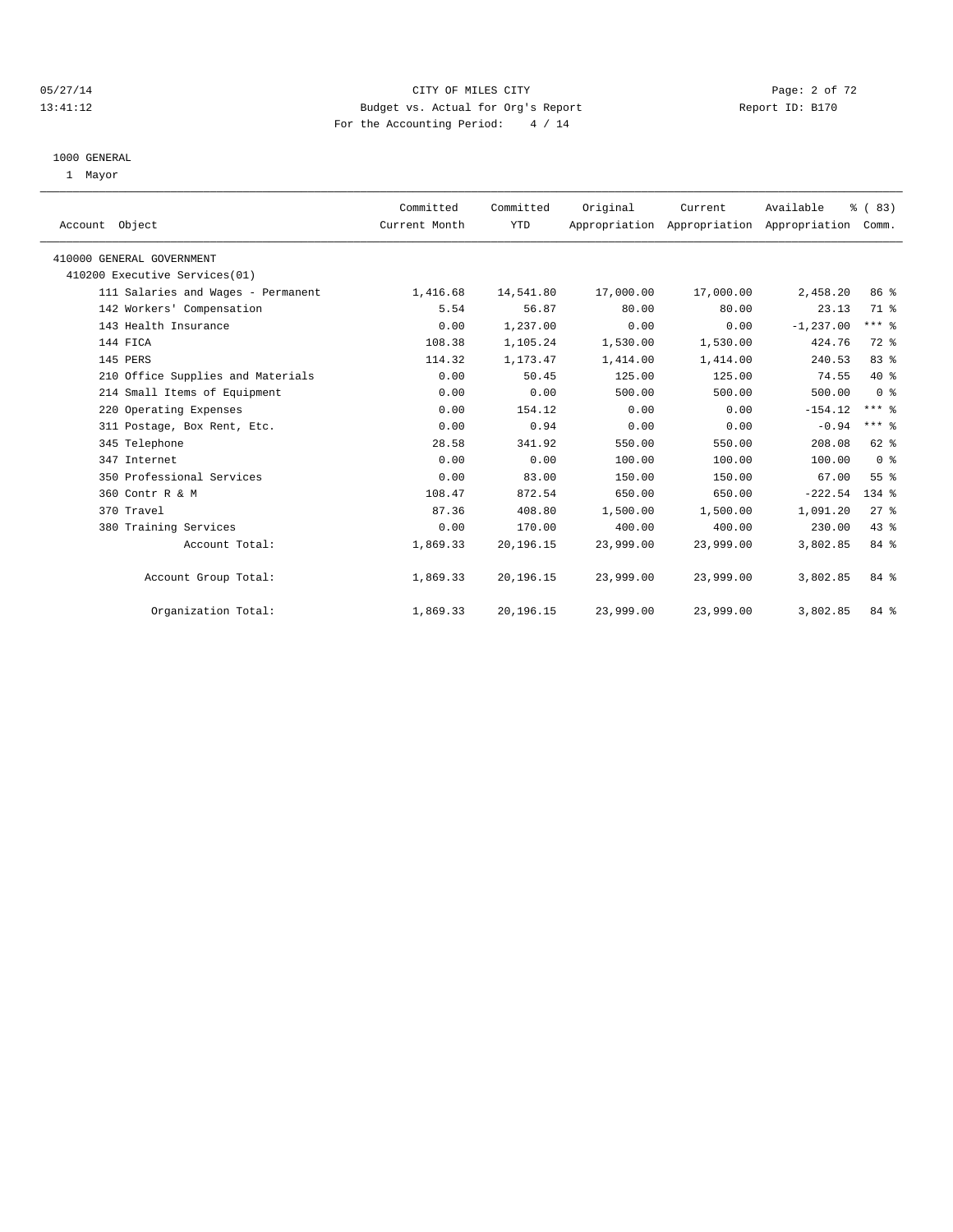## 05/27/14 Page: 3 of 72 13:41:12 Budget vs. Actual for Org's Report Report ID: B170 For the Accounting Period: 4 / 14

#### 1000 GENERAL

2 City Council

| Account Object                           | Committed<br>Current Month | Committed<br><b>YTD</b> | Original  | Current   | Available<br>Appropriation Appropriation Appropriation | % (83)<br>Comm. |
|------------------------------------------|----------------------------|-------------------------|-----------|-----------|--------------------------------------------------------|-----------------|
| 410000 GENERAL GOVERNMENT                |                            |                         |           |           |                                                        |                 |
| 410100 Legislative Services(02)          |                            |                         |           |           |                                                        |                 |
| 111 Salaries and Wages - Permanent       | 2,000.00                   | 20,250.00               | 24,000.00 | 24,000.00 | 3,750.00                                               | 84 %            |
| 141 Unemployment Insurance               | 2.24                       | 8.96                    | 0.00      | 0.00      | $-8.96$                                                | $***$ $-$       |
| 142 Workers' Compensation                | 7.84                       | 79.38                   | 94.00     | 94.00     | 14.62                                                  | 84 %            |
| 144 FICA                                 | 152.96                     | 1,548.72                | 1,836.00  | 1,836.00  | 287.28                                                 | 84 %            |
| 145 PERS                                 | 40.36                      | 534.75                  | 636.00    | 636.00    | 101.25                                                 | 84 %            |
| 220 Operating Expenses                   | 0.00                       | 177.87                  | 0.00      | 0.00      | $-177.87$                                              | $***$ 8         |
| 370 Travel                               | 0.00                       | 0.00                    | 500.00    | 500.00    | 500.00                                                 | 0 <sup>8</sup>  |
| 380 Training Services                    | 0.00                       | 0.00                    | 500.00    | 500.00    | 500.00                                                 | 0 <sup>8</sup>  |
| Account Total:                           | 2,203.40                   | 22,599.68               | 27,566.00 | 27,566.00 | 4,966.32                                               | 82 %            |
| 410105 Safety Culture-Supplies           |                            |                         |           |           |                                                        |                 |
| 230 Repair and Maintenance Supplies      | 0.00                       | 0.00                    | 1,000.00  | 1,000.00  | 1,000.00                                               | $0 \approx$     |
| Account Total:                           | 0.00                       | 0.00                    | 1,000.00  | 1,000.00  | 1,000.00                                               | 0 <sup>8</sup>  |
| Account Group Total:                     | 2,203.40                   | 22,599.68               | 28,566.00 | 28,566.00 | 5,966.32                                               | 79 %            |
| 470000 Housing and Community Development |                            |                         |           |           |                                                        |                 |
| 470300 Ecomonic Development              |                            |                         |           |           |                                                        |                 |
| 350 Professional Services                | 0.00                       | 13,569.00               | 13,438.00 | 13,438.00 | $-131.00$                                              | $101$ %         |
| Account Total:                           | 0.00                       | 13,569.00               | 13,438.00 | 13,438.00 | $-131.00$                                              | 101 %           |
| Account Group Total:                     | 0.00                       | 13,569.00               | 13,438.00 | 13,438.00 | $-131.00$ 101 %                                        |                 |
| 520000 OTHER FINANCING USES              |                            |                         |           |           |                                                        |                 |
| 521000 Interfund Operating Transfers Out |                            |                         |           |           |                                                        |                 |
| 820 Transfers to Other Funds             | 0.00                       | 0.00                    | 46,000.00 | 46,000.00 | 46,000.00                                              | 0 <sup>8</sup>  |
| Account Total:                           | 0.00                       | 0.00                    | 46,000.00 | 46,000.00 | 46,000.00                                              | 0 <sup>8</sup>  |
| Account Group Total:                     | 0.00                       | 0.00                    | 46,000.00 | 46,000.00 | 46,000.00                                              | 0 <sup>8</sup>  |
| Organization Total:                      | 2,203.40                   | 36,168.68               | 88,004.00 | 88,004.00 | 51,835.32                                              | 41 %            |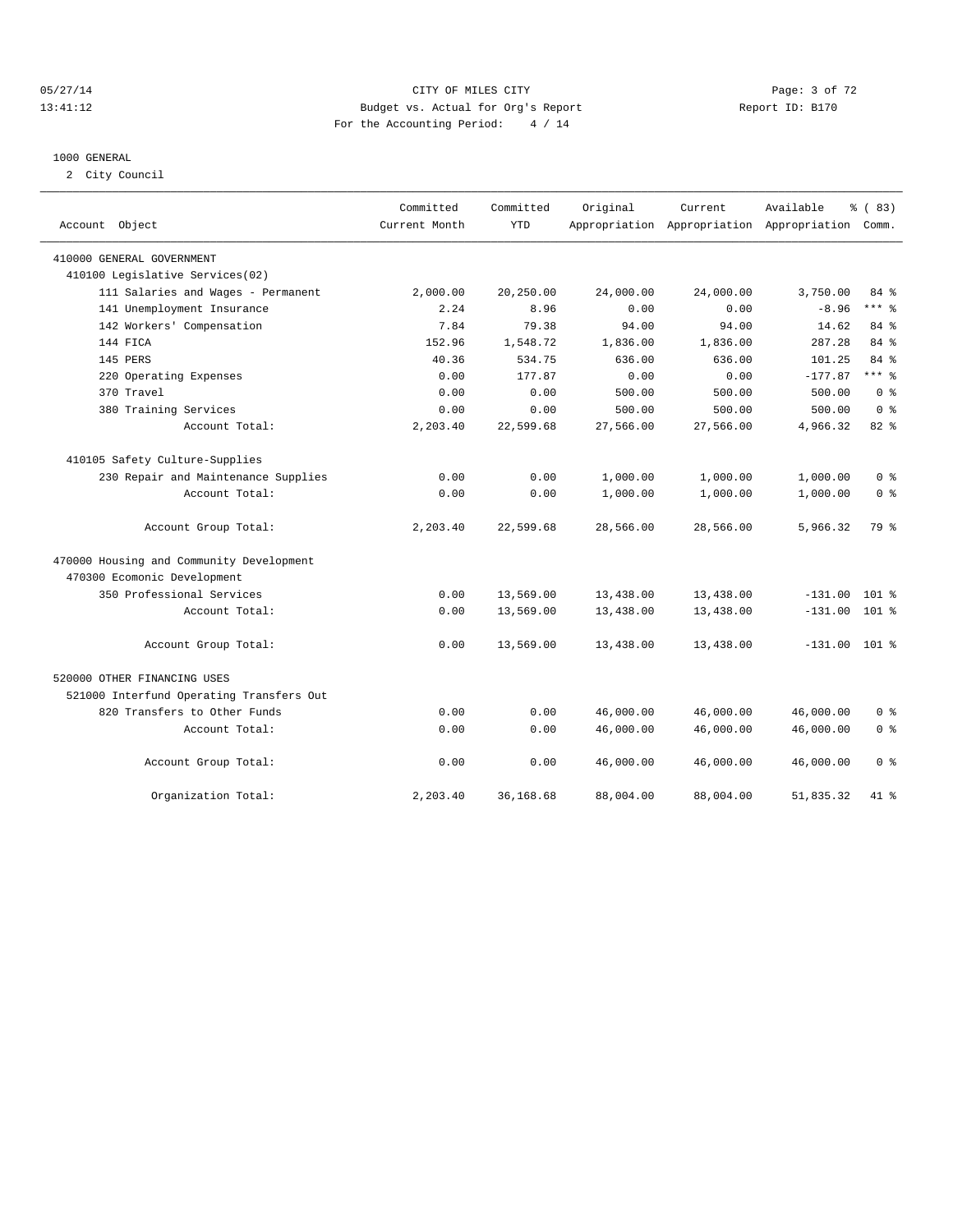## 05/27/14 Page: 4 of 72 13:41:12 Budget vs. Actual for Org's Report Changer Report ID: B170 For the Accounting Period: 4 / 14

————————————————————————————————————————————————————————————————————————————————————————————————————————————————————————————————————

#### 1000 GENERAL

3 City Clerk

|                                            | Committed     | Committed  | Original   | Current    | Available                                       | % (83)          |
|--------------------------------------------|---------------|------------|------------|------------|-------------------------------------------------|-----------------|
| Account Object                             | Current Month | <b>YTD</b> |            |            | Appropriation Appropriation Appropriation Comm. |                 |
| 410000 GENERAL GOVERNMENT                  |               |            |            |            |                                                 |                 |
| 410500 Financial Services(03)              |               |            |            |            |                                                 |                 |
| 111 Salaries and Wages - Permanent         | 9,034.13      | 85, 324.47 | 109,195.00 | 109,195.00 | 23,870.53                                       | 78 %            |
| 121 OVERTIME-PERMANENT                     | 0.00          | 0.00       | 4,267.00   | 4,267.00   | 4,267.00                                        | 0 <sup>8</sup>  |
| 131 VACATION                               | 302.69        | 4,942.56   | 5,847.00   | 5,847.00   | 904.44                                          | 85%             |
| 132 SICK LEAVE                             | 170.82        | 2,320.35   | 0.00       | 0.00       | $-2, 320.35$                                    | $***$ $%$       |
| 133 OTHER LEAVE PAY                        | 98.62         | 2,531.27   | 7,212.00   | 7,212.00   | 4,680.73                                        | 35 <sup>8</sup> |
| 141 Unemployment Insurance                 | 43.22         | 430.09     | 569.00     | 569.00     | 138.91                                          | 76 %            |
| 142 Workers' Compensation                  | 88.04         | 873.72     | 1,148.00   | 1,148.00   | 274.28                                          | 76 %            |
| 143 Health Insurance                       | 1,855.15      | 18,551.50  | 22,266.00  | 22,266.00  | 3,714.50                                        | 83 %            |
| 144 FICA                                   | 734.46        | 7,306.76   | 9,678.00   | 9,678.00   | 2,371.24                                        | 75 %            |
| 145 PERS                                   | 775.22        | 7,675.97   | 10,116.00  | 10,116.00  | 2,440.03                                        | 76 %            |
| 196 CLOTHING ALLOTMENT                     | 0.00          | 450.00     | 450.00     | 450.00     | 0.00                                            | 100 %           |
| 210 Office Supplies and Materials          | 0.00          | 2,065.41   | 2,808.00   | 2,808.00   | 742.59                                          | 74 %            |
| 214 Small Items of Equipment               | 298.33        | 298.33     | 3,050.00   | 3,050.00   | 2,751.67                                        | $10*$           |
| 220 Operating Expenses                     | 30.75         | 412.60     | 3,600.00   | 3,600.00   | 3,187.40                                        | $11$ %          |
| 230 Repair and Maintenance Supplies        | 0.00          | 0.00       | 200.00     | 200.00     | 200.00                                          | 0 <sup>8</sup>  |
| 311 Postage, Box Rent, Etc.                | 0.00          | 333.37     | 3,600.00   | 3,600.00   | 3,266.63                                        | 9 <sub>8</sub>  |
| 320 Printing, Duplicating, Typing &        | 70.75         | 186.83     | 1,000.00   | 1,000.00   | 813.17                                          | 19 <sup>°</sup> |
| 330 Publicity, Subscriptions & Dues        | 0.00          | 455.08     | 1,400.00   | 1,400.00   | 944.92                                          | 33 <sup>8</sup> |
| 334 Memberships, Registrations & Dues      | 0.00          | 2,858.00   | 3,400.00   | 3,400.00   | 542.00                                          | 84 %            |
| 345 Telephone                              | 50.11         | 571.62     | 750.00     | 750.00     | 178.38                                          | 76 %            |
| 347 Internet                               | 19.52         | 197.55     | 250.00     | 250.00     | 52.45                                           | 79 %            |
| 350 Professional Services                  | 0.00          | 23, 175.85 | 35,000.00  | 35,000.00  | 11,824.15                                       | 66 %            |
| 360 Contr R & M                            | 200.76        | 11,780.95  | 8,000.00   | 8,000.00   | $-3,780.95$                                     | 147.8           |
| 370 Travel                                 | 529.79        | 529.79     | 1,200.00   | 1,200.00   | 670.21                                          | 44 %            |
| 380 Training Services                      | 49.67         | 829.67     | 1,000.00   | 1,000.00   | 170.33                                          | $83*$           |
| 382 Books                                  | 0.00          | 12.67      | 200.00     | 200.00     | 187.33                                          | 6 %             |
| 521 Surety Bonds for Officials & Employees | 0.00          | 983.00     | 983.00     | 983.00     | 0.00                                            | $100*$          |
| Account Total:                             | 14,352.03     | 175,097.41 | 237,189.00 | 237,189.00 | 62,091.59                                       | 74 %            |
|                                            |               |            |            |            |                                                 |                 |
| 411101 Labor Negotiations                  |               |            |            |            |                                                 |                 |
| 350 Professional Services                  | 87.50         | 2,546.25   | 12,000.00  | 12,000.00  | 9,453.75                                        | $21$ %          |
| Account Total:                             | 87.50         | 2,546.25   | 12,000.00  | 12,000.00  | 9,453.75                                        | $21$ %          |
| Account Group Total:                       | 14,439.53     | 177,643.66 | 249,189.00 | 249,189.00 | 71,545.34                                       | 71 %            |
| 510000 MISCELLANEOUS                       |               |            |            |            |                                                 |                 |
| 510330 Comprehensive Liability Insurance   |               |            |            |            |                                                 |                 |
| 513 Liability                              | 0.00          | 63,584.37  | 63,584.00  | 63,584.00  |                                                 | $-0.37$ 100 %   |
| Account Total:                             | 0.00          | 63,584.37  | 63,584.00  | 63,584.00  | $-0.37$                                         | $100$ %         |
|                                            |               |            |            |            |                                                 |                 |
| Account Group Total:                       | 0.00          | 63,584.37  | 63,584.00  | 63,584.00  |                                                 | $-0.37$ 100 %   |
| Organization Total:                        | 14,439.53     | 241,228.03 | 312,773.00 | 312,773.00 | 71,544.97                                       | $77*$           |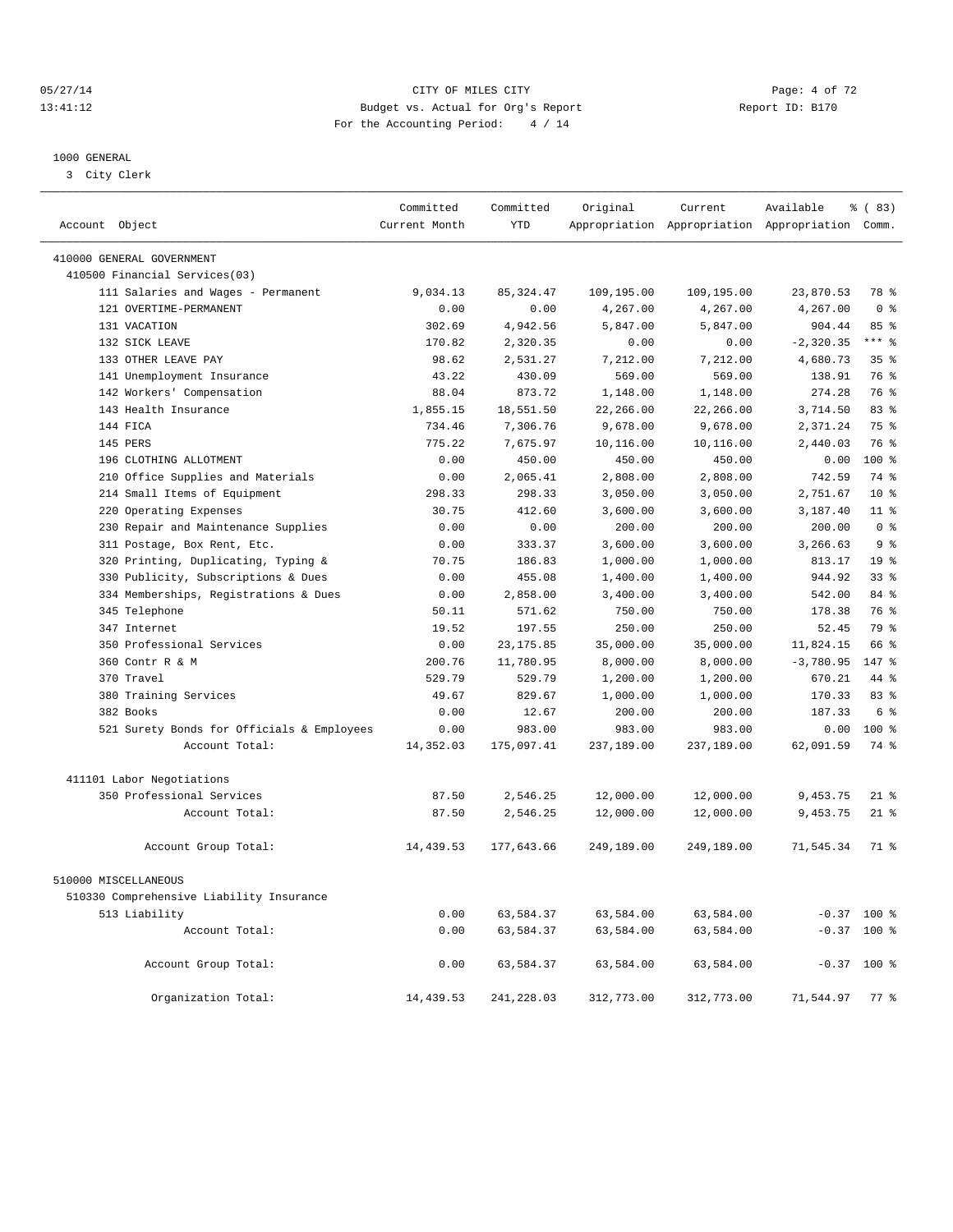#### 05/27/14 Page: 5 of 72 13:41:12 Budget vs. Actual for Org's Report Report ID: B170 For the Accounting Period: 4 / 14

# 1000 GENERAL

4 Attorney

| Account Object                     | Committed<br>Current Month | Committed<br><b>YTD</b> | Original   | Current   | Available<br>Appropriation Appropriation Appropriation | % (83)<br>Comm. |  |
|------------------------------------|----------------------------|-------------------------|------------|-----------|--------------------------------------------------------|-----------------|--|
| 410000 GENERAL GOVERNMENT          |                            |                         |            |           |                                                        |                 |  |
| 411100 Legal Services (04)         |                            |                         |            |           |                                                        |                 |  |
| 111 Salaries and Wages - Permanent | 10,198.16                  | 71,897.82               | 78,098.00  | 78,098.00 | 6, 200.18                                              | $92$ $%$        |  |
| 131 VACATION                       | 0.00                       | 2,815.50                | 0.00       | 0.00      | $-2,815.50$                                            | $***$ $%$       |  |
| 132 SICK LEAVE                     | 0.00                       | 31.94                   | 0.00       | 0.00      | $-31.94$                                               | $***$ $_{8}$    |  |
| 141 Unemployment Insurance         | 45.89                      | 336.51                  | 352.00     | 352.00    | 15.49                                                  | 96 <sup>8</sup> |  |
| 142 Workers' Compensation          | 51.36                      | 1,631.87                | 395.00     | 395.00    | $-1, 236.87$                                           | $413*$          |  |
| 144 FICA                           | 780.16                     | 5,720.86                | 5,975.00   | 5,975.00  | 254.14                                                 | 96 <sup>°</sup> |  |
| 145 PERS                           | 823.00                     | 6,031.99                | 6,303.00   | 6,303.00  | 271.01                                                 | 96 <sup>°</sup> |  |
| 196 CLOTHING ALLOTMENT             | 0.00                       | 37.50                   | 56.00      | 56.00     | 18.50                                                  | 67 <sup>8</sup> |  |
| 210 Office Supplies and Materials  | 0.00                       | 1,238.89                | 250.00     | 250.00    | $-988.89$                                              | 496 %           |  |
| 214 Small Items of Equipment       | 0.00                       | 0.00                    | 200.00     | 200.00    | 200.00                                                 | 0 <sup>8</sup>  |  |
| 220 Operating Expenses             | 142.88                     | 604.08                  | 300.00     | 300.00    | $-304.08$                                              | $201$ %         |  |
| 311 Postage, Box Rent, Etc.        | 49.00                      | 620.85                  | 300.00     | 300.00    | $-320.85$                                              | $207$ %         |  |
| 345 Telephone                      | 2.22                       | 78.35                   | 120.00     | 120.00    | 41.65                                                  | 65 %            |  |
| 347 Internet                       | 0.00                       | 0.00                    | 120.00     | 120.00    | 120.00                                                 | 0 <sup>8</sup>  |  |
| 350 Professional Services          | 2,723.00                   | 3,936.45                | 1,200.00   | 1,200.00  | $-2,736.45$                                            | $328$ %         |  |
| 360 Contr R & M                    | 0.00                       | 0.00                    | 200.00     | 200.00    | 200.00                                                 | 0 <sup>8</sup>  |  |
| 370 Travel                         | 0.00                       | 0.00                    | 550.00     | 550.00    | 550.00                                                 | 0 <sup>8</sup>  |  |
| Account Total:                     | 14,815.67                  | 94,982.61               | 94, 419.00 | 94,419.00 | $-563.61$ 101 %                                        |                 |  |
| Account Group Total:               | 14,815.67                  | 94,982.61               | 94,419.00  | 94,419.00 | $-563.61$ 101 %                                        |                 |  |
| Organization Total:                | 14,815.67                  | 94,982.61               | 94,419.00  | 94,419.00 | $-563.61$ 101 %                                        |                 |  |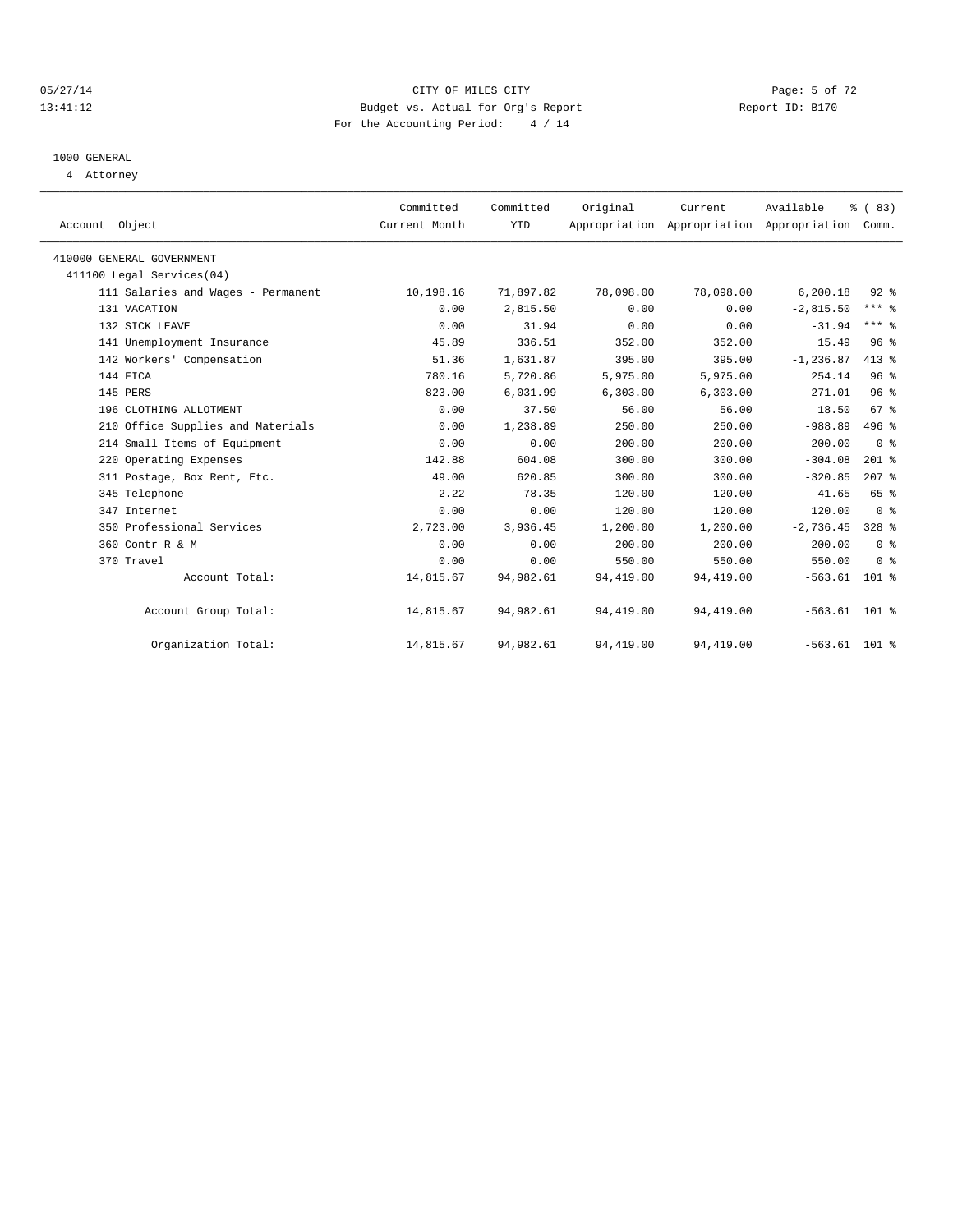#### 05/27/14 Page: 6 of 72 13:41:12 Budget vs. Actual for Org's Report Report ID: B170 For the Accounting Period: 4 / 14

#### 1000 GENERAL

5 Police

|                                             | Committed     | Committed  | Original     | Current      | Available                                       | % (83)          |  |
|---------------------------------------------|---------------|------------|--------------|--------------|-------------------------------------------------|-----------------|--|
| Account Object                              | Current Month | <b>YTD</b> |              |              | Appropriation Appropriation Appropriation Comm. |                 |  |
|                                             |               |            |              |              |                                                 |                 |  |
| 420000 PUBLIC SAFETY                        |               |            |              |              |                                                 |                 |  |
| 420140 Crime Control and Investigation (05) |               |            |              |              |                                                 |                 |  |
| 111 Salaries and Wages - Permanent          | 38,891.36     | 437,578.53 | 619,418.00   | 619,418.00   | 181,839.47                                      | 71 %            |  |
| 121 OVERTIME-PERMANENT                      | 5,721.36      | 23,709.59  | 21,504.00    | 21,504.00    | $-2, 205.59$                                    | $110*$          |  |
| 131 VACATION                                | 1,732.53      | 23,613.55  | 30,000.00    | 30,000.00    | 6,386.45                                        | 79 %            |  |
| 132 SICK LEAVE                              | 4,356.91      | 15,987.33  | 7,500.00     | 7,500.00     | $-8,487.33$                                     | $213*$          |  |
| 133 OTHER LEAVE PAY                         | 0.00          | 1,495.53   | 8,004.00     | 8,004.00     | 6,508.47                                        | 19 <sup>°</sup> |  |
| 134 HOLIDAY PAY                             | 100.20        | 18,310.44  | 21,504.00    | 21,504.00    | 3,193.56                                        | 85%             |  |
| 141 Unemployment Insurance                  | 228.63        | 2,409.10   | 3,186.00     | 3,186.00     | 776.90                                          | 76 %            |  |
| 142 Workers' Compensation                   | 2,188.24      | 23, 244.40 | 32,326.00    | 32,326.00    | 9,081.60                                        | 72 %            |  |
| 143 Health Insurance                        | 6,285.46      | 66,516.04  | 111,306.00   | 111,306.00   | 44,789.96                                       | 60 %            |  |
| 144 FICA                                    | 725.63        | 7,956.23   | 13,631.00    | 13,631.00    | 5,674.77                                        | 58 %            |  |
| 146 Police Pension                          | 6,221.03      | 65,721.30  | 94,431.00    | 94,431.00    | 28,709.70                                       | 70 %            |  |
| 196 CLOTHING ALLOTMENT                      | 0.00          | 12,330.00  | 12,960.00    | 12,960.00    | 630.00                                          | 95%             |  |
| Office Supplies and Materials<br>210        | 255.71        | 3,715.42   | 5,000.00     | 5,000.00     | 1,284.58                                        | 74 %            |  |
| 214 Small Items of Equipment                | 1,896.00      | 10,397.50  | 19,600.00    | 19,600.00    | 9,202.50                                        | 53%             |  |
| 220 Operating Expenses                      | 1,181.01      | 11,742.94  | 13,125.00    | 13, 125.00   | 1,382.06                                        | 89 %            |  |
| 226 Clothing and Uniforms                   | 0.00          | 421.23     | 500.00       | 500.00       | 78.77                                           | 84 %            |  |
| 227 Firearm Supplies                        | 0.00          | 1,220.00   | 4,800.00     | 4,800.00     | 3,580.00                                        | 25%             |  |
| Repair and Maintenance Supplies<br>230      | 1,000.74      | 6,428.63   | 6,000.00     | 6,000.00     | $-428.63$                                       | 107 %           |  |
| 231 Gas, Oil, Diesel Fuel, Grease, etc.     | 3,599.11      | 30,653.19  | 32,000.00    | 32,000.00    | 1,346.81                                        | 96%             |  |
| 311 Postage, Box Rent, Etc.                 | 113.79        | 712.02     | 600.00       | 600.00       | $-112.02$                                       | $119*$          |  |
| 330 Publicity, Subscriptions & Dues         | 0.00          | 110.00     | 300.00       | 300.00       | 190.00                                          | 37%             |  |
| 334 Memberships, Registrations & Dues       | 0.00          | 1,445.00   | 1,800.00     | 1,800.00     | 355.00                                          | 80 %            |  |
| 345 Telephone                               | 310.69        | 3,162.89   | 4,500.00     | 4,500.00     | 1,337.11                                        | 70 %            |  |
| 346 Garbage Service                         | 43.00         | 430.00     | 500.00       | 500.00       | 70.00                                           | 86 <sup>8</sup> |  |
| 347 Internet                                | 65.60         | 656.00     | 800.00       | 800.00       | 144.00                                          | $82$ $%$        |  |
| 350 Professional Services                   | 848.50        | 8,028.75   | 9,000.00     | 9,000.00     | 971.25                                          | 89 %            |  |
| 360 Contr R & M                             | 32.12         | 160.80     | 1,500.00     | 1,500.00     | 1,339.20                                        | $11*$           |  |
| 366 R&M Vehicles - Police/Animal Control    | 1,334.29      | 12,348.99  | 18,000.00    | 18,000.00    | 5,651.01                                        | 69 %            |  |
| 370 Travel                                  | 209.70        | 3,491.35   | 5,500.00     | 5,500.00     | 2,008.65                                        | 63 %            |  |
| 380 Training Services                       | 0.00          | 3,390.00   | 9,000.00     | 9,000.00     | 5,610.00                                        | 38 %            |  |
| 381 BOOKS(POP&MILES) (correct)              | 0.00          | 0.00       | 500.00       | 500.00       | 500.00                                          | 0 <sup>8</sup>  |  |
| 512 Insurance on Vehicles & Equipment       | 0.00          | 1,474.59   | 1,475.00     | 1,475.00     | 0.41                                            | $100*$          |  |
| 700 Grants, Contributions & Indemnities     | 0.00          | 15,970.00  | 15,970.00    | 15,970.00    | 0.00                                            | $100*$          |  |
| Account Total:                              | 77,341.61     | 814,831.34 | 1,126,240.00 | 1,126,240.00 | 311,408.66                                      | 72 %            |  |
|                                             |               |            |              |              |                                                 |                 |  |
| 420142 Drug Enforcement                     |               |            |              |              |                                                 |                 |  |
| 111 Salaries and Wages - Permanent          | 12,636.84     | 103,646.68 | 45,263.00    | 45,263.00    | $-58,383.68$ 229 %                              |                 |  |
| 121 OVERTIME-PERMANENT                      | 455.44        | 6,182.96   | 1,274.00     | 1,274.00     | $-4,908.96$ 485 %                               |                 |  |
| 131 VACATION                                | 535.44        | 2,114.53   | 1,070.00     | 1,070.00     | $-1,044.53$ 198 %                               |                 |  |
| 132 SICK LEAVE                              | 0.00          | 1,123.64   | 700.00       | 700.00       | $-423.64$ 161 %                                 |                 |  |
| 133 OTHER LEAVE PAY                         | 0.00          | 0.00       | 531.00       | 531.00       | 531.00                                          | 0 <sup>8</sup>  |  |
| 134 HOLIDAY PAY                             | 804.24        | 6,533.64   | 212.00       | 212.00       | $-6,321.64$ *** %                               |                 |  |
| 141 Unemployment Insurance                  | 64.94         | 538.19     | 219.00       | 219.00       | $-319.19$ 246 %                                 |                 |  |
| 142 Workers' Compensation                   | 630.05        | 5,159.52   | 2,219.00     | 2,219.00     | $-2,940.52$                                     | $233$ $%$       |  |
| 143 Health Insurance                        | 2,425.17      | 19,992.58  | 7,422.00     | 7,422.00     | $-12,570.58$ 269 %                              |                 |  |
| 144 FICA                                    | 208.48        | 1,729.14   | 705.00       | 705.00       | $-1,024.14$ 245 %                               |                 |  |
| 146 Police Pension                          | 1,876.90      | 15,037.82  | 6,762.00     | 6,762.00     | $-8, 275.82$ 222 %                              |                 |  |
| 196 CLOTHING ALLOTMENT                      | 0.00          | 0.00       | 720.00       | 720.00       | 720.00                                          | 0 <sup>8</sup>  |  |
|                                             |               |            |              |              |                                                 |                 |  |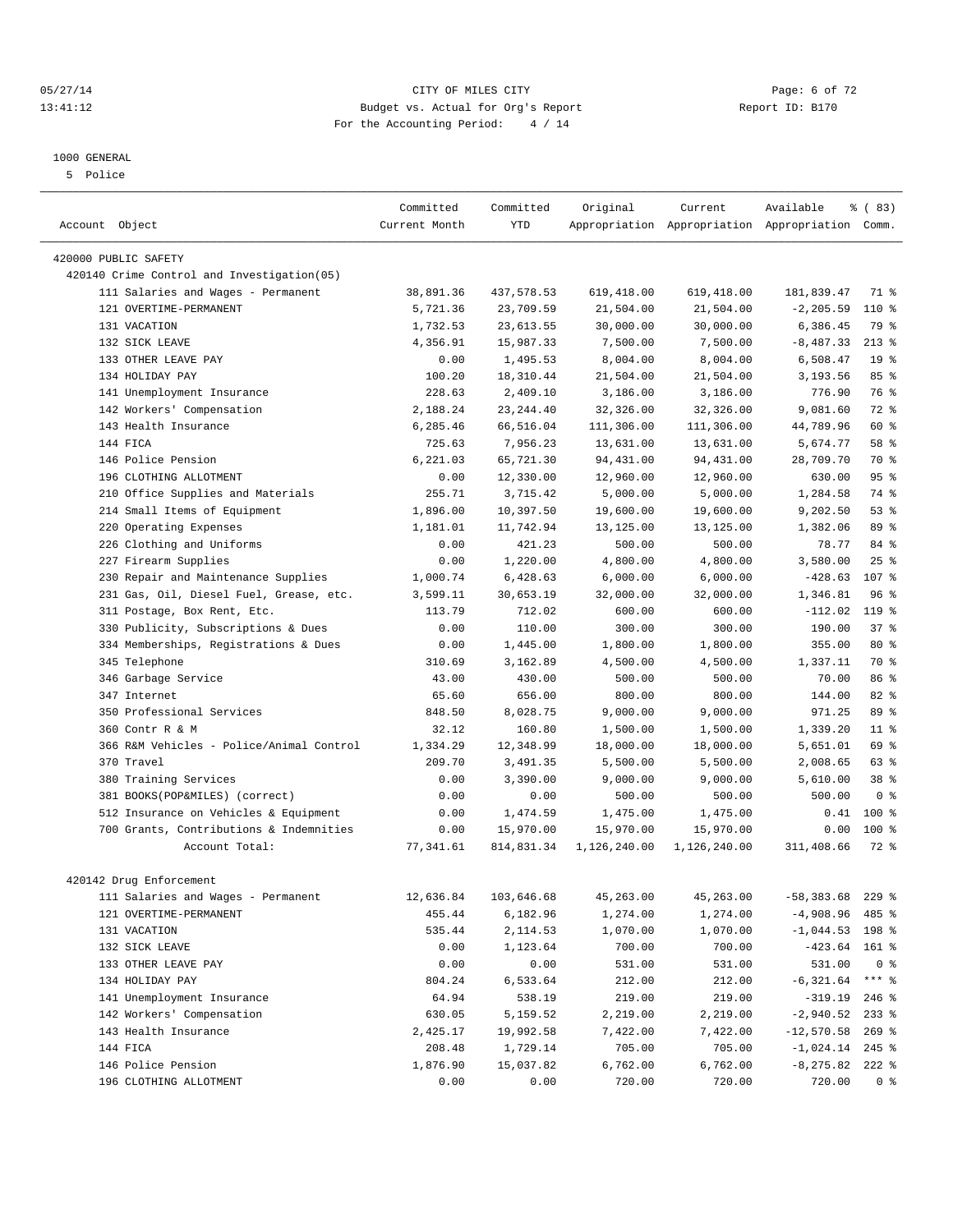#### 05/27/14 Page: 7 of 72 13:41:12 Budget vs. Actual for Org's Report Report ID: B170 For the Accounting Period: 4 / 14

#### 1000 GENERAL

5 Police

| Account Object                           | Committed<br>Current Month | Committed<br><b>YTD</b>    | Original     | Current      | Available<br>Appropriation Appropriation Appropriation Comm. | % (83)         |  |
|------------------------------------------|----------------------------|----------------------------|--------------|--------------|--------------------------------------------------------------|----------------|--|
| Account Total:                           | 19,637.50                  | 162,058.70                 | 67,097.00    | 67,097.00    | $-94,961.70$ 242 %                                           |                |  |
| 420144 School Resource Officer           |                            |                            |              |              |                                                              |                |  |
| 111 Salaries and Wages - Permanent       | 4,089.20                   | 33, 453. 33                | 29,463.00    | 29,463.00    | $-3,990.33$                                                  | 114 %          |  |
| 121 OVERTIME-PERMANENT                   | 0.00                       | 0.00                       | 1,500.00     | 1,500.00     | 1,500.00                                                     | 0 <sup>8</sup> |  |
| 131 VACATION                             | 0.00                       | 0.00                       | 3,976.00     | 3,976.00     | 3,976.00                                                     | 0 <sup>8</sup> |  |
| 132 SICK LEAVE                           | 0.00                       | 0.00                       | 1,300.00     | 1,300.00     | 1,300.00                                                     | 0 <sup>8</sup> |  |
| 133 OTHER LEAVE PAY                      | 0.00                       | 0.00                       | 2,500.00     | 2,500.00     | 2,500.00                                                     | 0 <sup>8</sup> |  |
| 134 HOLIDAY PAY                          | 0.00                       | 0.00                       | 500.00       | 500.00       | 500.00                                                       | 0 <sup>8</sup> |  |
| 141 Unemployment Insurance               | 18.40                      | 150.55                     | 177.00       | 177.00       | 26.45                                                        | 85%            |  |
| 142 Workers' Compensation                | 186.72                     | 1,485.90                   | 1,792.00     | 1,792.00     | 306.10                                                       | 83 %           |  |
| 143 Health Insurance                     | 618.50                     | 4,948.00                   | 5,202.00     | 5,202.00     | 254.00                                                       | 95%            |  |
| 144 FICA                                 | 57.84                      | 473.45                     | 569.00       | 569.00       | 95.55                                                        | 83%            |  |
| 146 Police Pension                       | 582.04                     | 4,526.26                   | 5,236.00     | 5,236.00     | 709.74                                                       | 86 %           |  |
| Account Total:                           | 5,552.70                   | 45,037.49                  | 52,215.00    | 52, 215.00   | 7,177.51                                                     | 86 %           |  |
| 420160 Communications-Dispatch           |                            |                            |              |              |                                                              |                |  |
| 111 Salaries and Wages - Permanent       | 22, 315.62                 | 197, 341.83                | 243,149.00   | 243,149.00   | 45,807.17                                                    | 81 %           |  |
| 121 OVERTIME-PERMANENT                   | 363.91                     | 5,042.02                   | 6,000.00     | 6,000.00     | 957.98                                                       | 84 %           |  |
| 131 VACATION                             | 0.00                       | 9,982.15                   | 12,000.00    | 12,000.00    | 2,017.85                                                     | 83 %           |  |
| 132 SICK LEAVE                           | 972.74                     | 8,821.08                   | 4,500.00     | 4,500.00     | $-4,321.08$                                                  | 196 %          |  |
| 133 OTHER LEAVE PAY                      | 959.40                     | 2,955.37                   | 3,500.00     | 3,500.00     | 544.63                                                       | 84 %           |  |
| 134 HOLIDAY PAY                          | 15.00                      | 10,666.54                  | 12,620.00    | 12,620.00    | 1,953.46                                                     | 85%            |  |
| 141 Unemployment Insurance               | 110.84                     | 1,065.00                   | 1,265.00     | 1,265.00     | 200.00                                                       | 84 %           |  |
| 142 Workers' Compensation                | 1,117.87                   | 10,338.86                  | 12,929.00    | 12,929.00    | 2,590.14                                                     | 80 %           |  |
| 143 Health Insurance                     | 3,098.77                   | 30,965.47                  | 44,532.00    | 44,532.00    | 13,566.53                                                    | 70 %           |  |
| 144 FICA                                 | 1,871.46                   | 17,989.23                  | 21,509.00    | 21,509.00    | 3,519.77                                                     | 84 %           |  |
| 145 PERS                                 | 1,986.16                   | 18,947.94                  | 20,676.00    | 20,676.00    | 1,728.06                                                     | $92$ $%$       |  |
| 146 Police Pension                       | 2.09                       | 2.09                       | 0.00         | 0.00         | $-2.09$                                                      | $***$ $_{8}$   |  |
| 196 CLOTHING ALLOTMENT                   | 0.00                       | 1,866.66                   | 2,400.00     | 2,400.00     | 533.34                                                       | 78 %           |  |
| 210 Office Supplies and Materials        | 127.81                     | 1,318.03                   | 3,000.00     | 3,000.00     | 1,681.97                                                     | 44 %           |  |
| 214 Small Items of Equipment             | 0.00                       | 0.00                       | 200.00       | 200.00       | 200.00                                                       | 0 <sup>8</sup> |  |
| 220 Operating Expenses                   | 83.46                      | 1,395.98                   | 1,000.00     | 1,000.00     | $-395.98$                                                    | 140 %          |  |
| 226 Clothing and Uniforms                | 0.00                       | 96.45                      | 100.00       | 100.00       | 3.55                                                         | 96%            |  |
| 231 Gas, Oil, Diesel Fuel, Grease, etc.  | 12.92                      | 578.79                     | 500.00       | 500.00       | $-78.79$                                                     | 116 %          |  |
| 311 Postage, Box Rent, Etc.              | 9.50                       | 44.12                      | 75.00        | 75.00        | 30.88                                                        | 59 %           |  |
| 320 Printing, Duplicating, Typing &      | 0.00                       | 0.00                       | 100.00       | 100.00       | 100.00                                                       | 0 <sup>8</sup> |  |
| 330 Publicity, Subscriptions & Dues      | 0.00                       | 0.00                       | 150.00       | 150.00       | 150.00                                                       | 0 <sup>8</sup> |  |
| 334 Memberships, Registrations & Dues    | 0.00                       | 381.00                     | 400.00       | 400.00       | 19.00                                                        | 95%            |  |
| 345 Telephone                            | 308.79                     | 5,378.68                   | 4,000.00     | 4,000.00     | $-1,378.68$                                                  | 134 %          |  |
| 350 Professional Services                | 0.00                       | 664.00                     | 500.00       | 500.00       | $-164.00$                                                    | $133$ $%$      |  |
| 366 R&M Vehicles - Police/Animal Control | 31.67                      | 568.66                     | 200.00       | 200.00       | $-368.66$                                                    | 284 %          |  |
| 370 Travel                               | 0.00                       | 1,732.46                   | 1,000.00     | 1,000.00     | $-732.46$                                                    | 173 %          |  |
| 380 Training Services                    | 0.00                       | 562.50                     | 1,000.00     | 1,000.00     | 437.50                                                       | 56 %           |  |
| Account Total:                           | 33,388.01                  | 328,704.91                 | 397,305.00   | 397,305.00   | 68,600.09                                                    | 83 %           |  |
| Account Group Total:                     |                            | 135, 919.82 1, 350, 632.44 | 1,642,857.00 | 1,642,857.00 | 292, 224.56                                                  | $82$ $%$       |  |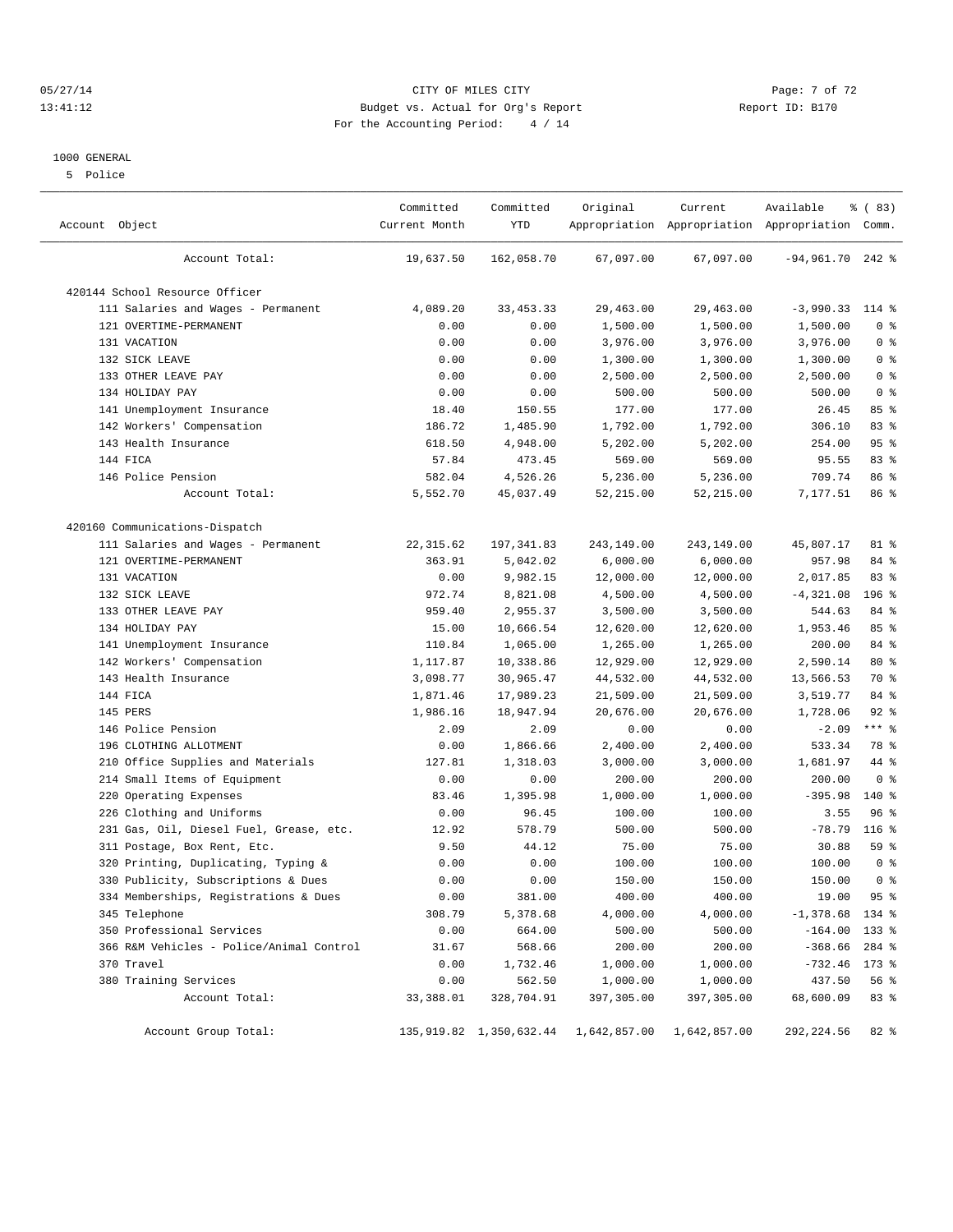#### 05/27/14 Page: 8 of 72 13:41:12 Budget vs. Actual for Org's Report Report ID: B170 For the Accounting Period: 4 / 14

#### 1000 GENERAL

5 Police

| Account Object                                            | Committed<br>Current Month | Committed<br><b>YTD</b> | Original<br>Appropriation | Current<br>Appropriation | Available<br>Appropriation | $\frac{6}{6}$ (83)<br>Comm. |
|-----------------------------------------------------------|----------------------------|-------------------------|---------------------------|--------------------------|----------------------------|-----------------------------|
| 490000 DEBT SERVICE<br>490500 Other Debt Service Payments |                            |                         |                           |                          |                            |                             |
| 610 Principal-Police Cars                                 | 0.00                       | 18,005.61               | 18,006.00                 | 18,006.00                | 0.39                       | $100$ %                     |
| 620 Interest-Police Cars                                  | 0.00                       | 226.26                  | 227.00                    | 227.00                   |                            | $0.74$ 100 %                |
| Account Total:                                            | 0.00                       | 18,231.87               | 18,233.00                 | 18,233.00                | 1.13                       | $100*$                      |
| Account Group Total:                                      | 0.00                       | 18, 231.87              | 18,233.00                 | 18,233.00                | 1.13                       | $100$ %                     |
| Organization Total:                                       | 135,919.82                 | 1,368,864.31            | 1,661,090.00              | 1,661,090.00             | 292, 225.69                | $82*$                       |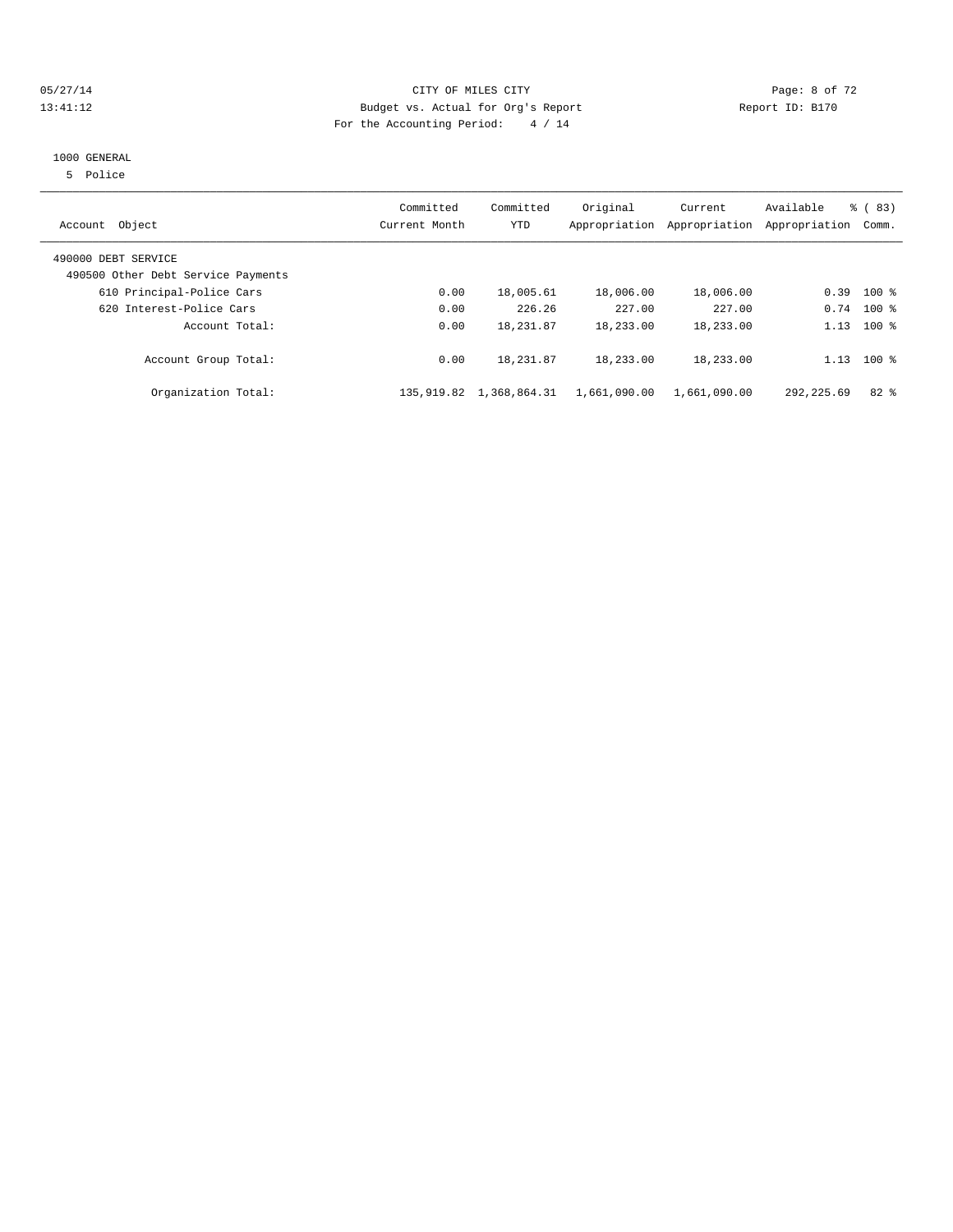#### 05/27/14 Page: 9 of 72 13:41:12 Budget vs. Actual for Org's Report Report ID: B170 For the Accounting Period: 4 / 14

#### 1000 GENERAL

6 Police Judge

| Account Object                        | Committed<br>Current Month | Committed<br><b>YTD</b> | Original   | Current<br>Appropriation Appropriation Appropriation Comm. | Available    | % (83)           |
|---------------------------------------|----------------------------|-------------------------|------------|------------------------------------------------------------|--------------|------------------|
| 410000 GENERAL GOVERNMENT             |                            |                         |            |                                                            |              |                  |
| 410300 Judicial Services(06)          |                            |                         |            |                                                            |              |                  |
| 111 Salaries and Wages - Permanent    | 7,086.24                   | 68,486.88               | 92,725.00  | 92,725.00                                                  | 24, 238.12   | 74 %             |
| 121 OVERTIME-PERMANENT                | 0.00                       | 98.04                   | 600.00     | 600.00                                                     | 501.96       | 16 <sup>8</sup>  |
| 131 VACATION                          | 65.56                      | 2,197.58                | 0.00       | 0.00                                                       | $-2, 197.58$ | $***$ $_{8}$     |
| 132 SICK LEAVE                        | 414.16                     | 1,927.52                | 0.00       | 0.00                                                       | $-1,927.52$  | $***$ $=$        |
| 141 Unemployment Insurance            | 26.55                      | 253.54                  | 300.00     | 300.00                                                     | 46.46        | 85%              |
| 142 Workers' Compensation             | 74.56                      | 727.09                  | 924.00     | 924.00                                                     | 196.91       | 79 %             |
| 143 Health Insurance                  | 1,236.30                   | 12,363.00               | 14,504.00  | 14,504.00                                                  | 2,141.00     | 85%              |
| 144 FICA                              | 573.90                     | 5,536.44                | 7,139.00   | 7,139.00                                                   | 1,602.56     | 78 %             |
| 145 PERS                              | 455.51                     | 4,502.19                | 6,598.00   | 6,598.00                                                   | 2,095.81     | 68 %             |
| 196 CLOTHING ALLOTMENT                | 0.00                       | 300.00                  | 300.00     | 300.00                                                     | 0.00         | $100*$           |
| 210 Office Supplies and Materials     | 0.00                       | 333.72                  | 1,800.00   | 1,800.00                                                   | 1,466.28     | 19 <sup>°</sup>  |
| 214 Small Items of Equipment          | 0.00                       | 6, 113.00               | 1,000.00   | 1,000.00                                                   | $-5, 113.00$ | 611 %            |
| 220 Operating Expenses                | $-59.50$                   | 176.99                  | 350.00     | 350.00                                                     | 173.01       | $51$ %           |
| 230 Repair and Maintenance Supplies   | 0.00                       | 40.00                   | 100.00     | 100.00                                                     | 60.00        | $40*$            |
| 311 Postage, Box Rent, Etc.           | 0.00                       | 1,420.28                | 1,200.00   | 1,200.00                                                   | $-220.28$    | 118 %            |
| 330 Publicity, Subscriptions & Dues   | 0.00                       | 0.00                    | 800.00     | 800.00                                                     | 800.00       | 0 <sup>8</sup>   |
| 334 Memberships, Registrations & Dues | 300.00                     | 1,125.00                | 1,500.00   | 1,500.00                                                   | 375.00       | 75 %             |
| 345 Telephone                         | 238.93                     | 1,943.28                | 0.00       | 0.00                                                       | $-1,943.28$  | $***$ $-$        |
| 347 Internet                          | 0.00                       | 109.15                  | 2,000.00   | 2,000.00                                                   | 1,890.85     | 5 <sup>°</sup>   |
| 350 Professional Services             | 0.00                       | 579.99                  | 500.00     | 500.00                                                     | $-79.99$     | $116$ %          |
| 360 Contr R & M                       | 0.00                       | 2,164.46                | 2,000.00   | 2,000.00                                                   | $-164.46$    | 108 <sup>8</sup> |
| 370 Travel                            | 1,057.72                   | 3, 211.75               | 3,000.00   | 3,000.00                                                   | $-211.75$    | 107 %            |
| 380 Training Services                 | 0.00                       | 0.00                    | 400.00     | 400.00                                                     | 400.00       | 0 <sup>8</sup>   |
| 382 Books                             | 0.00                       | 340.00                  | 800.00     | 800.00                                                     | 460.00       | $43$ $%$         |
| 394 Jury and Witness Fees             | $-88.00$                   | 780.00                  | 0.00       | 0.00                                                       | $-780.00$    | *** %            |
| 533 Machinery and Equipment Rental    | 0.00                       | 186.91                  | 1,000.00   | 1,000.00                                                   | 813.09       | 19 <sup>°</sup>  |
| Account Total:                        | 11,381.93                  | 114,916.81              | 139,540.00 | 139,540.00                                                 | 24,623.19    | $82$ $%$         |
| Account Group Total:                  | 11,381.93                  | 114,916.81              | 139,540.00 | 139,540.00                                                 | 24,623.19    | $82$ $%$         |
| Organization Total:                   | 11,381.93                  | 114,916.81              | 139,540.00 | 139,540.00                                                 | 24,623.19    | $82$ $%$         |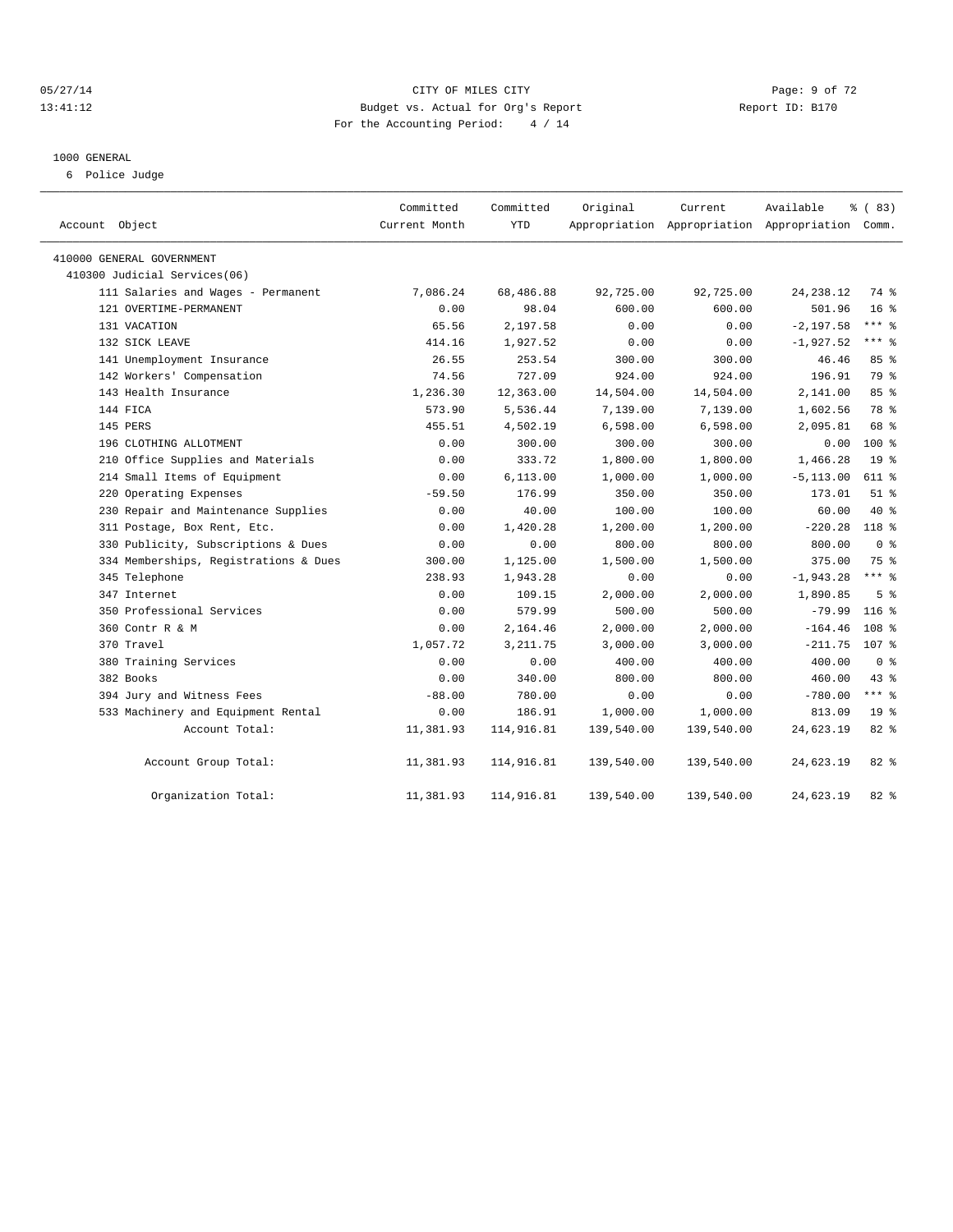#### 05/27/14 Page: 10 of 72 13:41:12 Budget vs. Actual for Org's Report Report ID: B170 For the Accounting Period: 4 / 14

————————————————————————————————————————————————————————————————————————————————————————————————————————————————————————————————————

#### 1000 GENERAL

7 Fire

|                                         | Committed     | Committed   | Original   | Current                                         | Available        | % (83)         |
|-----------------------------------------|---------------|-------------|------------|-------------------------------------------------|------------------|----------------|
| Account Object                          | Current Month | YTD         |            | Appropriation Appropriation Appropriation Comm. |                  |                |
| 420000 PUBLIC SAFETY                    |               |             |            |                                                 |                  |                |
| 420460 Fire Suppression(07)             |               |             |            |                                                 |                  |                |
| 111 Salaries and Wages - Permanent      | 35,022.03     | 308,705.74  | 349,089.00 | 435,792.00                                      | 127,086.26       | 71 %           |
| 112 SALARIES AND WAGES - PART PAID      | 0.00          | 1,362.54    | 6,000.00   | 6,000.00                                        | 4,637.46         | $23$ $%$       |
| 121 OVERTIME-PERMANENT                  | 2,349.53      | 22,864.35   | 23,000.00  | 23,000.00                                       | 135.65           | 99 %           |
| 131 VACATION                            | 417.23        | 13,328.52   | 15,550.00  | 15,550.00                                       | 2,221.48         | 86 %           |
| 132 SICK LEAVE                          | 1,454.41      | 14,953.57   | 15,000.00  | 15,000.00                                       | 46.43            | 100 %          |
| 133 OTHER LEAVE PAY                     | 0.00          | 12.74       | 3,000.00   | 3,000.00                                        | 2,987.26         | 0 <sup>8</sup> |
| 134 HOLIDAY PAY                         | 0.00          | 6,887.54    | 8,500.00   | 8,500.00                                        | 1,612.46         | 81 %           |
| 141 Unemployment Insurance              | 176.59        | 1,713.22    | 1,559.00   | 1,949.00                                        | 235.78           | 88 %           |
| 142 Workers' Compensation               | 1,368.11      | 14, 251.95  | 12,271.00  | 15,319.00                                       | 1,067.05         | $93$ $%$       |
| 143 Health Insurance                    | 6,229.66      | 55,137.92   | 59,228.00  | 73,775.00                                       | 18,637.08        | 75 %           |
| 144 FICA                                | 567.57        | 5,591.90    | 5,061.00   | 6,318.00                                        | 726.10           | 89 %           |
| 147 Firemen's Pension                   | 5,079.58      | 49, 473. 23 | 50,129.00  | 62,580.00                                       | 13,106.77        | 79 %           |
| 210 Office Supplies and Materials       | 0.00          | 49.20       | 900.00     | 900.00                                          | 850.80           | 5 <sup>°</sup> |
| 211 Clothing Allotment                  | 0.00          | 5,925.88    | 7,900.00   | 7,900.00                                        | 1,974.12         | 75 %           |
| 214 Small Items of Equipment            | 352.00        | 1,217.80    | 4,500.00   | 4,500.00                                        | 3,282.20         | $27$ %         |
| 220 Operating Expenses                  | 127.76        | 2,752.17    | 3,500.00   | 3,500.00                                        | 747.83           | 79 %           |
| 226 Clothing and Uniforms               | 119.54        | 2,284.64    | 5,000.00   | 5,000.00                                        | 2,715.36         | 46 %           |
| 230 Repair and Maintenance Supplies     | 106.65        | 2,704.09    | 5,000.00   | 5,000.00                                        | 2,295.91         | 54 %           |
| 231 Gas, Oil, Diesel Fuel, Grease, etc. | 767.51        | 5,864.94    | 6,000.00   | 6,000.00                                        | 135.06           | 98 %           |
| 241 Consumable Tools                    | 0.00          | 0.00        | 350.00     | 350.00                                          | 350.00           | 0 <sup>8</sup> |
| 311 Postage, Box Rent, Etc.             | 0.00          | 3.09        | 150.00     | 150.00                                          | 146.91           | 2 <sup>°</sup> |
| 320 Printing, Duplicating, Typing &     | 0.00          | 63.89       | 100.00     | 100.00                                          | 36.11            | 64 %           |
| 330 Publicity, Subscriptions & Dues     | 0.00          | 265.00      | 500.00     | 500.00                                          | 235.00           | 53%            |
| 334 Memberships, Registrations & Dues   | 0.00          | 1,200.00    | 1,200.00   | 1,200.00                                        | 0.00             | 100 %          |
| 341 Electric Utility Services           | 322.46        | 3,087.63    | 3,300.00   | 3,300.00                                        | 212.37           | 94 %           |
| 342 Water Utility Services              | 29.36         | 302.21      | 450.00     | 450.00                                          | 147.79           | 67%            |
| 343 Sewer Utility Services              | 18.52         | 182.63      | 300.00     | 300.00                                          | 117.37           | 61 %           |
| 344 Gas Utility Service                 | 277.71        | 1,832.61    | 2,000.00   | 2,000.00                                        | 167.39           | $92$ %         |
| 345 Telephone                           | 259.42        | 2,670.49    | 3,000.00   | 3,000.00                                        | 329.51           | 89 %           |
| 346 Garbage Service                     | 0.00          | 493.42      | 900.00     | 900.00                                          | 406.58           | $55$ $%$       |
| 347 Internet                            | 135.60        | 1,262.76    | 1,000.00   | 1,000.00                                        | $-262.76$        | $126$ %        |
| 350 Professional Services               | 0.00          | 4,801.36    | 5,500.00   | 5,500.00                                        | 698.64           | 87%            |
| 360 Contr R & M                         | 0.00          | 450.00      | 2,000.00   | 2,000.00                                        | 1,550.00         | $23$ $%$       |
| 364 R&M Vehicles - Fire/Amb             | 0.00          | 6,360.22    | 6,500.00   | 6,500.00                                        | 139.78           | 98 %           |
| 370 Travel                              | 0.00          | 1,606.80    | 2,500.00   | 2,500.00                                        | 893.20           | 64 %           |
| 380 Training Services                   | 1,003.30      | 1,453.62    | 2,000.00   | 2,000.00                                        | 546.38           | 73 %           |
| 382 Books                               | 1,003.29      | 1,334.42    | 1,500.00   | 1,500.00                                        | 165.58           | 89 %           |
| 400 BUILDING MATERIALS                  | 134.87        | 606.77      | 1,800.00   | 1,800.00                                        | $1, 193.23$ 34 % |                |
| 511 Insurance on Buildings              | 0.00          | 1,723.07    | 1,723.00   | 1,723.00                                        |                  | $-0.07$ 100 %  |
| 512 Insurance on Vehicles & Equipment   | 0.00          | 5,343.05    | 5,343.00   | 5,343.00                                        |                  | $-0.05$ 100 %  |
| Account Total:                          | 57, 322.70    | 550,124.98  | 623,303.00 | 741,699.00                                      | 191,574.02       | 74 %           |
|                                         |               |             |            |                                                 |                  |                |
| Account Group Total:                    | 57, 322.70    | 550,124.98  | 623,303.00 | 741,699.00                                      | 191,574.02       | 74 %           |
| Organization Total:                     | 57, 322.70    | 550,124.98  | 623,303.00 | 741,699.00                                      | 191,574.02       | 74 %           |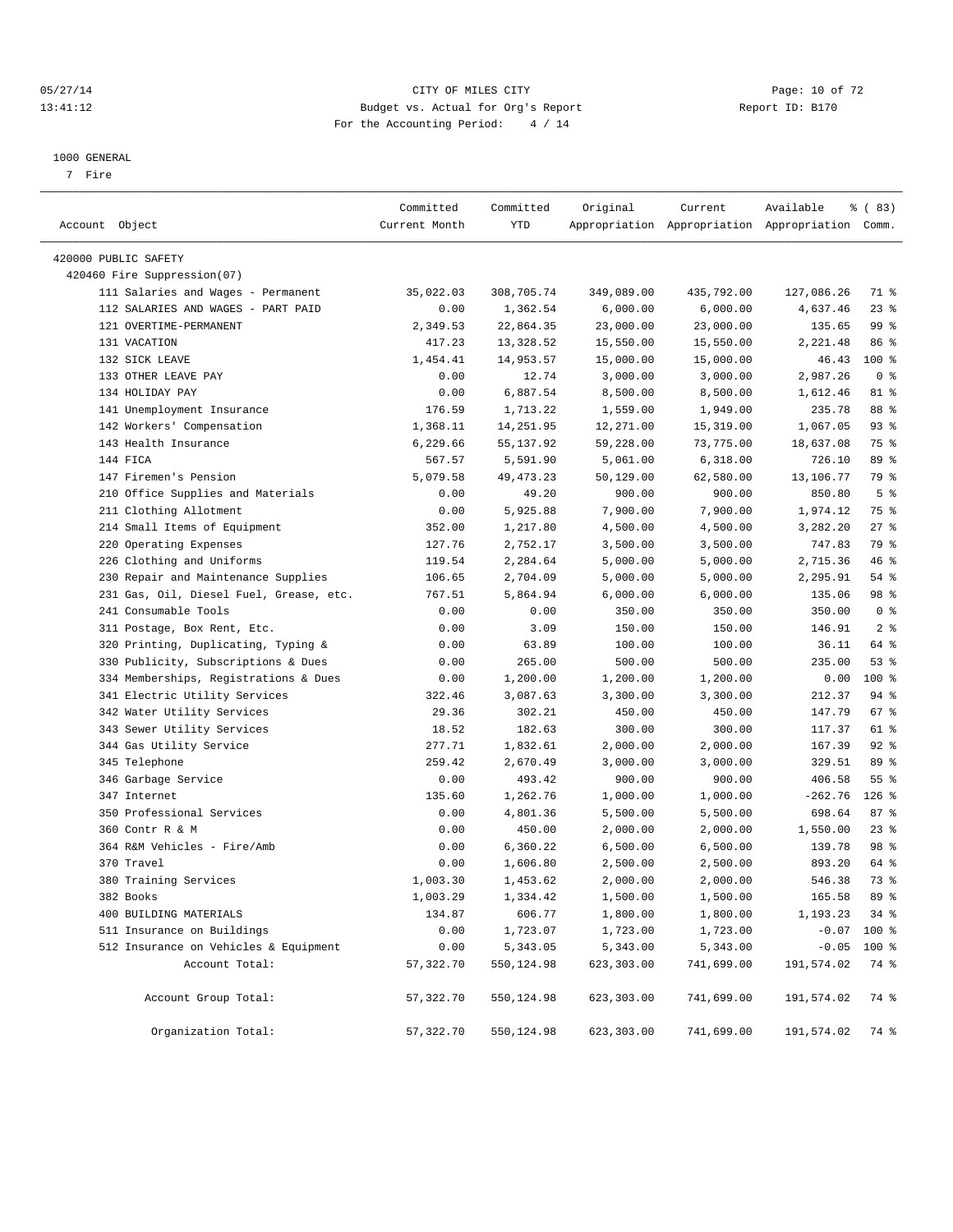#### 05/27/14 Page: 11 of 72 13:41:12 Budget vs. Actual for Org's Report Report ID: B170 For the Accounting Period: 4 / 14

#### 1000 GENERAL

8 City Hall Maintenance

| Account Object                        | Committed<br>Current Month | Committed<br><b>YTD</b> | Original  | Current<br>Appropriation Appropriation Appropriation | Available   | % (83)<br>Comm. |  |
|---------------------------------------|----------------------------|-------------------------|-----------|------------------------------------------------------|-------------|-----------------|--|
| 410000 GENERAL GOVERNMENT             |                            |                         |           |                                                      |             |                 |  |
| 411230 City Hall                      |                            |                         |           |                                                      |             |                 |  |
| 214 Small Items of Equipment          | 0.00                       | 0.00                    | 400.00    | 400.00                                               | 400.00      | 0 <sup>8</sup>  |  |
| 220 Operating Expenses                | 254.89                     | 2,097.83                | 2,500.00  | 2,500.00                                             | 402.17      | 84 %            |  |
| 230 Repair and Maintenance Supplies   | 0.00                       | 509.63                  | 1,000.00  | 1,000.00                                             | 490.37      | $51$ $%$        |  |
| 341 Electric Utility Services         | 313.62                     | 4,554.93                | 5,500.00  | 5,500.00                                             | 945.07      | 83 %            |  |
| 342 Water Utility Services            | 51.52                      | 523.64                  | 750.00    | 750.00                                               | 226.36      | 70 %            |  |
| 343 Sewer Utility Services            | 32.50                      | 325.00                  | 370.00    | 370.00                                               | 45.00       | 88 %            |  |
| 344 Gas Utility Service               | 435.59                     | 3,267.60                | 5,000.00  | 5,000.00                                             | 1,732.40    | 65 %            |  |
| 346 Garbage Service                   | 0.00                       | 47.41                   | 200.00    | 200.00                                               | 152.59      | $24$ $%$        |  |
| 360 Contr R & M                       | 730.00                     | 10,390.52               | 29,000.00 | 29,000.00                                            | 18,609.48   | 36 <sup>8</sup> |  |
| 400 BUILDING MATERIALS                | 0.00                       | 0.00                    | 300.00    | 300.00                                               | 300.00      | 0 <sup>8</sup>  |  |
| 511 Insurance on Buildings            | 0.00                       | 2,482.57                | 2,483.00  | 2,483.00                                             | 0.43        | $100*$          |  |
| 930 Improvements Other than Buildings | 9,950.00                   | 9,950.00                | 0.00      | 0.00                                                 | $-9,950,00$ | $***$ $-$       |  |
| Account Total:                        | 11,768.12                  | 34, 149. 13             | 47,503.00 | 47,503.00                                            | 13, 353.87  | 72 %            |  |
| Account Group Total:                  | 11,768.12                  | 34, 149. 13             | 47,503.00 | 47,503.00                                            | 13,353.87   | 72 %            |  |
| Organization Total:                   | 11,768.12                  | 34, 149. 13             | 47,503.00 | 47,503.00                                            | 13, 353.87  | 72 %            |  |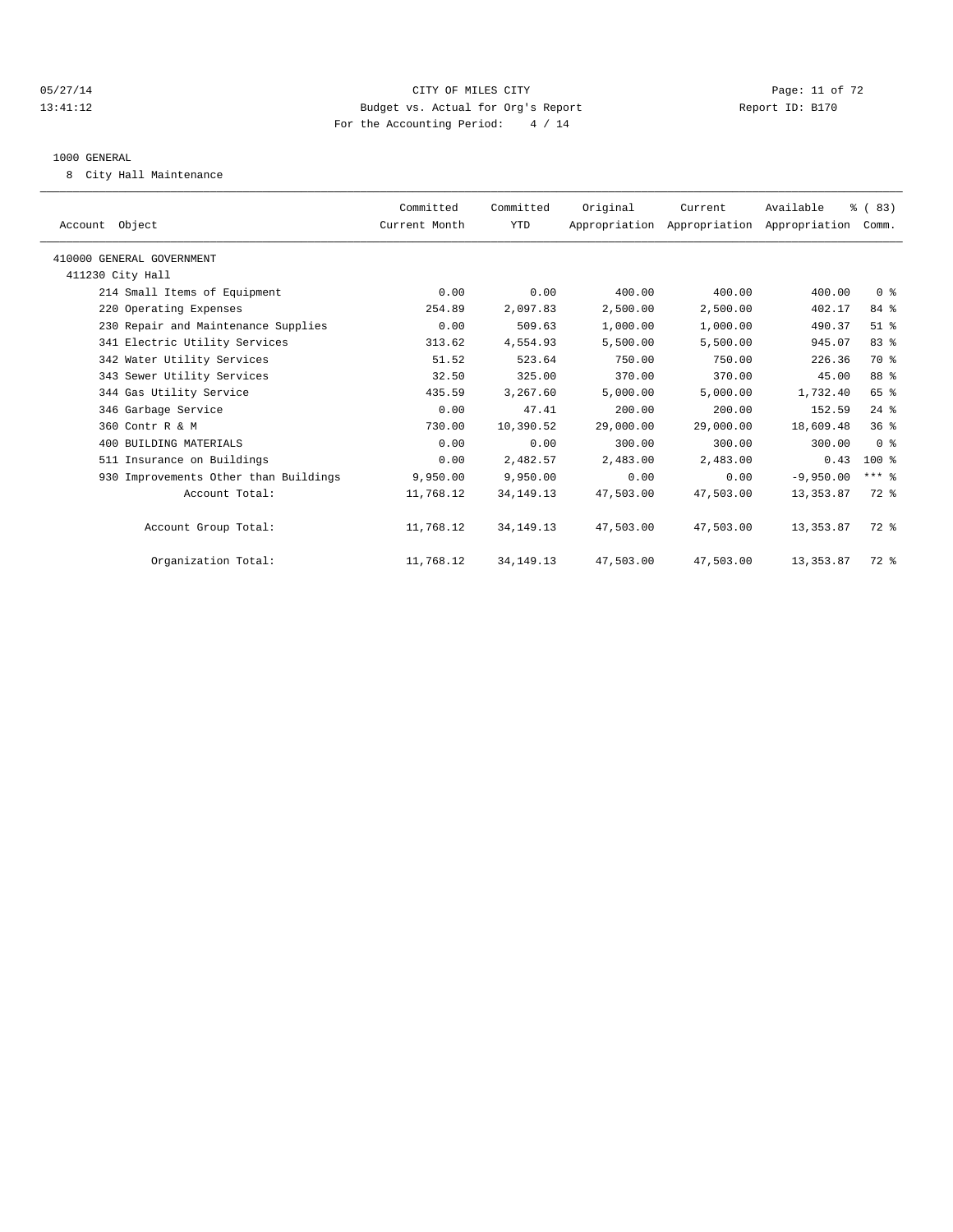#### 05/27/14 Page: 12 of 72 13:41:12 Budget vs. Actual for Org's Report Report ID: B170 For the Accounting Period: 4 / 14

#### 1000 GENERAL

9 Treasurer

| Account Object                     | Committed<br>Current Month | Committed<br>YTD | Original  | Current<br>Appropriation Appropriation | Available<br>Appropriation | % (83)<br>Comm. |  |
|------------------------------------|----------------------------|------------------|-----------|----------------------------------------|----------------------------|-----------------|--|
|                                    |                            |                  |           |                                        |                            |                 |  |
| 410000 GENERAL GOVERNMENT          |                            |                  |           |                                        |                            |                 |  |
| 410540 City Treasurer(09)          |                            |                  |           |                                        |                            |                 |  |
| 111 Salaries and Wages - Permanent | 1,666.66                   | 16,666.60        | 20,000.00 | 20,000.00                              | 3,333.40                   | 83%             |  |
| 142 Workers' Compensation          | 6.52                       | 65.20            | 78.00     | 78.00                                  | 12.80                      | 84 %            |  |
| 144 FICA                           | 127.50                     | 1,275.00         | 1,530.00  | 1,530.00                               | 255.00                     | 83 %            |  |
| 145 PERS                           | 134.50                     | 1,345.00         | 1,614.00  | 1,614.00                               | 269.00                     | 83 %            |  |
| 345 Telephone                      | 2.22                       | 78.19            | 100.00    | 100.00                                 | 21.81                      | 78 %            |  |
| 350 Professional Services          | 0.00                       | 83.00            | 83.00     | 83.00                                  | 0.00                       | $100$ %         |  |
| 360 Contr R & M                    | 109.29                     | 941.10           | 840.00    | 840.00                                 | $-101.10$                  | $112*$          |  |
| 369 Other Repair and Maintenance   | 0.00                       | 0.00             | 450.00    | 450.00                                 | 450.00                     | 0 <sup>8</sup>  |  |
| Account Total:                     | 2,046.69                   | 20,454.09        | 24,695.00 | 24,695.00                              | 4,240.91                   | 83%             |  |
|                                    |                            |                  |           |                                        |                            |                 |  |
| Account Group Total:               | 2,046.69                   | 20,454.09        | 24,695.00 | 24,695.00                              | 4,240.91                   | 83%             |  |
|                                    |                            |                  |           |                                        |                            |                 |  |
| Organization Total:                | 2,046.69                   | 20,454.09        | 24,695.00 | 24,695.00                              | 4,240.91                   | 83%             |  |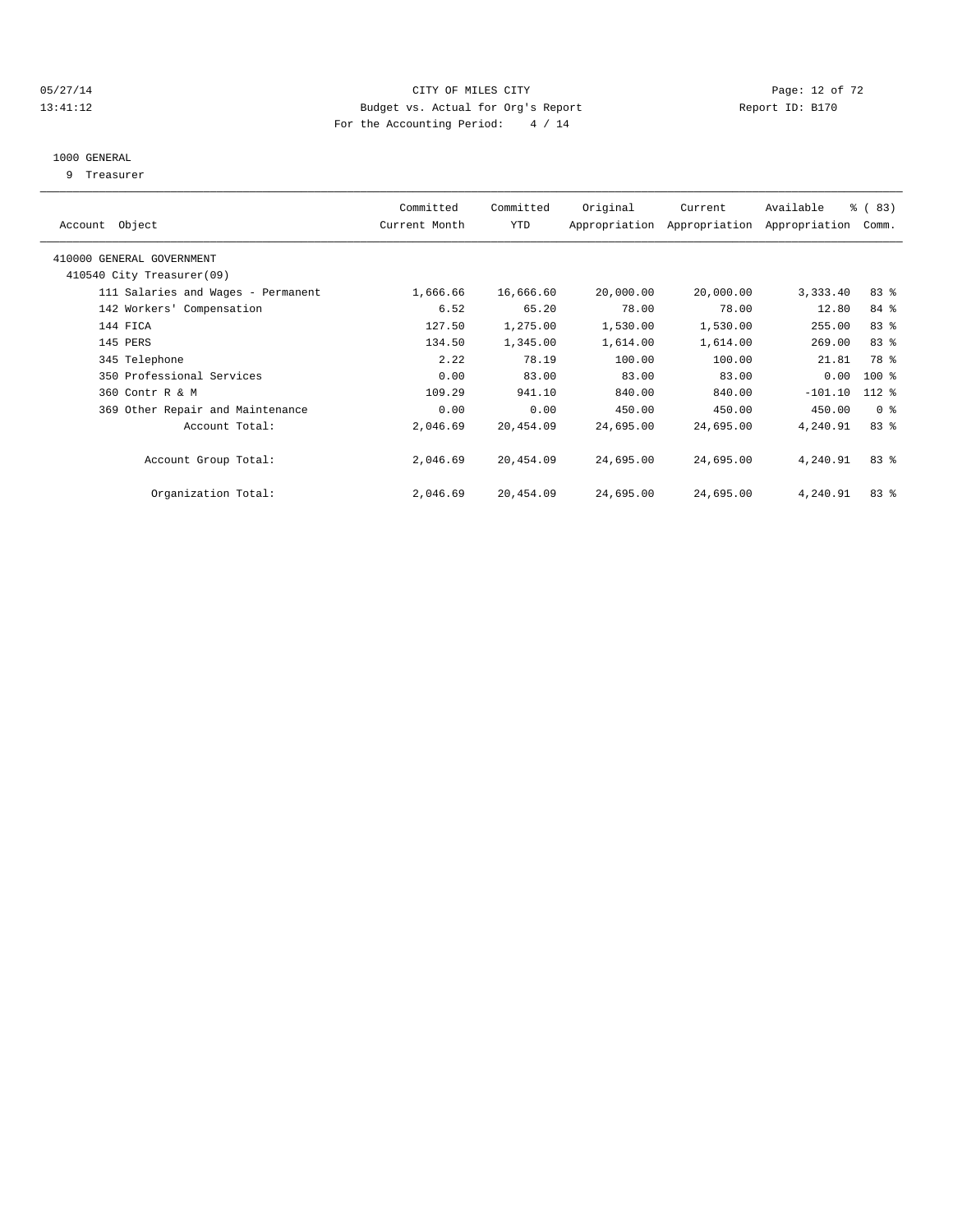#### 05/27/14 Page: 13 of 72 13:41:12 Budget vs. Actual for Org's Report Report ID: B170 For the Accounting Period: 4 / 14

#### 1000 GENERAL

11 Historic Preservation

| Object<br>Account                                                                                       | Committed<br>Current Month | Committed<br>YTD | Original<br>Appropriation | Current<br>Appropriation | Available<br>Appropriation | $\frac{6}{6}$ (83)<br>Comm. |
|---------------------------------------------------------------------------------------------------------|----------------------------|------------------|---------------------------|--------------------------|----------------------------|-----------------------------|
| 520000 OTHER FINANCING USES<br>521000 Interfund Operating Transfers Out<br>820 Transfers to Other Funds | 0.00                       | 8.000.00         | 8.000.00                  | 8,000.00                 | 0.00                       | $100*$                      |
| Account Total:                                                                                          | 0.00                       | 8,000.00         | 8,000.00                  | 8,000.00                 | 0.00                       | $100*$                      |
| Account Group Total:                                                                                    | 0.00                       | 8.000.00         | 8.000.00                  | 8,000.00                 |                            | $0.00$ 100 %                |
| Organization Total:                                                                                     | 0.00                       | 8,000.00         | 8.000.00                  | 8.000.00                 | 0.00                       | $100*$                      |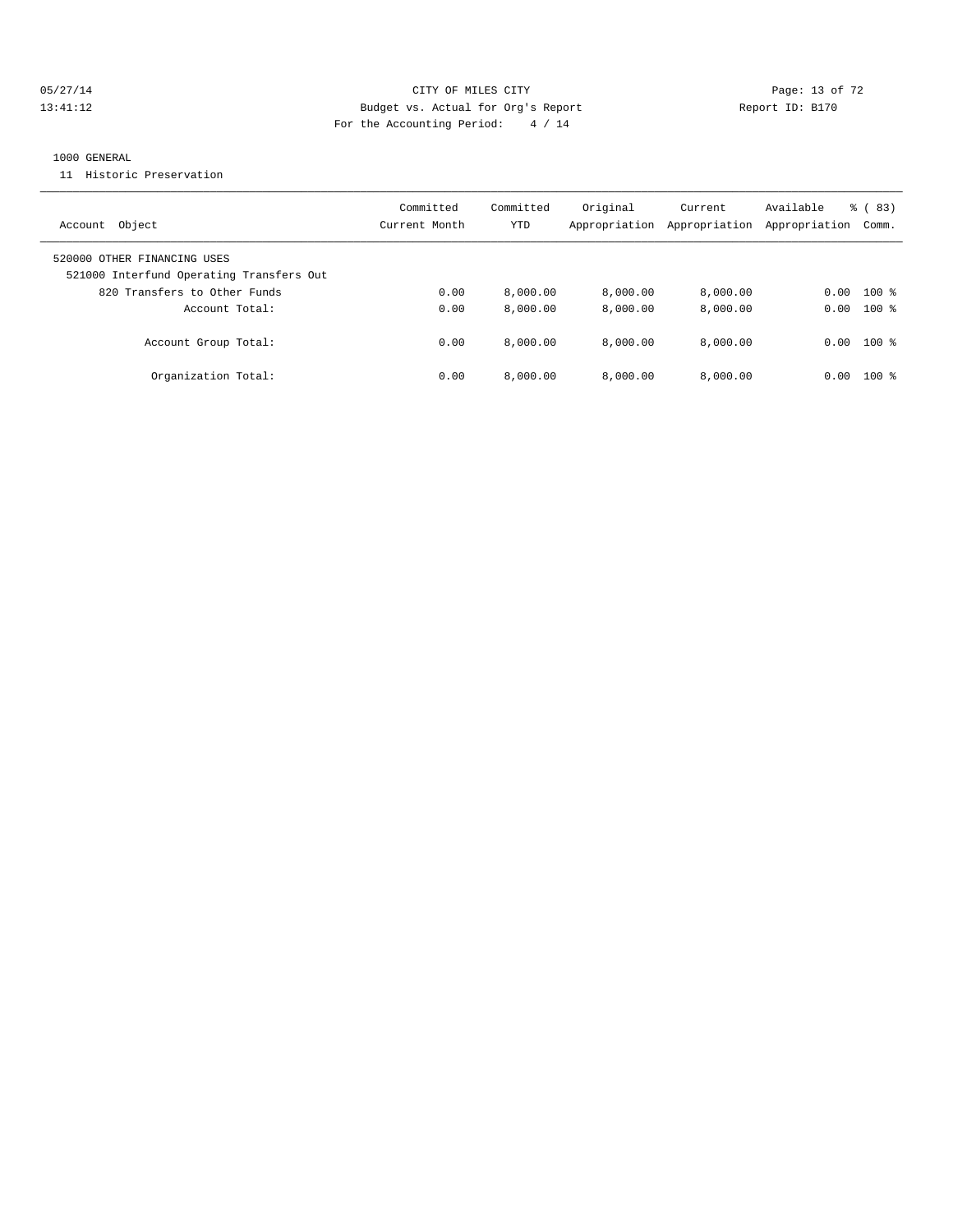#### 05/27/14 Page: 14 of 72 13:41:12 Budget vs. Actual for Org's Report Report ID: B170 For the Accounting Period: 4 / 14

————————————————————————————————————————————————————————————————————————————————————————————————————————————————————————————————————

#### 1000 GENERAL

13 Park

|                                            | Committed     | Committed    | Original   | Current    | Available                                       | १ ( 83)        |
|--------------------------------------------|---------------|--------------|------------|------------|-------------------------------------------------|----------------|
| Account Object                             | Current Month | YTD          |            |            | Appropriation Appropriation Appropriation Comm. |                |
| 460000 CULTURE AND RECREATION              |               |              |            |            |                                                 |                |
| 460432 Lion Shelter                        |               |              |            |            |                                                 |                |
| 230 Repair and Maintenance Supplies        | 0.00          | 0.00         | 5,000.00   | 5,000.00   | 5,000.00                                        | 0 <sup>8</sup> |
| Account Total:                             | 0.00          | 0.00         | 5,000.00   | 5,000.00   | 5,000.00                                        | 0 <sup>8</sup> |
| 460433 Park Operations(13)                 |               |              |            |            |                                                 |                |
| 111 Salaries and Wages - Permanent         | 10,762.29     | 107,517.76   | 129,796.00 | 129,796.00 | 22, 278.24                                      | 83%            |
| 121 OVERTIME-PERMANENT                     | 64.44         | 5,142.46     | 6,000.00   | 6,000.00   | 857.54                                          | 86 %           |
| 131 VACATION                               | 375.68        | 7,375.51     | 10,500.00  | 10,500.00  | 3,124.49                                        | 70 %           |
| 132 SICK LEAVE                             | 334.90        | 4,444.51     | 5,000.00   | 5,000.00   | 555.49                                          | 89 %           |
| 134 HOLIDAY PAY                            | 77.36         | 2,766.18     | 3,000.00   | 3,000.00   | 233.82                                          | $92$ $%$       |
| 141 Unemployment Insurance                 | 52.29         | 574.65       | 694.00     | 694.00     | 119.35                                          | 83%            |
| 142 Workers' Compensation                  | 604.99        | 6,736.97     | 8,051.00   | 8,051.00   | 1,314.03                                        | 84 %           |
| 143 Health Insurance                       | 2,003.54      | 19,930.59    | 24,047.00  | 24,047.00  | 4,116.41                                        | 83%            |
| 144 FICA                                   | 841.03        | 9,297.47     | 11,804.00  | 11,804.00  | 2,506.53                                        | 79 %           |
| 145 PERS                                   | 937.33        | 9,733.18     | 11,670.00  | 11,670.00  | 1,936.82                                        | 83%            |
| 196 CLOTHING ALLOTMENT                     | 0.00          | 457.50       | 450.00     | 450.00     | $-7.50$                                         | $102$ %        |
| 210 Office Supplies and Materials          | 3,074.38      | 3,160.14     | 150.00     | 150.00     | $-3,010.14$                                     | $***$ $%$      |
| 214 Small Items of Equipment               | 0.00          | 771.42       | 7,500.00   | 7,500.00   | 6,728.58                                        | $10*$          |
| 220 Operating Expenses                     | 484.80        | 1,720.27     | 2,200.00   | 2,200.00   | 479.73                                          | 78 %           |
| 222 Chemicals, Lab & Med Supplies          | 0.00          | 100.00       | 8,920.00   | 8,920.00   | 8,820.00                                        | 1 <sup>8</sup> |
| 226 Clothing and Uniforms                  | 0.00          | 270.01       | 500.00     | 500.00     | 229.99                                          | 54 %           |
| 230 Repair and Maintenance Supplies        | 183.89        | 5,606.50     | 10,000.00  | 10,000.00  | 4,393.50                                        | 56%            |
| 231 Gas, Oil, Diesel Fuel, Grease, etc.    | 890.12        | 6,062.32     | 8,000.00   | 8,000.00   | 1,937.68                                        | 76 %           |
| 334 Memberships, Registrations & Dues      | 95.00         | 145.00       | 500.00     | 500.00     | 355.00                                          | 29%            |
| 341 Electric Utility Services              | 647.69        | 7,434.27     | 7,500.00   | 7,500.00   | 65.73                                           | 99 %           |
| 342 Water Utility Services                 | 35.58         | 16,928.55    | 22,000.00  | 22,000.00  | 5,071.45                                        | 77.            |
| 343 Sewer Utility Services                 | 21.33         | 575.88       | 1,000.00   | 1,000.00   | 424.12                                          | 58 %           |
| 344 Gas Utility Service                    | 544.76        | 3,457.84     | 2,400.00   | 2,400.00   | $-1,057.84$                                     | 144 %          |
| 345 Telephone                              | 38.28         | 435.48       | 500.00     | 500.00     | 64.52                                           | 87%            |
| 346 Garbage Service                        | 0.00          | 237.06       | 850.00     | 850.00     | 612.94                                          | $28$ %         |
| 347 Internet                               | 37.60         | 376.00       | 450.00     | 450.00     | 74.00                                           | 84 %           |
| 350 Professional Services                  | 0.00          | 736.20       | 10,000.00  | 10,000.00  | 9,263.80                                        | 7 %            |
| 360 Contr R & M                            | 0.00          | 498.95       | 9,000.00   | 9,000.00   | 8,501.05                                        | 6 %            |
| 363 R&M Vehicles/Equip/Labor-PW            | 176.80        | 6,748.42     | 17,300.00  | 17,300.00  | 10,551.58                                       | 39 %           |
| 370 Travel                                 | 0.00          | 129.39       | 600.00     | 600.00     | 470.61                                          | $22$ %         |
| 380 Training Services                      | 0.00          | 61.77        | 1,000.00   | 1,000.00   | 938.23                                          | 6 %            |
| 511 Insurance on Buildings                 | 0.00          | 2,382.75     | 2,383.00   | 2,383.00   |                                                 | $0.25$ 100 %   |
| 512 Insurance on Vehicles & Equipment      | 0.00          | 450.51       | 451.00     | 451.00     |                                                 | $0.49$ 100 %   |
| 514 Other Insurance (Boilers)              | 0.00          | 0.00         | 800.00     | 800.00     | 800.00                                          | 0 <sup>8</sup> |
| 936 Parks and Recreation Facilities        | 273.98        | 1,899.22     | 89,177.00  | 89,177.00  | 87, 277.78                                      | 2 <sub>8</sub> |
| Account Total:                             | 22,558.06     | 234, 164. 73 | 414,193.00 | 414,193.00 | 180,028.27                                      | 57%            |
| 460434 Fish, Wildlife Trailways            |               |              |            |            |                                                 |                |
| 740 Awards and Indemnities                 | 0.00          | 6,466.61     | 16,953.00  | 16,953.00  | 10,486.39                                       | 38 %           |
| Account Total:                             | 0.00          | 6,466.61     | 16,953.00  | 16,953.00  | 10,486.39                                       | 38 %           |
| 460439 Riverside Park Tennis Court Project |               |              |            |            |                                                 |                |
| 350 Professional Services                  | 0.00          | 33.77        | 0.00       | 0.00       | $-33.77$ *** %                                  |                |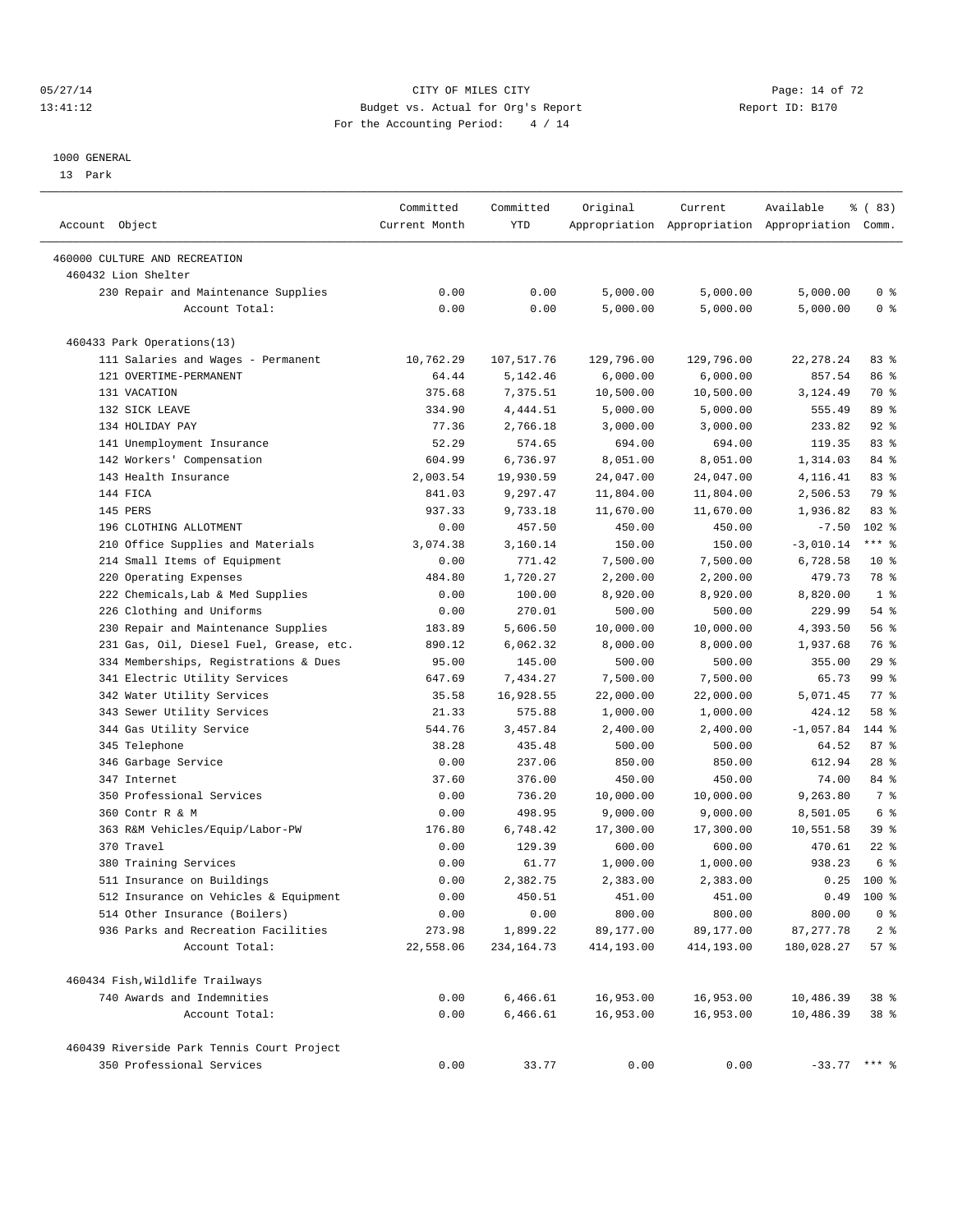#### 05/27/14 Page: 15 of 72 13:41:12 Budget vs. Actual for Org's Report Report ID: B170 For the Accounting Period: 4 / 14

#### 1000 GENERAL

13 Park

| Account | Object               | Committed<br>Current Month | Committed<br>YTD | Original<br>Appropriation | Current<br>Appropriation | Available<br>Appropriation Comm. | ී (83)          |
|---------|----------------------|----------------------------|------------------|---------------------------|--------------------------|----------------------------------|-----------------|
|         | Account Total:       | 0.00                       | 33.77            | 0.00                      | 0.00                     | $-33.77$ *** $%$                 |                 |
|         | Account Group Total: | 22,558.06                  | 240,665.11       | 436,146.00                | 436,146.00               | 195,480.89                       | 55 <sup>8</sup> |
|         | Organization Total:  | 22,558.06                  | 240,665.11       | 436,146.00                | 436,146.00               | 195,480.89                       | 55 %            |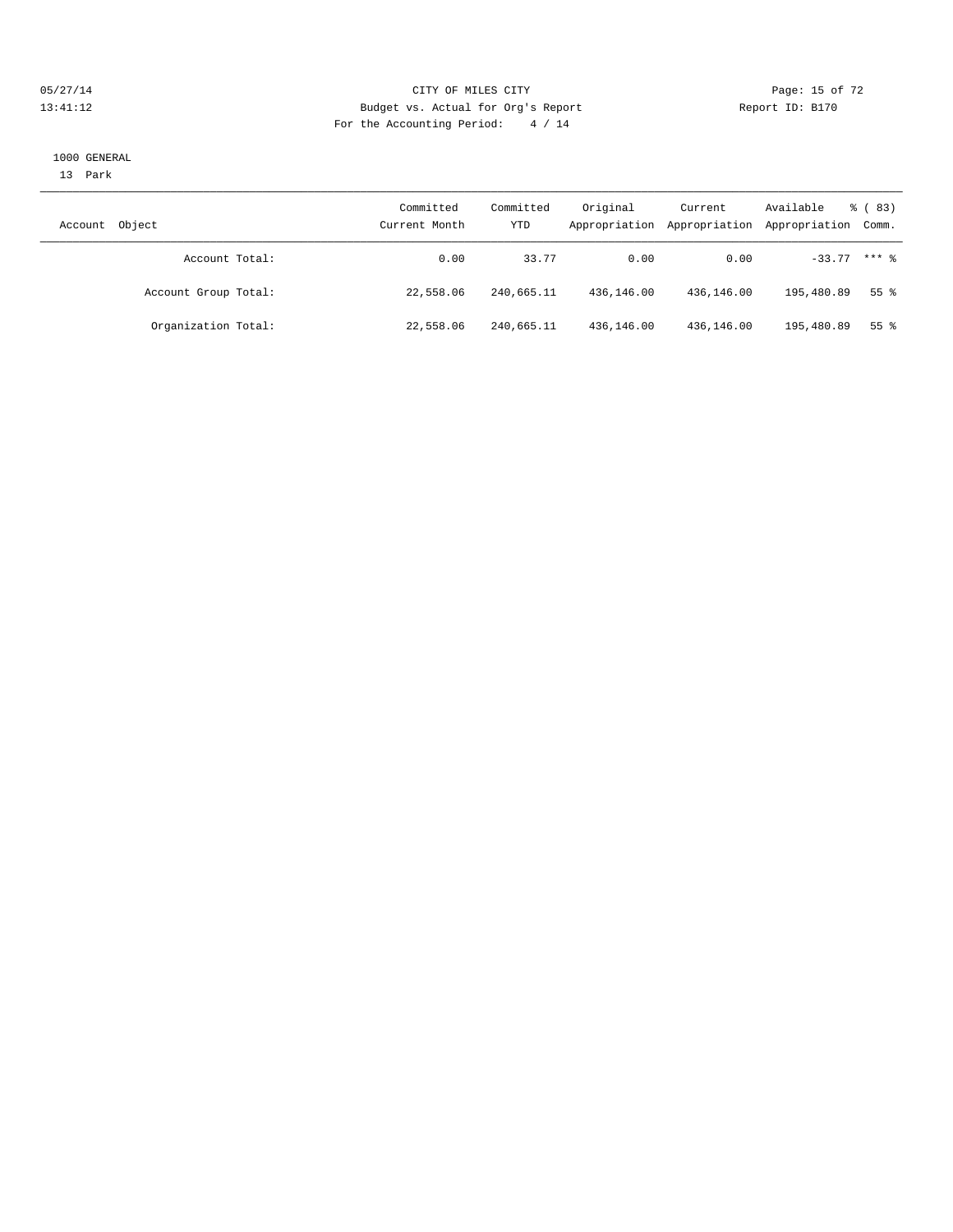#### 05/27/14 Page: 16 of 72 13:41:12 Budget vs. Actual for Org's Report Report ID: B170 For the Accounting Period: 4 / 14

#### 1000 GENERAL

14 Swim Pool

| Account Object                      | Committed<br>Current Month | Committed<br><b>YTD</b> | Original  | Current<br>Appropriation Appropriation Appropriation Comm. | Available   | % (83)           |
|-------------------------------------|----------------------------|-------------------------|-----------|------------------------------------------------------------|-------------|------------------|
| 460000 CULTURE AND RECREATION       |                            |                         |           |                                                            |             |                  |
| 460445 Swimming Pool                |                            |                         |           |                                                            |             |                  |
| 111 Salaries and Wages - Permanent  | 0.00                       | 34, 153.04              | 50,000.00 | 50,000.00                                                  | 15,846.96   | 68 %             |
| 141 Unemployment Insurance          | 0.00                       | 153.69                  | 69.00     | 69.00                                                      | $-84.69$    | $223$ $%$        |
| 142 Workers' Compensation           | 0.00                       | 1,788.26                | 797.00    | 797.00                                                     | $-991.26$   | $224$ $%$        |
| 144 FICA                            | 0.00                       | 2,612.70                | 1,165.00  | 1,165.00                                                   | $-1,447.70$ | $224$ %          |
| 145 PERS                            | 0.00                       | 369.20                  | 127.00    | 127.00                                                     | $-242.20$   | $291$ %          |
| 214 Small Items of Equipment        | 0.00                       | 0.00                    | 200.00    | 200.00                                                     | 200.00      | 0 <sup>8</sup>   |
| 220 Operating Expenses              | 0.00                       | 35.81                   | 900.00    | 900.00                                                     | 864.19      | $4\degree$       |
| 222 Chemicals, Lab & Med Supplies   | 0.00                       | 41.66                   | 3,000.00  | 3,000.00                                                   | 2,958.34    | 1 <sup>8</sup>   |
| 226 Clothing and Uniforms           | 0.00                       | 336.00                  | 0.00      | 0.00                                                       | $-336.00$   | $***$ $_{8}$     |
| 230 Repair and Maintenance Supplies | 0.00                       | 21.99                   | 1,000.00  | 1,000.00                                                   | 978.01      | 2 <sup>8</sup>   |
| 341 Electric Utility Services       | 51.02                      | 1,028.27                | 1,000.00  | 1,000.00                                                   | $-28.27$    | 103 <sup>8</sup> |
| 342 Water Utility Services          | 0.00                       | 239.67                  | 300.00    | 300.00                                                     | 60.33       | $80*$            |
| 343 Sewer Utility Services          | 0.00                       | 85.32                   | 85.00     | 85.00                                                      | $-0.32$     | $100*$           |
| 345 Telephone                       | 0.00                       | 34.17                   | 130.00    | 130.00                                                     | 95.83       | 26%              |
| 350 Professional Services           | 0.00                       | 0.00                    | 250.00    | 250.00                                                     | 250.00      | 0 <sup>8</sup>   |
| 360 Contr R & M                     | 0.00                       | 0.00                    | 500.00    | 500.00                                                     | 500.00      | 0 <sup>8</sup>   |
| 363 R&M Vehicles/Equip/Labor-PW     | 0.00                       | 0.00                    | 1,000.00  | 1,000.00                                                   | 1,000.00    | 0 <sup>8</sup>   |
| 380 Training Services               | 0.00                       | 421.00                  | 1,200.00  | 1,200.00                                                   | 779.00      | 35 <sup>8</sup>  |
| 540 Special Assessments             | 0.00                       | 562.50                  | 678.00    | 678.00                                                     | 115.50      | 83%              |
| Account Total:                      | 51.02                      | 41,883.28               | 62,401.00 | 62,401.00                                                  | 20,517.72   | 67 <sup>8</sup>  |
| Account Group Total:                | 51.02                      | 41,883.28               | 62,401.00 | 62,401.00                                                  | 20,517.72   | 67 <sup>8</sup>  |
| Organization Total:                 | 51.02                      | 41,883.28               | 62,401.00 | 62,401.00                                                  | 20,517.72   | 67 %             |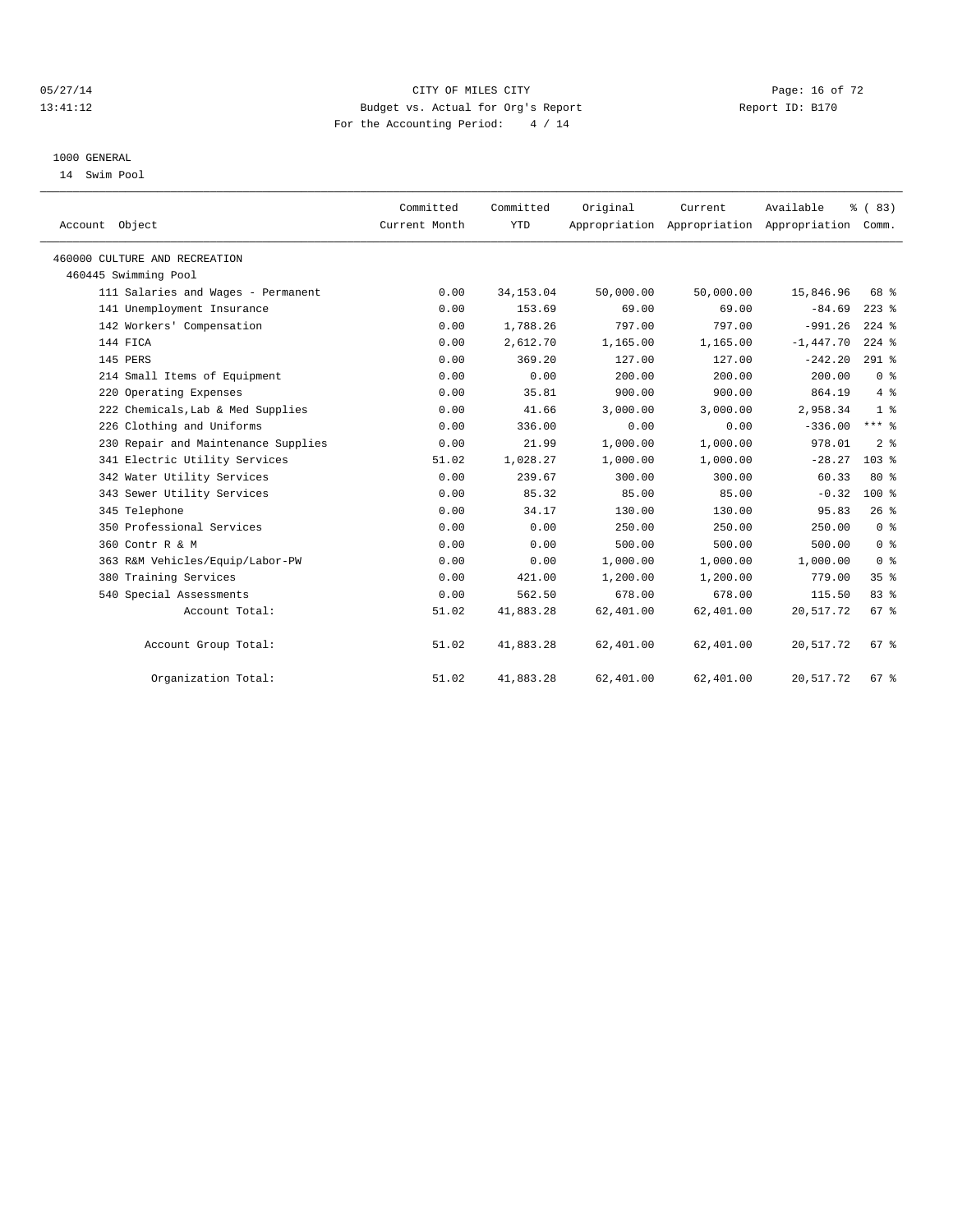#### 05/27/14 Page: 17 of 72 13:41:12 Budget vs. Actual for Org's Report Report ID: B170 For the Accounting Period: 4 / 14

## 1000 GENERAL 16 Library

| Object<br>Account                                                       | Committed<br>Current Month | Committed<br>YTD | Original<br>Appropriation | Current<br>Appropriation | Available<br>Appropriation | % ( 83 )<br>Comm. |
|-------------------------------------------------------------------------|----------------------------|------------------|---------------------------|--------------------------|----------------------------|-------------------|
| 520000 OTHER FINANCING USES<br>521000 Interfund Operating Transfers Out |                            |                  |                           |                          |                            |                   |
| 820 Transfers to Other Funds                                            | 23,623.91                  | 236,239.10       | 283,487.00                | 283,487.00               | 47,247.90                  | 83%               |
| Account Total:                                                          | 23,623.91                  | 236, 239, 10     | 283, 487, 00              | 283,487.00               | 47,247.90                  | 83%               |
| Account Group Total:                                                    | 23,623.91                  | 236, 239, 10     | 283, 487, 00              | 283,487.00               | 47,247.90                  | 83%               |
| Organization Total:                                                     | 23,623.91                  | 236,239.10       | 283,487.00                | 283,487.00               | 47,247.90                  | 83%               |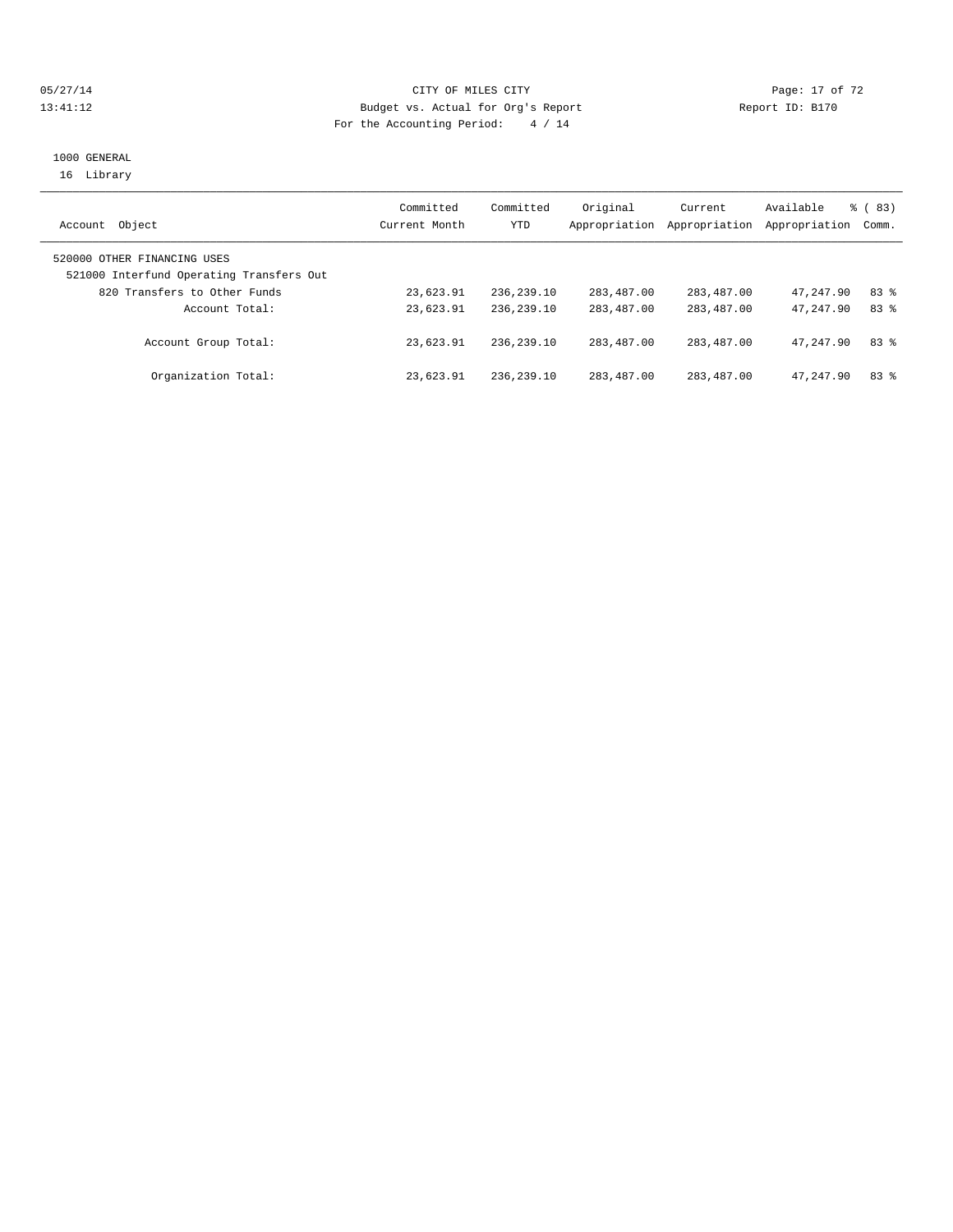#### 05/27/14 Page: 18 of 72 13:41:12 Budget vs. Actual for Org's Report Report ID: B170 For the Accounting Period: 4 / 14

## 1000 GENERAL

18 BUILDING INSPECTION

| Account Object                                     | Committed<br>Current Month | Committed<br>YTD | Original | Current<br>Appropriation Appropriation Appropriation | Available      | $\frac{6}{6}$ (83)<br>Comm. |
|----------------------------------------------------|----------------------------|------------------|----------|------------------------------------------------------|----------------|-----------------------------|
| 420000 PUBLIC SAFETY<br>420531 Building Inspection |                            |                  |          |                                                      |                |                             |
| 220 Operating Expenses                             | 0.00                       | 71.40            | 0.00     | 0.00                                                 | $-71.40$       | $***$ 2                     |
| Account Total:                                     | 0.00                       | 71.40            | 0.00     | 0.00                                                 | $-71.40$ *** & |                             |
| Account Group Total:                               | 0.00                       | 71.40            | 0.00     | 0.00                                                 | $-71.40$       | $***$ 2                     |
| Organization Total:                                | 0.00                       | 71.40            | 0.00     | 0.00                                                 | $-71.40$       | $***$ 2                     |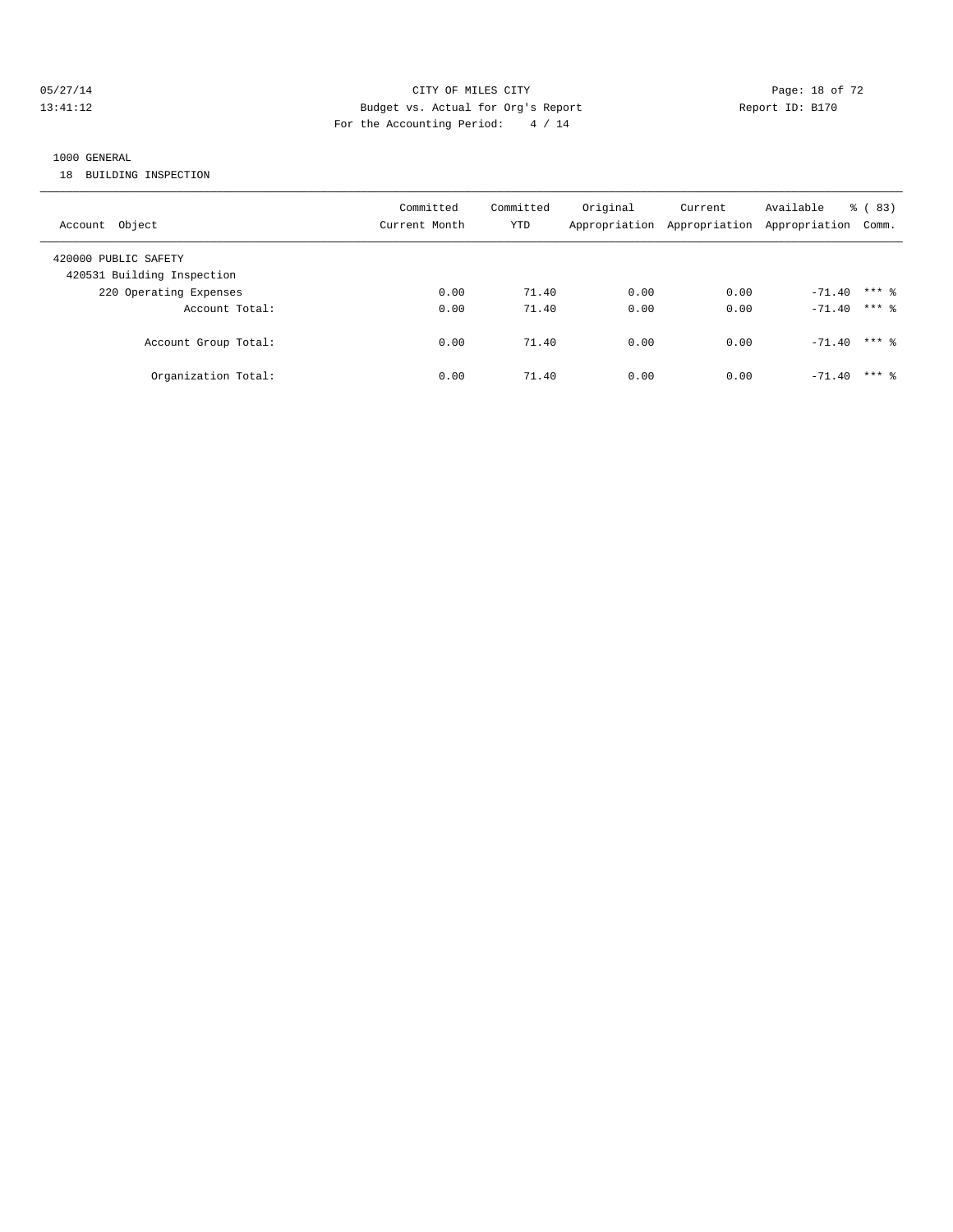#### 05/27/14 Page: 19 of 72 13:41:12 Budget vs. Actual for Org's Report Report ID: B170 For the Accounting Period: 4 / 14

#### 1000 GENERAL

21 Animal Control

| Account Object                           | Committed<br>Current Month | Committed<br><b>YTD</b> | Original  | Current   | Available<br>Appropriation Appropriation Appropriation Comm. | % (83)         |
|------------------------------------------|----------------------------|-------------------------|-----------|-----------|--------------------------------------------------------------|----------------|
| 440000 PUBLIC HEALTH                     |                            |                         |           |           |                                                              |                |
| 440600 Animal Control Services (21)      |                            |                         |           |           |                                                              |                |
| 111 Salaries and Wages - Permanent       | 2,921.00                   | 31,426.82               | 42,864.00 | 42,864.00 | 11, 437.18                                                   | 73 %           |
| 131 VACATION                             | 682.85                     | 3,745.92                | 0.00      | 0.00      | $-3,745.92$                                                  | $***$ $%$      |
| 132 SICK LEAVE                           | 19.51                      | 601.28                  | 0.00      | 0.00      | $-601.28$                                                    | $***$ $_{8}$   |
| 134 HOLIDAY PAY                          | 0.00                       | 352.00                  | 0.00      | 0.00      | $-352.00$                                                    | $***$ $_{8}$   |
| 141 Unemployment Insurance               | 16.31                      | 162.59                  | 101.00    | 101.00    | $-61.59$                                                     | 161 %          |
| 142 Workers' Compensation                | 189.71                     | 1,880.41                | 1,177.00  | 1,177.00  | $-703.41$                                                    | $160*$         |
| 143 Health Insurance                     | 618.50                     | 6, 185.00               | 7,422.00  | 7,422.00  | 1,237.00                                                     | 83%            |
| 144 FICA                                 | 277.19                     | 2,763.63                | 1,720.00  | 1,720.00  | $-1,043.63$                                                  | $161$ %        |
| 145 PERS                                 | 277.10                     | 2,747.81                | 1,643.00  | 1,643.00  | $-1, 104.81$                                                 | 167 %          |
| 196 CLOTHING ALLOTMENT                   | 0.00                       | 0.00                    | 720.00    | 720.00    | 720.00                                                       | 0 <sup>8</sup> |
| 210 Office Supplies and Materials        | 0.00                       | 0.00                    | 150.00    | 150.00    | 150.00                                                       | 0 <sup>8</sup> |
| 211 Clothing Allotment                   | 0.00                       | 0.00                    | 150.00    | 150.00    | 150.00                                                       | 0 <sup>8</sup> |
| 214 Small Items of Equipment             | 0.00                       | 11.99                   | 400.00    | 400.00    | 388.01                                                       | 3 <sup>8</sup> |
| 220 Operating Expenses                   | 38.90                      | 803.53                  | 1,200.00  | 1,200.00  | 396.47                                                       | 67 %           |
| 230 Repair and Maintenance Supplies      | 0.00                       | 0.00                    | 250.00    | 250.00    | 250.00                                                       | 0 <sup>8</sup> |
| 231 Gas, Oil, Diesel Fuel, Grease, etc.  | 118.93                     | 1,067.13                | 1,400.00  | 1,400.00  | 332.87                                                       | 76 %           |
| 311 Postage, Box Rent, Etc.              | 0.00                       | 0.00                    | 20.00     | 20.00     | 20.00                                                        | 0 <sup>8</sup> |
| 320 Printing, Duplicating, Typing &      | 0.00                       | 0.00                    | 25.00     | 25.00     | 25.00                                                        | 0 <sup>8</sup> |
| 330 Publicity, Subscriptions & Dues      | 0.00                       | 0.00                    | 25.00     | 25.00     | 25.00                                                        | 0 <sup>8</sup> |
| 341 Electric Utility Services            | 42.10                      | 496.07                  | 350.00    | 350.00    | $-146.07$                                                    | 142 %          |
| 342 Water Utility Services               | 20.94                      | 213.96                  | 350.00    | 350.00    | 136.04                                                       | 61 %           |
| 343 Sewer Utility Services               | 12.95                      | 129.50                  | 150.00    | 150.00    | 20.50                                                        | 86 %           |
| 344 Gas Utility Service                  | 54.24                      | 410.71                  | 600.00    | 600.00    | 189.29                                                       | 68 %           |
| 345 Telephone                            | 40.03                      | 402.32                  | 500.00    | 500.00    | 97.68                                                        | $80*$          |
| 347 Internet                             | 0.00                       | 0.00                    | 20.00     | 20.00     | 20.00                                                        | 0 <sup>8</sup> |
| 350 Professional Services                | 0.00                       | 2,052.00                | 3,000.00  | 3,000.00  | 948.00                                                       | 68 %           |
| 360 Contr R & M                          | 0.00                       | 0.00                    | 100.00    | 100.00    | 100.00                                                       | 0 <sup>8</sup> |
| 366 R&M Vehicles - Police/Animal Control | 0.00                       | 0.00                    | 100.00    | 100.00    | 100.00                                                       | 0 <sup>8</sup> |
| 370 Travel                               | 0.00                       | 0.00                    | 200.00    | 200.00    | 200.00                                                       | 0 <sup>8</sup> |
| 380 Training Services                    | 0.00                       | 0.00                    | 100.00    | 100.00    | 100.00                                                       | 0 <sup>8</sup> |
| 511 Insurance on Buildings               | 0.00                       | 68.36                   | 68.00     | 68.00     | $-0.36$                                                      | $101$ %        |
| Account Total:                           | 5,330.26                   | 55, 521.03              | 64,805.00 | 64,805.00 | 9,283.97                                                     | 86 %           |
| Account Group Total:                     | 5,330.26                   | 55, 521.03              | 64,805.00 | 64,805.00 | 9,283.97                                                     | 86%            |
| Organization Total:                      | 5,330.26                   | 55, 521.03              | 64,805.00 | 64,805.00 | 9,283.97                                                     | 86 %           |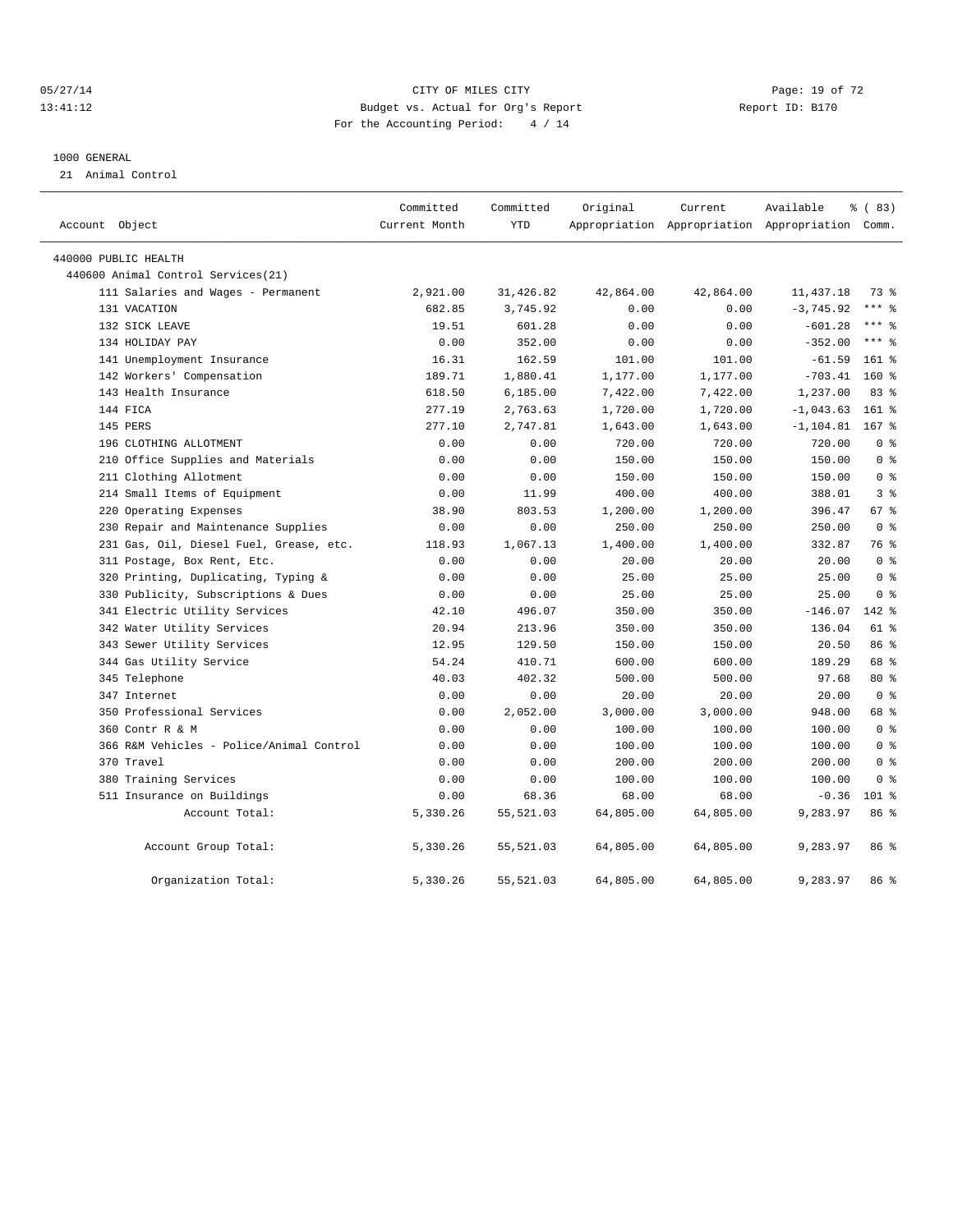#### 05/27/14 Page: 20 of 72 13:41:12 Budget vs. Actual for Org's Report Report ID: B170 For the Accounting Period: 4 / 14

#### 1000 GENERAL

36 Planning & Community Services

| Account Object                            | Committed<br>Current Month | Committed<br><b>YTD</b> | Original  | Current   | Available<br>Appropriation Appropriation Appropriation Comm. | % (83)          |  |
|-------------------------------------------|----------------------------|-------------------------|-----------|-----------|--------------------------------------------------------------|-----------------|--|
|                                           |                            |                         |           |           |                                                              |                 |  |
| 410000 GENERAL GOVERNMENT                 |                            |                         |           |           |                                                              |                 |  |
| 411020 Community Services & Planning      |                            |                         |           |           |                                                              |                 |  |
| 111 Salaries and Wages - Permanent        | 2,955.84                   | 30,857.55               | 34,356.00 | 34,356.00 | 3,498.45                                                     | $90*$           |  |
| 121 OVERTIME-PERMANENT                    | 19.58                      | 73.53                   | 0.00      | 0.00      | $-73.53$                                                     | $***$ 8         |  |
| 131 VACATION                              | 27.75                      | 4,387.38                | 396.00    | 396.00    | $-3,991.38$                                                  | $***$ $%$       |  |
| 132 SICK LEAVE                            | 0.00                       | 2,234.54                | 198.00    | 198.00    | $-2,036.54$                                                  | $***$ $%$       |  |
| 133 OTHER LEAVE PAY                       | 155.71                     | 951.81                  | 0.00      | 0.00      | $-951.81$                                                    | *** 음           |  |
| 141 Unemployment Insurance                | 14.22                      | 174.55                  | 155.00    | 155.00    | $-19.55$                                                     | $113*$          |  |
| 142 Workers' Compensation                 | 14.61                      | 207.49                  | 1,799.00  | 1,799.00  | 1,591.51                                                     | $12*$           |  |
| 143 Health Insurance                      | 673.91                     | 7,356.89                | 7,422.00  | 7,422.00  | 65.11                                                        | 99 <sup>8</sup> |  |
| 144 FICA                                  | 237.79                     | 2,930.02                | 2,628.00  | 2,628.00  | $-302.02$                                                    | 111 %           |  |
| 145 PERS                                  | 254.95                     | 3,107.39                | 2,772.00  | 2,772.00  | $-335.39$                                                    | 112 %           |  |
| 196 CLOTHING ALLOTMENT                    | 0.00                       | 313.50                  | 314.00    | 314.00    | 0.50                                                         | 100 %           |  |
| 210 Office Supplies and Materials         | 1.25                       | 313.60                  | 850.00    | 850.00    | 536.40                                                       | 37%             |  |
| 214 Small Items of Equipment              | 0.00                       | 212.47                  | 1,200.00  | 1,200.00  | 987.53                                                       | 18 <sup>8</sup> |  |
| 220 Operating Expenses                    | 0.00                       | 71.40                   | 100.00    | 100.00    | 28.60                                                        | 71 %            |  |
| 311 Postage, Box Rent, Etc.               | 3.76                       | 94.39                   | 200.00    | 200.00    | 105.61                                                       | 47 %            |  |
| 320 Printing, Duplicating, Typing &       | 0.00                       | 0.00                    | 500.00    | 500.00    | 500.00                                                       | 0 <sup>8</sup>  |  |
| 327 Map Printing                          | 0.00                       | 0.00                    | 250.00    | 250.00    | 250.00                                                       | 0 <sup>8</sup>  |  |
| 331 Publication of Formal & Legal Notices | 0.00                       | 0.00                    | 275.00    | 275.00    | 275.00                                                       | 0 <sup>8</sup>  |  |
| 345 Telephone                             | 75.15                      | 798.36                  | 900.00    | 900.00    | 101.64                                                       | 89%             |  |
| 347 Internet                              | 0.00                       | 0.00                    | 100.00    | 100.00    | 100.00                                                       | 0 <sup>8</sup>  |  |
| 350 Professional Services                 | 5,826.85                   | 23, 493.61              | 20,500.00 | 20,500.00 | $-2,993.61$                                                  | $115$ %         |  |
| 360 Contr R & M                           | 6.48                       | 1,931.84                | 2,000.00  | 2,000.00  | 68.16                                                        | $97$ %          |  |
| 370 Travel                                | 0.00                       | 404.62                  | 800.00    | 800.00    | 395.38                                                       | $51$ $%$        |  |
| 380 Training Services                     | 0.00                       | 175.00                  | 700.00    | 700.00    | 525.00                                                       | 25%             |  |
| 382 Books                                 | 0.00                       | 57.50                   | 250.00    | 250.00    | 192.50                                                       | $23$ $%$        |  |
| Account Total:                            | 10,267.85                  | 80,147.44               | 78,665.00 | 78,665.00 | $-1,482.44$                                                  | 102 %           |  |
| Account Group Total:                      | 10,267.85                  | 80,147.44               | 78,665.00 | 78,665.00 | $-1,482.44$ 102 %                                            |                 |  |
| Organization Total:                       | 10,267.85                  | 80,147.44               | 78,665.00 | 78,665.00 | $-1,482.44$ 102 %                                            |                 |  |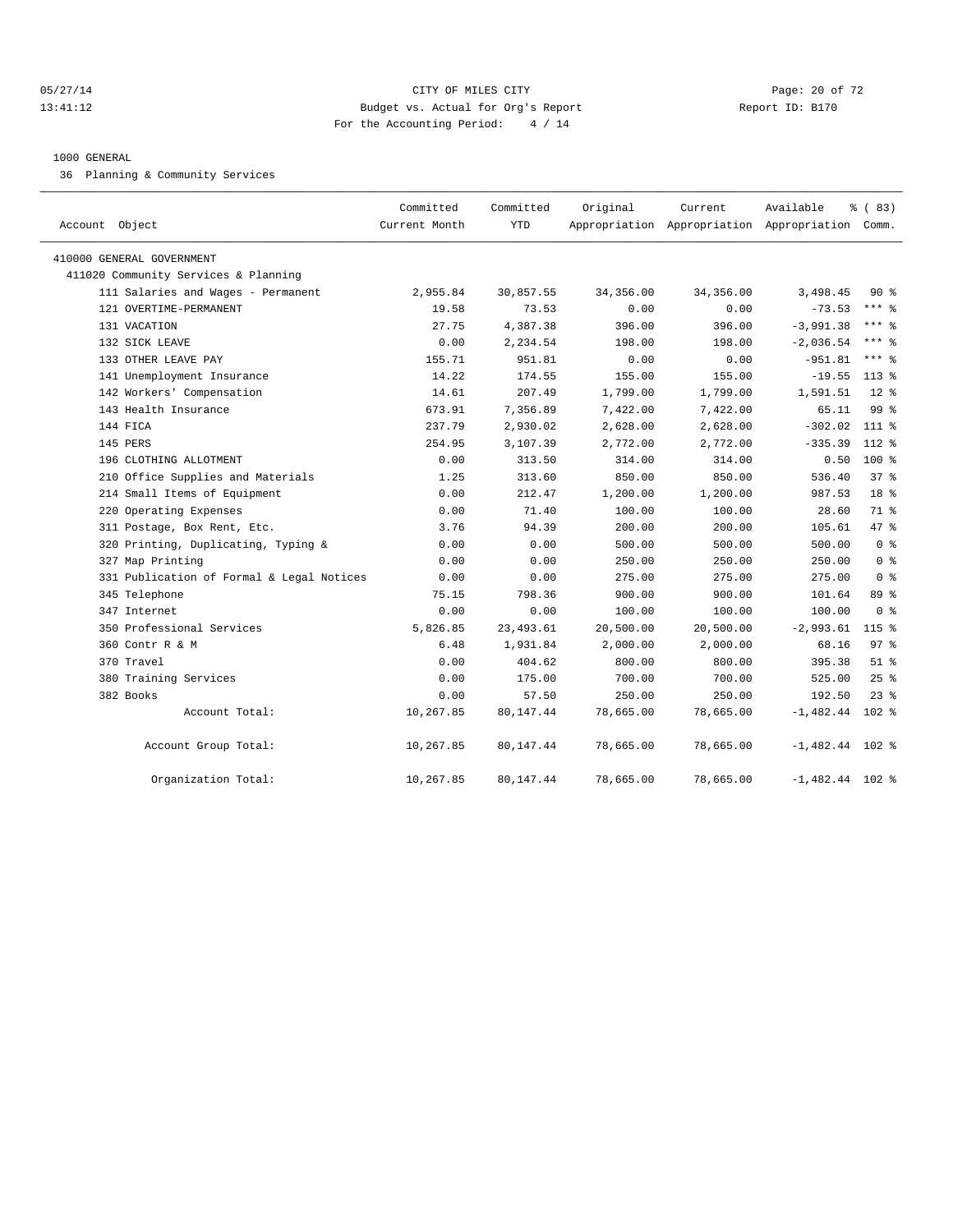#### 05/27/14 Page: 21 of 72 13:41:12 Budget vs. Actual for Org's Report Report ID: B170 For the Accounting Period: 4 / 14

## 1000 GENERAL

37 CITY HEALTH

| Object<br>Account                                                       | Committed<br>Current Month | Committed<br><b>YTD</b> | Original<br>Appropriation | Current<br>Appropriation | Available<br>Appropriation | $\frac{6}{6}$ (83)<br>Comm. |
|-------------------------------------------------------------------------|----------------------------|-------------------------|---------------------------|--------------------------|----------------------------|-----------------------------|
| 520000 OTHER FINANCING USES<br>521000 Interfund Operating Transfers Out |                            |                         |                           |                          |                            |                             |
| 820 Transfers to Other Funds                                            | 0.00                       | 30,000.00               | 30,000.00                 | 30,000.00                | 0.00                       | $100*$                      |
| Account Total:                                                          | 0.00                       | 30,000.00               | 30,000.00                 | 30,000.00                | 0.00                       | $100*$                      |
| Account Group Total:                                                    | 0.00                       | 30,000.00               | 30,000.00                 | 30,000.00                |                            | $0.00$ 100 %                |
| Organization Total:                                                     | 0.00                       | 30,000.00               | 30,000.00                 | 30,000.00                | 0.00                       | $100*$                      |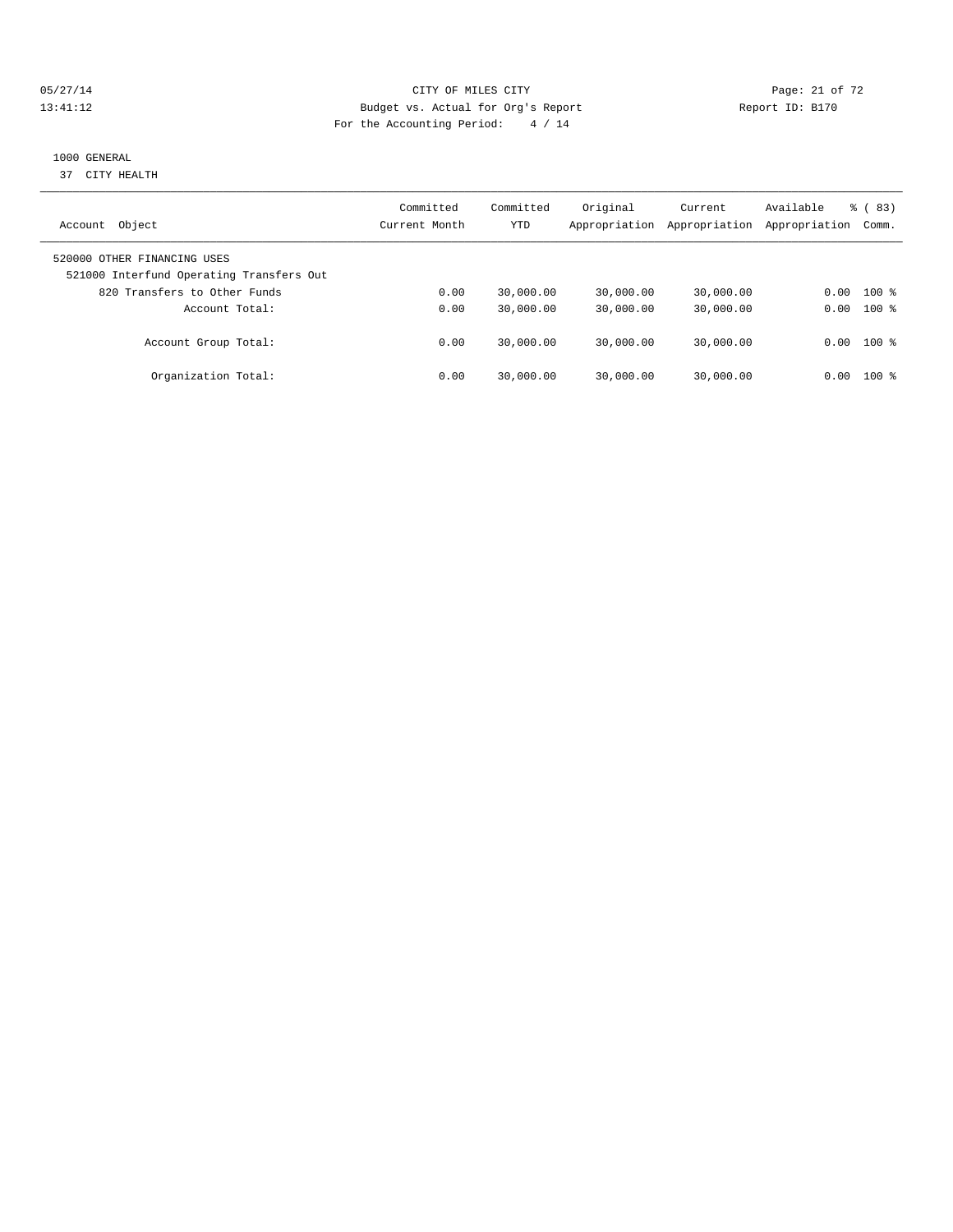## 05/27/14 Page: 22 of 72 13:41:12 Budget vs. Actual for Org's Report Report ID: B170 For the Accounting Period: 4 / 14

#### 1000 GENERAL

201 Flood Prevention

| Account Object                            | Committed<br>Current Month | Committed<br><b>YTD</b> | Original   | Current<br>Appropriation Appropriation Appropriation Comm. | Available    | % (83)         |
|-------------------------------------------|----------------------------|-------------------------|------------|------------------------------------------------------------|--------------|----------------|
| 430000 Public Works                       |                            |                         |            |                                                            |              |                |
| 431200 Flood Control                      |                            |                         |            |                                                            |              |                |
| 111 Salaries and Wages - Permanent        | 636.63                     | 11,284.17               | 12,213.00  | 12,213.00                                                  | 928.83       | $92*$          |
| 131 VACATION                              | 115.76                     | 532.33                  | 2,200.00   | 2,200.00                                                   | 1,667.67     | $24$ %         |
| 132 SICK LEAVE                            | 506.42                     | 788.81                  | 700.00     | 700.00                                                     | $-88.81$     | $113*$         |
| 133 OTHER LEAVE PAY                       | 0.00                       | 0.00                    | 728.00     | 728.00                                                     | 728.00       | 0 <sup>8</sup> |
| 141 Unemployment Insurance                | 5.65                       | 56.82                   | 72.00      | 72.00                                                      | 15.18        | 79 %           |
| 142 Workers' Compensation                 | 65.90                      | 762.96                  | 838.00     | 838.00                                                     | 75.04        | $91*$          |
| 143 Health Insurance                      | 247.38                     | 2,474.05                | 2,969.00   | 2,969.00                                                   | 494.95       | 83%            |
| 144 FICA                                  | 96.27                      | 968.84                  | 1,212.00   | 1,212.00                                                   | 243.16       | $80*$          |
| 145 PERS                                  | 101.58                     | 1,017.14                | 1,279.00   | 1,279.00                                                   | 261.86       | $80*$          |
| 196 CLOTHING ALLOTMENT                    | 0.00                       | 60.00                   | 60.00      | 60.00                                                      | 0.00         | $100*$         |
| 210 Office Supplies and Materials         | 16.99                      | 322.53                  | 250.00     | 250.00                                                     | $-72.53$     | $129$ %        |
| 214 Small Items of Equipment              | 0.00                       | 12.49                   | 1,500.00   | 1,500.00                                                   | 1,487.51     | 1 <sup>8</sup> |
| 220 Operating Expenses                    | 0.00                       | 231.40                  | 250.00     | 250.00                                                     | 18.60        | 93%            |
| 311 Postage, Box Rent, Etc.               | $-48.97$                   | 823.95                  | 300.00     | 300.00                                                     | $-523.95$    | $275$ $%$      |
| 327 Map Printing                          | 0.00                       | 0.00                    | 150.00     | 150.00                                                     | 150.00       | 0 <sup>8</sup> |
| 330 Publicity, Subscriptions & Dues       | 0.00                       | 181.50                  | 100.00     | 100.00                                                     | $-81.50$     | 182 %          |
| 331 Publication of Formal & Legal Notices | 0.00                       | 132.00                  | 2,000.00   | 2,000.00                                                   | 1,868.00     | 7 %            |
| 334 Memberships, Registrations & Dues     | 0.00                       | 170.00                  | 250.00     | 250.00                                                     | 80.00        | 68 %           |
| 345 Telephone                             | 0.00                       | 0.00                    | 100.00     | 100.00                                                     | 100.00       | 0 <sup>8</sup> |
| 350 Professional Services                 | 0.00                       | 53,099.68               | 198,500.00 | 198,500.00                                                 | 145,400.32   | $27$ %         |
| 370 Travel                                | 0.00                       | 33.16                   | 2,000.00   | 2,000.00                                                   | 1,966.84     | 2 <sup>8</sup> |
| 380 Training Services                     | 0.00                       | $-562.13$               | 500.00     | 500.00                                                     | 1,062.13     | $***$ 8        |
| 382 Books                                 | 0.00                       | 0.00                    | 100.00     | 100.00                                                     | 100.00       | 0 <sup>8</sup> |
| 513 Liability                             | 0.00                       | 1,152.45                | 0.00       | 0.00                                                       | $-1, 152.45$ | $***$ 8        |
| 533 Machinery and Equipment Rental        | 0.00                       | 0.00                    | 250.00     | 250.00                                                     | 250.00       | 0 <sup>8</sup> |
| 540 Special Assessments                   | 0.00                       | 0.00                    | 250.00     | 250.00                                                     | 250.00       | 0 <sup>8</sup> |
| Account Total:                            | 1,743.61                   | 73,542.15               | 228,771.00 | 228,771.00                                                 | 155,228.85   | $32$ $%$       |
| Account Group Total:                      | 1,743.61                   | 73,542.15               | 228,771.00 | 228,771.00                                                 | 155, 228.85  | $32*$          |
| Organization Total:                       | 1,743.61                   | 73,542.15               | 228,771.00 | 228,771.00                                                 | 155,228.85   | $32$ $%$       |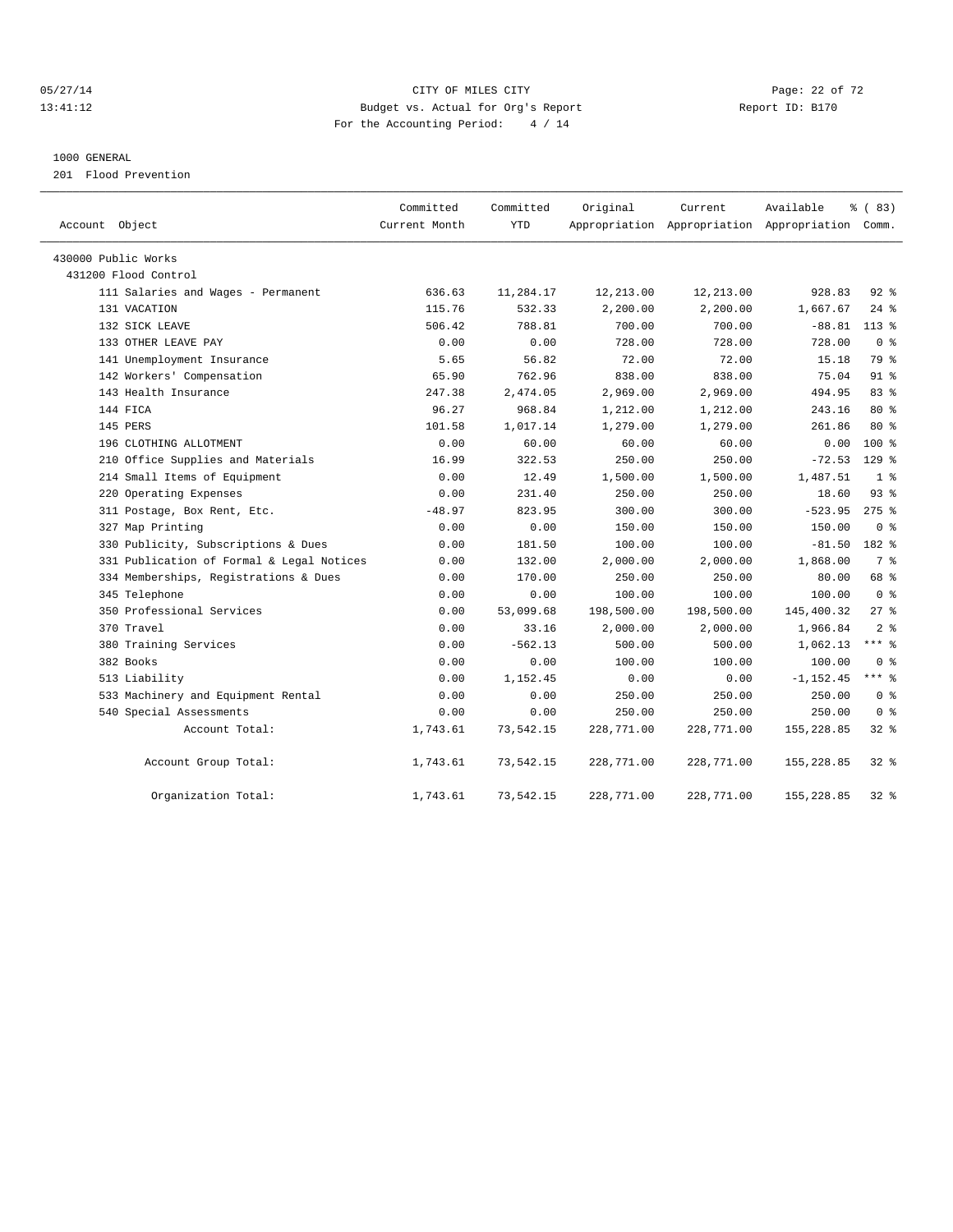#### 05/27/14 Page: 23 of 72 13:41:12 Budget vs. Actual for Org's Report Report ID: B170 For the Accounting Period: 4 / 14

# 1000 GENERAL

301 Elections

| Object<br>Account                             | Committed<br>Current Month | Committed<br><b>YTD</b> | Original<br>Appropriation | Current<br>Appropriation | Available<br>Appropriation | $\frac{6}{6}$ (83)<br>Comm. |
|-----------------------------------------------|----------------------------|-------------------------|---------------------------|--------------------------|----------------------------|-----------------------------|
| 410000 GENERAL GOVERNMENT<br>410600 Elections |                            |                         |                           |                          |                            |                             |
| 300 PURCHASED SERVICES                        | 0.00                       | 4,382.01                | 9,500.00                  | 9,500.00                 | 5,117.99                   | $46$ %                      |
| Account Total:                                | 0.00                       | 4,382.01                | 9,500.00                  | 9,500.00                 | 5, 117, 99                 | $46*$                       |
| Account Group Total:                          | 0.00                       | 4,382.01                | 9,500.00                  | 9,500.00                 | 5, 117, 99                 | $46*$                       |
| Organization Total:                           | 0.00                       | 4,382.01                | 9,500.00                  | 9,500.00                 | 5,117.99                   | $46*$                       |

Fund Total: 315,341.90 3,252,342.82 4,217,101.00 4,335,497.00 1,083,154.18 75 %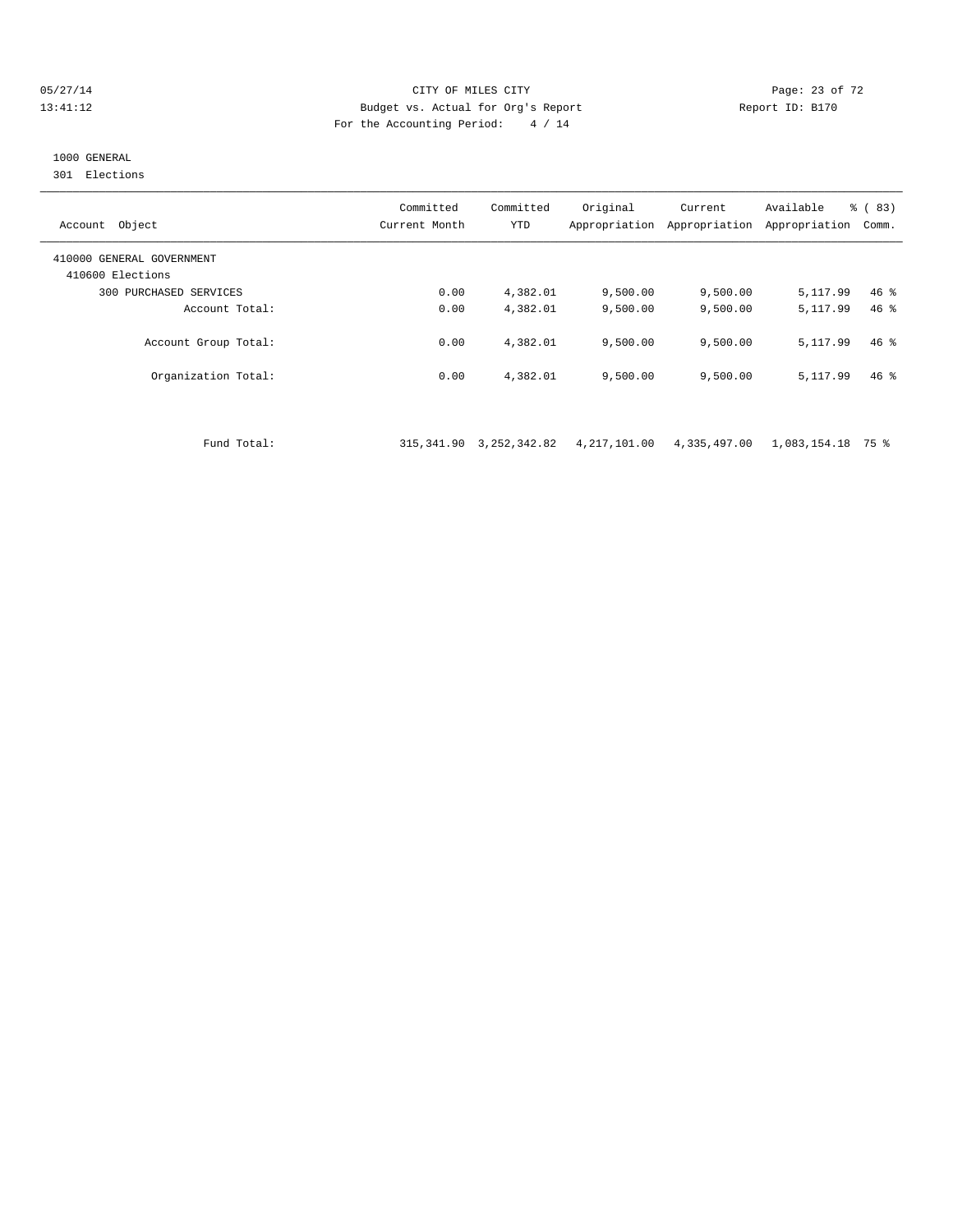#### 05/27/14 Page: 24 of 72 13:41:12 Budget vs. Actual for Org's Report Report ID: B170 For the Accounting Period: 4 / 14

————————————————————————————————————————————————————————————————————————————————————————————————————————————————————————————————————

# 2220 LIBRARY

16 Library

|                                                                          | Committed        | Committed         | Original               | Current                | Available                                       | १ ( 83)               |
|--------------------------------------------------------------------------|------------------|-------------------|------------------------|------------------------|-------------------------------------------------|-----------------------|
| Account Object                                                           | Current Month    | YTD               |                        |                        | Appropriation Appropriation Appropriation Comm. |                       |
|                                                                          |                  |                   |                        |                        |                                                 |                       |
| 460000 CULTURE AND RECREATION<br>460100 Library Services(16)             |                  |                   |                        |                        |                                                 |                       |
| 111 Salaries and Wages - Permanent                                       | 15,066.93        | 144,671.15        | 191,938.00             | 191,938.00             | 47,266.85                                       | 75 %                  |
| 131 VACATION                                                             | 899.23           | 11,486.75         | 0.00                   | 0.00                   | $-11,486.75$                                    | $***$ $-$             |
| 132 SICK LEAVE                                                           | 133.84           | 3,412.32          | 0.00                   | 0.00                   | $-3,412.32$                                     | *** %                 |
| 133 OTHER LEAVE PAY                                                      | 0.00             | 666.90            | 0.00                   | 0.00                   | $-666.90$                                       | $***$ $=$             |
| 141 Unemployment Insurance                                               | 72.48            | 724.79            | 864.00                 | 864.00                 | 139.21                                          | 84 %                  |
| 142 Workers' Compensation                                                | 62.90            | 628.99            | 750.00                 | 750.00                 | 121.01                                          | 84 %                  |
| 143 Health Insurance                                                     | 3,091.80         | 30,918.00         | 37,110.00              | 37,110.00              | 6,192.00                                        | 83%                   |
| 144 FICA                                                                 | 1,177.96         | 11,778.69         | 14,683.00              | 14,683.00              | 2,904.31                                        | $80*$                 |
| 145 PERS                                                                 | 1,299.26         | 12,931.12         | 15,489.00              | 15,489.00              | 2,557.88                                        | 83%                   |
| 196 CLOTHING ALLOTMENT                                                   | 0.00             | 750.00            | 900.00                 | 900.00                 | 150.00                                          | 83%                   |
| 210 Office Supplies and Materials                                        | 10.96            | 592.21            | 1,500.00               | 1,500.00               | 907.79                                          | 39 %                  |
| 214 Small Items of Equipment                                             | 0.00             | 368.39            | 0.00                   | 0.00                   | $-368.39$                                       | $***$ $-$             |
| 220 Operating Expenses                                                   | 0.00             | 0.00              | 1,000.00               | 1,000.00               | 1,000.00                                        | 0 <sup>8</sup>        |
| 224 Janitorial Supplies                                                  | 96.58            | 389.62            | 500.00                 | 500.00                 | 110.38                                          | 78 %                  |
| 311 Postage, Box Rent, Etc.                                              | 121.23           | 1,159.44          | 2,000.00               | 2,000.00               | 840.56                                          | 58 %                  |
| 320 Printing, Duplicating, Typing &                                      | 0.00             | 963.77            | 1,000.00               | 1,000.00               | 36.23                                           | 96%                   |
| 334 Memberships, Registrations & Dues                                    | 0.00             | 0.00              | 1,000.00               | 1,000.00               | 1,000.00                                        | 0 <sup>8</sup>        |
| 341 Electric Utility Services                                            | 456.42           | 5,827.73          | 6,500.00               | 6,500.00               | 672.27                                          | 90%                   |
| 342 Water Utility Services                                               | 24.07            | 238.52            | 500.00                 | 500.00                 | 261.48                                          | 48 %                  |
| 343 Sewer Utility Services                                               | 12.95            | 129.50            | 300.00                 | 300.00                 | 170.50                                          | $43$ $%$              |
| 344 Gas Utility Service                                                  | 214.43           | 2,005.70          | 4,000.00               | 4,000.00               | 1,994.30                                        | $50*$                 |
| 345 Telephone                                                            | 60.56            | 560.72            | 1,500.00               | 1,500.00               | 939.28                                          | 37%                   |
|                                                                          | 0.00             | 0.00              | 500.00                 | 500.00                 | 500.00                                          | 0 <sup>8</sup>        |
| 346 Garbage Service<br>347 Internet                                      | 66.06            | 743.13            | 1,500.00               | 1,500.00               | 756.87                                          | 50%                   |
| 350 Professional Services                                                | 965.00           | 965.00            | 7,000.00               | 7,000.00               | 6,035.00                                        | $14$ %                |
| 360 Contr R & M                                                          | 532.98           | 5,112.81          | 8,000.00               | 8,000.00               | 2,887.19                                        | 64 %                  |
| 370 Travel                                                               | 477.72           | 1,274.81          | 2,000.00               | 2,000.00               | 725.19                                          | 64 %                  |
| 380 Training Services                                                    | 370.00           | 370.00            | 1,500.00               | 1,500.00               | 1,130.00                                        | 25%                   |
| 382 Books                                                                | 641.71           | 5,750.77          | 15,000.00              | 15,000.00              | 9,249.23                                        | 38 %                  |
| 511 Insurance on Buildings                                               | 0.00             | 3,055.16          | 3,055.00               | 3,055.00               | $-0.16$                                         | $100$ %               |
| Account Total:                                                           | 25,855.07        | 247, 475.99       | 320,089.00             | 320,089.00             | 72,613.01                                       | $77$ $%$              |
|                                                                          |                  |                   |                        |                        |                                                 |                       |
| Account Group Total:                                                     | 25,855.07        | 247,475.99        | 320,089.00             | 320,089.00             | 72,613.01                                       | 77 %                  |
| 510000 MISCELLANEOUS                                                     |                  |                   |                        |                        |                                                 |                       |
| 510330 Comprehensive Liability Insurance                                 |                  |                   |                        |                        |                                                 |                       |
| 511 Insurance on Buildings                                               | 0.00             | 0.00              | 4,000.00               | 4,000.00               | 4,000.00                                        | 0 %                   |
| 513 Liability                                                            | 0.00             | 3,621.96          | 3,622.00               | 3,622.00               |                                                 | $0.04$ 100 %          |
| Account Total:                                                           | 0.00             | 3,621.96          | 7,622.00               | 7,622.00               | 4,000.04                                        | 48 %                  |
| Account Group Total:                                                     | 0.00             | 3,621.96          | 7,622.00               | 7,622.00               | 4,000.04                                        | 48 %                  |
| 520000 OTHER FINANCING USES                                              |                  |                   |                        |                        |                                                 |                       |
|                                                                          |                  |                   |                        |                        |                                                 |                       |
| 521000 Interfund Operating Transfers Out<br>820 Transfers to Other Funds |                  |                   |                        |                        |                                                 |                       |
| 920 Buildings                                                            | 1,548.05<br>0.00 | 15,480.50<br>0.00 | 18,576.00<br>18,000.00 | 18,576.00<br>18,000.00 | 3,095.50                                        | 83%<br>0 <sup>8</sup> |
| Account Total:                                                           | 1,548.05         | 15,480.50         | 36,576.00              | 36,576.00              | 18,000.00<br>21,095.50                          | 42 %                  |
|                                                                          |                  |                   |                        |                        |                                                 |                       |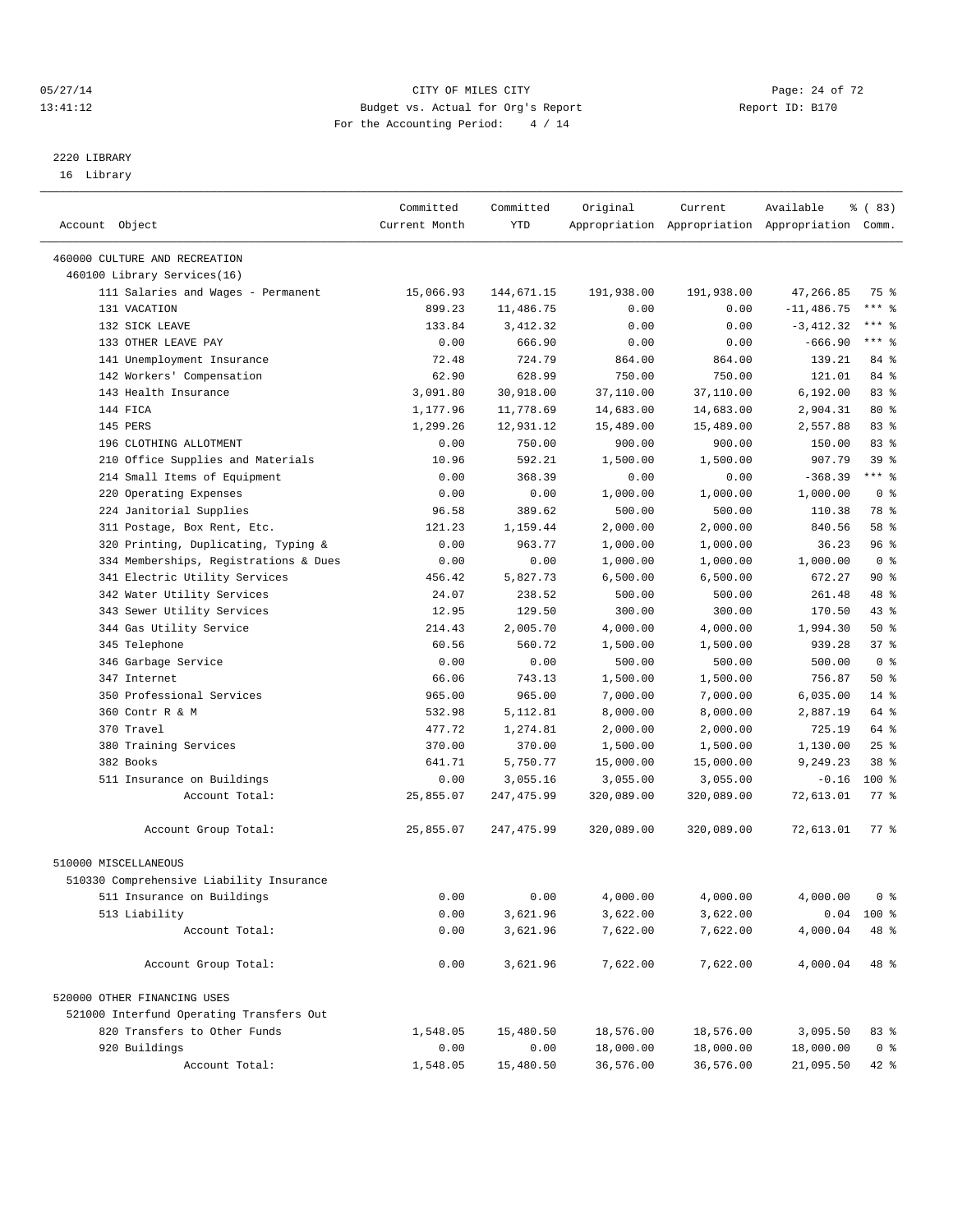#### 05/27/14 Page: 25 of 72 13:41:12 Budget vs. Actual for Org's Report Report ID: B170 For the Accounting Period: 4 / 14

## 2220 LIBRARY 16 Library

| Object<br>Account    | Committed<br>Current Month | Committed<br><b>YTD</b> | Original<br>Appropriation | Current<br>Appropriation | Available<br>Appropriation | $\frac{6}{6}$ (83)<br>Comm. |
|----------------------|----------------------------|-------------------------|---------------------------|--------------------------|----------------------------|-----------------------------|
| Account Group Total: | 1,548.05                   | 15,480.50               | 36,576.00                 | 36,576.00                | 21,095.50                  | $42$ %                      |
| Organization Total:  | 27,403.12                  | 266,578.45              | 364, 287, 00              | 364, 287, 00             | 97,708.55                  | 73 %                        |
| Fund Total:          | 27,403.12                  | 266,578.45              | 364, 287, 00              | 364, 287, 00             | 97,708.55 73 %             |                             |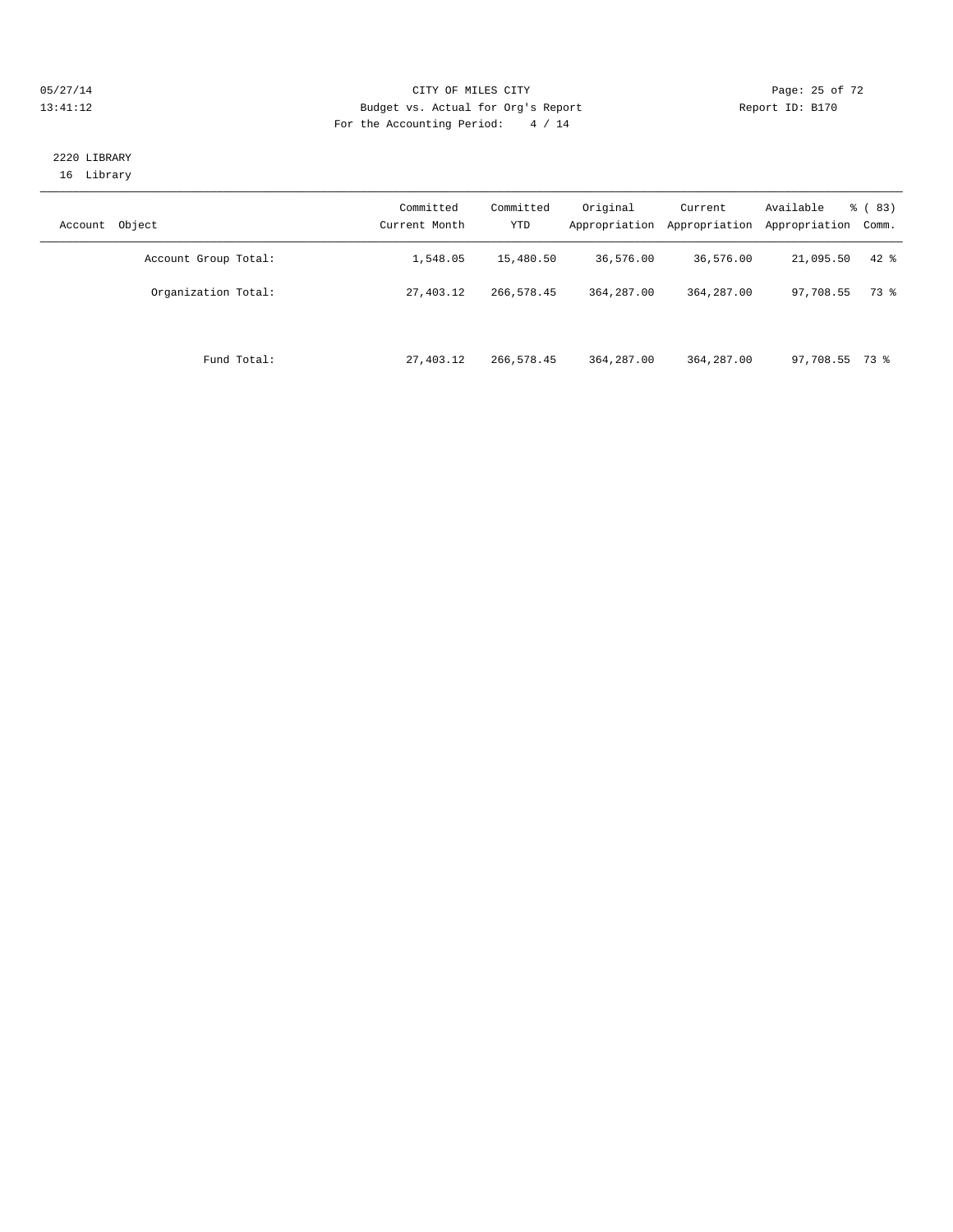05/27/14 Page: 26 of 72 13:41:12 Budget vs. Actual for Org's Report Report ID: B170 For the Accounting Period: 4 / 14

# 2270 Health

37 CITY HEALTH

| Account Object                     | Committed<br>Current Month | Committed<br>YTD | Original  | Current<br>Appropriation Appropriation | Available<br>Appropriation | % (83)<br>Comm. |
|------------------------------------|----------------------------|------------------|-----------|----------------------------------------|----------------------------|-----------------|
| 440000 PUBLIC HEALTH               |                            |                  |           |                                        |                            |                 |
| 440140 Registration and Inspection |                            |                  |           |                                        |                            |                 |
| 311 Postage, Box Rent, Etc.        | 0.00                       | 55.14            | 200.00    | 200.00                                 | 144.86                     | $28$ %          |
| 350 Professional Services          | 2,750.00                   | 27,500.00        | 35,000.00 | 35,000.00                              | 7,500.00                   | 79 %            |
| Account Total:                     | 2,750.00                   | 27,555.14        | 35,200.00 | 35,200.00                              | 7,644.86                   | 78 %            |
| Account Group Total:               | 2,750.00                   | 27,555.14        | 35,200.00 | 35,200.00                              | 7,644.86                   | 78 %            |
| Organization Total:                | 2,750.00                   | 27,555.14        | 35,200.00 | 35,200.00                              | 7,644.86                   | 78 %            |
|                                    |                            |                  |           |                                        |                            |                 |
| Fund Total:                        | 2,750.00                   | 27,555.14        | 35,200.00 | 35,200.00                              | 7,644.86                   | 78 %            |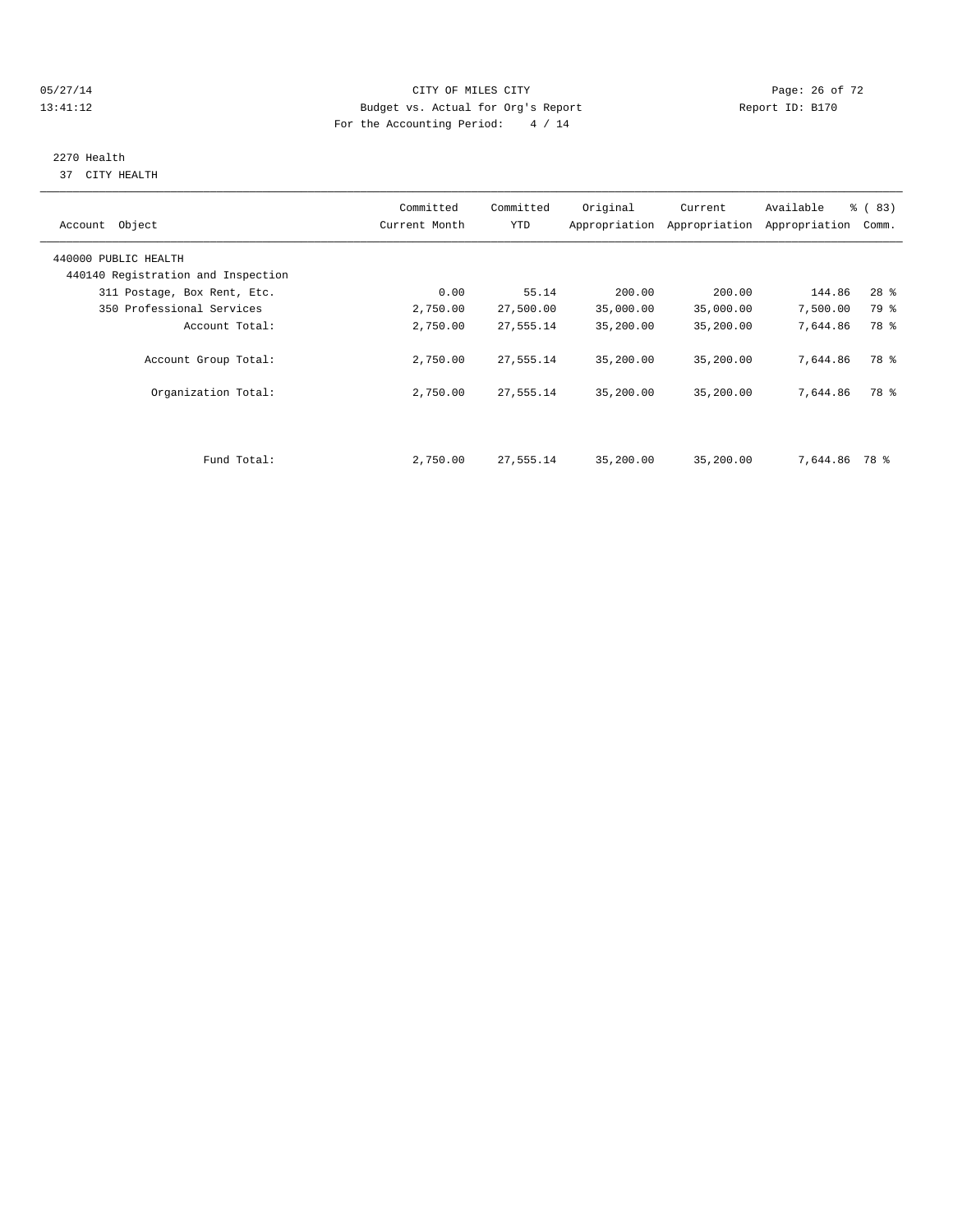#### 05/27/14 Page: 27 of 72 13:41:12 Budget vs. Actual for Org's Report Report ID: B170 For the Accounting Period: 4 / 14

 2372 Permissive Medical Levy 20 Permissive Medical Levy

| Account Object                                                          | Committed<br>Current Month | Committed<br>YTD | Original   | Current<br>Appropriation Appropriation | Available<br>Appropriation | % (83)<br>Comm. |
|-------------------------------------------------------------------------|----------------------------|------------------|------------|----------------------------------------|----------------------------|-----------------|
| 520000 OTHER FINANCING USES<br>521000 Interfund Operating Transfers Out |                            |                  |            |                                        |                            |                 |
| 820 Transfers to Other Funds                                            | 0.00                       | 72,526.50        | 145,053.00 | 145,053.00                             | 72,526.50                  | $50*$           |
| Account Total:                                                          | 0.00                       | 72,526.50        | 145,053.00 | 145,053.00                             | 72,526.50                  | $50*$           |
| Account Group Total:                                                    | 0.00                       | 72,526.50        | 145,053.00 | 145,053.00                             | 72,526.50                  | $50*$           |
| Organization Total:                                                     | 0.00                       | 72,526.50        | 145,053.00 | 145,053.00                             | 72,526.50                  | $50*$           |
|                                                                         |                            |                  |            |                                        |                            |                 |
| Fund Total:                                                             | 0.00                       | 72,526.50        | 145,053.00 | 145,053.00                             | 72,526.50                  | 50 %            |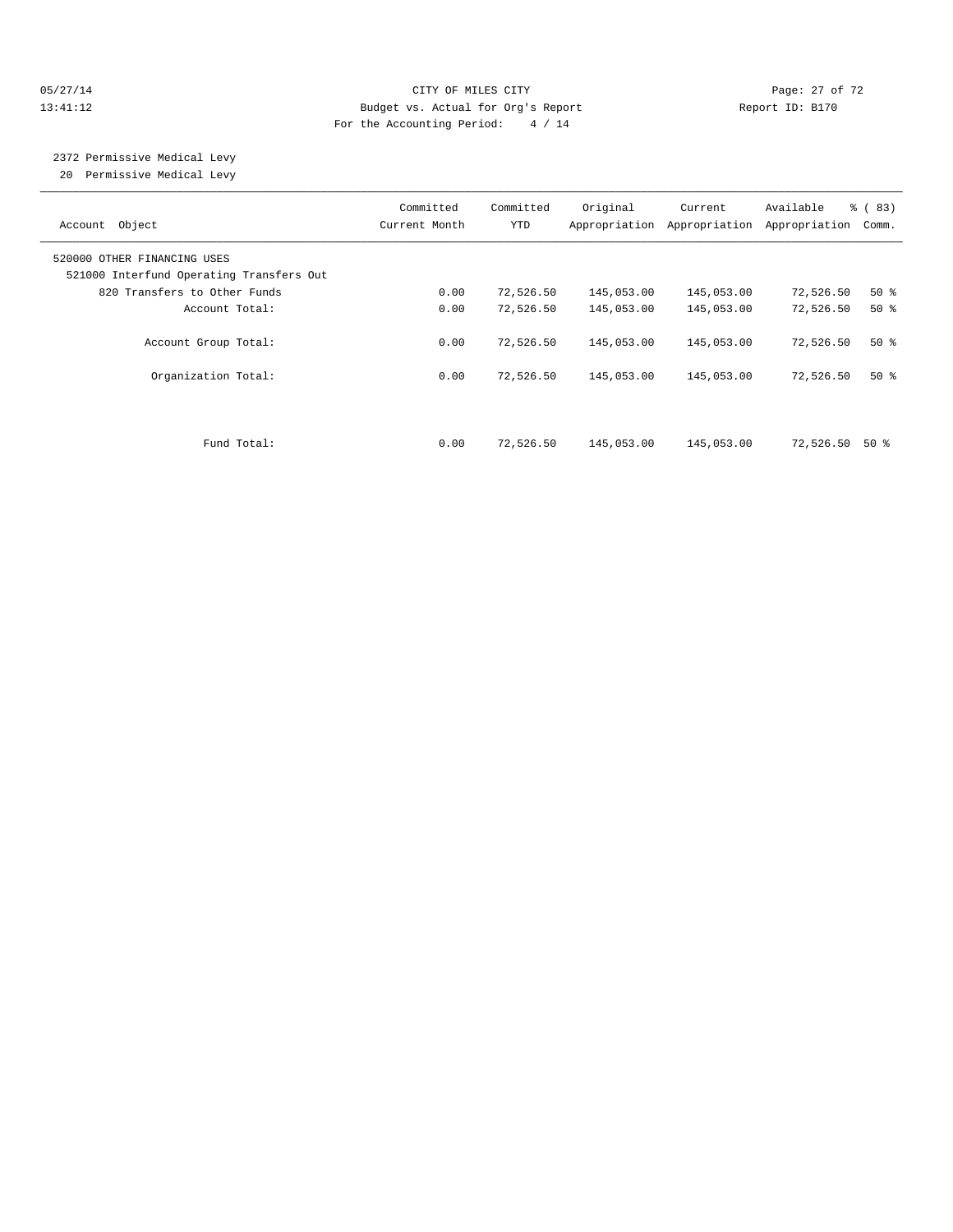#### 05/27/14 Page: 28 of 72 13:41:12 Budget vs. Actual for Org's Report Report ID: B170 For the Accounting Period: 4 / 14

————————————————————————————————————————————————————————————————————————————————————————————————————————————————————————————————————

# 2394 BUILDING CODE ENFORCEMENT

18 BUILDING INSPECTION

|                                          | Committed     | Committed  | Original   | Current    | Available                                       | % (83)         |
|------------------------------------------|---------------|------------|------------|------------|-------------------------------------------------|----------------|
| Account Object                           | Current Month | YTD        |            |            | Appropriation Appropriation Appropriation Comm. |                |
| 420000 PUBLIC SAFETY                     |               |            |            |            |                                                 |                |
| 420531 Building Inspection               |               |            |            |            |                                                 |                |
| 111 Salaries and Wages - Permanent       | 447.57        | 5,562.82   | 6,973.00   | 6,973.00   | 1,410.18                                        | $80*$          |
| 121 OVERTIME-PERMANENT                   | 21.76         | 81.67      | 100.00     | 100.00     | 18.33                                           | $82$ $%$       |
| 131 VACATION                             | 59.77         | 442.41     | 567.00     | 567.00     | 124.59                                          | 78 %           |
| 132 SICK LEAVE                           | 126.61        | 324.20     | 44.00      | 44.00      | $-280.20$                                       | 737 %          |
| 133 OTHER LEAVE PAY                      | 0.00          | 0.00       | 150.00     | 150.00     | 150.00                                          | 0 <sup>8</sup> |
| 141 Unemployment Insurance               | 2.96          | 29.04      | 27.00      | 27.00      | $-2.04$                                         | 108 %          |
| 142 Workers' Compensation                | 20.33         | 182.92     | 242.00     | 242.00     | 59.08                                           | 76 %           |
| 143 Health Insurance                     | 123.71        | 1,237.07   | 1,480.00   | 1,480.00   | 242.93                                          | 84 %           |
| 144 FICA                                 | 45.81         | 449.33     | 599.00     | 599.00     | 149.67                                          | 75 %           |
| 145 PERS                                 | 52.93         | 517.39     | 554.00     | 554.00     | 36.61                                           | 93%            |
| 196 CLOTHING ALLOTMENT                   | 0.00          | 30.00      | 30.00      | 30.00      | 0.00                                            | $100*$         |
| 210 Office Supplies and Materials        | 0.00          | 241.22     | 3,000.00   | 3,000.00   | 2,758.78                                        | 8 %            |
| 214 Small Items of Equipment             | 224.98        | 2,809.46   | 12,000.00  | 12,000.00  | 9,190.54                                        | $23$ $%$       |
| 220 Operating Expenses                   | 0.00          | 28.00      | 0.00       | 0.00       | $-28.00$                                        | $***$ $=$      |
| 311 Postage, Box Rent, Etc.              | 0.00          | 201.52     | 250.00     | 250.00     | 48.48                                           | 81 %           |
| 320 Printing, Duplicating, Typing &      | 0.00          | 225.00     | 300.00     | 300.00     | 75.00                                           | 75 %           |
| 330 Publicity, Subscriptions & Dues      | 0.00          | 116.90     | 50.00      | 50.00      | $-66.90$                                        | $234$ %        |
| 334 Memberships, Registrations & Dues    | 0.00          | 175.00     | 300.00     | 300.00     | 125.00                                          | 58 %           |
| 345 Telephone                            | 26.36         | 261.29     | 400.00     | 400.00     | 138.71                                          | 65 %           |
| 350 Professional Services                | 35,009.40     | 82,831.25  | 75,000.00  | 75,000.00  | $-7,831.25$                                     | 110 %          |
| 360 Contr R & M                          | 201.09        | 463.14     | 0.00       | 0.00       | $-463.14$                                       | $***$ $-$      |
| 380 Training Services                    | 0.00          | 25.96      | 1,500.00   | 1,500.00   | 1,474.04                                        | 2 <sup>°</sup> |
| 382 Books                                | 0.00          | 58.26      | 500.00     | 500.00     | 441.74                                          | $12*$          |
| 513 Liability                            | 0.00          | 385.62     | 0.00       | 0.00       | $-385.62$                                       | $***$ $-$      |
| 540 Special Assessments                  | 0.00          | 520.41     | 700.00     | 700.00     | 179.59                                          | 74 %           |
| Account Total:                           | 36, 363. 28   | 97,199.88  | 104,766.00 | 104,766.00 | 7,566.12                                        | $93$ $%$       |
| Account Group Total:                     | 36, 363. 28   | 97,199.88  | 104,766.00 | 104,766.00 | 7,566.12                                        | $93$ $%$       |
| 510000 MISCELLANEOUS                     |               |            |            |            |                                                 |                |
| 510330 Comprehensive Liability Insurance |               |            |            |            |                                                 |                |
| 513 Liability                            | 0.00          | 1,171.62   | 1,172.00   | 1,172.00   |                                                 | $0.38$ 100 %   |
| Account Total:                           | 0.00          | 1,171.62   | 1,172.00   | 1,172.00   | 0.38                                            | $100*$         |
| Account Group Total:                     | 0.00          | 1,171.62   | 1,172.00   | 1,172.00   |                                                 | $0.38$ 100 %   |
| 520000 OTHER FINANCING USES              |               |            |            |            |                                                 |                |
| 521000 Interfund Operating Transfers Out |               |            |            |            |                                                 |                |
| 820 Transfers to Other Funds             | 470.11        | 4,701.10   | 5,641.00   | 5,641.00   | 939.90                                          | 83%            |
| Account Total:                           | 470.11        | 4,701.10   | 5,641.00   | 5,641.00   | 939.90                                          | 83 %           |
|                                          |               |            |            |            |                                                 |                |
| Account Group Total:                     | 470.11        | 4,701.10   | 5,641.00   | 5,641.00   | 939.90                                          | 83 %           |
| Organization Total:                      | 36,833.39     | 103,072.60 | 111,579.00 | 111,579.00 | 8,506.40                                        | $92$ $%$       |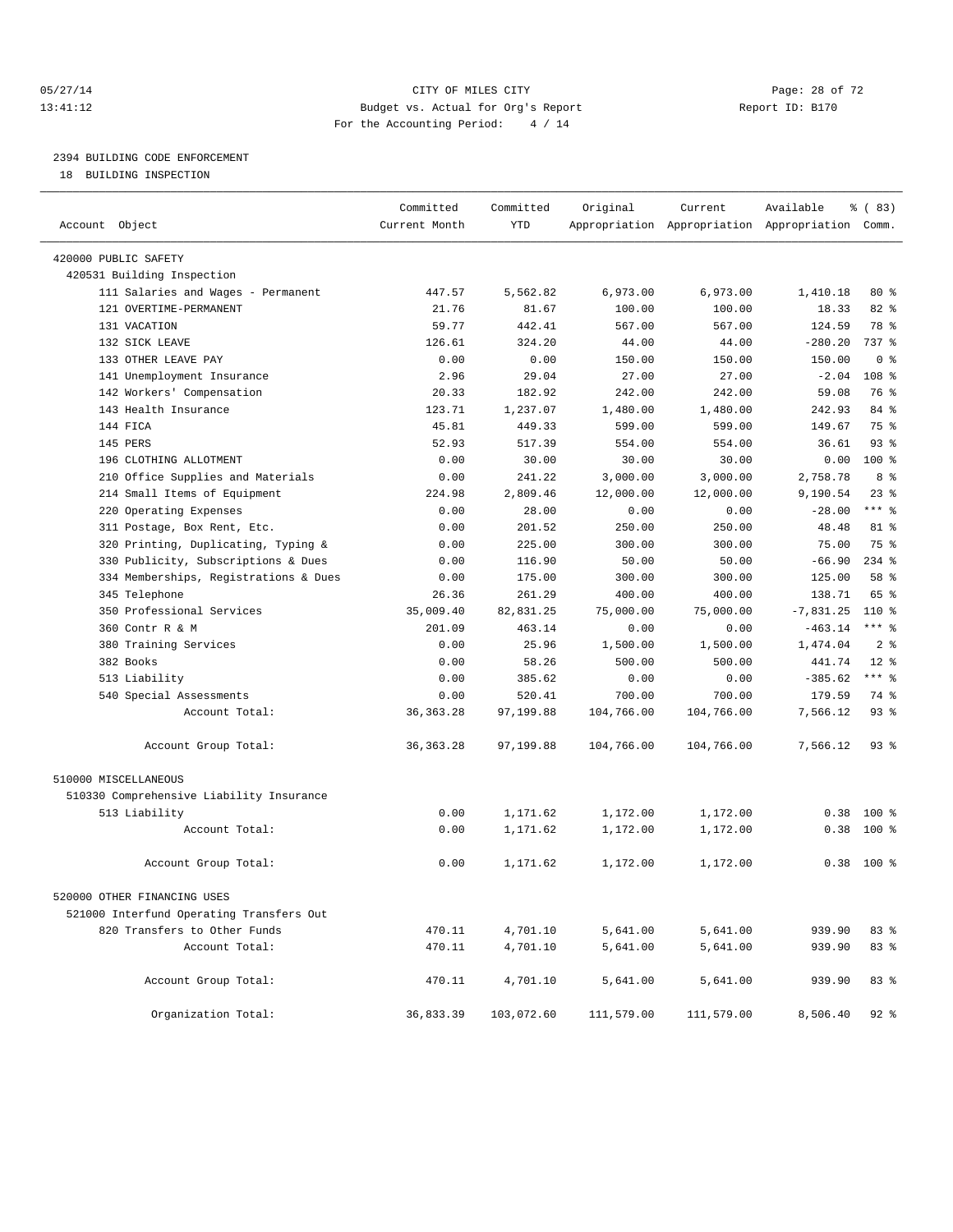## 05/27/14 Page: 29 of 72 13:41:12 Budget vs. Actual for Org's Report Report ID: B170 For the Accounting Period: 4 / 14

# 2394 BUILDING CODE ENFORCEMENT

18 BUILDING INSPECTION

| Account Object |             | Committed<br>Current Month | Committed<br><b>YTD</b> | Original   | Current    | Available<br>Appropriation Appropriation Appropriation Comm. | ී (83) |
|----------------|-------------|----------------------------|-------------------------|------------|------------|--------------------------------------------------------------|--------|
|                | Fund Total: | 36,833.39                  | 103,072.60              | 111,579.00 | 111,579.00 | $8,506.40$ 92 %                                              |        |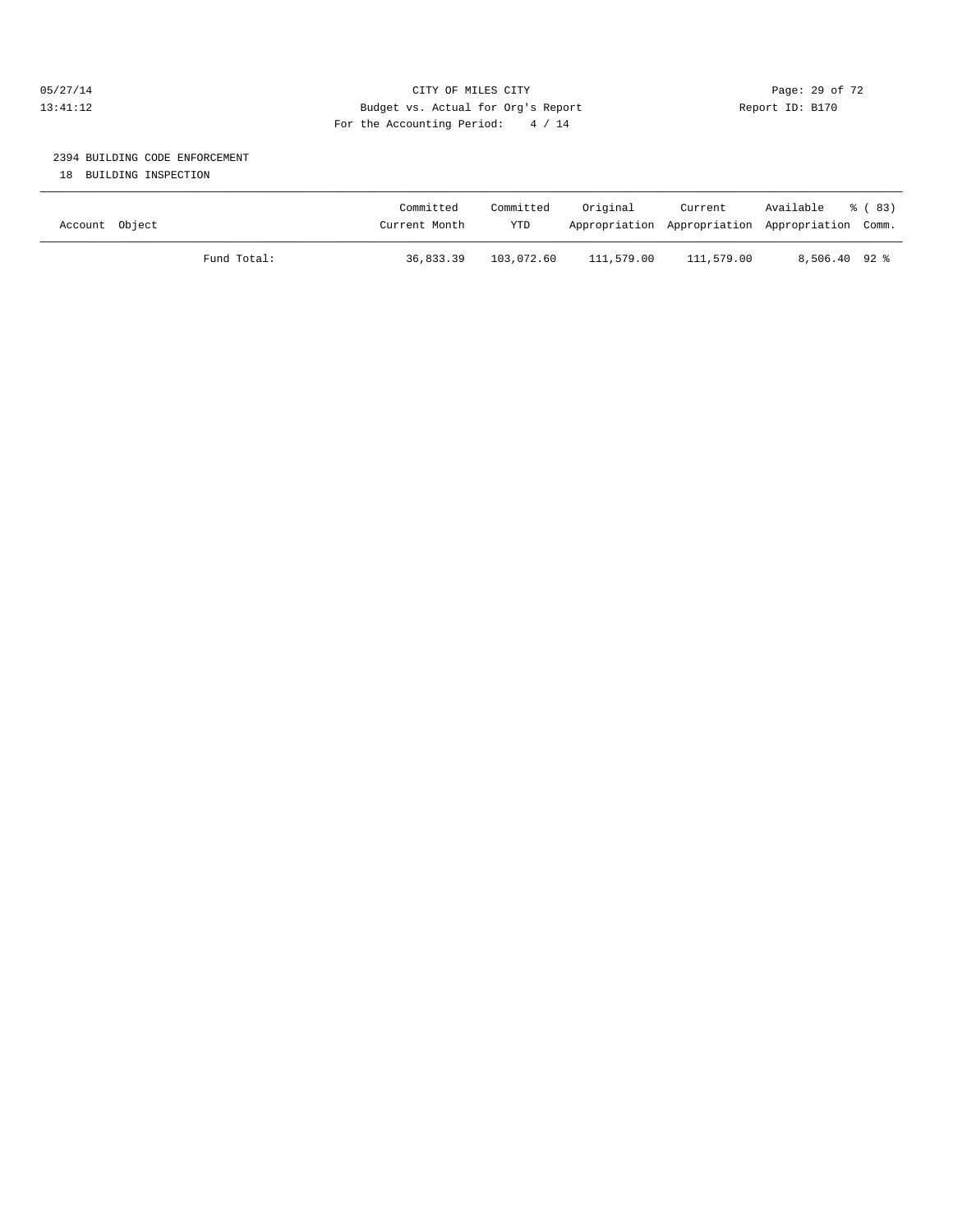#### 05/27/14 Page: 30 of 72 13:41:12 Budget vs. Actual for Org's Report Report ID: B170 For the Accounting Period: 4 / 14

## 2400 LTG M D#165-(Gen City) 46 SID #165

| Account Object                           | Committed<br>Current Month | Committed<br><b>YTD</b> | Original   | Current<br>Appropriation Appropriation Appropriation | Available      | % (83)<br>Comm. |  |
|------------------------------------------|----------------------------|-------------------------|------------|------------------------------------------------------|----------------|-----------------|--|
| 430000 Public Works                      |                            |                         |            |                                                      |                |                 |  |
| 430263 STREET LIGHTING                   |                            |                         |            |                                                      |                |                 |  |
| 341 Electric Utility Services            | 10,515.36                  | 92,458.60               | 110,000.00 | 110,000.00                                           | 17,541.40      | 84 %            |  |
| 533 Machinery and Equipment Rental       | 4,357.90                   | 47, 465.48              | 47,000.00  | 47,000.00                                            | $-465.48$      | $101$ %         |  |
| Account Total:                           | 14,873.26                  | 139,924.08              | 157,000.00 | 157,000.00                                           | 17,075.92      | 89 %            |  |
| Account Group Total:                     | 14,873.26                  | 139,924.08              | 157,000.00 | 157,000.00                                           | 17,075.92      | 89 %            |  |
| 520000 OTHER FINANCING USES              |                            |                         |            |                                                      |                |                 |  |
| 521000 Interfund Operating Transfers Out |                            |                         |            |                                                      |                |                 |  |
| 820 Transfers to Other Funds             | 0.00                       | 1,000.00                | 1,000.00   | 1,000.00                                             | 0.00           | $100*$          |  |
| Account Total:                           | 0.00                       | 1,000.00                | 1,000.00   | 1,000.00                                             | 0.00           | 100 %           |  |
| Account Group Total:                     | 0.00                       | 1,000.00                | 1,000.00   | 1,000.00                                             |                | $0.00$ 100 %    |  |
| Organization Total:                      | 14,873.26                  | 140,924.08              | 158,000.00 | 158,000.00                                           | 17,075.92      | 89 %            |  |
|                                          |                            |                         |            |                                                      |                |                 |  |
| Fund Total:                              | 14,873.26                  | 140,924.08              | 158,000.00 | 158,000.00                                           | 17,075.92 89 % |                 |  |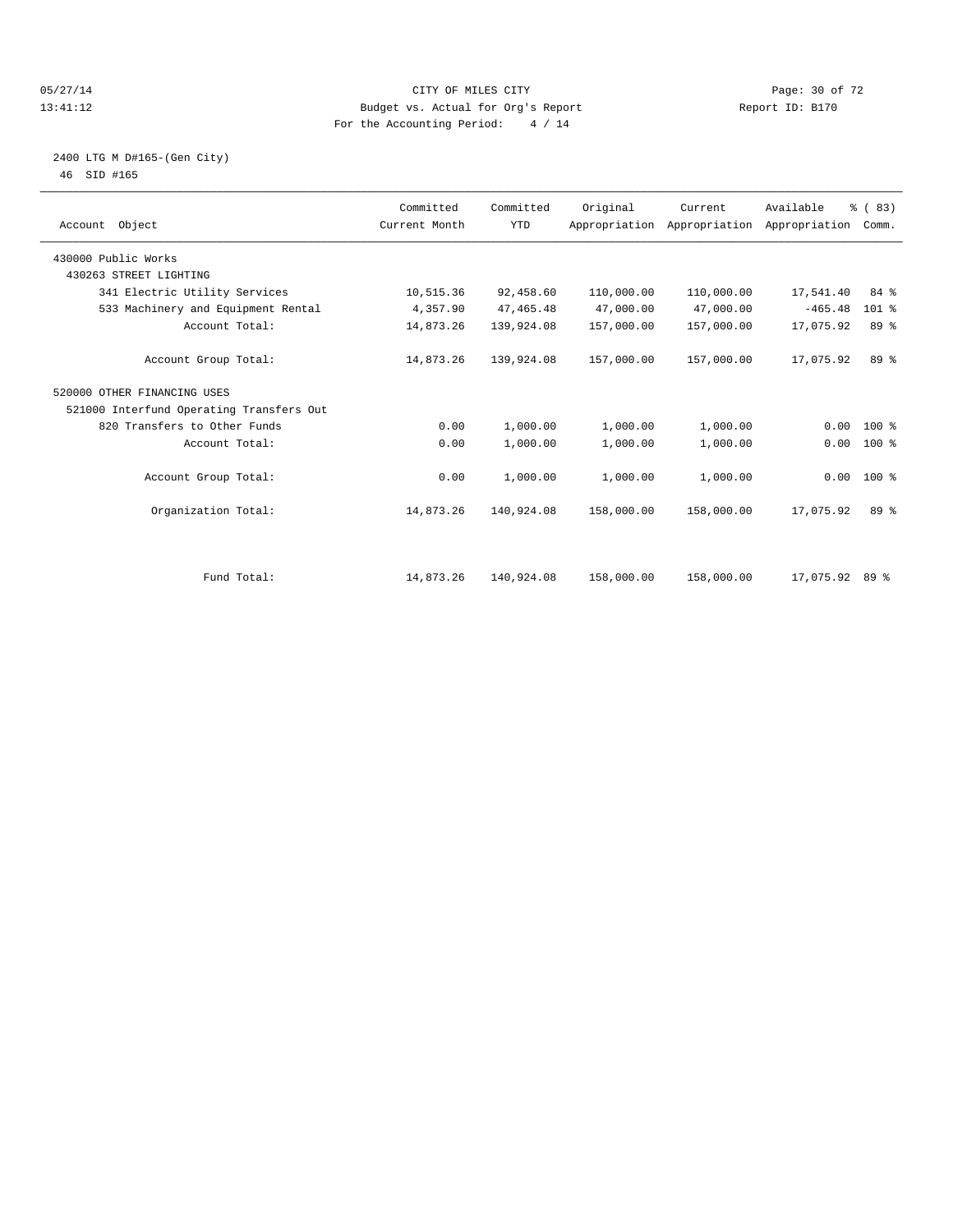#### 05/27/14 Page: 31 of 72 13:41:12 Budget vs. Actual for Org's Report Report ID: B170 For the Accounting Period: 4 / 14

# 2420 LTG M D#167-(MilesAddn Etc)

48 SID #167

| Account Object                           | Committed<br>Current Month | Committed<br><b>YTD</b> | Original  | Current<br>Appropriation Appropriation Appropriation | Available       | % (83)<br>Comm. |  |
|------------------------------------------|----------------------------|-------------------------|-----------|------------------------------------------------------|-----------------|-----------------|--|
| 430000 Public Works                      |                            |                         |           |                                                      |                 |                 |  |
| 430263 STREET LIGHTING                   |                            |                         |           |                                                      |                 |                 |  |
| 341 Electric Utility Services            | 1,936.82                   | 17,906.51               | 19,900.00 | 19,900.00                                            | 1,993.49        | 90%             |  |
| 533 Machinery and Equipment Rental       | 667.90                     | 6,679.00                | 9,000.00  | 9,000.00                                             | 2,321.00        | 74 %            |  |
| Account Total:                           | 2,604.72                   | 24,585.51               | 28,900.00 | 28,900.00                                            | 4,314.49        | 85%             |  |
| Account Group Total:                     | 2,604.72                   | 24,585.51               | 28,900.00 | 28,900.00                                            | 4,314.49        | 85 <sup>8</sup> |  |
| 520000 OTHER FINANCING USES              |                            |                         |           |                                                      |                 |                 |  |
| 521000 Interfund Operating Transfers Out |                            |                         |           |                                                      |                 |                 |  |
| 820 Transfers to Other Funds             | 0.00                       | 1,000.00                | 1,000.00  | 1,000.00                                             | 0.00            | $100*$          |  |
| Account Total:                           | 0.00                       | 1,000.00                | 1,000.00  | 1,000.00                                             | 0.00            | 100 %           |  |
| Account Group Total:                     | 0.00                       | 1,000.00                | 1,000.00  | 1,000.00                                             |                 | $0.00$ 100 %    |  |
| Organization Total:                      | 2,604.72                   | 25,585.51               | 29,900.00 | 29,900.00                                            | 4,314.49        | 86 <sup>8</sup> |  |
|                                          |                            |                         |           |                                                      |                 |                 |  |
| Fund Total:                              | 2,604.72                   | 25,585.51               | 29,900.00 | 29,900.00                                            | 4, 314. 49 86 % |                 |  |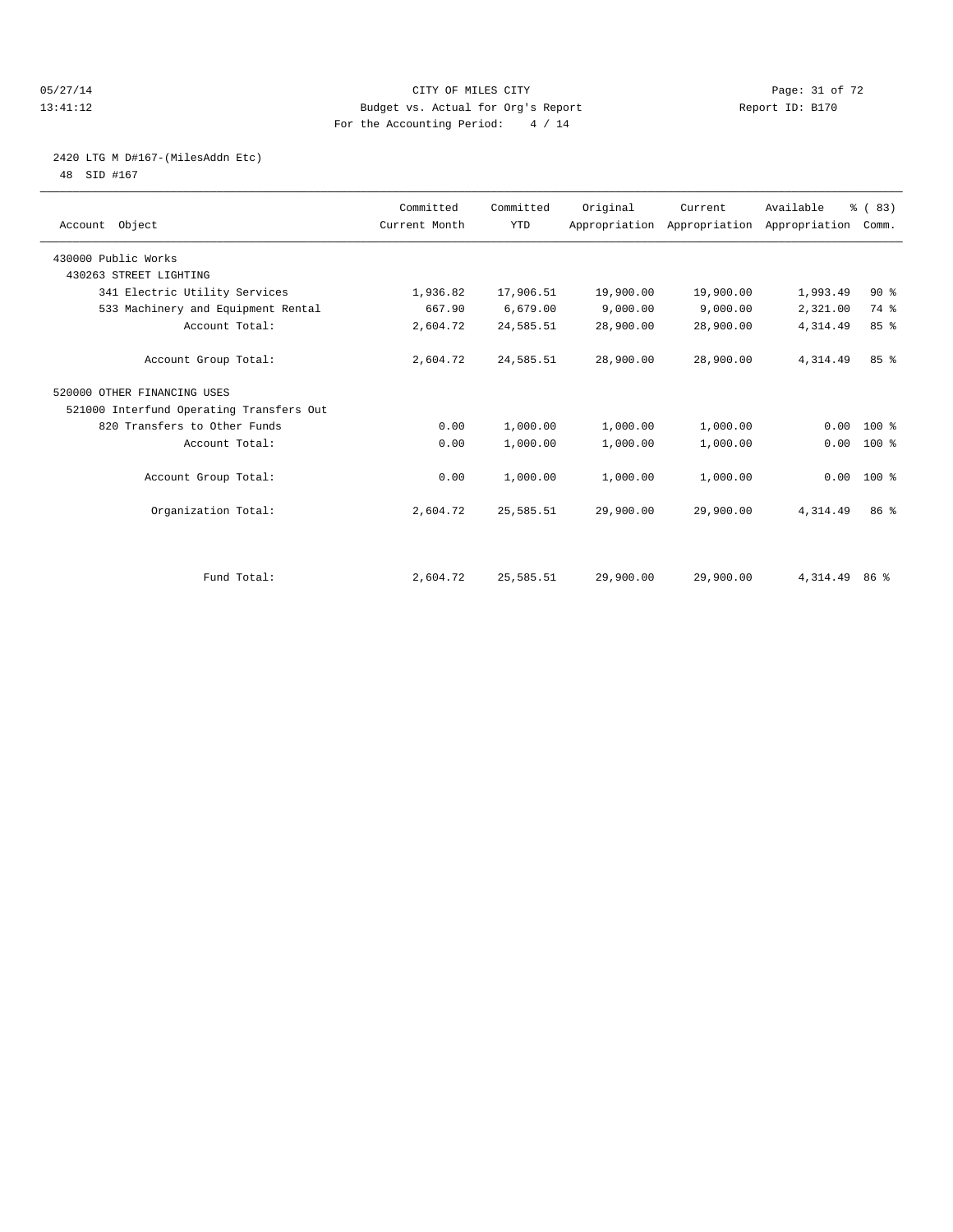#### 05/27/14 Page: 32 of 72 13:41:12 Budget vs. Actual for Org's Report Report ID: B170 For the Accounting Period: 4 / 14

## 2430 LTG M D#171-(Balsam Est) 49 SID #171

| Account Object                           | Committed<br>Current Month | Committed<br><b>YTD</b> | Original | Current<br>Appropriation Appropriation Appropriation | Available | % (83)<br>Comm. |
|------------------------------------------|----------------------------|-------------------------|----------|------------------------------------------------------|-----------|-----------------|
| 430000 Public Works                      |                            |                         |          |                                                      |           |                 |
| 430263 STREET LIGHTING                   |                            |                         |          |                                                      |           |                 |
| 230 Repair and Maintenance Supplies      | 0.00                       | 305.92                  | 500.00   | 500.00                                               | 194.08    | $61$ %          |
| 341 Electric Utility Services            | 137.80                     | 1,269.51                | 1,400.00 | 1,400.00                                             | 130.49    | 91 %            |
| 360 Contr R & M                          | 0.00                       | 122.00                  | 300.00   | 300.00                                               | 178.00    | $41*$           |
| Account Total:                           | 137.80                     | 1,697.43                | 2,200.00 | 2,200.00                                             | 502.57    | 77.8            |
| Account Group Total:                     | 137.80                     | 1,697.43                | 2,200.00 | 2,200.00                                             | 502.57    | $77*$           |
| 520000 OTHER FINANCING USES              |                            |                         |          |                                                      |           |                 |
| 521000 Interfund Operating Transfers Out |                            |                         |          |                                                      |           |                 |
| 820 Transfers to Other Funds             | 0.00                       | 1,000.00                | 1,000.00 | 1,000.00                                             | 0.00      | $100*$          |
| Account Total:                           | 0.00                       | 1,000.00                | 1,000.00 | 1,000.00                                             | 0.00      | $100*$          |
| Account Group Total:                     | 0.00                       | 1,000.00                | 1,000.00 | 1,000.00                                             | 0.00      | $100*$          |
| Organization Total:                      | 137.80                     | 2,697.43                | 3,200.00 | 3,200.00                                             | 502.57    | 84 %            |
| Fund Total:                              | 137.80                     | 2,697.43                | 3,200.00 | 3,200.00                                             | 502.57    | 84%             |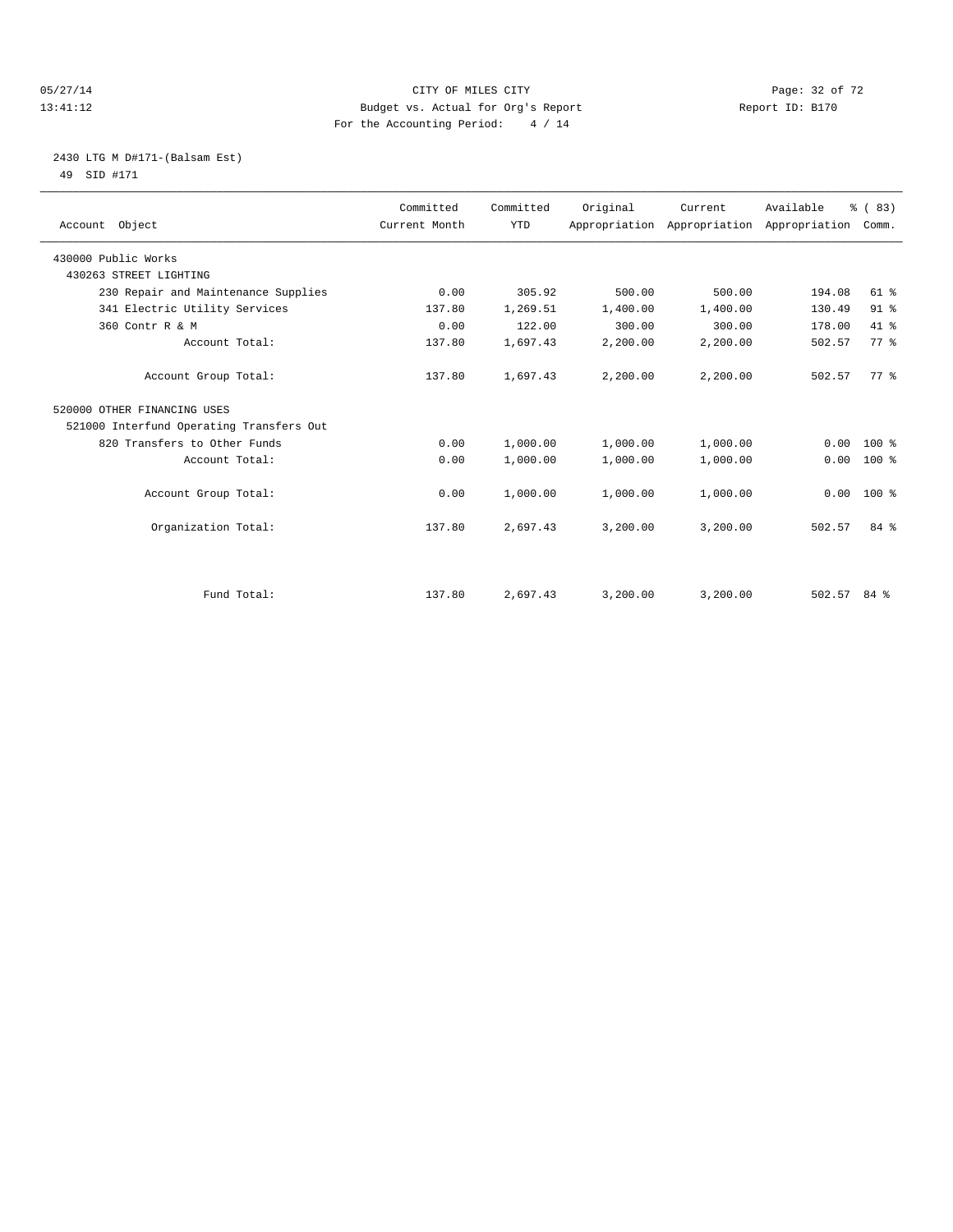#### 05/27/14 Page: 33 of 72 13:41:12 Budget vs. Actual for Org's Report Report ID: B170 For the Accounting Period: 4 / 14

## 2440 LTG M D#172-(Main Str) 50 SID #172

| Account Object                           | Committed<br>Current Month | Committed<br><b>YTD</b> | Original  | Current<br>Appropriation Appropriation | Available<br>Appropriation | % (83)<br>Comm. |  |
|------------------------------------------|----------------------------|-------------------------|-----------|----------------------------------------|----------------------------|-----------------|--|
| 430000 Public Works                      |                            |                         |           |                                        |                            |                 |  |
| 430263 STREET LIGHTING                   |                            |                         |           |                                        |                            |                 |  |
| 230 Repair and Maintenance Supplies      | 0.00                       | 4,303.16                | 5,700.00  | 5,700.00                               | 1,396.84                   | 75 %            |  |
| 341 Electric Utility Services            | 1,213.31                   | 11,289.94               | 13,000.00 | 13,000.00                              | 1,710.06                   | 87 <sup>8</sup> |  |
| 360 Contr R & M                          | 0.00                       | 497.96                  | 1,700.00  | 1,700.00                               | 1,202.04                   | 29%             |  |
| Account Total:                           | 1,213.31                   | 16,091.06               | 20,400.00 | 20,400.00                              | 4,308.94                   | 79 %            |  |
| Account Group Total:                     | 1,213.31                   | 16,091.06               | 20,400.00 | 20,400.00                              | 4,308.94                   | 79 %            |  |
| 520000 OTHER FINANCING USES              |                            |                         |           |                                        |                            |                 |  |
| 521000 Interfund Operating Transfers Out |                            |                         |           |                                        |                            |                 |  |
| 820 Transfers to Other Funds             | 0.00                       | 1,000.00                | 1,000.00  | 1,000.00                               | 0.00                       | $100*$          |  |
| Account Total:                           | 0.00                       | 1,000.00                | 1,000.00  | 1,000.00                               | 0.00                       | $100*$          |  |
| Account Group Total:                     | 0.00                       | 1,000.00                | 1,000.00  | 1,000.00                               | 0.00                       | $100*$          |  |
| Organization Total:                      | 1,213.31                   | 17,091.06               | 21,400.00 | 21,400.00                              | 4,308.94                   | $80*$           |  |
|                                          |                            |                         |           |                                        |                            |                 |  |
| Fund Total:                              | 1,213.31                   | 17,091.06               | 21,400.00 | 21,400.00                              | 4,308.94 80 %              |                 |  |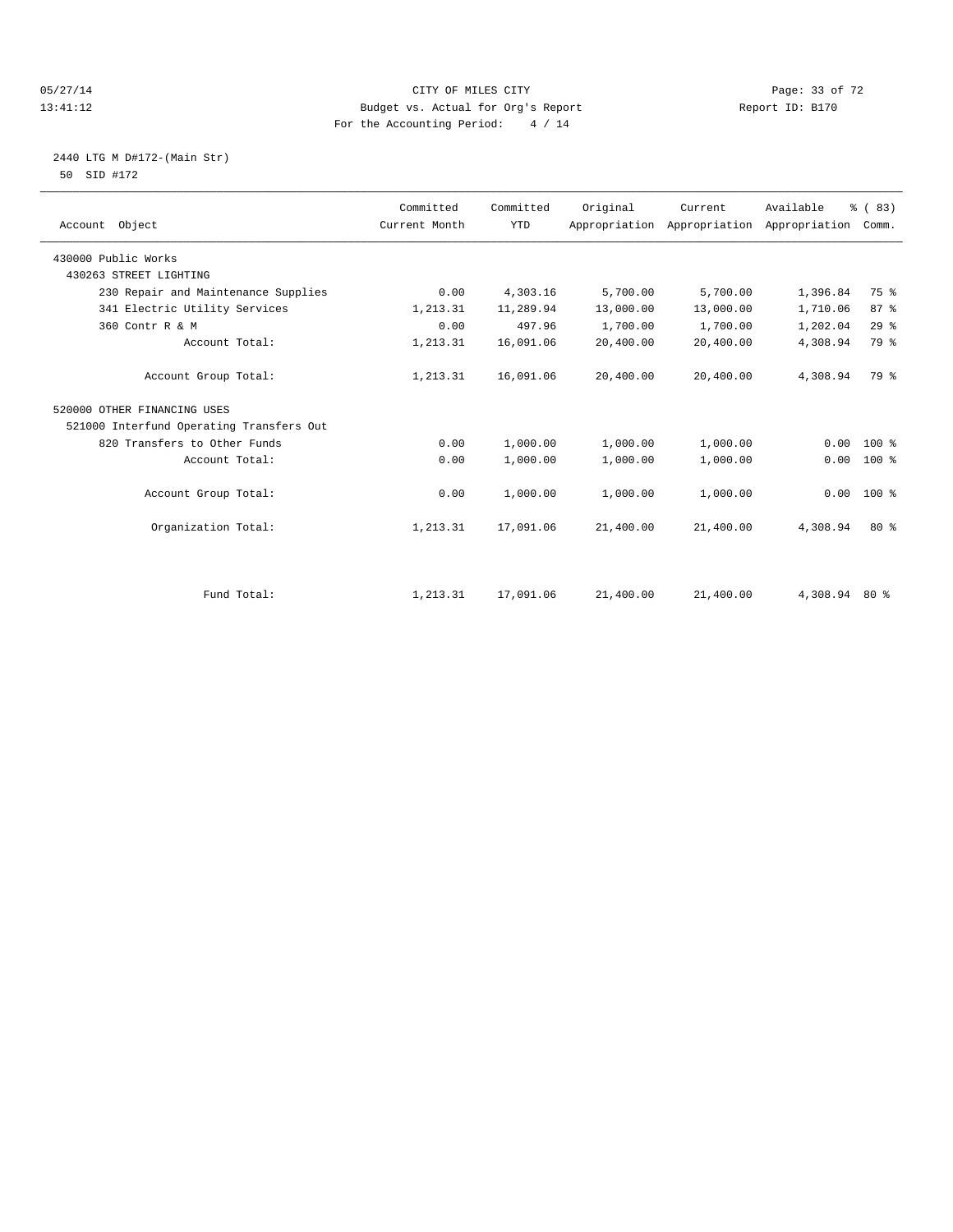#### 05/27/14 Page: 34 of 72 13:41:12 Budget vs. Actual for Org's Report Report ID: B170 For the Accounting Period: 4 / 14

## 2450 LTG M D#195-(SG-Trico) 51 SID #195

|                                          | Committed     | Committed  | Original | Current  | Available                                 | % (83) |  |
|------------------------------------------|---------------|------------|----------|----------|-------------------------------------------|--------|--|
| Account Object                           | Current Month | <b>YTD</b> |          |          | Appropriation Appropriation Appropriation | Comm.  |  |
| 430000 Public Works                      |               |            |          |          |                                           |        |  |
| 430263 STREET LIGHTING                   |               |            |          |          |                                           |        |  |
| 341 Electric Utility Services            | 401.84        | 4,018.40   | 5,000.00 | 5,000.00 | 981.60                                    | $80*$  |  |
| Account Total:                           | 401.84        | 4,018.40   | 5,000.00 | 5,000.00 | 981.60                                    | $80*$  |  |
|                                          |               |            |          |          |                                           |        |  |
| Account Group Total:                     | 401.84        | 4,018.40   | 5,000.00 | 5,000.00 | 981.60                                    | $80*$  |  |
| 520000 OTHER FINANCING USES              |               |            |          |          |                                           |        |  |
| 521000 Interfund Operating Transfers Out |               |            |          |          |                                           |        |  |
| 820 Transfers to Other Funds             | 0.00          | 1,000.00   | 1,000.00 | 1,000.00 | 0.00                                      | 100 %  |  |
| Account Total:                           | 0.00          | 1,000.00   | 1,000.00 | 1,000.00 | 0.00                                      | $100*$ |  |
|                                          |               |            |          |          |                                           |        |  |
| Account Group Total:                     | 0.00          | 1,000.00   | 1,000.00 | 1,000.00 | 0.00                                      | 100 %  |  |
|                                          |               |            |          |          |                                           |        |  |
| Organization Total:                      | 401.84        | 5,018.40   | 6,000.00 | 6,000.00 | 981.60                                    | 84 %   |  |
|                                          |               |            |          |          |                                           |        |  |
|                                          |               |            |          |          |                                           |        |  |
|                                          |               |            |          |          |                                           |        |  |
| Fund Total:                              | 401.84        | 5,018.40   | 6.000.00 | 6,000.00 | 981.60                                    | 84 %   |  |
|                                          |               |            |          |          |                                           |        |  |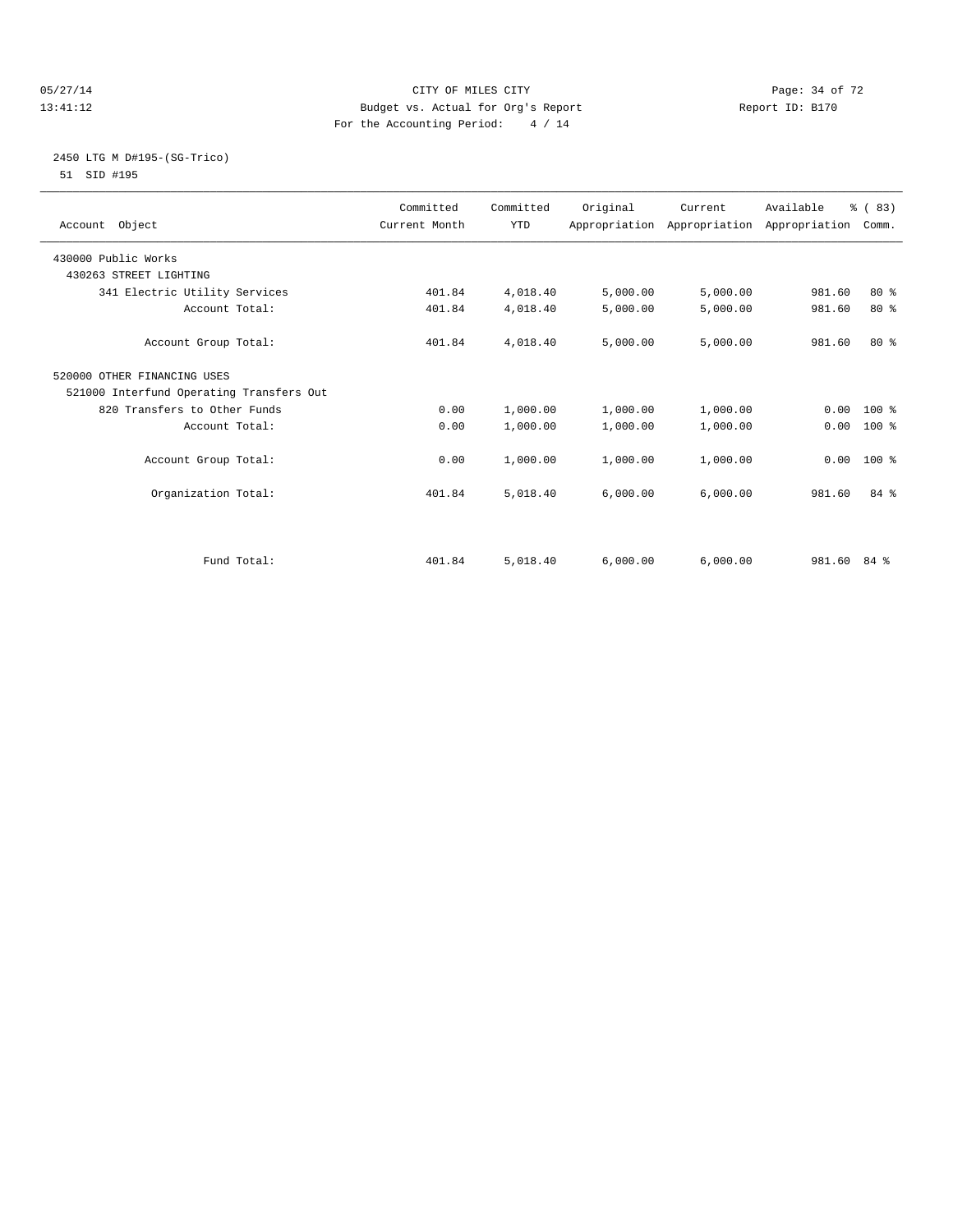#### 05/27/14 Page: 35 of 72 13:41:12 Budget vs. Actual for Org's Report Report ID: B170 For the Accounting Period: 4 / 14

## 2470 LTG M D#202-(SG-MDU&NV) 72 SID #202

| Account Object                           | Committed<br>Current Month | Committed<br><b>YTD</b> | Original | Current<br>Appropriation Appropriation Appropriation | Available       | % (83)<br>Comm. |  |
|------------------------------------------|----------------------------|-------------------------|----------|------------------------------------------------------|-----------------|-----------------|--|
| 430000 Public Works                      |                            |                         |          |                                                      |                 |                 |  |
| 430263 STREET LIGHTING                   |                            |                         |          |                                                      |                 |                 |  |
| 341 Electric Utility Services            | 293.39                     | 2,712.16                | 3,650.00 | 3,650.00                                             | 937.84          | 74 %            |  |
| 533 Machinery and Equipment Rental       | 304.12                     | 3,041.20                | 3,200.00 | 3,200.00                                             | 158.80          | 95%             |  |
| Account Total:                           | 597.51                     | 5,753.36                | 6,850.00 | 6,850.00                                             | 1,096.64        | 84 %            |  |
| Account Group Total:                     | 597.51                     | 5,753.36                | 6.850.00 | 6,850.00                                             | 1,096.64        | 84 %            |  |
| 520000 OTHER FINANCING USES              |                            |                         |          |                                                      |                 |                 |  |
| 521000 Interfund Operating Transfers Out |                            |                         |          |                                                      |                 |                 |  |
| 820 Transfers to Other Funds             | 0.00                       | 1,000.00                | 1,000.00 | 1,000.00                                             | 0.00            | 100 %           |  |
| Account Total:                           | 0.00                       | 1,000.00                | 1,000.00 | 1,000.00                                             | 0.00            | 100 %           |  |
| Account Group Total:                     | 0.00                       | 1,000.00                | 1,000.00 | 1,000.00                                             |                 | $0.00$ 100 %    |  |
| Organization Total:                      | 597.51                     | 6,753.36                | 7,850.00 | 7,850.00                                             | 1,096.64        | 86 <sup>8</sup> |  |
|                                          |                            |                         |          |                                                      |                 |                 |  |
| Fund Total:                              | 597.51                     | 6,753.36                | 7,850.00 | 7,850.00                                             | $1,096.64$ 86 % |                 |  |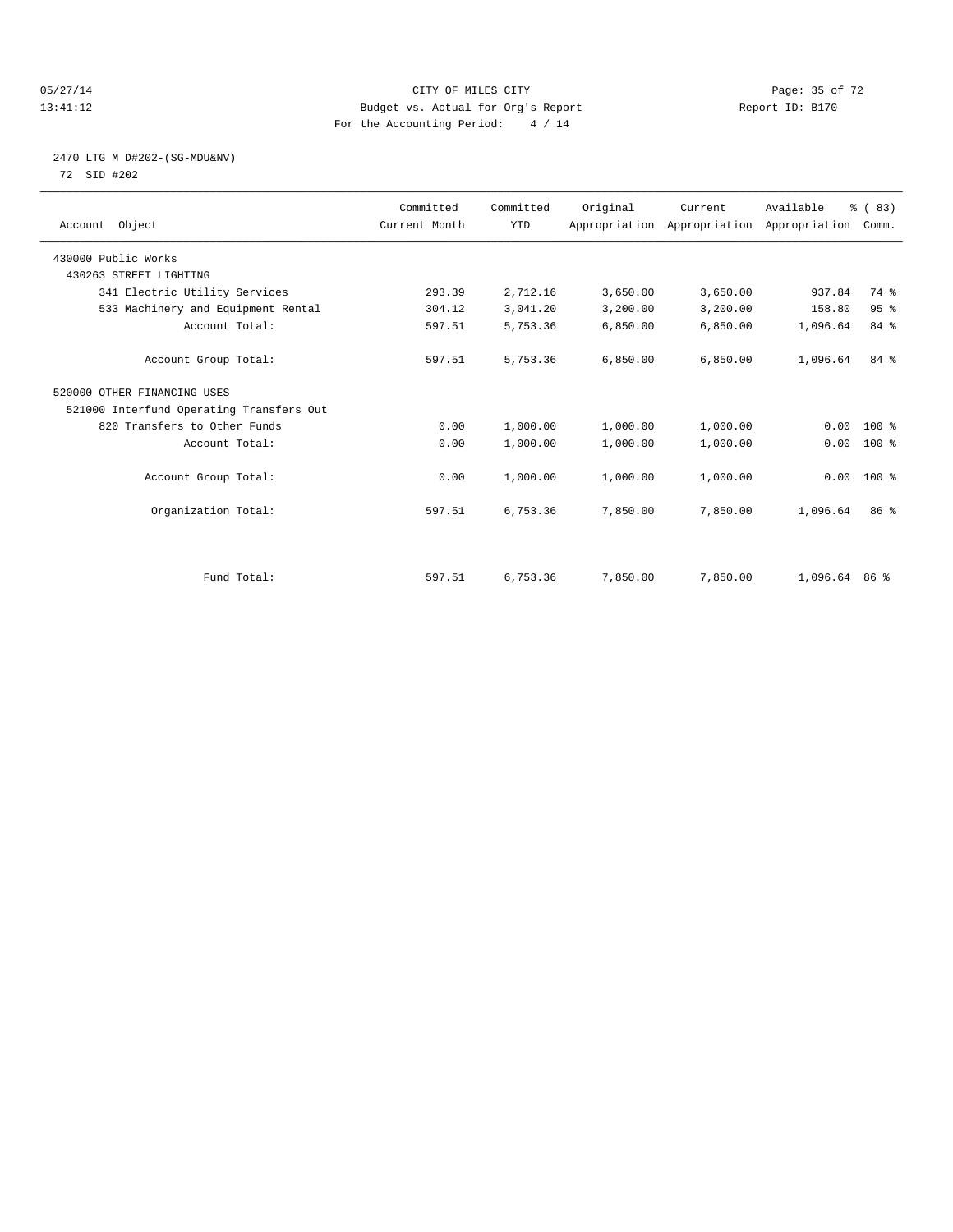#### 05/27/14 Page: 36 of 72 13:41:12 Budget vs. Actual for Org's Report Report ID: B170 For the Accounting Period: 4 / 14

## 2480 LTG M M#173-(Milestown Estates)

47 SID #173(Ltg-Milestown)

| Account Object                           | Committed<br>Current Month | Committed<br><b>YTD</b> | Original | Current<br>Appropriation Appropriation Appropriation | Available   | % (83)<br>Comm. |  |
|------------------------------------------|----------------------------|-------------------------|----------|------------------------------------------------------|-------------|-----------------|--|
| 430000 Public Works                      |                            |                         |          |                                                      |             |                 |  |
| 430263 STREET LIGHTING                   |                            |                         |          |                                                      |             |                 |  |
| 230 Repair and Maintenance Supplies      | 0.00                       | 34.62                   | 460.00   | 460.00                                               | 425.38      | 8 %             |  |
| 341 Electric Utility Services            | 60.36                      | 589.34                  | 700.00   | 700.00                                               | 110.66      | 84 %            |  |
| Account Total:                           | 60.36                      | 623.96                  | 1,160.00 | 1,160.00                                             | 536.04      | 54%             |  |
| Account Group Total:                     | 60.36                      | 623.96                  | 1,160.00 | 1,160.00                                             | 536.04      | $54$ $%$        |  |
| 520000 OTHER FINANCING USES              |                            |                         |          |                                                      |             |                 |  |
| 521000 Interfund Operating Transfers Out |                            |                         |          |                                                      |             |                 |  |
| 820 Transfers to Other Funds             | 0.00                       | 0.00                    | 250.00   | 250.00                                               | 250.00      | 0 <sup>8</sup>  |  |
| Account Total:                           | 0.00                       | 0.00                    | 250.00   | 250.00                                               | 250.00      | 0 <sup>8</sup>  |  |
| Account Group Total:                     | 0.00                       | 0.00                    | 250.00   | 250.00                                               | 250.00      | 0 <sup>8</sup>  |  |
| Organization Total:                      | 60.36                      | 623.96                  | 1,410.00 | 1,410.00                                             | 786.04      | 44 %            |  |
|                                          |                            |                         |          |                                                      |             |                 |  |
| Fund Total:                              | 60.36                      | 623.96                  | 1,410.00 | 1,410.00                                             | 786.04 44 % |                 |  |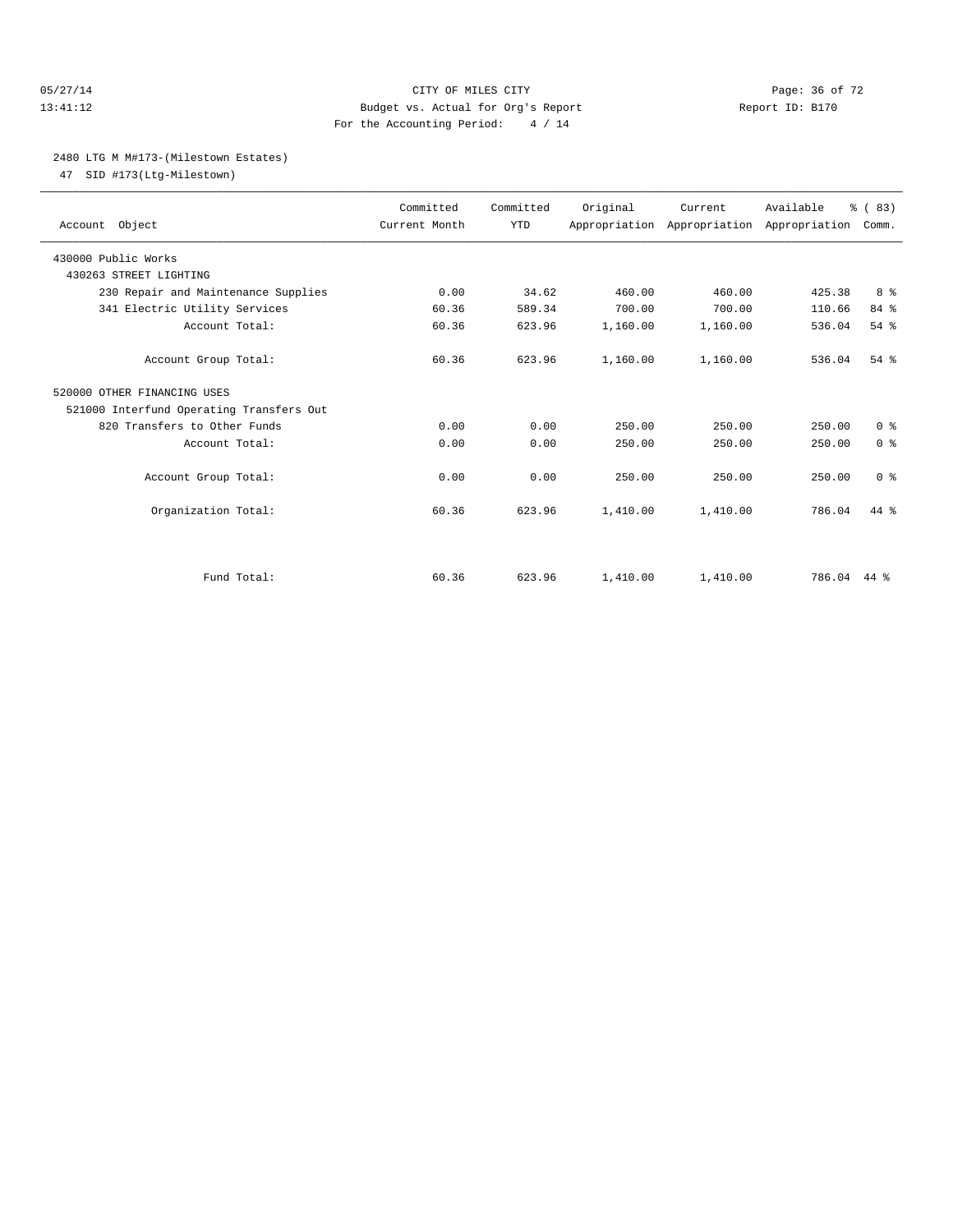#### 05/27/14 Page: 37 of 72 13:41:12 Budget vs. Actual for Org's Report Report ID: B170 For the Accounting Period: 4 / 14

————————————————————————————————————————————————————————————————————————————————————————————————————————————————————————————————————

2510 STR MAINT DIST #204

107 Paved St. Maint. Dist.#204

|                                                                | Committed     | Committed        | Original   | Current                                         | Available               | % (83)                  |  |
|----------------------------------------------------------------|---------------|------------------|------------|-------------------------------------------------|-------------------------|-------------------------|--|
| Account Object                                                 | Current Month | YTD              |            | Appropriation Appropriation Appropriation Comm. |                         |                         |  |
|                                                                |               |                  |            |                                                 |                         |                         |  |
| 430000 Public Works                                            |               |                  |            |                                                 |                         |                         |  |
| 430220 Operations                                              |               |                  |            |                                                 |                         |                         |  |
| 111 Salaries and Wages - Permanent                             | 14,746.63     | 149,403.75       | 180,062.00 | 180,062.00                                      | 30,658.25               | 83%<br>109 <sub>8</sub> |  |
| 121 OVERTIME-PERMANENT                                         | 131.33        | 5,587.68         | 5,119.00   | 5,119.00                                        | $-468.68$               |                         |  |
| 131 VACATION                                                   | 1,160.01      | 9,322.55         | 14,000.00  | 14,000.00                                       | 4,677.45                | 67%                     |  |
| 132 SICK LEAVE                                                 | 441.32        | 3,156.90         | 11,000.00  | 11,000.00                                       | 7,843.10                | 29%<br>0 <sup>8</sup>   |  |
| 133 OTHER LEAVE PAY<br>134 HOLIDAY PAY                         | 0.00          | 0.00             | 9,480.00   | 9,480.00                                        | 9,480.00                |                         |  |
|                                                                | 0.00<br>74.14 | 718.19<br>759.62 | 6,446.00   | 6,446.00                                        | 5,727.81                | $11*$<br>75 %           |  |
| 141 Unemployment Insurance                                     |               |                  | 1,016.00   | 1,016.00                                        | 256.38                  |                         |  |
| 142 Workers' Compensation                                      | 886.16        | 8,997.19         | 11,572.00  | 11,572.00<br>33,622.00                          | 2,574.81<br>5,978.90    | 78 %<br>82 %            |  |
| 143 Health Insurance<br>144 FICA                               | 2,801.79      | 27,643.10        | 33,622.00  |                                                 |                         | 71 %                    |  |
|                                                                | 1,194.19      | 12, 252.36       | 17,266.00  | 17,266.00                                       | 5,013.64                | 75 %                    |  |
| 145 PERS                                                       | 1,329.88      | 13,254.05        | 17,596.00  | 17,596.00                                       | 4,341.95                |                         |  |
| 196 CLOTHING ALLOTMENT                                         | 0.00          | 592.50           | 550.00     | 550.00                                          | $-42.50$                | 108 <sup>8</sup>        |  |
| 210 Office Supplies and Materials                              | 35.99         | 472.77           | 500.00     | 500.00                                          | 27.23                   | 95%                     |  |
| 214 Small Items of Equipment                                   | 757.00        | 1,858.87         | 6,000.00   | 6,000.00                                        | 4, 141. 13<br>$-681.86$ | $31$ $%$                |  |
| 220 Operating Expenses                                         | 26.95         | 9,681.86         | 9,000.00   | 9,000.00                                        |                         | 108 %                   |  |
| 222 Chemicals, Lab & Med Supplies<br>226 Clothing and Uniforms | 0.00          | 438.00           | 400.00     | 400.00                                          | $-38.00$                | $110*$                  |  |
|                                                                | 143.99        | 455.96           | 550.00     | 550.00                                          | 94.04                   | 83%                     |  |
| 230 Repair and Maintenance Supplies                            | 249.34        | 3,900.59         | 18,000.00  | 18,000.00                                       | 14,099.41               | $22$ %                  |  |
| 231 Gas, Oil, Diesel Fuel, Grease, etc.                        | 1,814.23      | 29, 303.89       | 35,000.00  | 35,000.00                                       | 5,696.11                | 84 %                    |  |
| 241 Consumable Tools                                           | 0.00          | 0.00             | 50.00      | 50.00                                           | 50.00                   | 0 <sup>8</sup>          |  |
| 242 Sign Parts and Supplies                                    | 0.00          | 5,981.54         | 7,000.00   | 7,000.00                                        | 1,018.46                | 85%                     |  |
| 311 Postage, Box Rent, Etc.                                    | 4.56          | 13.68            | 75.00      | 75.00                                           | 61.32                   | 18 <sup>8</sup>         |  |
| 320 Printing, Duplicating, Typing &                            | 0.00          | 0.00             | 100.00     | 100.00                                          | 100.00                  | 0 <sup>8</sup>          |  |
| 330 Publicity, Subscriptions & Dues                            | 0.00          | 652.80           | 400.00     | 400.00                                          | $-252.80$               | $163$ %                 |  |
| 334 Memberships, Registrations & Dues                          | 0.00          | 0.00             | 150.00     | 150.00                                          | 150.00                  | 0 <sup>8</sup>          |  |
| 341 Electric Utility Services                                  | 82.59         | 898.55           | 1,000.00   | 1,000.00                                        | 101.45                  | 90%                     |  |
| 344 Gas Utility Service                                        | 77.74         | 570.76           | 1,000.00   | 1,000.00                                        | 429.24                  | 57%                     |  |
| 345 Telephone                                                  | 131.32        | 1,716.45         | 1,500.00   | 1,500.00                                        | $-216.45$               | 114 %                   |  |
| 346 Garbage Service                                            | 0.00          | 0.00             | 175.00     | 175.00                                          | 175.00                  | 0 <sup>8</sup>          |  |
| 347 Internet                                                   | 0.00          | 0.00             | 200.00     | 200.00                                          | 200.00                  | 0 <sup>8</sup>          |  |
| 350 Professional Services                                      | 52.80         | 2,227.44         | 2,000.00   | 2,000.00                                        | $-227.44$               | 111 %                   |  |
| 360 Contr R & M                                                | 129.01        | 3,670.34         | 6,000.00   | 6,000.00                                        | 2,329.66                | 61 %                    |  |
| 363 R&M Vehicles/Equip/Labor-PW                                | 2,649.66      | 68,941.18        | 80,000.00  | 80,000.00                                       | 11,058.82               | 86 %                    |  |
| 370 Travel                                                     | 9.60          | 805.96           | 800.00     | 800.00                                          | $-5.96$                 | 101 %                   |  |
| 380 Training Services                                          | 160.00        | 448.00           | 700.00     | 700.00                                          | 252.00                  | 64 %<br>56%             |  |
| 382 Books                                                      | 0.00          | 111.39           | 200.00     | 200.00                                          | 88.61                   |                         |  |
| 511 Insurance on Buildings                                     | 0.00          | 547.98           | 548.00     | 548.00                                          |                         | $0.02$ 100 %            |  |
| 512 Insurance on Vehicles & Equipment                          | 0.00          | 2,448.31         | 2,448.00   | 2,448.00                                        |                         | $-0.31$ 100 %           |  |
| 513 Liability                                                  | 0.00          | 4,174.48         | 0.00       | 0.00                                            | $-4, 174.48$            | $***$ $_{8}$            |  |
| 531 Building & Office Rental                                   | 350.00        | 3,500.00         | 4,200.00   | 4,200.00                                        | 700.00                  | 83 %                    |  |
| 532 Land Rental                                                | 0.00          | 4,877.07         | 8,100.00   | 8,100.00                                        | 3,222.93                | 60 %                    |  |
| Account Total:                                                 | 29,440.23     | 379, 385.76      | 493,825.00 | 493,825.00                                      | 114,439.24              | $77$ $%$                |  |
| 430233 Roadway/Re-surfacing                                    |               |                  |            |                                                 |                         |                         |  |
| 350 Professional Services                                      | 368.36        | 338,882.78       | 686,990.00 | 686,990.00                                      | 348,107.22              | 49 %                    |  |
| Account Total:                                                 | 368.36        | 338,882.78       | 686,990.00 | 686,990.00                                      | 348,107.22              | 49 %                    |  |
|                                                                |               |                  |            |                                                 |                         |                         |  |

430234 CURB AND GUTTER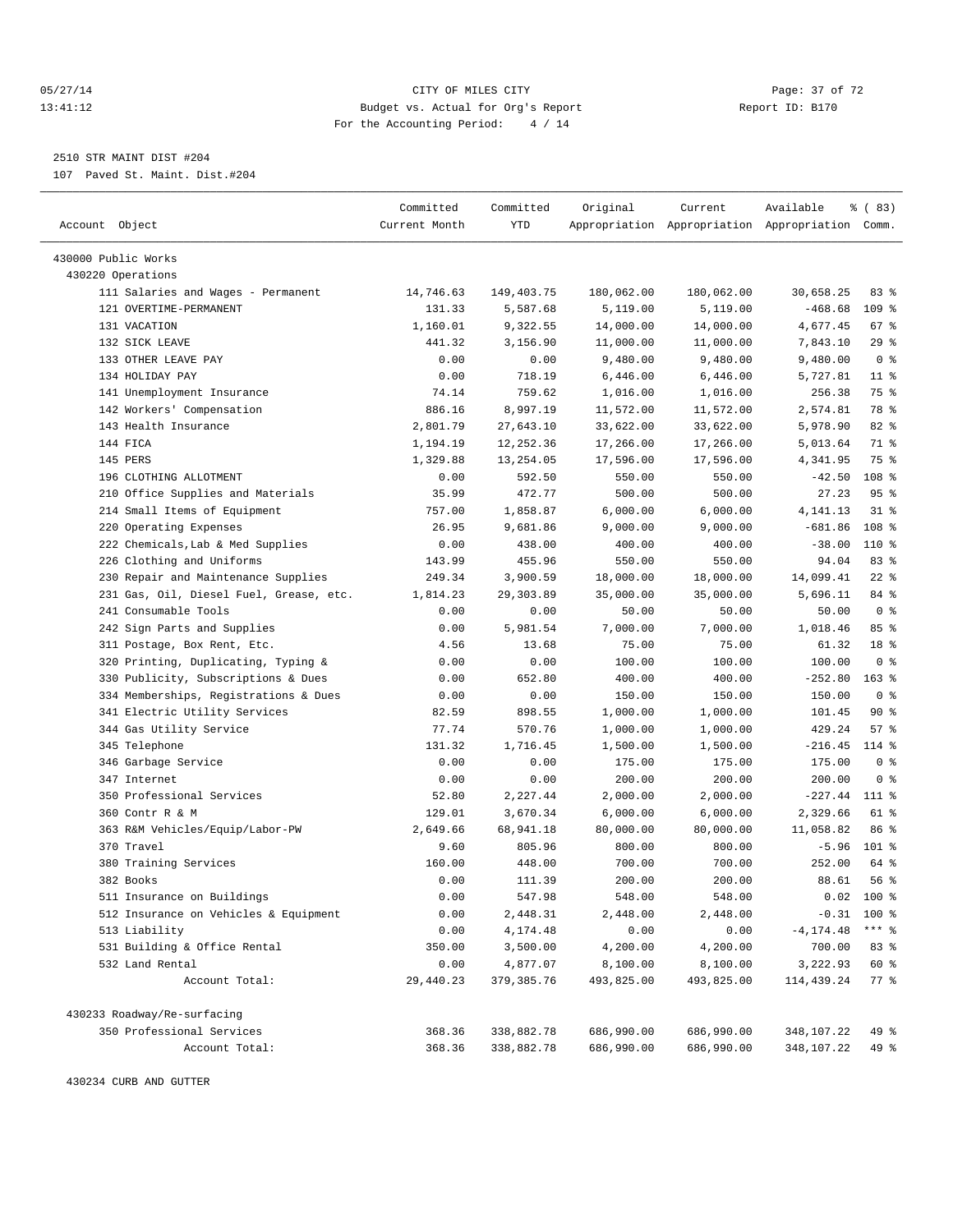#### 05/27/14 Page: 38 of 72 13:41:12 Budget vs. Actual for Org's Report Report ID: B170 For the Accounting Period: 4 / 14

## 2510 STR MAINT DIST #204

107 Paved St. Maint. Dist.#204

| Account Object                           | Committed<br>Current Month | Committed<br><b>YTD</b> | Original     | Current<br>Appropriation Appropriation Appropriation | Available    | % (83)<br>Comm. |
|------------------------------------------|----------------------------|-------------------------|--------------|------------------------------------------------------|--------------|-----------------|
| 350 Professional Services                | 700.00                     | 700.00                  | 142,000.00   | 142,000.00                                           | 141,300.00   | 0 <sup>8</sup>  |
| Account Total:                           | 700.00                     | 700.00                  | 142,000.00   | 142,000.00                                           | 141,300.00   | 0 <sup>8</sup>  |
| 430235 Storm Drain & Culvert Maintenance |                            |                         |              |                                                      |              |                 |
| 230 Repair and Maintenance Supplies      | 986.42                     | 54, 132.63              | 68,235.00    | 68,235.00                                            | 14,102.37    | 79 %            |
| 350 Professional Services                | 0.00                       | 6.001.63                | 10,000.00    | 10,000.00                                            | 3,998.37     | 60 %            |
| Account Total:                           | 986.42                     | 60,134.26               | 78,235.00    | 78,235.00                                            | 18,100.74    | 77.8            |
| Account Group Total:                     | 31,495.01                  | 779,102.80              | 1,401,050.00 | 1,401,050.00                                         | 621,947.20   | $56*$           |
| 510000 MISCELLANEOUS                     |                            |                         |              |                                                      |              |                 |
| 510330 Comprehensive Liability Insurance |                            |                         |              |                                                      |              |                 |
| 513 Liability                            | 0.00                       | 9,689.94                | 9,690.00     | 9,690.00                                             | 0.06         | $100*$          |
| Account Total:                           | 0.00                       | 9,689.94                | 9,690.00     | 9,690.00                                             | 0.06         | $100*$          |
| Account Group Total:                     | 0.00                       | 9,689.94                | 9,690.00     | 9,690.00                                             |              | $0.06$ 100 %    |
| 520000 OTHER FINANCING USES              |                            |                         |              |                                                      |              |                 |
| 521000 Interfund Operating Transfers Out |                            |                         |              |                                                      |              |                 |
| 820 Transfers to Other Funds             | 1,792.00                   | 25,874.00               | 53, 412.00   | 53, 412.00                                           | 27,538.00    | 48 %            |
| Account Total:                           | 1,792.00                   | 25,874.00               | 53, 412.00   | 53, 412.00                                           | 27,538.00    | 48 %            |
| Account Group Total:                     | 1,792.00                   | 25,874.00               | 53, 412.00   | 53, 412.00                                           | 27,538.00    | 48 %            |
| Organization Total:                      | 33,287.01                  | 814,666.74              | 1,464,152.00 | 1,464,152.00                                         | 649, 485. 26 | $56*$           |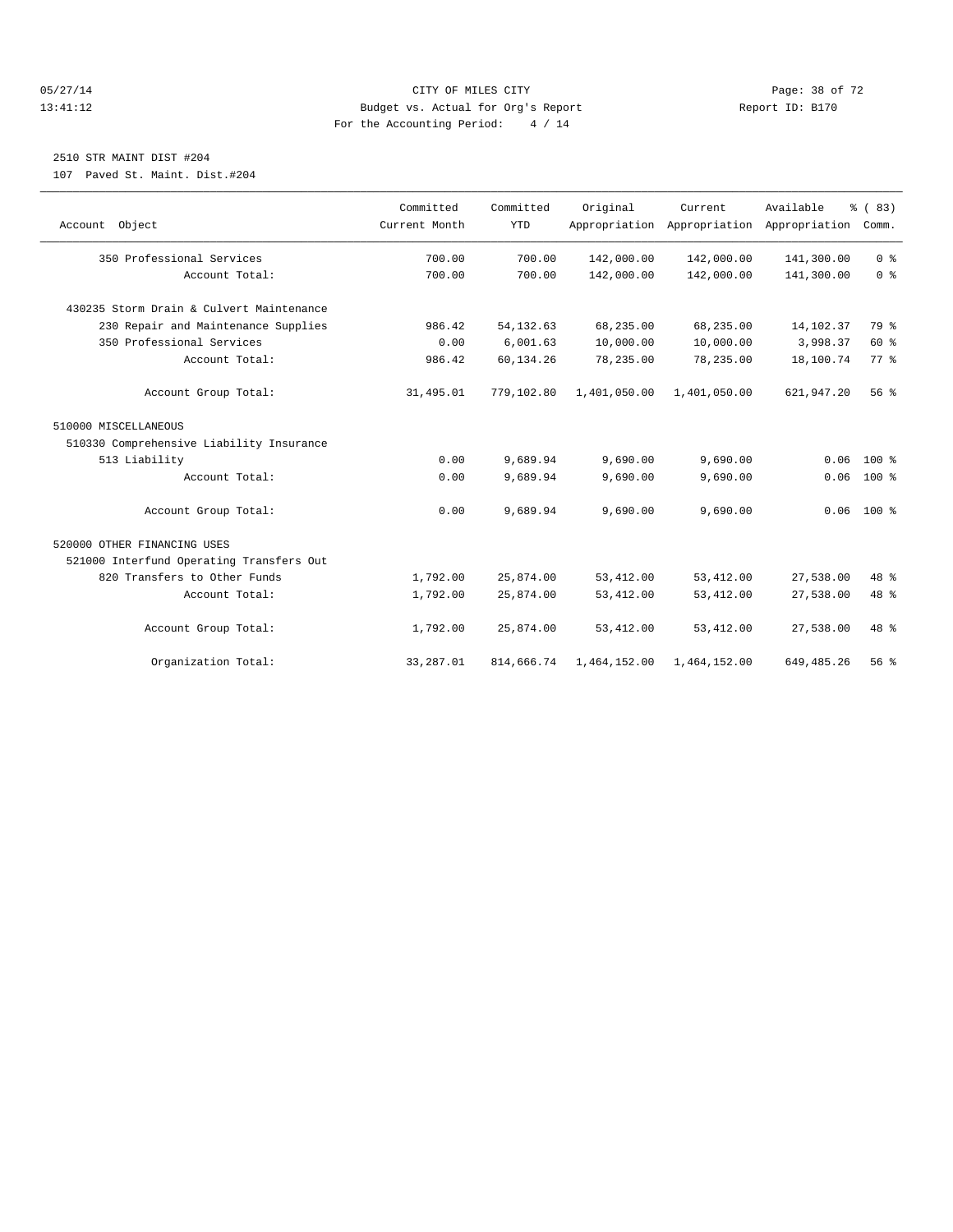#### 05/27/14 Page: 39 of 72 13:41:12 Budget vs. Actual for Org's Report Report ID: B170 For the Accounting Period: 4 / 14

## 2510 STR MAINT DIST #204

108 Unpaved Street Maintenance

| Account Object            | Committed<br>Current Month | Committed<br>YTD | Original                  | Current | Available<br>Appropriation Appropriation Appropriation | $\frac{6}{6}$ (83)<br>Comm. |
|---------------------------|----------------------------|------------------|---------------------------|---------|--------------------------------------------------------|-----------------------------|
| 430000 Public Works       |                            |                  |                           |         |                                                        |                             |
| 430220 Operations         |                            |                  |                           |         |                                                        |                             |
| 350 Professional Services | 0.00                       | 24.83            | 0.00                      | 0.00    | $-24.83$ *** &                                         |                             |
| 370 Travel                | 0.00                       | 98.58            | 0.00                      | 0.00    | $-98.58$ *** $%$                                       |                             |
| Account Total:            | 0.00                       | 123.41           | 0.00                      | 0.00    | $-123.41$                                              | $***$ 2                     |
| Account Group Total:      | 0.00                       | 123.41           | 0.00                      | 0.00    | $-123.41$ *** &                                        |                             |
| Organization Total:       | 0.00                       | 123.41           | 0.00                      | 0.00    | $-123.41$ *** &                                        |                             |
|                           |                            |                  |                           |         |                                                        |                             |
| Fund Total:               | 33,287.01                  | 814,790.15       | 1,464,152.00 1,464,152.00 |         | 649,361.85                                             | 56 %                        |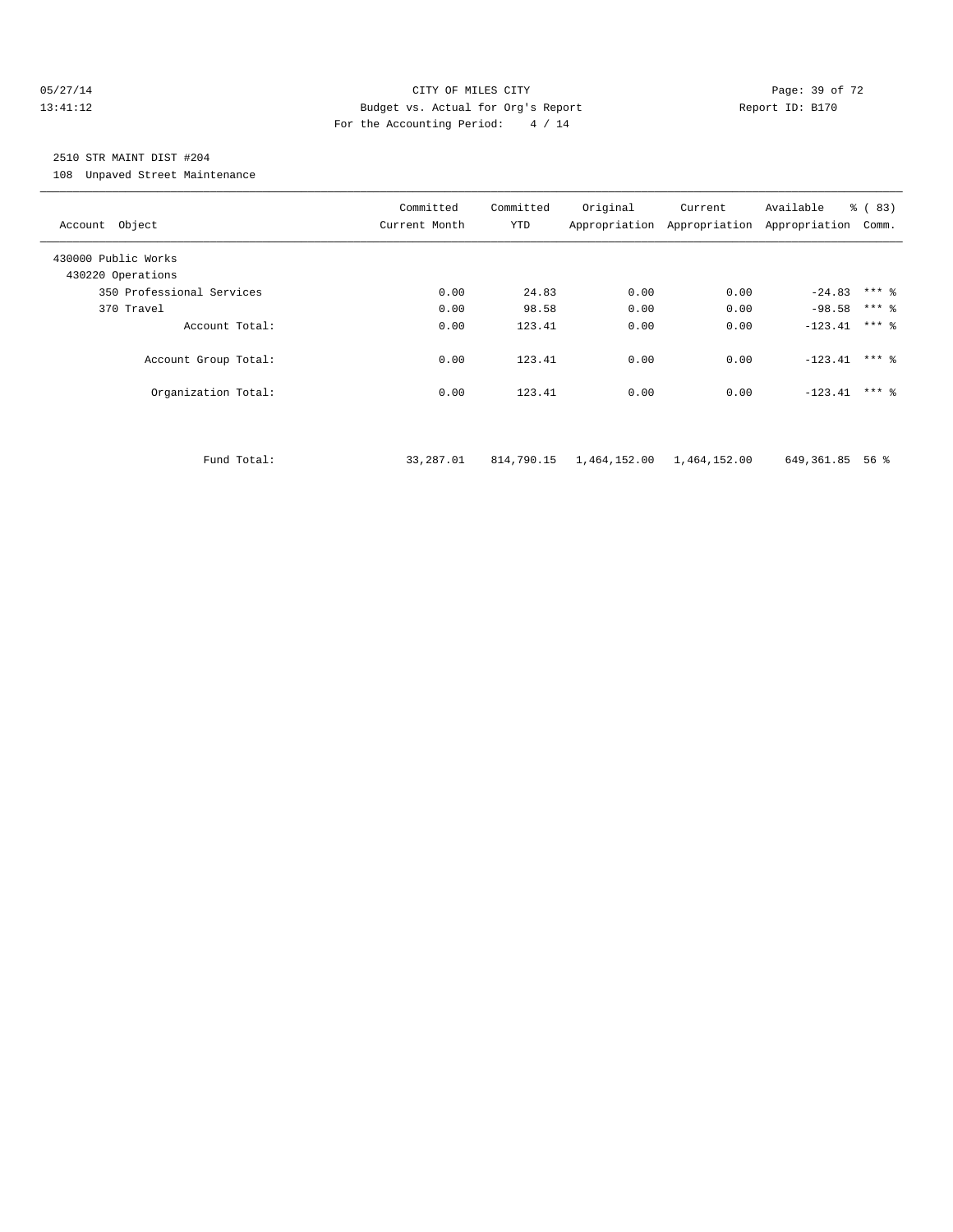#### 05/27/14 Page: 40 of 72 13:41:12 Budget vs. Actual for Org's Report Report ID: B170 For the Accounting Period: 4 / 14

————————————————————————————————————————————————————————————————————————————————————————————————————————————————————————————————————

## 2520 STR MAINT DIST #205

108 Unpaved Street Maintenance

| Account Object                           | Committed<br>Current Month | Committed<br>YTD | Original   | Current    | Available<br>Appropriation Appropriation Appropriation Comm. | % (83)           |
|------------------------------------------|----------------------------|------------------|------------|------------|--------------------------------------------------------------|------------------|
| 430000 Public Works                      |                            |                  |            |            |                                                              |                  |
| 430220 Operations                        |                            |                  |            |            |                                                              |                  |
| 111 Salaries and Wages - Permanent       | 4,534.86                   | 45, 422.32       | 61,360.00  | 61,360.00  | 15,937.68                                                    | 74 %             |
| 121 OVERTIME-PERMANENT                   | 65.94                      | 1,538.92         | 1,296.00   | 1,296.00   | $-242.92$                                                    | 119.8            |
| 131 VACATION                             | 339.60                     | 2,823.65         | 4,000.00   | 4,000.00   | 1,176.35                                                     | 71 %             |
| 132 SICK LEAVE                           | 110.76                     | 988.05           | 4,000.00   | 4,000.00   | 3,011.95                                                     | $25$ %           |
| 133 OTHER LEAVE PAY                      | 0.00                       | 0.00             | 2,400.00   | 2,400.00   | 2,400.00                                                     | 0 <sup>8</sup>   |
| 134 HOLIDAY PAY                          | 0.00                       | 182.87           | 1,632.00   | 1,632.00   | 1,449.13                                                     | $11*$            |
| 141 Unemployment Insurance               | 22.74                      | 230.22           | 336.00     | 336.00     | 105.78                                                       | 69 %             |
| 142 Workers' Compensation                | 249.46                     | 2,252.89         | 3,611.00   | 3,611.00   | 1,358.11                                                     | 62 %             |
| 143 Health Insurance                     | 847.34                     | 8,198.83         | 11,653.00  | 11,653.00  | 3,454.17                                                     | 70 %             |
| 144 FICA                                 | 360.15                     | 3,651.98         | 5,706.00   | 5,706.00   | 2,054.02                                                     | 64 %             |
| 145 PERS                                 | 407.64                     | 4,031.37         | 5,863.00   | 5,863.00   | 1,831.63                                                     | 69 %             |
| 196 CLOTHING ALLOTMENT                   | 0.00                       | 172.50           | 180.00     | 180.00     | 7.50                                                         | 96%              |
| 210 Office Supplies and Materials        | 9.00                       | 132.23           | 200.00     | 200.00     | 67.77                                                        | 66 %             |
| 214 Small Items of Equipment             | 189.25                     | 464.69           | 3,000.00   | 3,000.00   | 2,535.31                                                     | 15 <sup>°</sup>  |
| 220 Operating Expenses                   | 6.74                       | 2,438.31         | 3,500.00   | 3,500.00   | 1,061.69                                                     | 70 %             |
| 222 Chemicals, Lab & Med Supplies        | 0.00                       | 0.00             | 500.00     | 500.00     | 500.00                                                       | 0 <sup>8</sup>   |
| 226 Clothing and Uniforms                | 36.00                      | 113.99           | 150.00     | 150.00     | 36.01                                                        | 76 %             |
| 230 Repair and Maintenance Supplies      | 13.65                      | 710.79           | 5,000.00   | 5,000.00   | 4,289.21                                                     | $14$ %           |
| 231 Gas, Oil, Diesel Fuel, Grease, etc.  | 453.56                     | 7,320.61         | 10,000.00  | 10,000.00  | 2,679.39                                                     | 73 %             |
| 242 Sign Parts and Supplies              | 0.00                       | 1,495.39         | 2,600.00   | 2,600.00   | 1,104.61                                                     | 58 %             |
| 311 Postage, Box Rent, Etc.              | 1.14                       | 3.41             | 40.00      | 40.00      | 36.59                                                        | 9%               |
| 330 Publicity, Subscriptions & Dues      | 0.00                       | 105.20           | 100.00     | 100.00     | $-5.20$                                                      | 105 <sub>8</sub> |
| 334 Memberships, Registrations & Dues    | 0.00                       | 0.00             | 50.00      | 50.00      | 50.00                                                        | 0 <sup>8</sup>   |
| 341 Electric Utility Services            | 7.91                       | 75.59            | 150.00     | 150.00     | 74.41                                                        | 50%              |
| 344 Gas Utility Service                  | 19.44                      | 142.70           | 200.00     | 200.00     | 57.30                                                        | 71 %             |
| 345 Telephone                            | 46.94                      | 649.36           | 500.00     | 500.00     | $-149.36$                                                    | $130*$           |
| 347 Internet                             | 0.00                       | 0.00             | 150.00     | 150.00     | 150.00                                                       | 0 <sup>8</sup>   |
| 350 Professional Services                | 13.20                      | 505.03           | 500.00     | 500.00     | $-5.03$                                                      | $101$ %          |
| 360 Contr R & M                          | 73.57                      | 416.02           | 1,000.00   | 1,000.00   | 583.98                                                       | 42 %             |
| 363 R&M Vehicles/Equip/Labor-PW          | 118.40                     | 27,561.67        | 35,000.00  | 35,000.00  | 7,438.33                                                     | 79 %             |
| 370 Travel                               | 2.40                       | 126.90           | 250.00     | 250.00     | 123.10                                                       | $51$ %           |
| 380 Training Services                    | 40.00                      | 112.00           | 150.00     | 150.00     | 38.00                                                        | 75 %             |
| 382 Books                                | 0.00                       | 27.85            | 100.00     | 100.00     | 72.15                                                        | $28$ %           |
| 511 Insurance on Buildings               | 0.00                       | 137.00           | $-44.00$   | $-44.00$   | $-181.00$                                                    | $***$ 2          |
| 512 Insurance on Vehicles & Equipment    | 0.00                       | 532.37           | 532.00     | 532.00     | $-0.37$                                                      | $100$ %          |
| 513 Liability                            | 0.00                       | 283.37           | 0.00       | 0.00       | $-283.37$                                                    | $***$ $%$        |
| 531 Building & Office Rental             | 166.66                     | 1,666.60         | 2,000.00   | 2,000.00   | 333.40                                                       | 83 %             |
| 532 Land Rental                          | 0.00                       | 0.00             | 1,500.00   | 1,500.00   | 1,500.00                                                     | 0 <sup>8</sup>   |
| Account Total:                           | 8,136.35                   | 114,514.68       | 169,165.00 | 169,165.00 | 54,650.32                                                    | 68 %             |
| 430233 Roadway/Re-surfacing              |                            |                  |            |            |                                                              |                  |
| 230 Repair and Maintenance Supplies      | 13,211.67                  | 13, 211.67       | 12,400.00  | 12,400.00  | $-811.67$ 107 %                                              |                  |
| 350 Professional Services                | 0.00                       | 0.00             | 125,000.00 | 125,000.00 | 125,000.00                                                   | 0 <sup>8</sup>   |
| Account Total:                           | 13, 211.67                 | 13, 211.67       | 137,400.00 | 137,400.00 | 124, 188. 33                                                 | $10*$            |
| 430235 Storm Drain & Culvert Maintenance |                            |                  |            |            |                                                              |                  |
| 230 Repair and Maintenance Supplies      | 0.00                       | 0.00             | 50,000.00  | 50,000.00  | 50,000.00                                                    | 0 <sup>8</sup>   |
| 350 Professional Services                | 0.00                       | 0.00             | 50,000.00  | 50,000.00  | 50,000.00                                                    | 0 <sup>8</sup>   |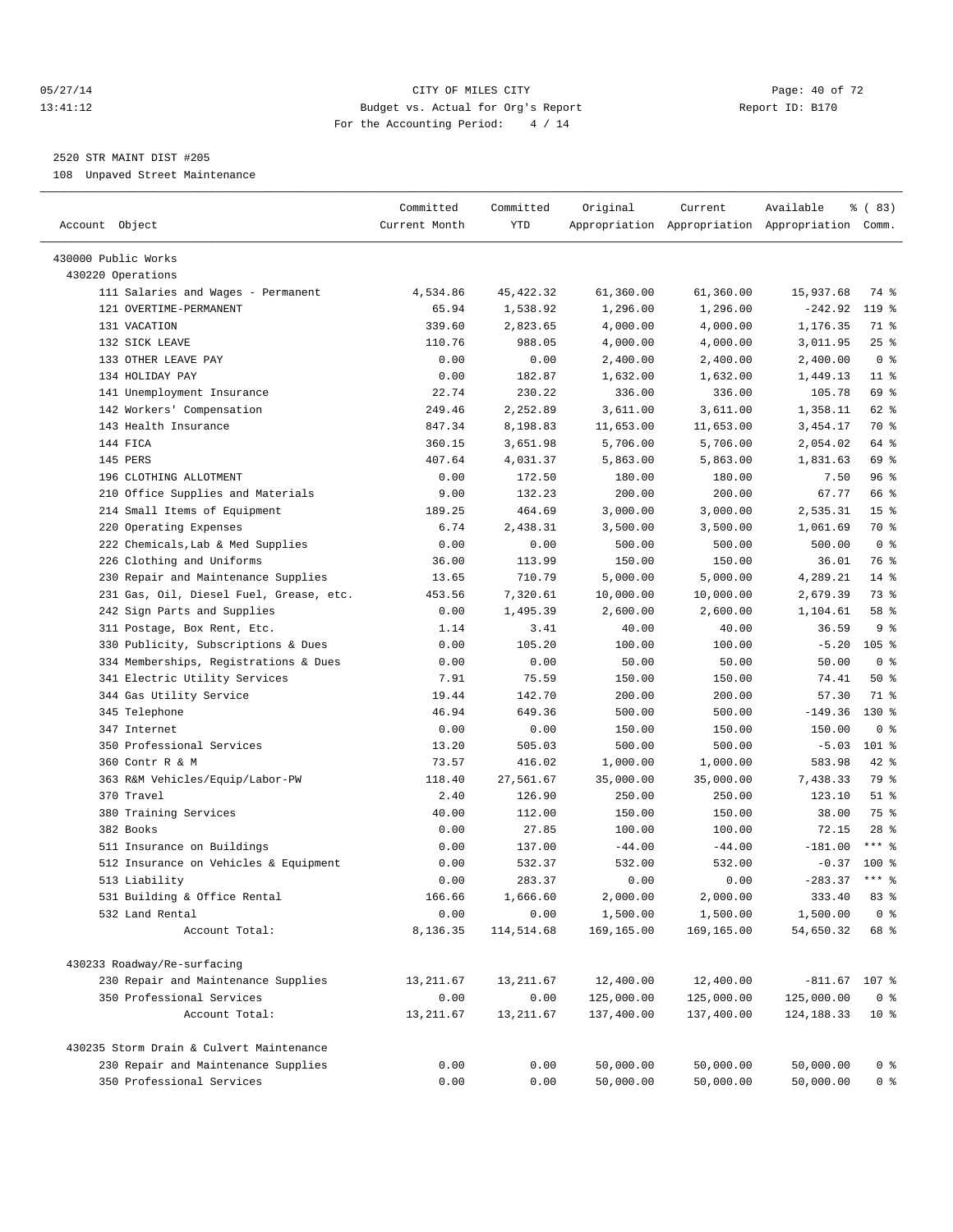#### 05/27/14 Page: 41 of 72 13:41:12 Budget vs. Actual for Org's Report Report ID: B170 For the Accounting Period: 4 / 14

## 2520 STR MAINT DIST #205

108 Unpaved Street Maintenance

| Account Object                           | Committed<br>Current Month | Committed<br><b>YTD</b> | Original   | Current<br>Appropriation Appropriation | Available<br>Appropriation | % (83)<br>Comm. |  |
|------------------------------------------|----------------------------|-------------------------|------------|----------------------------------------|----------------------------|-----------------|--|
| Account Total:                           | 0.00                       | 0.00                    | 100,000.00 | 100,000.00                             | 100,000.00                 | 0 <sup>8</sup>  |  |
|                                          |                            |                         |            |                                        |                            |                 |  |
| Account Group Total:                     | 21,348.02                  | 127,726.35              | 406,565.00 | 406,565.00                             | 278,838.65                 | 31.8            |  |
| 510000 MISCELLANEOUS                     |                            |                         |            |                                        |                            |                 |  |
| 510330 Comprehensive Liability Insurance |                            |                         |            |                                        |                            |                 |  |
| 513 Liability                            | 0.00                       | 896.70                  | 897.00     | 897.00                                 | 0.30                       | $100*$          |  |
| Account Total:                           | 0.00                       | 896.70                  | 897.00     | 897.00                                 |                            | $0.30 100$ %    |  |
|                                          |                            |                         |            |                                        |                            |                 |  |
| Account Group Total:                     | 0.00                       | 896.70                  | 897.00     | 897.00                                 |                            | $0.30$ 100 %    |  |
| 520000 OTHER FINANCING USES              |                            |                         |            |                                        |                            |                 |  |
| 521000 Interfund Operating Transfers Out |                            |                         |            |                                        |                            |                 |  |
| 820 Transfers to Other Funds             | 949.76                     | 11,496.10               | 31,394.00  | 31,394.00                              | 19,897.90                  | 37%             |  |
| Account Total:                           | 949.76                     | 11,496.10               | 31,394.00  | 31,394.00                              | 19,897.90                  | 37%             |  |
|                                          |                            |                         |            |                                        |                            |                 |  |
| Account Group Total:                     | 949.76                     | 11,496.10               | 31,394.00  | 31,394.00                              | 19,897.90                  | 37 <sup>8</sup> |  |
| Organization Total:                      | 22, 297.78                 | 140, 119. 15            | 438,856.00 | 438,856.00                             | 298,736.85                 | $32*$           |  |
|                                          |                            |                         |            |                                        |                            |                 |  |
|                                          |                            |                         |            |                                        |                            |                 |  |
| Fund Total:                              | 22, 297.78                 | 140, 119. 15            | 438,856.00 | 438,856.00                             | 298,736.85 32 %            |                 |  |
|                                          |                            |                         |            |                                        |                            |                 |  |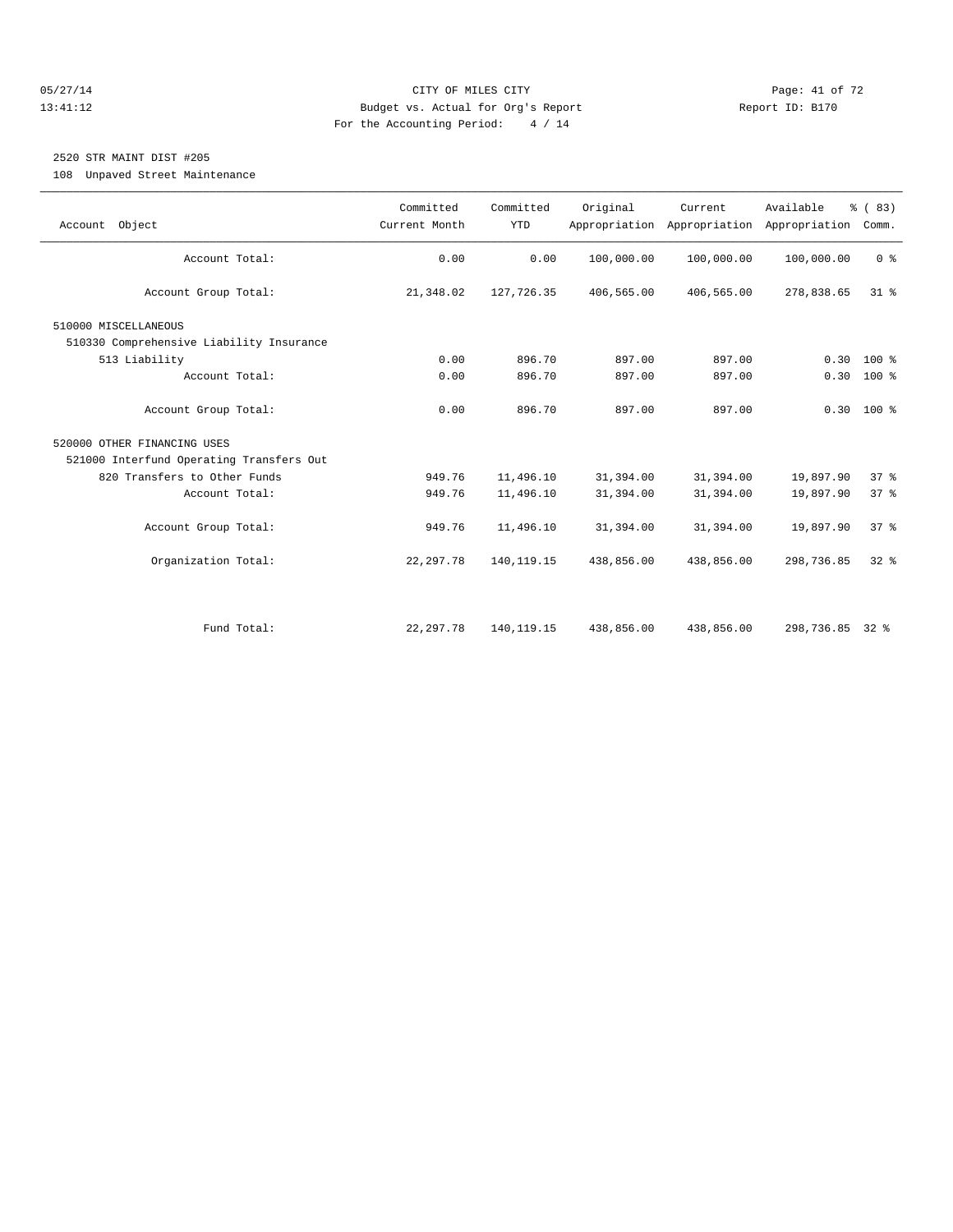#### 05/27/14 Page: 42 of 72 13:41:12 Budget vs. Actual for Org's Report Report ID: B170 For the Accounting Period: 4 / 14

#### 2540 STR MAINT DIST#207-(MILESTOWN ESTATES)

109 Milestown Estates Maintenance Dist.

| Account Object                           | Committed<br>Current Month | Committed<br>YTD | Original | Current  | Available<br>Appropriation Appropriation Appropriation Comm. | % (83)           |  |
|------------------------------------------|----------------------------|------------------|----------|----------|--------------------------------------------------------------|------------------|--|
|                                          |                            |                  |          |          |                                                              |                  |  |
| 430000 Public Works                      |                            |                  |          |          |                                                              |                  |  |
| 430220 Operations                        |                            |                  |          |          |                                                              |                  |  |
| 111 Salaries and Wages - Permanent       | 236.79                     | 2,306.09         | 3,004.00 | 3,004.00 | 697.91                                                       | 77.8             |  |
| 121 OVERTIME-PERMANENT                   | 3.98                       | 85.66            | 65.00    | 65.00    | $-20.66$                                                     | $132$ $%$        |  |
| 131 VACATION                             | 16.45                      | 147.50           | 310.00   | 310.00   | 162.50                                                       | 48 %             |  |
| 132 SICK LEAVE                           | 1.74                       | 46.26            | 100.00   | 100.00   | 53.74                                                        | 46%              |  |
| 133 OTHER LEAVE PAY                      | 0.00                       | 0.00             | 120.00   | 120.00   | 120.00                                                       | 0 <sup>8</sup>   |  |
| 134 HOLIDAY PAY                          | 0.00                       | 12.85            | 12.00    | 12.00    | $-0.85$                                                      | 107 <sub>8</sub> |  |
| 141 Unemployment Insurance               | 1.15                       | 11.63            | 15.00    | 15.00    | 3.37                                                         | 78 %             |  |
| 142 Workers' Compensation                | 12.78                      | 115.82           | 160.00   | 160.00   | 44.18                                                        | $72$ $%$         |  |
| 143 Health Insurance                     | 43.29                      | 414.41           | 520.00   | 520.00   | 105.59                                                       | $80*$            |  |
| 144 FICA                                 | 18.55                      | 186.81           | 256.00   | 256.00   | 69.19                                                        | 73.8             |  |
| 145 PERS                                 | 20.85                      | 205.45           | 262.00   | 262.00   | 56.55                                                        | 78 %             |  |
| 196 CLOTHING ALLOTMENT                   | 0.00                       | 9.00             | 8.00     | 8.00     | $-1.00$                                                      | $113*$           |  |
| Account Total:                           | 355.58                     | 3,541.48         | 4,832.00 | 4,832.00 | 1,290.52                                                     | 73 %             |  |
| Account Group Total:                     | 355.58                     | 3,541.48         | 4,832.00 | 4,832.00 | 1,290.52                                                     | 73.8             |  |
| 510000 MISCELLANEOUS                     |                            |                  |          |          |                                                              |                  |  |
| 510330 Comprehensive Liability Insurance |                            |                  |          |          |                                                              |                  |  |
| 513 Liability                            | 0.00                       | 46.27            | 46.00    | 46.00    | $-0.27$ 101 %                                                |                  |  |
| Account Total:                           | 0.00                       | 46.27            | 46.00    | 46.00    | $-0.27$ 101 %                                                |                  |  |
| Account Group Total:                     | 0.00                       | 46.27            | 46.00    | 46.00    | $-0.27$ 101 %                                                |                  |  |
| Organization Total:                      | 355.58                     | 3,587.75         | 4,878.00 | 4,878.00 | 1,290.25                                                     | 74 %             |  |
|                                          |                            |                  |          |          |                                                              |                  |  |
| Fund Total:                              | 355.58                     | 3,587.75         | 4,878.00 | 4,878.00 | $1,290.25$ 74 %                                              |                  |  |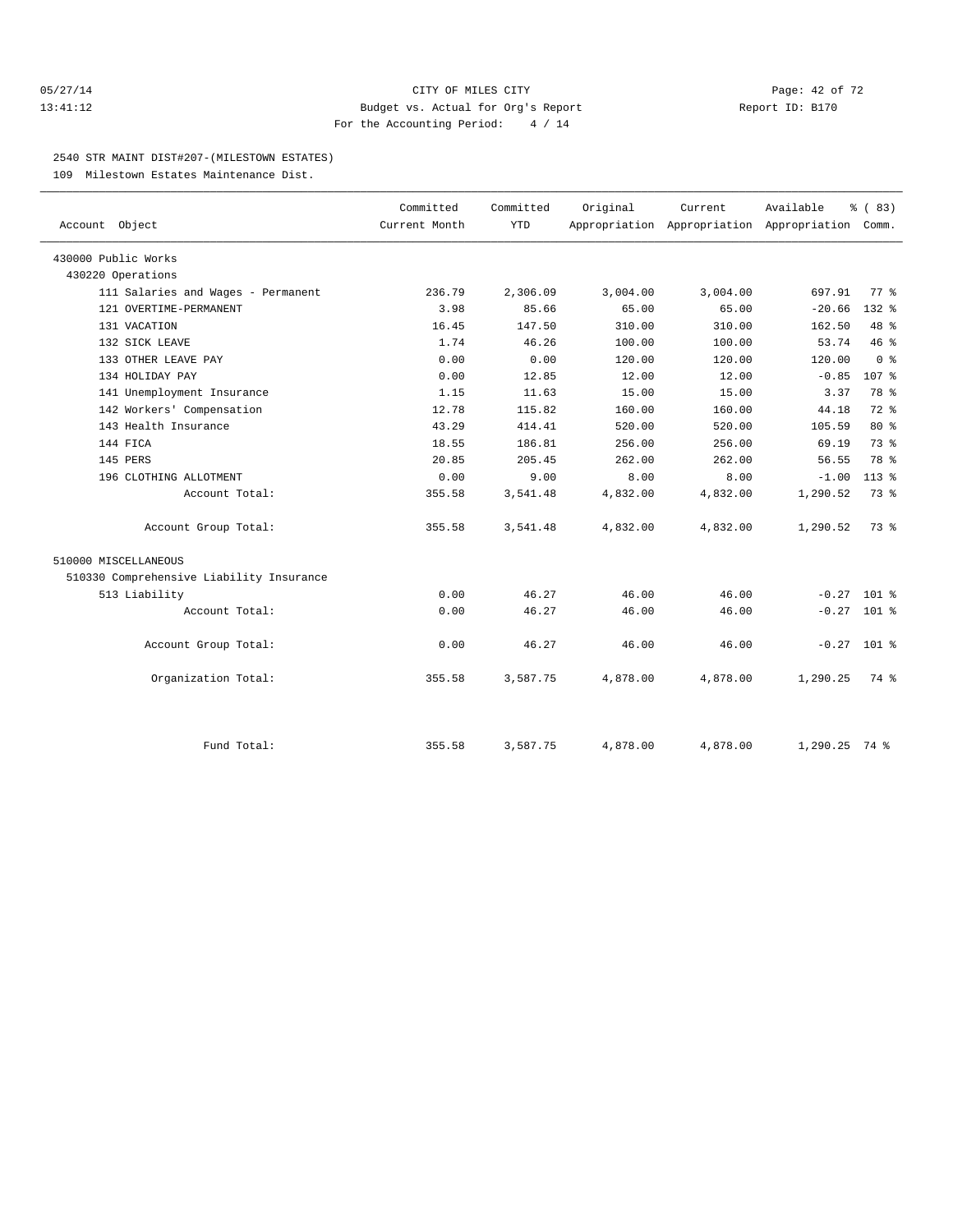#### 05/27/14 Page: 43 of 72 13:41:12 Budget vs. Actual for Org's Report Report ID: B170 For the Accounting Period: 4 / 14

 2820 GAS TAX 34 Gas Tax

| Account Object                           | Committed<br>Current Month | Committed<br><b>YTD</b> | Original   | Current<br>Appropriation Appropriation Appropriation | Available    | % (83)<br>Comm. |  |
|------------------------------------------|----------------------------|-------------------------|------------|------------------------------------------------------|--------------|-----------------|--|
| 520000 OTHER FINANCING USES              |                            |                         |            |                                                      |              |                 |  |
| 521000 Interfund Operating Transfers Out |                            |                         |            |                                                      |              |                 |  |
| 820 Transfers to Other Funds             | 480.39                     | 4,803.90                | 5,765.00   | 5,765.00                                             | 961.10       | 83%             |  |
| Account Total:                           | 480.39                     | 4,803.90                | 5,765.00   | 5,765.00                                             | 961.10       | 83%             |  |
| 521204 TRANSFER:<br>SID 204              |                            |                         |            |                                                      |              |                 |  |
| 820 Transfers to Other Funds             | 0.00                       | 0.00                    | 90,632.00  | 90,632.00                                            | 90,632.00    | 0 <sup>8</sup>  |  |
| Account Total:                           | 0.00                       | 0.00                    | 90,632.00  | 90,632.00                                            | 90,632.00    | 0 <sup>8</sup>  |  |
| 521205 TRANSFER:<br>SID 205              |                            |                         |            |                                                      |              |                 |  |
| 820 Transfers to Other Funds             | 0.00                       | 0.00                    | 90,633.00  | 90,633.00                                            | 90,633.00    | 0 <sup>8</sup>  |  |
| Account Total:                           | 0.00                       | 0.00                    | 90,633.00  | 90,633.00                                            | 90,633.00    | 0 <sup>8</sup>  |  |
| Account Group Total:                     | 480.39                     | 4,803.90                | 187,030.00 | 187,030.00                                           | 182,226.10   | 3%              |  |
| Organization Total:                      | 480.39                     | 4,803.90                | 187,030.00 | 187,030.00                                           | 182, 226. 10 | 3 <sup>8</sup>  |  |
|                                          |                            |                         |            |                                                      |              |                 |  |
| Fund Total:                              | 480.39                     | 4,803.90                | 187,030.00 | 187,030.00                                           | 182,226.10   | 3%              |  |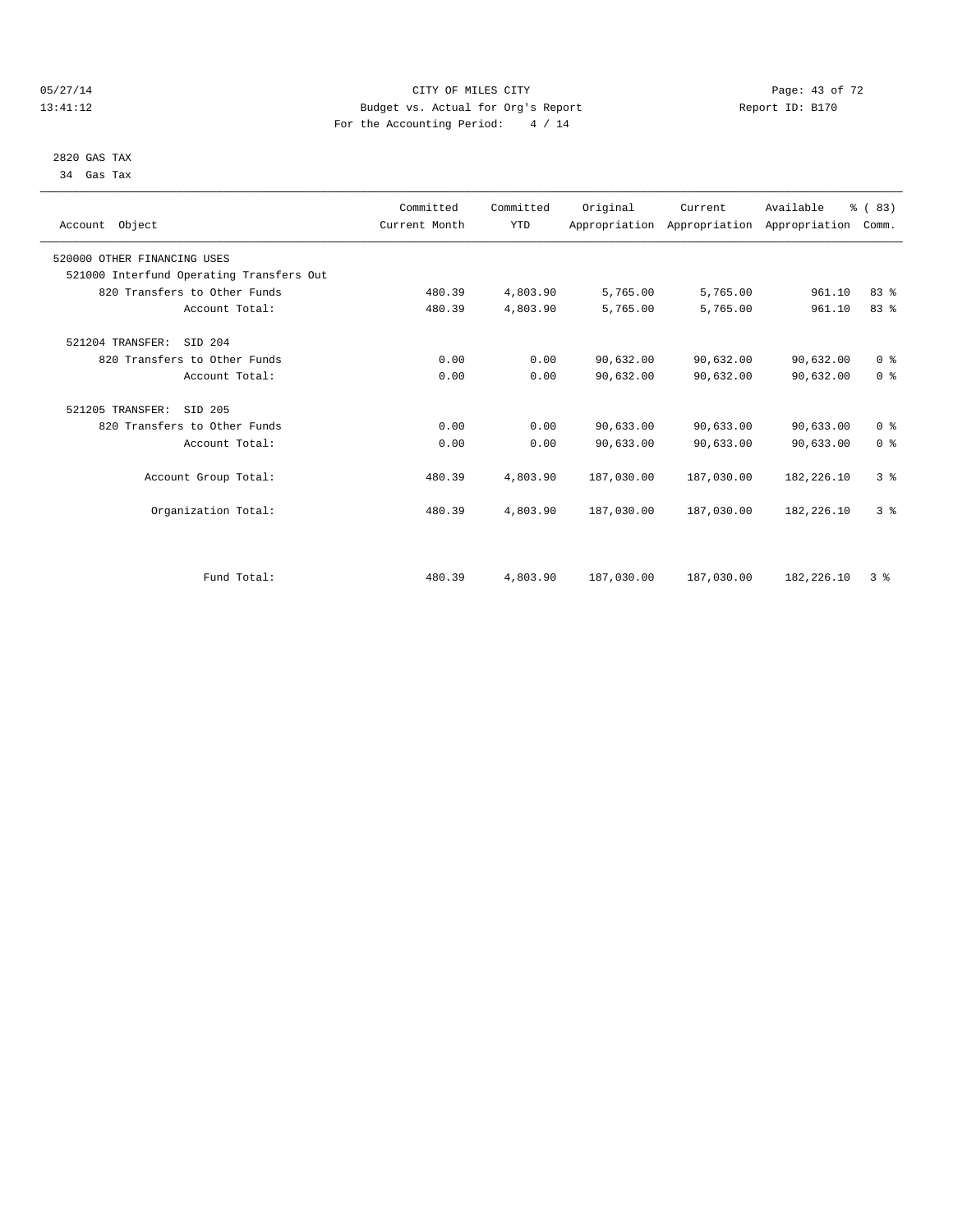#### 05/27/14 Page: 44 of 72 13:41:12 Budget vs. Actual for Org's Report Report ID: B170 For the Accounting Period: 4 / 14

## 2850 911 EMERGENCY

105 Enhanced 911

| Account Object                             | Committed<br>Current Month | Committed<br><b>YTD</b> | Original   | Current    | Available<br>Appropriation Appropriation Appropriation Comm. | % (83)             |
|--------------------------------------------|----------------------------|-------------------------|------------|------------|--------------------------------------------------------------|--------------------|
| 420000 PUBLIC SAFETY                       |                            |                         |            |            |                                                              |                    |
| 420140 Crime Control and Investigation(05) |                            |                         |            |            |                                                              |                    |
| 210 Office Supplies and Materials          | 0.00                       | 0.00                    | 5,000.00   | 5,000.00   | 5,000.00                                                     | 0 <sup>8</sup>     |
| 214 Small Items of Equipment               | 0.00                       | 0.00                    | 10,000.00  | 10,000.00  | 10,000.00                                                    | 0 <sup>8</sup>     |
| 220 Operating Expenses                     | 112.50                     | 9,402.50                | 20,000.00  | 20,000.00  | 10,597.50                                                    | 47 %               |
| 231 Gas, Oil, Diesel Fuel, Grease, etc.    | 0.00                       | 0.00                    | 200.00     | 200.00     | 200.00                                                       | 0 <sup>8</sup>     |
| 311 Postage, Box Rent, Etc.                | 0.00                       | 0.00                    | 500.00     | 500.00     | 500.00                                                       | 0 <sup>8</sup>     |
| 320 Printing, Duplicating, Typing &        | 0.00                       | 0.00                    | 500.00     | 500.00     | 500.00                                                       | 0 <sup>8</sup>     |
| 334 Memberships, Registrations & Dues      | 0.00                       | 0.00                    | 300.00     | 300.00     | 300.00                                                       | 0 <sup>8</sup>     |
| 341 Electric Utility Services              | 44.79                      | 466.79                  | 1,500.00   | 1,500.00   | 1,033.21                                                     | $31$ %             |
| 345 Telephone                              | 287.20                     | 16,698.86               | 30,000.00  | 30,000.00  | 13,301.14                                                    | 56 %               |
| 350 Professional Services                  | 2,606.62                   | 29,846.51               | 100,000.00 | 100,000.00 | 70,153.49                                                    | $30*$              |
| 370 Travel                                 | 0.00                       | 450.00                  | 5,000.00   | 5,000.00   | 4,550.00                                                     | 9 <sup>8</sup>     |
| 380 Training Services                      | 0.00                       | 787.00                  | 5,000.00   | 5,000.00   | 4,213.00                                                     | $16*$              |
| 512 Insurance on Vehicles & Equipment      | 0.00                       | 124.41                  | 124.00     | 124.00     | $-0.41$                                                      | $100*$             |
| 940 Machinery & Equipment                  | 0.00                       | 0.00                    | 35,000.00  | 35,000.00  | 35,000.00                                                    | 0 <sup>8</sup>     |
| 941 911 Eq & Software (2/01)               | 0.00                       | 0.00                    | 23,030.00  | 23,030.00  | 23,030.00                                                    | 0 <sup>8</sup>     |
| Account Total:                             | 3,051.11                   | 57,776.07               | 236,154.00 | 236,154.00 | 178, 377.93                                                  | $24$ %             |
| Account Group Total:                       | 3,051.11                   | 57,776.07               | 236,154.00 | 236,154.00 | 178, 377.93                                                  | $24$ $\frac{6}{5}$ |
| 520000 OTHER FINANCING USES                |                            |                         |            |            |                                                              |                    |
| 521000 Interfund Operating Transfers Out   |                            |                         |            |            |                                                              |                    |
| 820 Transfers to Other Funds               | 0.00                       | 85,780.28               | 112,000.00 | 112,000.00 | 26, 219.72                                                   | 77.8               |
| Account Total:                             | 0.00                       | 85,780.28               | 112,000.00 | 112,000.00 | 26, 219.72                                                   | $77$ $\frac{6}{9}$ |
| Account Group Total:                       | 0.00                       | 85,780.28               | 112,000.00 | 112,000.00 | 26, 219.72                                                   | 77.8               |
| Organization Total:                        | 3,051.11                   | 143,556.35              | 348,154.00 | 348,154.00 | 204,597.65                                                   | 41 %               |
| Fund Total:                                | 3,051.11                   | 143,556.35              | 348,154.00 | 348,154.00 | 204,597.65 41 %                                              |                    |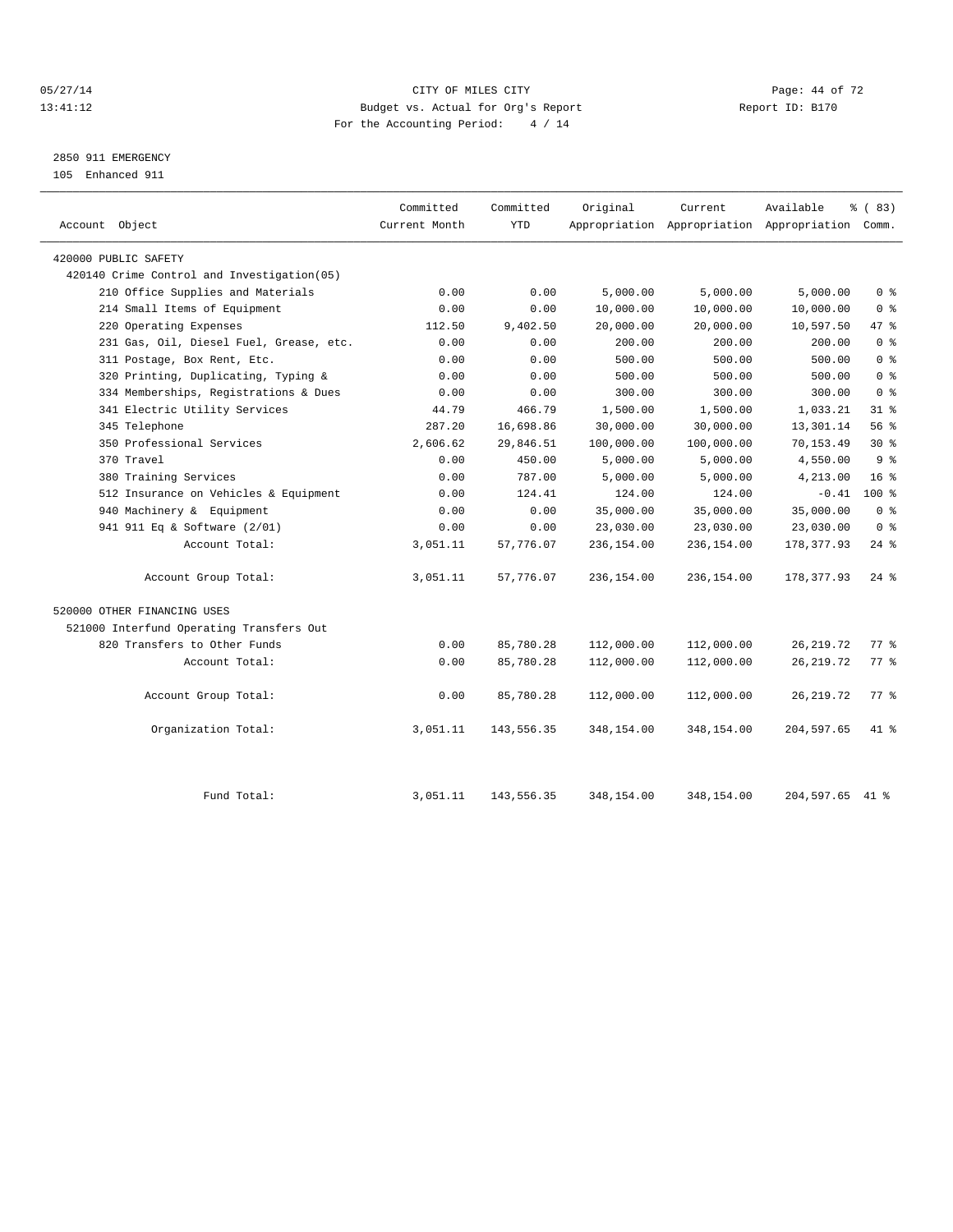#### 05/27/14 Page: 45 of 72 13:41:12 Budget vs. Actual for Org's Report Report ID: B170 For the Accounting Period: 4 / 14

#### 2880 LIBRARY GRANTS

39 HB#193-Interlibrary Loan Reimb

| Object<br>Account                                            | Committed<br>Current Month | Committed<br>YTD | Original<br>Appropriation | Current<br>Appropriation | Available<br>Appropriation | $\frac{6}{6}$ (83)<br>Comm. |
|--------------------------------------------------------------|----------------------------|------------------|---------------------------|--------------------------|----------------------------|-----------------------------|
| 460000 CULTURE AND RECREATION<br>460100 Library Services(16) |                            |                  |                           |                          |                            |                             |
| 311 Postage, Box Rent, Etc.                                  | 220.00                     | 1,974.00         | 4,400.00                  | 4,400.00                 | 2.426.00                   | $45$ %                      |
| 382 Books                                                    | 0.00                       | 0.00             | 100.00                    | 100.00                   | 100.00                     | 0 <sup>8</sup>              |
| Account Total:                                               | 220.00                     | 1,974.00         | 4,500.00                  | 4,500.00                 | 2,526.00                   | $44*$                       |
| Account Group Total:                                         | 220.00                     | 1,974.00         | 4,500.00                  | 4,500.00                 | 2,526.00                   | $44*$                       |
| Organization Total:                                          | 220.00                     | 1,974.00         | 4,500.00                  | 4,500.00                 | 2,526.00                   | 44 %                        |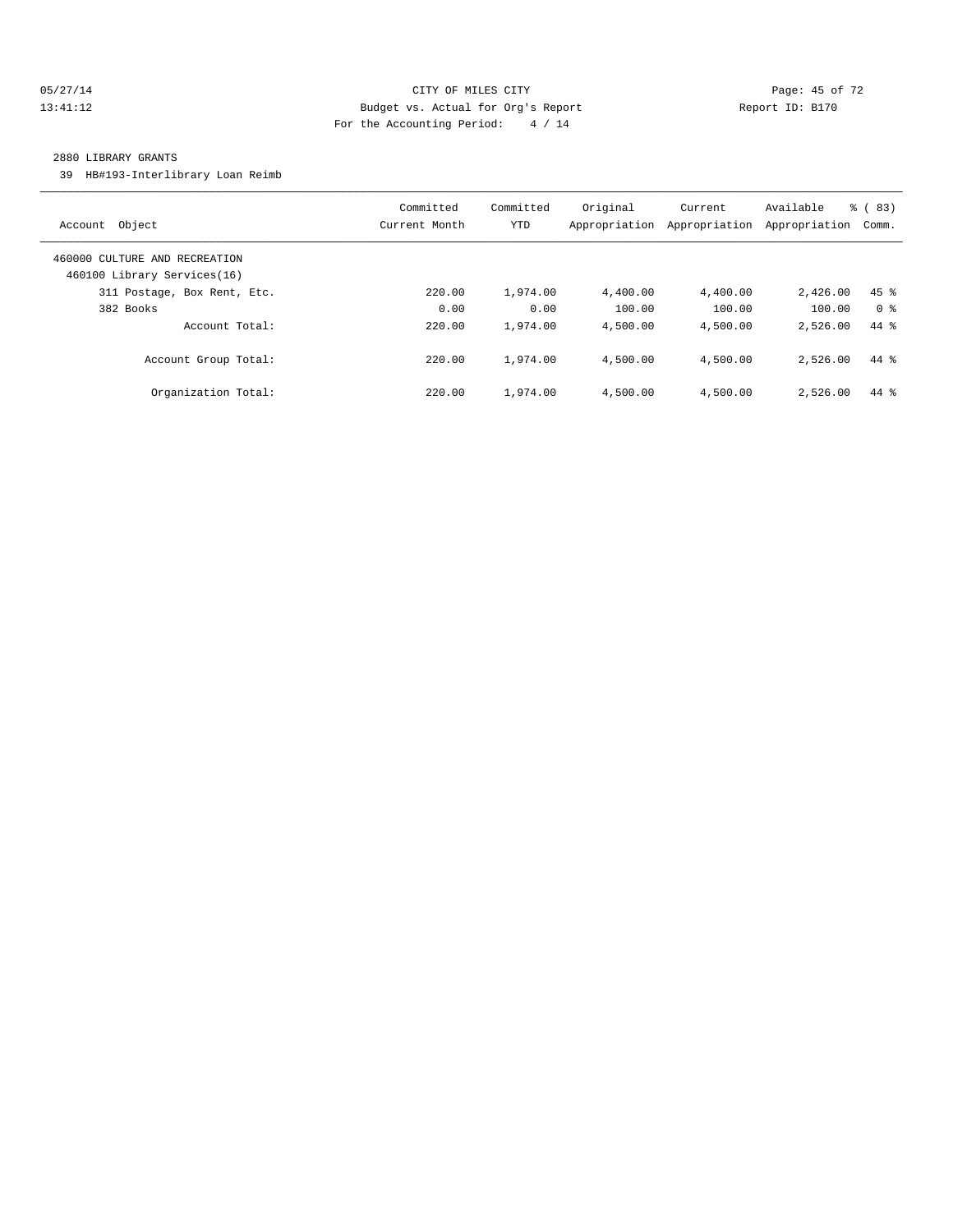#### 05/27/14 Page: 46 of 72 13:41:12 Budget vs. Actual for Org's Report Changer Report ID: B170 For the Accounting Period: 4 / 14

#### 2880 LIBRARY GRANTS

41 Sagebrush Fed/Coal Sev Tax

| Account Object                                               | Committed<br>Current Month | Committed<br><b>YTD</b> | Original<br>Appropriation | Current<br>Appropriation | Available<br>Appropriation | % (83)<br>Comm. |
|--------------------------------------------------------------|----------------------------|-------------------------|---------------------------|--------------------------|----------------------------|-----------------|
| 460000 CULTURE AND RECREATION<br>460100 Library Services(16) |                            |                         |                           |                          |                            |                 |
| 210 Office Supplies and Materials                            | 0.00                       | 73.24                   | 150.00                    | 150.00                   | 76.76                      | $49*$           |
| 350 Professional Services                                    | 0.00                       | 2,284.00                | 2,484.00                  | 2,484.00                 | 200.00                     | $92$ $%$        |
| 370 Travel                                                   | 0.00                       | 0.00                    | 2,526.00                  | 2,526.00                 | 2,526.00                   | 0 <sup>8</sup>  |
| 380 Training Services                                        | 0.00                       | 88.95                   | 1,000.00                  | 1,000.00                 | 911.05                     | 9 <sup>8</sup>  |
| Account Total:                                               | 0.00                       | 2,446.19                | 6,160.00                  | 6,160.00                 | 3,713.81                   | $40*$           |
| Account Group Total:                                         | 0.00                       | 2,446.19                | 6,160.00                  | 6.160.00                 | 3,713.81                   | $40*$           |
| Organization Total:                                          | 0.00                       | 2,446.19                | 6,160.00                  | 6,160.00                 | 3,713.81                   | $40*$           |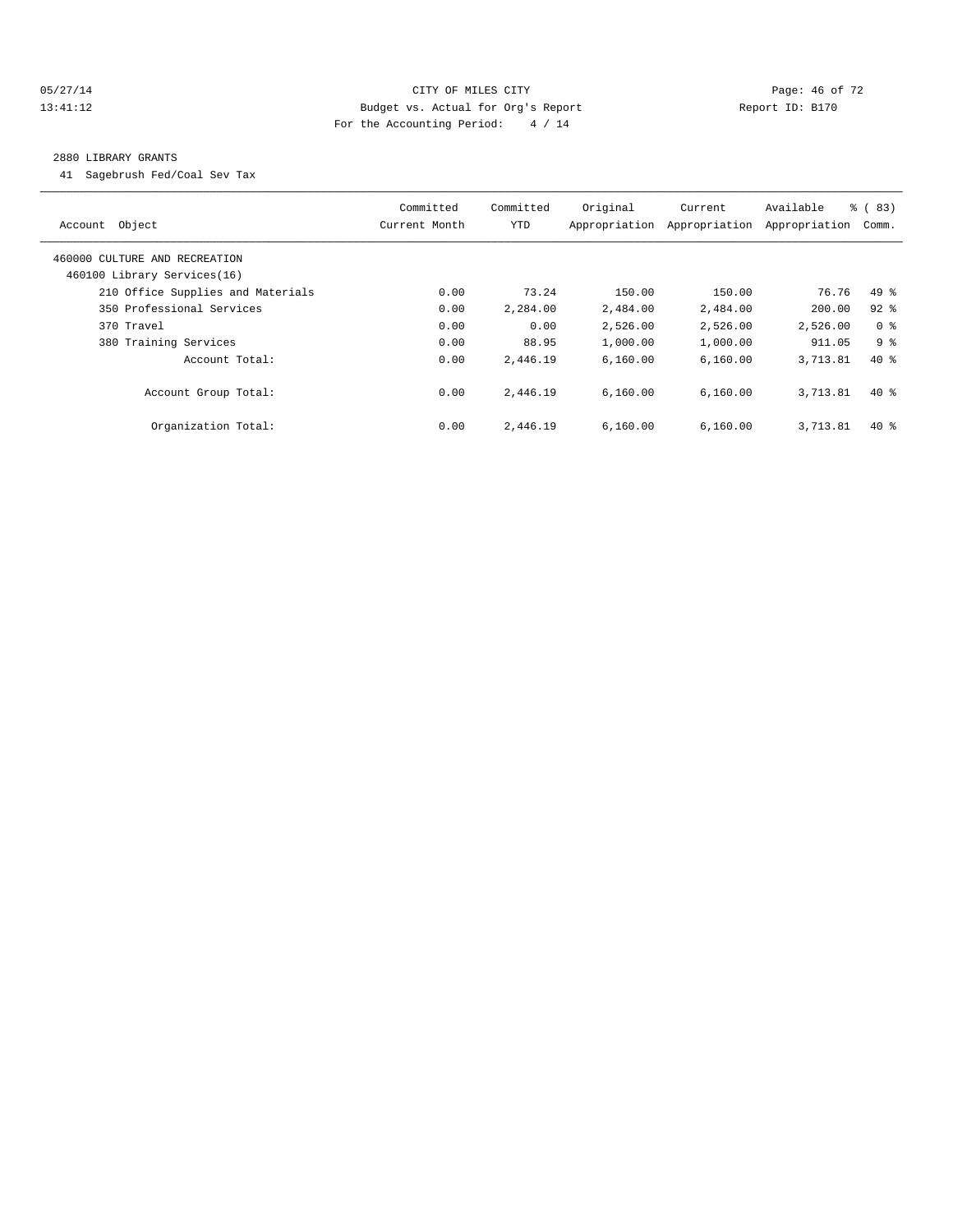#### 05/27/14 Page: 47 of 72 13:41:12 Budget vs. Actual for Org's Report Report ID: B170 For the Accounting Period: 4 / 14

#### 2880 LIBRARY GRANTS

43 State Aid Per Capita-Tech Serv

| Object<br>Account                                            | Committed<br>Current Month | Committed<br><b>YTD</b> | Original<br>Appropriation | Current<br>Appropriation | Available<br>Appropriation | $\frac{6}{6}$ (83)<br>Comm. |
|--------------------------------------------------------------|----------------------------|-------------------------|---------------------------|--------------------------|----------------------------|-----------------------------|
| 460000 CULTURE AND RECREATION<br>460100 Library Services(16) |                            |                         |                           |                          |                            |                             |
| 350 Professional Services                                    | 0.00                       | 264.00                  | 0.00                      | 0.00                     | $-264.00$                  | $***$ 2                     |
| 360 Contr R & M                                              | 0.00                       | 0.00                    | 6.417.00                  | 6,417.00                 | 6,417.00                   | 0 <sup>8</sup>              |
| Account Total:                                               | 0.00                       | 264.00                  | 6.417.00                  | 6.417.00                 | 6, 153.00                  | $4 \text{ }$                |
| Account Group Total:                                         | 0.00                       | 264.00                  | 6.417.00                  | 6.417.00                 | 6, 153.00                  | $4 \text{ }$                |
| Organization Total:                                          | 0.00                       | 264.00                  | 6.417.00                  | 6.417.00                 | 6, 153.00                  | 4 %                         |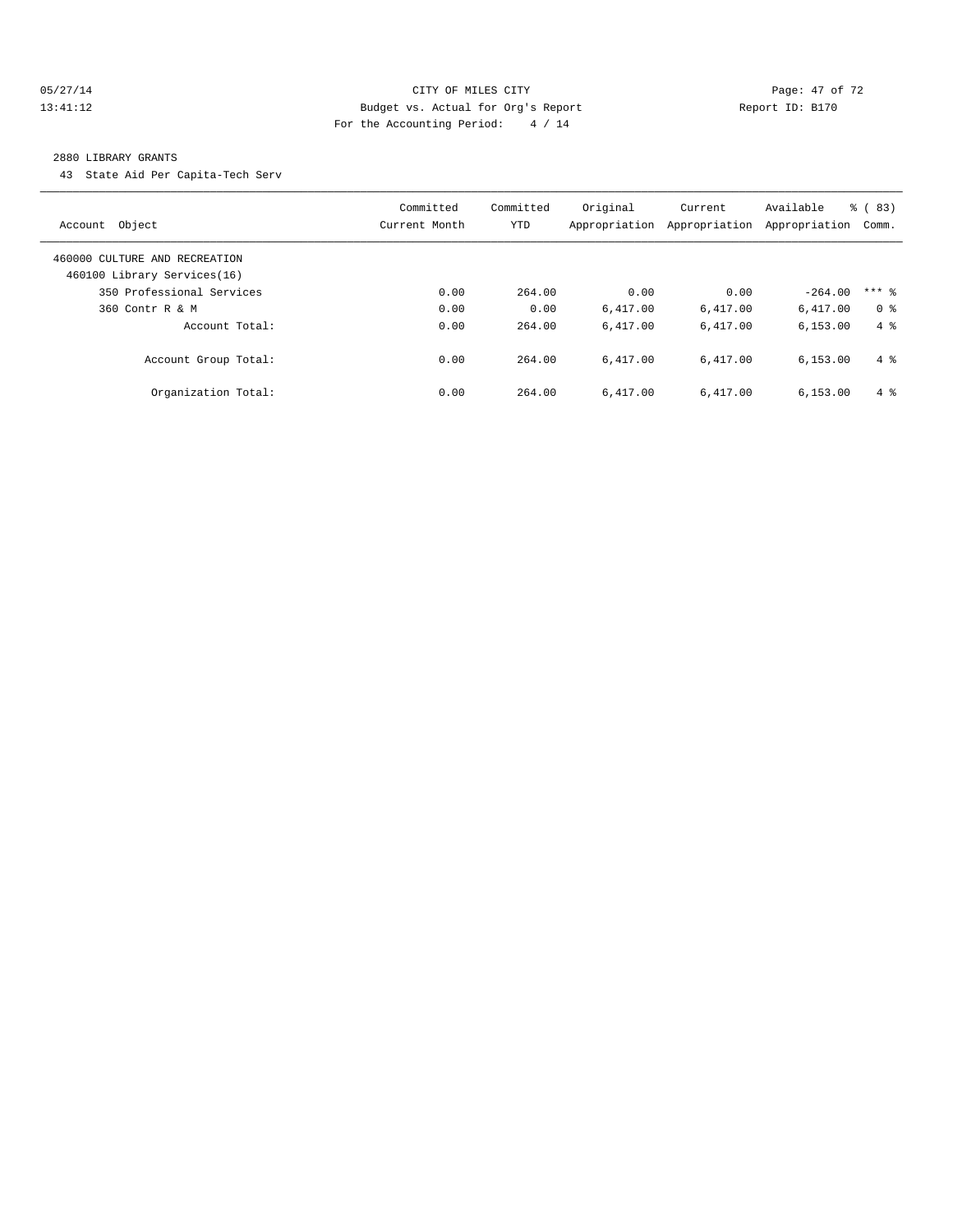#### 05/27/14 Page: 48 of 72 13:41:12 Budget vs. Actual for Org's Report Report ID: B170 For the Accounting Period: 4 / 14

# 2880 LIBRARY GRANTS

44 Humanities Grant

| Account Object                      | Committed<br>Current Month | Committed<br><b>YTD</b> | Original  | Current   | Available<br>Appropriation Appropriation Appropriation | % (83)<br>Comm. |  |
|-------------------------------------|----------------------------|-------------------------|-----------|-----------|--------------------------------------------------------|-----------------|--|
| 460000 CULTURE AND RECREATION       |                            |                         |           |           |                                                        |                 |  |
| 460100 Library Services(16)         |                            |                         |           |           |                                                        |                 |  |
| 210 Office Supplies and Materials   | 0.00                       | 0.00                    | 571.00    | 571.00    | 571.00                                                 | 0 <sup>8</sup>  |  |
| 220 Operating Expenses              | 0.00                       | 0.00                    | 87.00     | 87.00     | 87.00                                                  | 0 <sup>8</sup>  |  |
| 311 Postage, Box Rent, Etc.         | 0.00                       | 0.00                    | 87.00     | 87.00     | 87.00                                                  | 0 <sup>8</sup>  |  |
| 320 Printing, Duplicating, Typing & | 0.00                       | 0.00                    | 159.00    | 159.00    | 159.00                                                 | 0 <sup>8</sup>  |  |
| 330 Publicity, Subscriptions & Dues | 0.00                       | 0.00                    | 250.00    | 250.00    | 250.00                                                 | 0 <sup>8</sup>  |  |
| 350 Professional Services           | 0.00                       | 400.00                  | 1,066.00  | 1,066.00  | 666.00                                                 | 38 <sup>8</sup> |  |
| 370 Travel                          | 0.00                       | 301.63                  | 88.00     | 88.00     | $-213.63$                                              | $343$ $%$       |  |
| 382 Books                           | 0.00                       | 0.00                    | 153.00    | 153.00    | 153.00                                                 | 0 <sup>8</sup>  |  |
| Account Total:                      | 0.00                       | 701.63                  | 2,461.00  | 2,461.00  | 1,759.37                                               | $29*$           |  |
| Account Group Total:                | 0.00                       | 701.63                  | 2,461.00  | 2,461.00  | 1,759.37                                               | $29*$           |  |
| Organization Total:                 | 0.00                       | 701.63                  | 2,461.00  | 2,461.00  | 1,759.37                                               | $29*$           |  |
| Fund Total:                         | 220.00                     | 5,385.82                | 19,538.00 | 19,538.00 | 14, 152. 18                                            | $28*$           |  |
|                                     |                            |                         |           |           |                                                        |                 |  |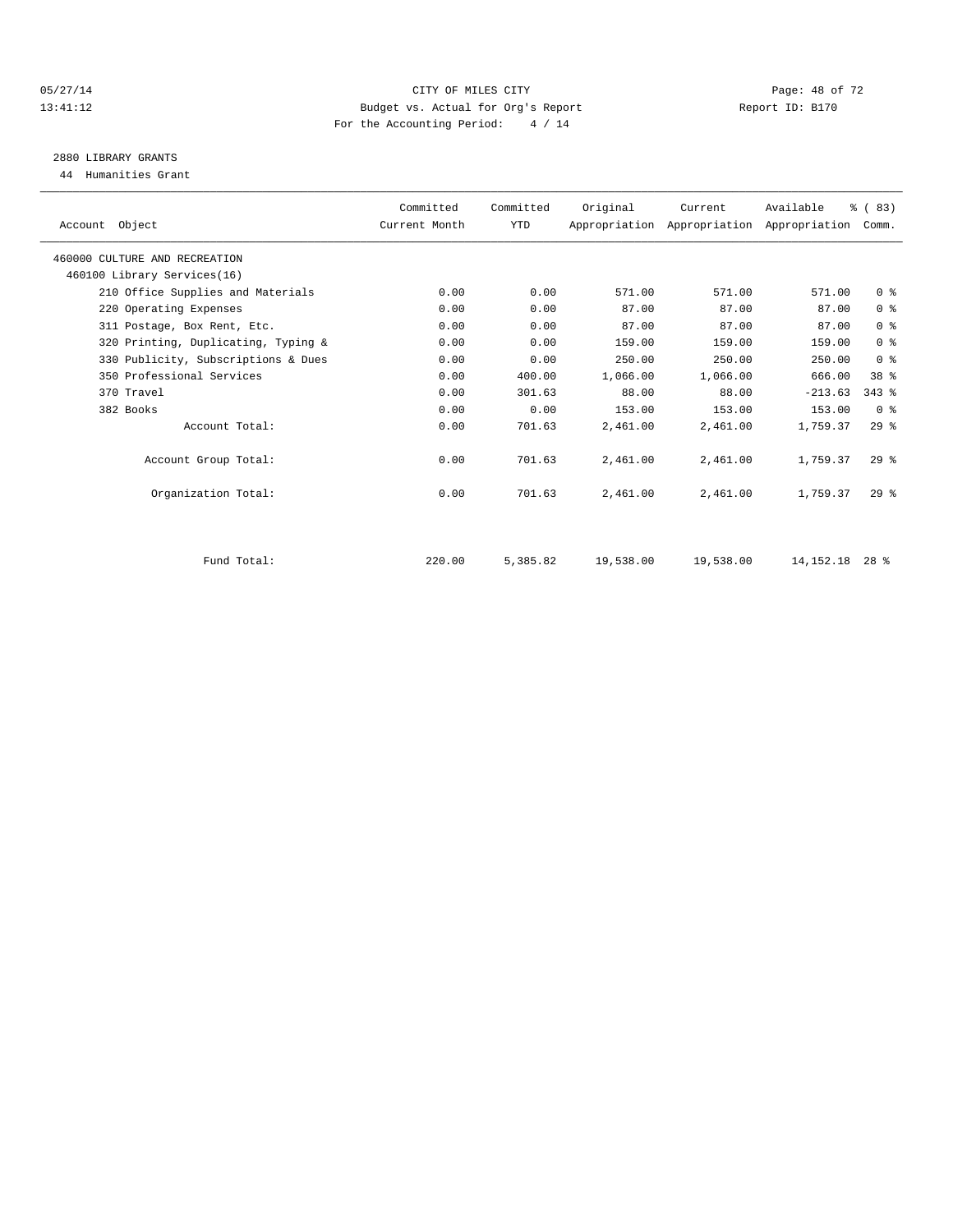#### 05/27/14 Page: 49 of 72 13:41:12 Budget vs. Actual for Org's Report Report ID: B170 For the Accounting Period: 4 / 14

2935 Historic Preservation

11 Historic Preservation

|                                             | Committed     | Committed  | Original  | Current   | Available                                       | % (83)             |  |
|---------------------------------------------|---------------|------------|-----------|-----------|-------------------------------------------------|--------------------|--|
| Account Object                              | Current Month | <b>YTD</b> |           |           | Appropriation Appropriation Appropriation Comm. |                    |  |
| 460000 CULTURE AND RECREATION               |               |            |           |           |                                                 |                    |  |
| 460461 Historic Preservation-Administration |               |            |           |           |                                                 |                    |  |
| 111 Salaries and Wages - Permanent          | 1,400.32      | 11,557.14  | 15,834.00 | 15,834.00 | 4,276.86                                        | 73 %               |  |
| 131 VACATION                                | 0.00          | 631.66     | 0.00      | 0.00      | $-631.66$                                       | *** 응              |  |
| 132 SICK LEAVE                              | 0.00          | 207.86     | 0.00      | 0.00      | $-207.86$                                       | $***$ $-$          |  |
| 141 Unemployment Insurance                  | 6.30          | 54.85      | 71.00     | 71.00     | 16.15                                           | 77 %               |  |
| 142 Workers' Compensation                   | 16.14         | 140.54     | 183.00    | 183.00    | 42.46                                           | $77*$              |  |
| 144 FICA                                    | 107.12        | 932.61     | 1,211.00  | 1,211.00  | 278.39                                          | 77.8               |  |
| 145 PERS                                    | 113.00        | 983.82     | 1,278.00  | 1,278.00  | 294.18                                          | $77$ $\frac{6}{9}$ |  |
| 210 Office Supplies and Materials           | 0.00          | 283.43     | 750.00    | 750.00    | 466.57                                          | $38*$              |  |
| 215 Office Supplies- LP Anderson            | 0.00          | 96.00      | 0.00      | 0.00      | $-96.00$                                        | $***$ 8            |  |
| 220 Operating Expenses                      | 0.00          | 0.00       | 200.00    | 200.00    | 200.00                                          | 0 <sup>8</sup>     |  |
| 311 Postage, Box Rent, Etc.                 | 0.00          | 6.02       | 0.00      | 0.00      | $-6.02$                                         | $***$ $%$          |  |
| 320 Printing, Duplicating, Typing &         | 0.00          | 0.00       | 200.00    | 200.00    | 200.00                                          | 0 <sup>8</sup>     |  |
| 330 Publicity, Subscriptions & Dues         | 0.00          | 0.00       | 125.00    | 125.00    | 125.00                                          | 0 <sup>8</sup>     |  |
| 345 Telephone                               | 356.58        | 1,143.56   | 1,380.00  | 1,380.00  | 236.44                                          | $83*$              |  |
| 350 Professional Services                   | 0.00          | 6,585.00   | 0.00      | 6,585.00  | 0.00                                            | 100 %              |  |
| 360 Contr R & M                             | 0.00          | 0.00       | 100.00    | 100.00    | 100.00                                          | 0 <sup>8</sup>     |  |
| 370 Travel                                  | 140.00        | 741.49     | 985.00    | 985.00    | 243.51                                          | 75 %               |  |
| 531 Building & Office Rental                | 600.00        | 3,000.00   | 3,600.00  | 3,600.00  | 600.00                                          | 83%                |  |
| Account Total:                              | 2,739.46      | 26, 363.98 | 25,917.00 | 32,502.00 | 6,138.02                                        | 81 %               |  |
| Account Group Total:                        | 2,739.46      | 26, 363.98 | 25,917.00 | 32,502.00 | 6,138.02                                        | 81 %               |  |
| Organization Total:                         | 2,739.46      | 26, 363.98 | 25,917.00 | 32,502.00 | 6,138.02                                        | 81 %               |  |
|                                             |               |            |           |           |                                                 |                    |  |
| Fund Total:                                 | 2,739.46      | 26, 363.98 | 25,917.00 | 32,502.00 | 6,138.02                                        | 81 %               |  |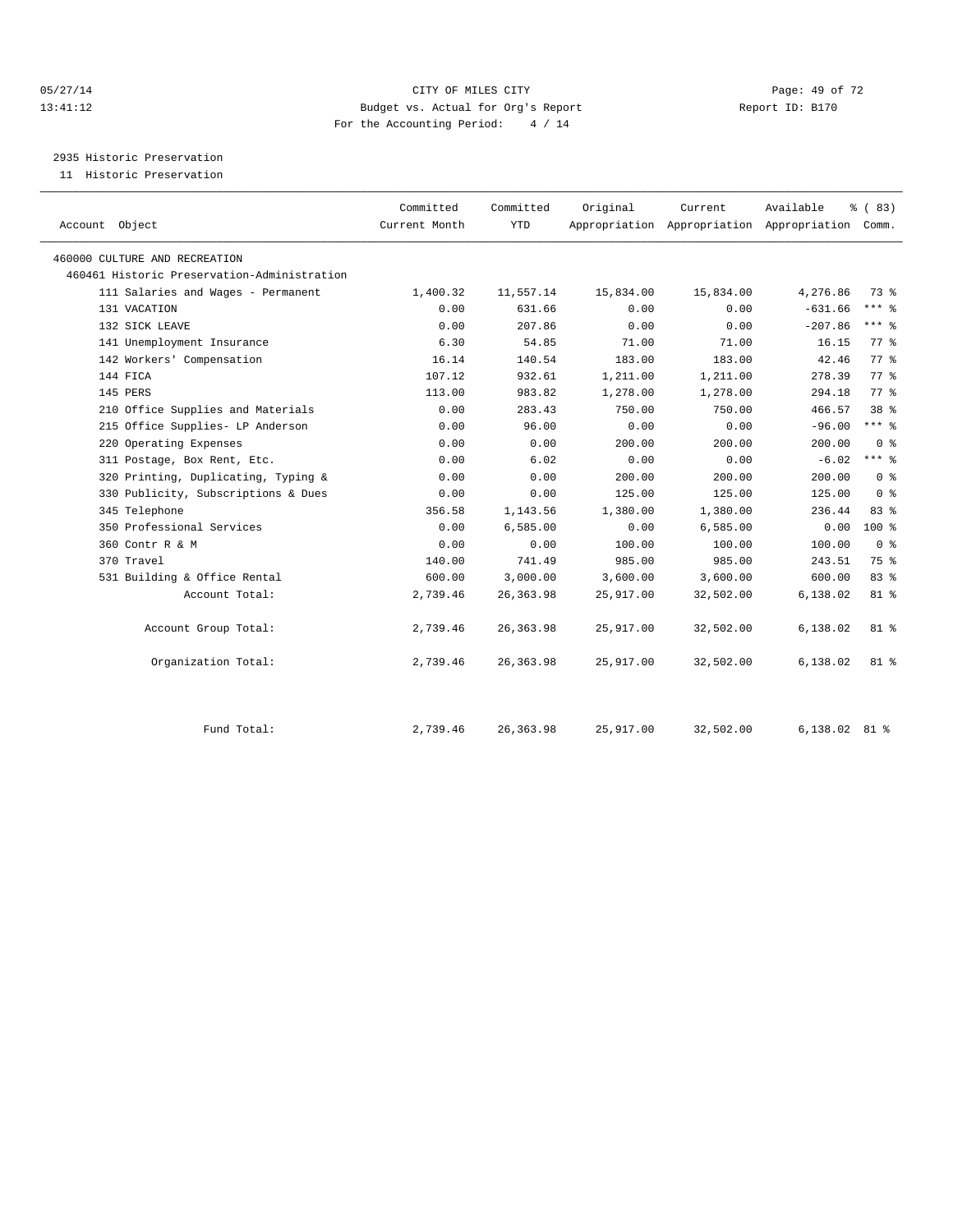#### 05/27/14 Page: 50 of 72 13:41:12 Budget vs. Actual for Org's Report Report ID: B170 For the Accounting Period: 4 / 14

#### 2985 RETIRED SENIOR VOLUNTEER PROG (RSVP)

15 Retired Senior Volunteer Program

|                                       | Committed     | Committed  | Original  | Current   | Available                                       | 8 (83)          |
|---------------------------------------|---------------|------------|-----------|-----------|-------------------------------------------------|-----------------|
| Account Object                        | Current Month | <b>YTD</b> |           |           | Appropriation Appropriation Appropriation Comm. |                 |
| 450000 Social and Economic Services   |               |            |           |           |                                                 |                 |
| 450300 RSVP-FEDERAL GRANT- CUSTER     |               |            |           |           |                                                 |                 |
| 111 Salaries and Wages - Permanent    | 3,397.91      | 28,758.49  | 40,359.00 | 40,359.00 | 11,600.51                                       | 71 %            |
| 131 VACATION                          | 0.00          | 1,592.84   | 0.00      | 0.00      | $-1,592.84$                                     | $***$ 8         |
| 132 SICK LEAVE                        | 0.00          | 2,153.38   | 0.00      | 0.00      | $-2, 153.38$                                    | $***$ $%$       |
| 133 OTHER LEAVE PAY                   | 0.00          | 541.20     | 0.00      | 0.00      | $-541.20$                                       | $***$ 8         |
| 141 Unemployment Insurance            | 15.14         | 151.40     | 144.00    | 144.00    | $-7.40$                                         | 105 %           |
| 142 Workers' Compensation             | 38.79         | 387.81     | 452.00    | 452.00    | 64.19                                           | 86 %            |
| 143 Health Insurance                  | 618.15        | 6,181.50   | 7,980.00  | 7,980.00  | 1,798.50                                        | 77.8            |
| 144 FICA                              | 257.28        | 2,572.80   | 3,120.00  | 3,120.00  | 547.20                                          | $82$ $%$        |
| 145 PERS                              | 271.42        | 2,714.19   | 2,856.00  | 2,856.00  | 141.81                                          | 95%             |
| 210 Office Supplies and Materials     | 0.00          | 358.99     | 617.00    | 617.00    | 258.01                                          | 58 %            |
| 220 Operating Expenses                | 0.00          | 50.00      | 0.00      | 0.00      | $-50.00$                                        | $***$ $_{8}$    |
| 370 Travel                            | 560.23        | 1,727.99   | 4,200.00  | 4,200.00  | 2,472.01                                        | 41 %            |
| Account Total:                        | 5,158.92      | 47,190.59  | 59,728.00 | 59,728.00 | 12,537.41                                       | 79 %            |
| 450330 RSVP Non-Federal Grant-Custer  |               |            |           |           |                                                 |                 |
| 111 Salaries and Wages - Permanent    | 165.35        | 786.15     | 2,825.00  | 2,825.00  | 2,038.85                                        | 28 <sup>8</sup> |
| 141 Unemployment Insurance            | 0.90          | 0.90       | 14.00     | 14.00     | 13.10                                           | 6 %             |
| 142 Workers' Compensation             | 2.31          | 2.31       | 36.00     | 36.00     | 33.69                                           | 6 %             |
| 144 FICA                              | 15.30         | 15.30      | 240.00    | 240.00    | 224.70                                          | 6 <sup>8</sup>  |
| 145 PERS                              | 16.14         | 16.14      | 204.00    | 204.00    | 187.86                                          | 8 %             |
| 210 Office Supplies and Materials     | 0.00          | 191.79     | 3,870.00  | 3,870.00  | 3,678.21                                        | 5 <sup>8</sup>  |
| 220 Operating Expenses                | 300.00        | 5,749.18   | 3,750.00  | 3,750.00  | $-1,999.18$                                     | 153 %           |
| 311 Postage, Box Rent, Etc.           | 124.97        | 713.69     | 1,150.00  | 1,150.00  | 436.31                                          | 62 %            |
| 330 Publicity, Subscriptions & Dues   | 0.00          | 136.80     | 130.00    | 130.00    | $-6.80$                                         | $105$ %         |
| 334 Memberships, Registrations & Dues | 0.00          | 50.00      | 0.00      | 0.00      | $-50.00$                                        | $***$ $-$       |
| 345 Telephone                         | 0.00          | 1,234.49   | 1,680.00  | 1,680.00  | 445.51                                          | 73 %            |
| 370 Travel                            | 186.46        | 504.66     | 500.00    | 500.00    | $-4.66$                                         | $101$ %         |
| 512 Insurance on Vehicles & Equipment | 565.12        | 565.12     | 300.00    | 300.00    | $-265.12$                                       | 188 %           |
| 513 Liability                         | 572.47        | 572.47     | 0.00      | 0.00      | $-572.47$                                       | $***$ 8         |
| 530 Rent                              | 505.02        | 1,515.06   | 2,040.00  | 2,040.00  | 524.94                                          | 74 %            |
| Account Total:                        | 2,454.04      | 12,054.06  | 16,739.00 | 16,739.00 | 4,684.94                                        | $72$ $%$        |
| Account Group Total:                  | 7,612.96      | 59, 244.65 | 76,467.00 | 76,467.00 | 17,222.35                                       | 77.8            |
| Organization Total:                   | 7,612.96      | 59, 244.65 | 76,467.00 | 76,467.00 | 17,222.35                                       | 77.8            |
| Fund Total:                           | 7,612.96      | 59, 244.65 | 76,467.00 | 76,467.00 | $17,222.35$ 77 %                                |                 |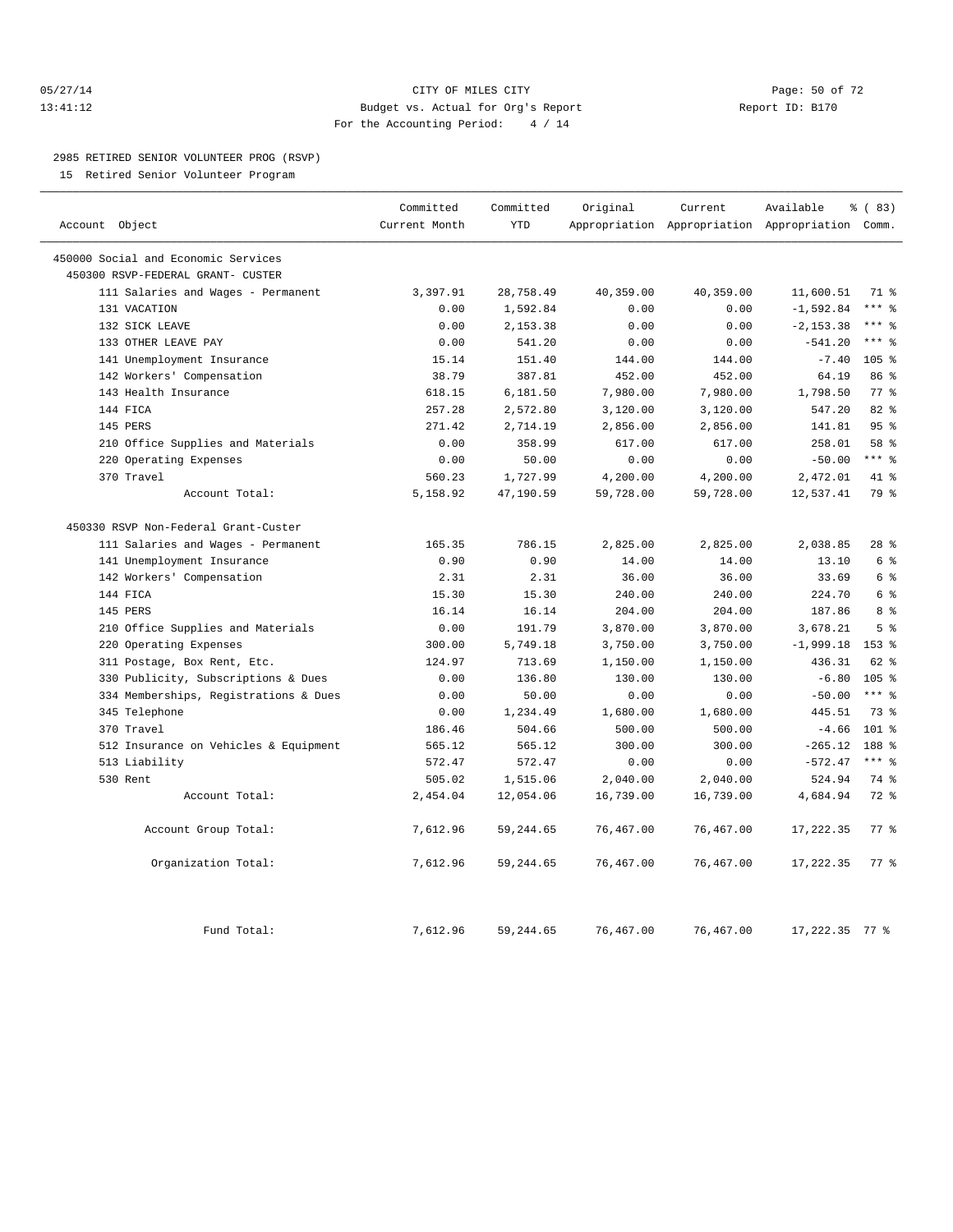#### 05/27/14 Page: 51 of 72 13:41:12 Budget vs. Actual for Org's Report Report ID: B170 For the Accounting Period: 4 / 14

#### 4000 General Fund Capitol Improvement Fund

501 Capital Purchases

| Account Object                                               | Committed<br>Current Month | Committed<br>YTD | Original  | Current<br>Appropriation Appropriation | Available<br>Appropriation | % (83)<br>Comm.    |
|--------------------------------------------------------------|----------------------------|------------------|-----------|----------------------------------------|----------------------------|--------------------|
| 410000 GENERAL GOVERNMENT<br>410100 Legislative Services(02) |                            |                  |           |                                        |                            |                    |
| 940 Machinery & Equipment                                    | 0.00                       | 11,719.63        | 46,000.00 | 46,000.00                              | 34,280.37                  | $25$ $\frac{6}{5}$ |
| Account Total:                                               | 0.00                       | 11,719.63        | 46,000.00 | 46,000.00                              | 34,280.37                  | $25$ $\frac{6}{5}$ |
| Account Group Total:                                         | 0.00                       | 11,719.63        | 46,000.00 | 46,000.00                              | 34,280.37                  | $25$ $\frac{6}{5}$ |
| Organization Total:                                          | 0.00                       | 11,719.63        | 46,000.00 | 46,000.00                              | 34,280.37                  | $25$ $%$           |
|                                                              |                            |                  |           |                                        |                            |                    |
| Fund Total:                                                  | 0.00                       | 11,719.63        | 46,000.00 | 46,000.00                              | 34,280.37                  | 25 %               |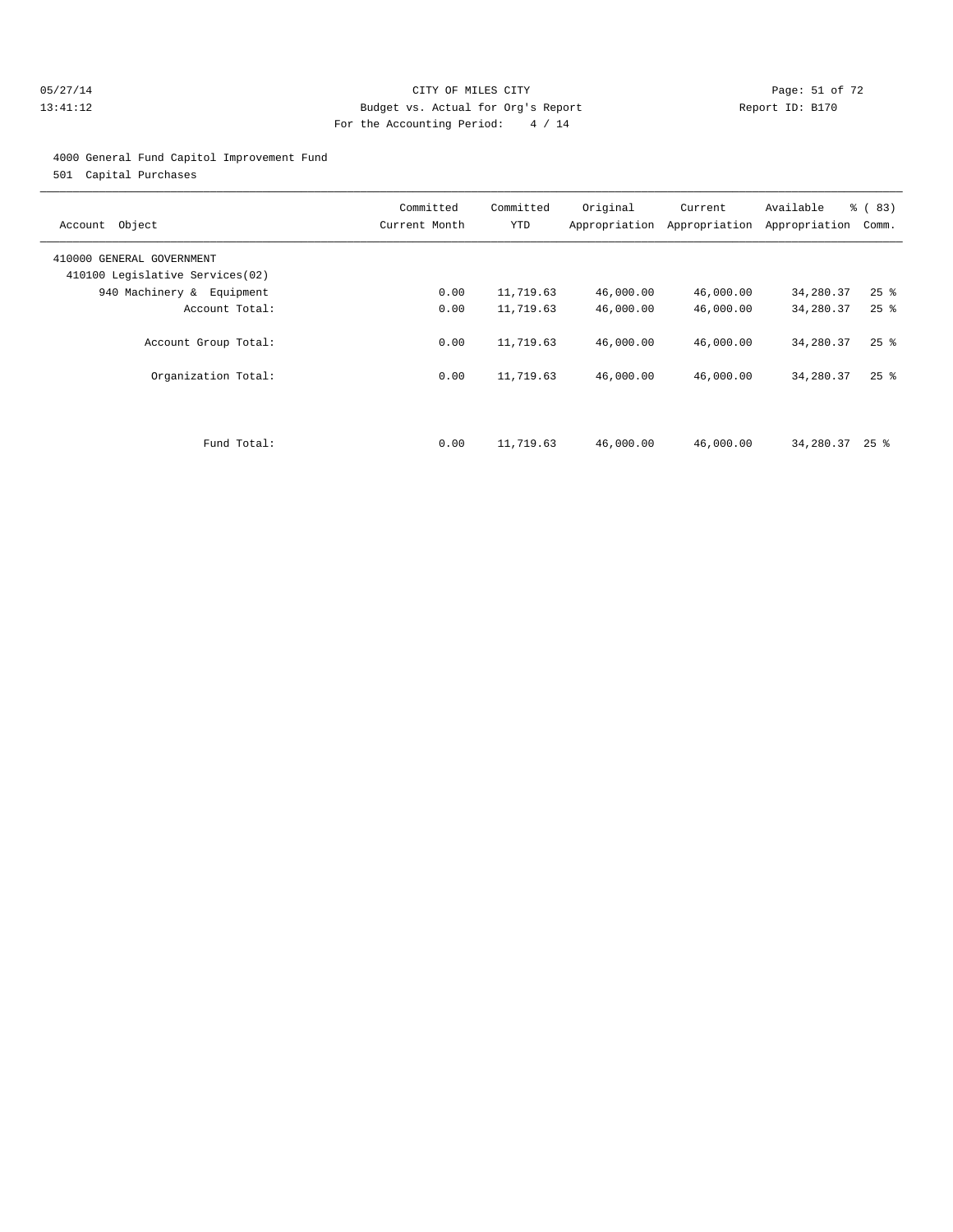#### 05/27/14 Page: 52 of 72 13:41:12 Budget vs. Actual for Org's Report Report ID: B170 For the Accounting Period: 4 / 14

## 4060 CAPITAL IMPROV-PUBLIC WORKS

911 Public Works Operations

| Object<br>Account                                  | Committed<br>Current Month | Committed<br><b>YTD</b> | Original<br>Appropriation | Current<br>Appropriation | Available<br>Appropriation | % (83)<br>Comm. |
|----------------------------------------------------|----------------------------|-------------------------|---------------------------|--------------------------|----------------------------|-----------------|
| 430000 Public Works<br>430233 Roadway/Re-surfacing |                            |                         |                           |                          |                            |                 |
| 940 Machinery & Equipment                          | 0.00                       | 85,061.25               | 119,400.00                | 119,400.00               | 34,338.75                  | 71 %            |
| Account Total:                                     | 0.00                       | 85,061.25               | 119,400.00                | 119,400.00               | 34, 338.75                 | 71 %            |
| Account Group Total:                               | 0.00                       | 85,061.25               | 119,400.00                | 119,400.00               | 34, 338. 75                | 71 %            |
| Organization Total:                                | 0.00                       | 85,061.25               | 119,400.00                | 119,400.00               | 34, 338. 75                | 71 %            |
| Fund Total:                                        | 0.00                       | 85,061.25               | 119,400.00                | 119,400.00               | 34,338.75                  | 71 %            |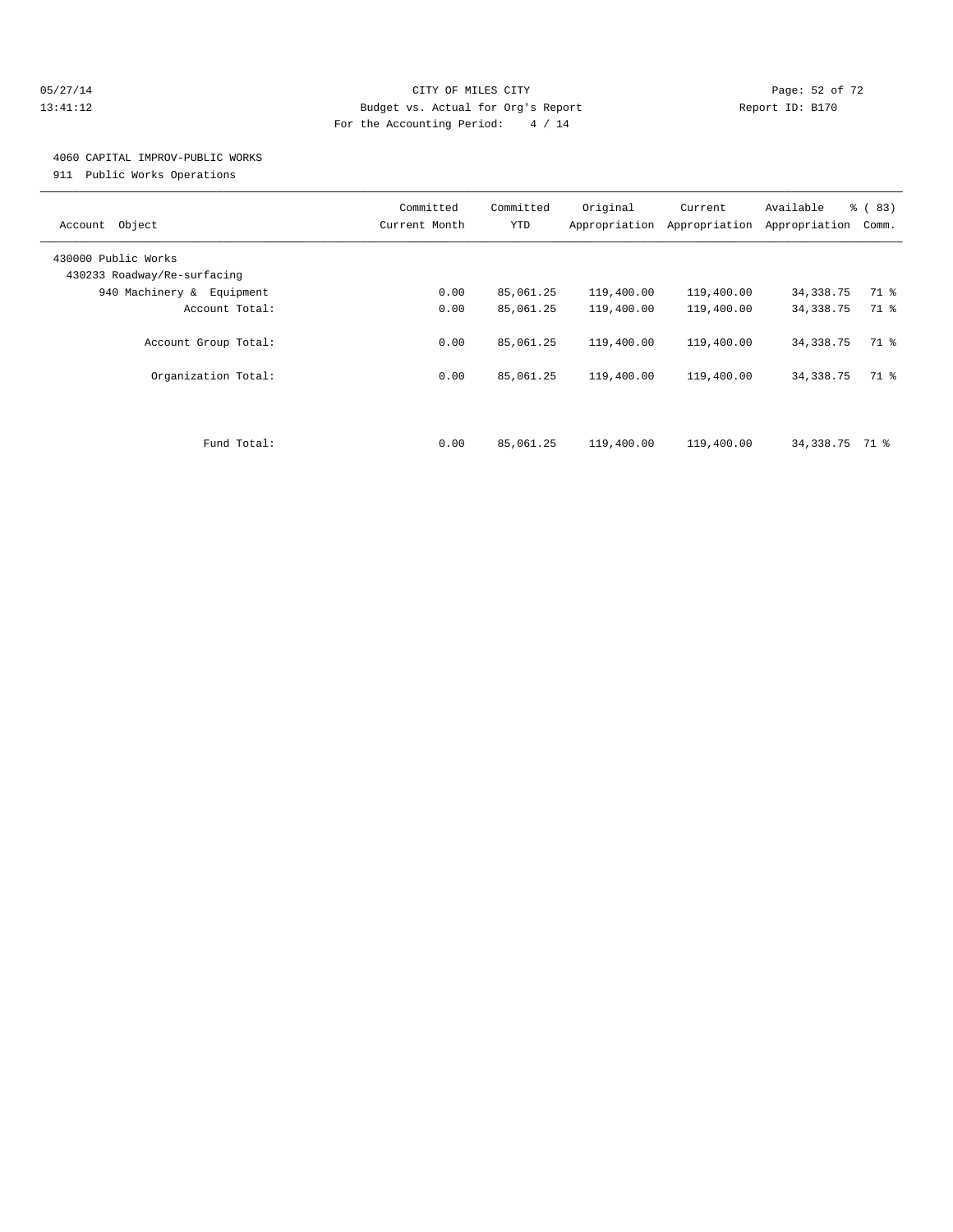#### 05/27/14 Page: 53 of 72 13:41:12 Budget vs. Actual for Org's Report Report ID: B170 For the Accounting Period: 4 / 14

————————————————————————————————————————————————————————————————————————————————————————————————————————————————————————————————————

#### 5210 WATER UTILITY

22 Water Plant

|                                               | Committed     | Committed  | Original   | Current    | Available                                       | % (83)          |
|-----------------------------------------------|---------------|------------|------------|------------|-------------------------------------------------|-----------------|
| Account Object                                | Current Month | <b>YTD</b> |            |            | Appropriation Appropriation Appropriation Comm. |                 |
| 430000 Public Works                           |               |            |            |            |                                                 |                 |
| 430530 Water Source of Supply and Pumping(22) |               |            |            |            |                                                 |                 |
| 111 Salaries and Wages - Permanent            | 16,535.96     | 156,677.03 | 209,832.00 | 209,832.00 | 53, 154.97                                      | 75 %            |
| 121 OVERTIME-PERMANENT                        | 1,958.77      | 7,048.84   | 16,709.00  | 16,709.00  | 9,660.16                                        | 42 %            |
| 131 VACATION                                  | 1,193.65      | 12, 177.29 | 15,773.00  | 15,773.00  | 3,595.71                                        | 77 %            |
| 132 SICK LEAVE                                | 123.49        | 3,431.20   | 7,093.00   | 7,093.00   | 3,661.80                                        | 48 %            |
| 133 OTHER LEAVE PAY                           | 524.06        | 1,045.66   | 2,516.00   | 2,516.00   | 1,470.34                                        | $42$ $%$        |
| 134 HOLIDAY PAY                               | 0.00          | 4,146.14   | 5,002.00   | 5,002.00   | 855.86                                          | 83%             |
| 141 Unemployment Insurance                    | 91.55         | 834.10     | 1,145.00   | 1,145.00   | 310.90                                          | 73 %            |
| 142 Workers' Compensation                     | 1,147.72      | 11,777.66  | 11,913.00  | 11,913.00  | 135.34                                          | 99 %            |
| 143 Health Insurance                          | 3,836.57      | 31,048.75  | 41,563.00  | 41,563.00  | 10,514.25                                       | 75 %            |
| 144 FICA                                      | 1,447.97      | 13,096.74  | 19,463.00  | 19,463.00  | 6,366.26                                        | 67 %            |
| 145 PERS                                      | 1,641.13      | 14,891.49  | 20,531.00  | 20,531.00  | 5,639.51                                        | 73 %            |
| 196 CLOTHING ALLOTMENT                        | 0.00          | 750.00     | 800.00     | 800.00     | 50.00                                           | 94 %            |
| 210 Office Supplies and Materials             | 0.00          | 158.16     | 200.00     | 200.00     | 41.84                                           | 79 %            |
| 220 Operating Expenses                        | 150.94        | 648.55     | 2,000.00   | 2,000.00   | 1,351.45                                        | 32 <sub>8</sub> |
| 222 Chemicals, Lab & Med Supplies             | 0.00          | 0.00       | 150.00     | 150.00     | 150.00                                          | 0 <sup>8</sup>  |
| 226 Clothing and Uniforms                     | 45.00         | 147.00     | 400.00     | 400.00     | 253.00                                          | 37%             |
| 230 Repair and Maintenance Supplies           | 77.35         | 2,885.06   | 4,000.00   | 4,000.00   | 1,114.94                                        | 72 %            |
| 231 Gas, Oil, Diesel Fuel, Grease, etc.       | 92.54         | 733.39     | 1,300.00   | 1,300.00   | 566.61                                          | 56 %            |
| 241 Consumable Tools                          | 0.00          | 68.92      | 150.00     | 150.00     | 81.08                                           | 46 %            |
| 311 Postage, Box Rent, Etc.                   | 0.00          | 0.00       | 50.00      | 50.00      | 50.00                                           | 0 <sup>°</sup>  |
| 330 Publicity, Subscriptions & Dues           | 0.00          | 0.00       | 500.00     | 500.00     | 500.00                                          | 0 <sup>8</sup>  |
| 334 Memberships, Registrations & Dues         | 120.00        | 176.00     | 400.00     | 400.00     | 224.00                                          | 44 %            |
| 341 Electric Utility Services                 | 3,903.11      | 43, 492.01 | 55,000.00  | 55,000.00  | 11,507.99                                       | 79 %            |
| 344 Gas Utility Service                       | 1,779.41      | 12,270.00  | 20,000.00  | 20,000.00  | 7,730.00                                        | 61 %            |
| 345 Telephone                                 | 73.83         | 793.31     | 1,200.00   | 1,200.00   | 406.69                                          | 66 %            |
| 346 Garbage Service                           | 0.00          | 71.12      | 300.00     | 300.00     | 228.88                                          | $24$ %          |
| 347 Internet                                  | 80.25         | 767.85     | 750.00     | 750.00     | $-17.85$                                        | 102 %           |
| 350 Professional Services                     | 69.00         | 561.75     | 400.00     | 400.00     | $-161.75$                                       | 140 %           |
| 352 Wtr/Swr Lab Testing                       | 0.00          | 0.00       | 1,000.00   | 1,000.00   | 1,000.00                                        | 0 <sup>8</sup>  |
| 357 Architectual, Engineering Serv Etc.       | 0.00          | 0.00       | 10,000.00  | 10,000.00  | 10,000.00                                       | 0 <sup>8</sup>  |
| 360 Contr R & M                               | 85.60         | 2,146.01   | 120,300.00 | 120,300.00 | 118, 153.99                                     | 2 <sup>8</sup>  |
| 363 R&M Vehicles/Equip/Labor-PW               | 34.45         | 1,315.19   | 7,000.00   | 7,000.00   | 5,684.81                                        | 19 <sup>°</sup> |
| 369 Other Repair and Maintenance              | 0.00          | 0.00       | 2,000.00   | 2,000.00   | 2,000.00                                        | 0 <sup>8</sup>  |
| 370 Travel                                    | 5.50          | 297.60     | 1,000.00   | 1,000.00   | 702.40                                          | $30*$           |
| 380 Training Services                         | 0.00          | 385.97     | 1,400.00   | 1,400.00   | 1,014.03                                        | $28$ %          |
| 382 Books                                     | 0.00          | 0.00       | 200.00     | 200.00     | 200.00                                          | 0 <sup>8</sup>  |
| 400 BUILDING MATERIALS                        | 0.00          | 0.00       | 500.00     | 500.00     | 500.00                                          | 0 <sup>8</sup>  |
| 511 Insurance on Buildings                    | 0.00          | 7,235.61   | 7,236.00   | 7,236.00   | 0.39                                            | $100*$          |
| 512 Insurance on Vehicles & Equipment         | 0.00          | 206.25     | 206.00     | 206.00     | $-0.25$                                         | $100*$          |
| 940 Machinery & Equipment                     | 0.00          | 0.00       | 45,000.00  | 45,000.00  | 45,000.00                                       | 0 <sup>8</sup>  |
| Account Total:                                | 35,017.85     | 331,284.65 | 634,982.00 | 634,982.00 | 303,697.35                                      | $52$ $%$        |
|                                               |               |            |            |            |                                                 |                 |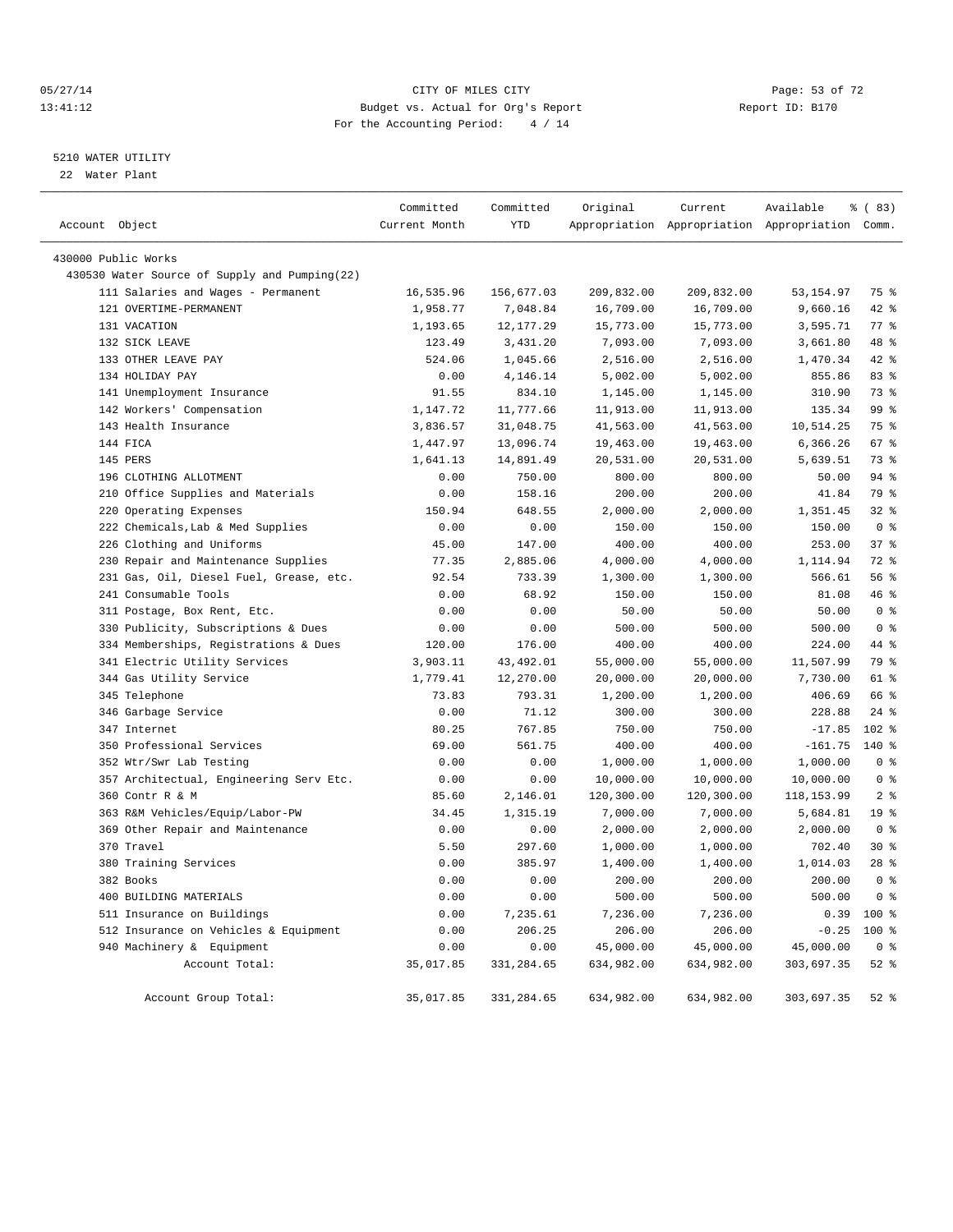#### 05/27/14 Page: 54 of 72 13:41:12 Budget vs. Actual for Org's Report Report ID: B170 For the Accounting Period: 4 / 14

# 5210 WATER UTILITY

22 Water Plant

| Object<br>Account                                                       | Committed<br>Current Month | Committed<br><b>YTD</b> | Original<br>Appropriation | Current<br>Appropriation | Available<br>Appropriation | % (83)<br>Comm. |
|-------------------------------------------------------------------------|----------------------------|-------------------------|---------------------------|--------------------------|----------------------------|-----------------|
| 520000 OTHER FINANCING USES<br>521000 Interfund Operating Transfers Out |                            |                         |                           |                          |                            |                 |
| 820 Transfers to Other Funds                                            | 0.00                       | 0.00                    | 6.419.00                  | 6,419.00                 | 6.419.00                   | 0 <sup>8</sup>  |
| Account Total:                                                          | 0.00                       | 0.00                    | 6.419.00                  | 6.419.00                 | 6.419.00                   | 0 <sup>8</sup>  |
| Account Group Total:                                                    | 0.00                       | 0.00                    | 6.419.00                  | 6.419.00                 | 6.419.00                   | 0 <sup>8</sup>  |
| Organization Total:                                                     | 35,017.85                  | 331,284.65              | 641,401.00                | 641,401.00               | 310, 116.35                | $52$ $%$        |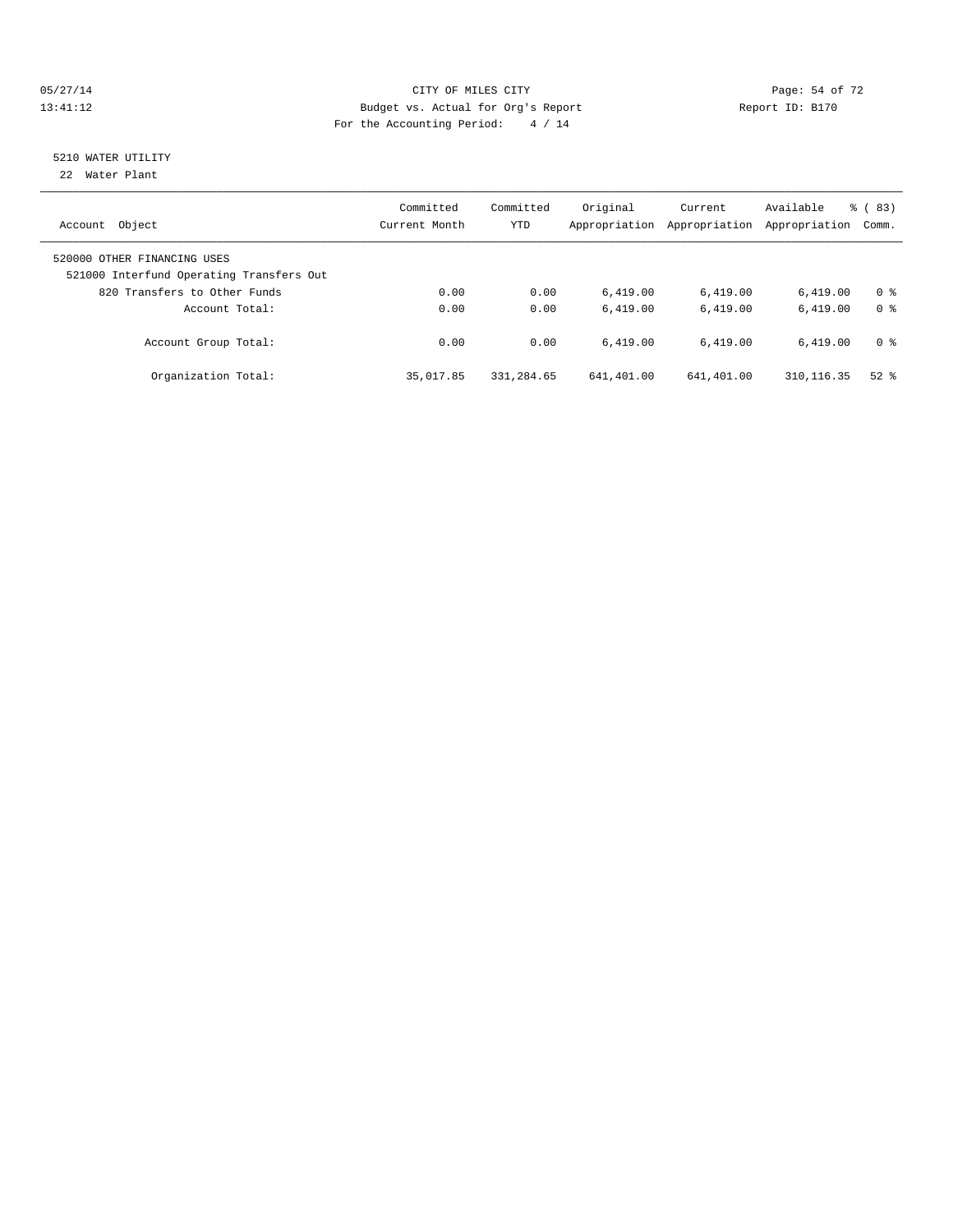#### 05/27/14 Page: 55 of 72 13:41:12 Budget vs. Actual for Org's Report Report ID: B170 For the Accounting Period: 4 / 14

————————————————————————————————————————————————————————————————————————————————————————————————————————————————————————————————————

#### 5210 WATER UTILITY

23 Water Lines

| Account Object                           | Committed<br>Current Month | Committed<br>YTD | Original     | Current      | Available<br>Appropriation Appropriation Appropriation Comm. | % (83)         |
|------------------------------------------|----------------------------|------------------|--------------|--------------|--------------------------------------------------------------|----------------|
| 430000 Public Works                      |                            |                  |              |              |                                                              |                |
| 430550 Transmission and Distribution(23) |                            |                  |              |              |                                                              |                |
| 111 Salaries and Wages - Permanent       | 10,417.14                  | 125, 363.94      | 163,673.00   | 163,673.00   | 38,309.06                                                    | 77 %           |
| 121 OVERTIME-PERMANENT                   | 665.65                     | 6, 195.61        | 10,598.00    | 10,598.00    | 4,402.39                                                     | 58 %           |
| 131 VACATION                             | 896.04                     | 19,807.36        | 15,773.00    | 15,773.00    | $-4,034.36$                                                  | $126$ %        |
| 132 SICK LEAVE                           | 153.79                     | 10,736.82        | 7,093.00     | 7,093.00     | $-3,643.82$                                                  | 151 %          |
| 133 OTHER LEAVE PAY                      | 0.00                       | 0.00             | 2,738.00     | 2,738.00     | 2,738.00                                                     | 0 <sup>8</sup> |
| 134 HOLIDAY PAY                          | 206.64                     | 2,390.17         | 4,558.00     | 4,558.00     | 2,167.83                                                     | $52$ $%$       |
| 141 Unemployment Insurance               | 55.51                      | 742.85           | 954.00       | 954.00       | 211.15                                                       | 78 %           |
| 142 Workers' Compensation                | 601.79                     | 8,490.39         | 10,891.00    | 10,891.00    | 2,400.61                                                     | 78 %           |
| 143 Health Insurance                     | 2,381.02                   | 23,887.38        | 32,286.00    | 32,286.00    | 8,398.62                                                     | 74 %           |
| 144 FICA                                 | 925.75                     | 12,469.14        | 16,215.00    | 16,215.00    | 3,745.86                                                     | 77 %           |
| 145 PERS                                 | 978.42                     | 13,257.20        | 17,106.00    | 17,106.00    | 3,848.80                                                     | 78 %           |
| 196 CLOTHING ALLOTMENT                   | 0.00                       | 577.50           | 670.00       | 670.00       | 92.50                                                        | 86 %           |
| 210 Office Supplies and Materials        |                            | 295.20           | 500.00       | 500.00       | 204.80                                                       | 59 %           |
|                                          | 83.37                      |                  |              | 6,000.00     |                                                              | 55%            |
| 214 Small Items of Equipment             | 1,365.97                   | 3,274.69         | 6,000.00     |              | 2,725.31                                                     | $93$ $%$       |
| 220 Operating Expenses                   | 1,780.00                   | 12,133.84        | 13,000.00    | 13,000.00    | 866.16                                                       |                |
| 222 Chemicals, Lab & Med Supplies        | 0.00                       | 0.00             | 200.00       | 200.00       | 200.00                                                       | 0 <sup>8</sup> |
| 226 Clothing and Uniforms                | 87.74                      | 295.21           | 1,000.00     | 1,000.00     | 704.79                                                       | $30*$          |
| 230 Repair and Maintenance Supplies      | 1,327.14                   | 19,425.07        | 25,000.00    | 25,000.00    | 5,574.93                                                     | 78 %           |
| 231 Gas, Oil, Diesel Fuel, Grease, etc.  | 1,691.59                   | 10,807.42        | 12,000.00    | 12,000.00    | 1,192.58                                                     | 90%            |
| 233 Water/Sewer Main Replacement and     | 1,058.07                   | 1,144.40         | 10,000.00    | 10,000.00    | 8,855.60                                                     | $11$ %         |
| 234 Hydrant/Manhole Replacement, Valves  | 2,796.90                   | 12,924.89        | 40,000.00    | 40,000.00    | 27,075.11                                                    | $32$ $%$       |
| 235 Curb Stop Replacement                | 3,001.34                   | 8,768.40         | 10,000.00    | 10,000.00    | 1,231.60                                                     | 88 %           |
| 241 Consumable Tools                     | 0.00                       | 0.00             | 200.00       | 200.00       | 200.00                                                       | 0 <sup>8</sup> |
| 311 Postage, Box Rent, Etc.              | 0.00                       | 3.38             | 100.00       | 100.00       | 96.62                                                        | 3%             |
| 320 Printing, Duplicating, Typing &      | 0.00                       | 0.00             | 150.00       | 150.00       | 150.00                                                       | 0 <sup>8</sup> |
| 330 Publicity, Subscriptions & Dues      | 0.00                       | 0.00             | 200.00       | 200.00       | 200.00                                                       | 0 <sup>8</sup> |
| 334 Memberships, Registrations & Dues    | 0.00                       | 299.00           | 300.00       | 300.00       | 1.00                                                         | $100$ %        |
| 341 Electric Utility Services            | 19.78                      | 189.02           | 300.00       | 300.00       | 110.98                                                       | 63 %           |
| 344 Gas Utility Service                  | 48.59                      | 356.72           | 500.00       | 500.00       | 143.28                                                       | 71 %           |
| 345 Telephone                            | 34.54                      | 401.38           | 800.00       | 800.00       | 398.62                                                       | 50%            |
| 347 Internet                             | 11.40                      | 112.00           | 250.00       | 250.00       | 138.00                                                       | 45 %           |
| 350 Professional Services                | 0.00                       | 4,431.38         | 6,000.00     | 6,000.00     | 1,568.62                                                     | 74 %           |
| 357 Architectual, Engineering Serv Etc.  | 0.00                       | 6,566.97         | 20,000.00    | 20,000.00    | 13,433.03                                                    | $33$ $%$       |
| 360 Contr R & M                          | 194.55                     | 4,665.80         | 8,000.00     | 8,000.00     | 3,334.20                                                     | 58 %           |
| 363 R&M Vehicles/Equip/Labor-PW          | 847.63                     | 29,504.50        | 25,000.00    | 25,000.00    | $-4,504.50$                                                  | 118 %          |
| 369 Other Repair and Maintenance         | 0.00                       | 0.00             | 1,000.00     | 1,000.00     | 1,000.00                                                     | 0 <sup>8</sup> |
| 370 Travel                               | 0.00                       | 59.20            | 750.00       | 750.00       | 690.80                                                       | 8%             |
| 380 Training Services                    | 0.00                       | 105.00           | 1,000.00     | 1,000.00     | 895.00                                                       | $11*$          |
| 382 Books                                | 0.00                       | 69.63            | 200.00       | 200.00       | 130.37                                                       | 35%            |
| 400 BUILDING MATERIALS                   | 0.00                       | 0.00             | 500.00       | 500.00       | 500.00                                                       | 0 <sup>8</sup> |
| 511 Insurance on Buildings               | 0.00                       | 3,046.85         | 3,047.00     | 3,047.00     | 0.15                                                         | 100 %          |
| 512 Insurance on Vehicles & Equipment    | 0.00                       | 606.15           | 606.00       | 606.00       | $-0.15$                                                      | 100 %          |
| 513 Liability                            | 0.00                       | 385.62           | 0.00         | 0.00         | $-385.62$                                                    | $***$ $_{8}$   |
| 532 Land Rental                          | 0.00                       | 825.39           | 1,500.00     | 1,500.00     | 674.61                                                       | $55$ $%$       |
| 533 Machinery and Equipment Rental       | 0.00                       | 0.00             | 1,000.00     | 1,000.00     | 1,000.00                                                     | 0 <sup>8</sup> |
| 940 Machinery & Equipment                | 0.00                       | 52, 228.48       | 164,280.00   | 164,280.00   | 112,051.52                                                   | $32$ $%$       |
| 957 Cenex /Dickinson Water Line          | 0.00                       | 0.00             | 845,441.00   | 845,441.00   | 845, 441.00                                                  | $0$ %          |
| 958 Strevell/Merriam Wtr Line Proj       | 585.72                     | 359,063.10       | 8,455,441.00 | 8,455,441.00 | 8,096,377.90                                                 | 4%             |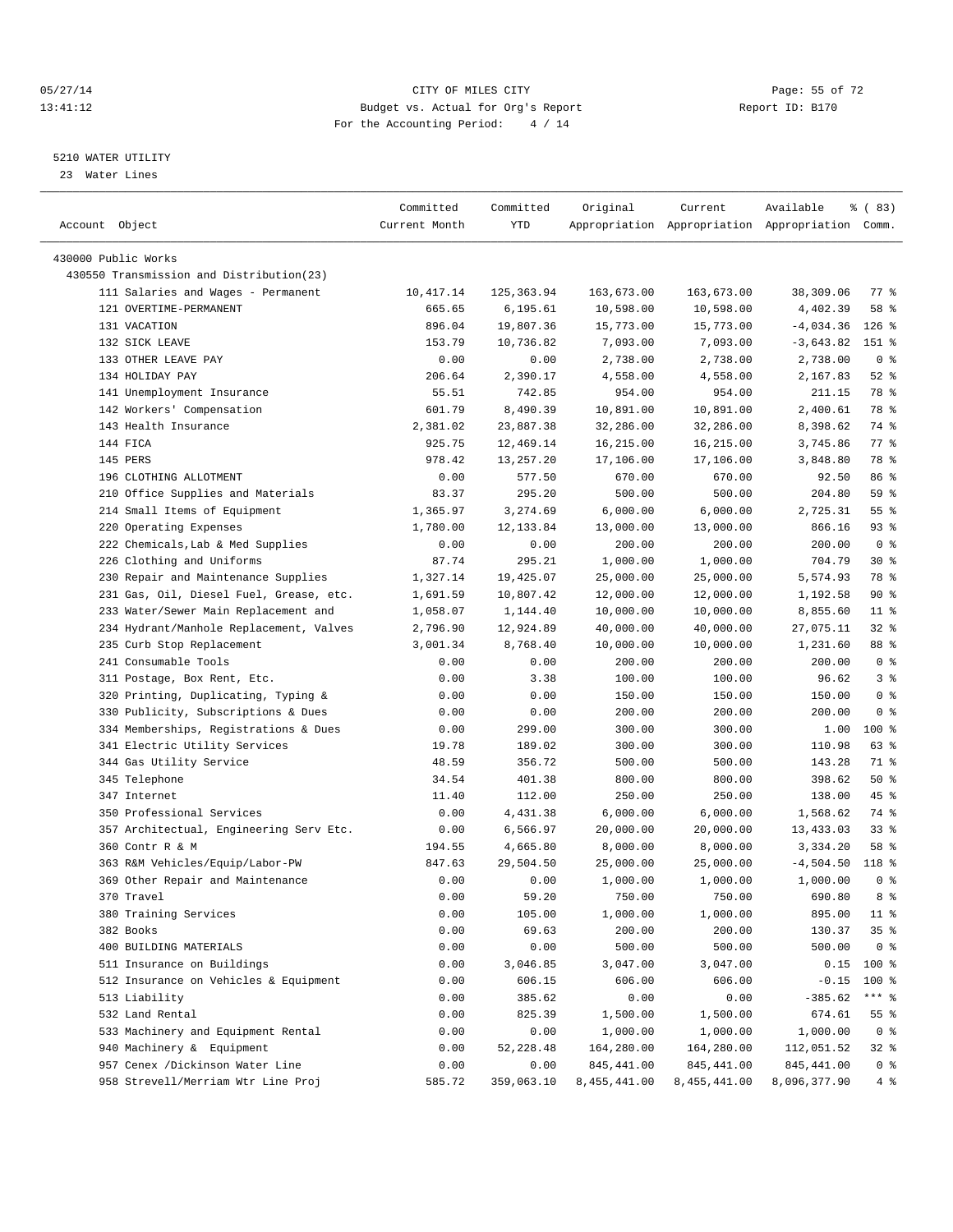#### 05/27/14 Page: 56 of 72 13:41:12 Budget vs. Actual for Org's Report Report ID: B170 For the Accounting Period: 4 / 14

#### 5210 WATER UTILITY

23 Water Lines

| Account Object                             | Committed<br>Current Month | Committed<br><b>YTD</b> | Original                                    | Current      | Available<br>Appropriation Appropriation Appropriation Comm. | % (83)         |
|--------------------------------------------|----------------------------|-------------------------|---------------------------------------------|--------------|--------------------------------------------------------------|----------------|
|                                            |                            |                         |                                             |              |                                                              |                |
| Account Total:                             | 32,216.08                  | 755,907.05              | 9,936,820.00                                | 9,936,820.00 | 9,180,912.95                                                 | 8 %            |
|                                            |                            |                         |                                             |              |                                                              |                |
| Account Group Total:                       | 32,216.08                  | 755,907.05              | 9,936,820.00                                | 9,936,820.00 | 9,180,912.95                                                 | 8 %            |
| 490000 DEBT SERVICE                        |                            |                         |                                             |              |                                                              |                |
| 490200 Revenue Bonds                       |                            |                         |                                             |              |                                                              |                |
| 611 Principal-NE Wtr Line Phase II         | 0.00                       | 8,000.00                | 16,000.00                                   | 16,000.00    | 8,000.00                                                     | 50%            |
| 615 Principal-Northeast Water Ln \$2.2     | 0.00                       | 46,000.00               | 52,000.00                                   | 52,000.00    | 6,000.00                                                     | 88 %           |
| 616 Principal-Carbon Hill Water Tank \$2.2 | 0.00                       | 24,268.00               | 52,000.00                                   | 52,000.00    | 27,732.00                                                    | 47.8           |
| 617 Principal - NE Wtr Line \$500k         | 0.00                       | 6,000.00                | 13,000.00                                   | 13,000.00    | 7,000.00                                                     | 46 %           |
| 618 Principal-Carbon Hill \$500k           | 0.00                       | 6,000.00                | 13,000.00                                   | 13,000.00    | 7,000.00                                                     | 46%            |
| 622 Interest-NE Wtr Line Phase II          | 0.00                       | 1,038.75                | 2,078.00                                    | 2,078.00     | 1,039.25                                                     | 50%            |
| 631 Interest - NE Wtr Line \$500k          | 0.00                       | 6,201.25                | 12,320.00                                   | 12,320.00    | 6,118.75                                                     | 50%            |
| 632 Interest - Carbon Hill Wtr Tank \$500k | 0.00                       | 6,201.25                | 12,320.00                                   | 12,320.00    | 6,118.75                                                     | $50*$          |
| 634 Interest-Northeast Wtr Ln \$2.2        | 0.00                       | 43,755.83               | 75, 375.00                                  | 75, 375.00   | 31,619.17                                                    | 58 %           |
| 638 Interest-Carbon Hill Tank \$2.2        | 0.00                       | 42, 141.69              | 75, 375.00                                  | 75, 375.00   | 33, 233. 31                                                  | 56%            |
| Account Total:                             |                            |                         |                                             |              |                                                              | 59%            |
|                                            | 0.00                       | 189,606.77              | 323,468.00                                  | 323,468.00   | 133,861.23                                                   |                |
| Account Group Total:                       | 0.00                       | 189,606.77              | 323,468.00                                  | 323,468.00   | 133,861.23                                                   | 59 %           |
| 510000 MISCELLANEOUS                       |                            |                         |                                             |              |                                                              |                |
| 510330 Comprehensive Liability Insurance   |                            |                         |                                             |              |                                                              |                |
| 513 Liability                              | 0.00                       | 0.00                    | 4,775.00                                    | 4,775.00     | 4,775.00                                                     | 0 <sup>8</sup> |
| Account Total:                             | 0.00                       | 0.00                    | 4,775.00                                    | 4,775.00     | 4,775.00                                                     | 0 <sup>8</sup> |
|                                            |                            |                         |                                             |              |                                                              |                |
| Account Group Total:                       | 0.00                       | 0.00                    | 4,775.00                                    | 4,775.00     | 4.775.00                                                     | 0 <sup>8</sup> |
| 520000 OTHER FINANCING USES                |                            |                         |                                             |              |                                                              |                |
| 521000 Interfund Operating Transfers Out   |                            |                         |                                             |              |                                                              |                |
| 820 Transfers to Other Funds               | 0.00                       | 0.00                    | 9,943.00                                    | 9,943.00     | 9,943.00                                                     | 0 <sup>8</sup> |
| Account Total:                             | 0.00                       | 0.00                    | 9,943.00                                    | 9,943.00     | 9,943.00                                                     | 0 <sup>8</sup> |
| Account Group Total:                       | 0.00                       | 0.00                    | 9,943.00                                    | 9,943.00     | 9,943.00                                                     | 0 <sup>8</sup> |
| Organization Total:                        | 32, 216.08                 |                         | 945, 513.82 10, 275, 006.00 10, 275, 006.00 |              | 9,329,492.18                                                 | 9%             |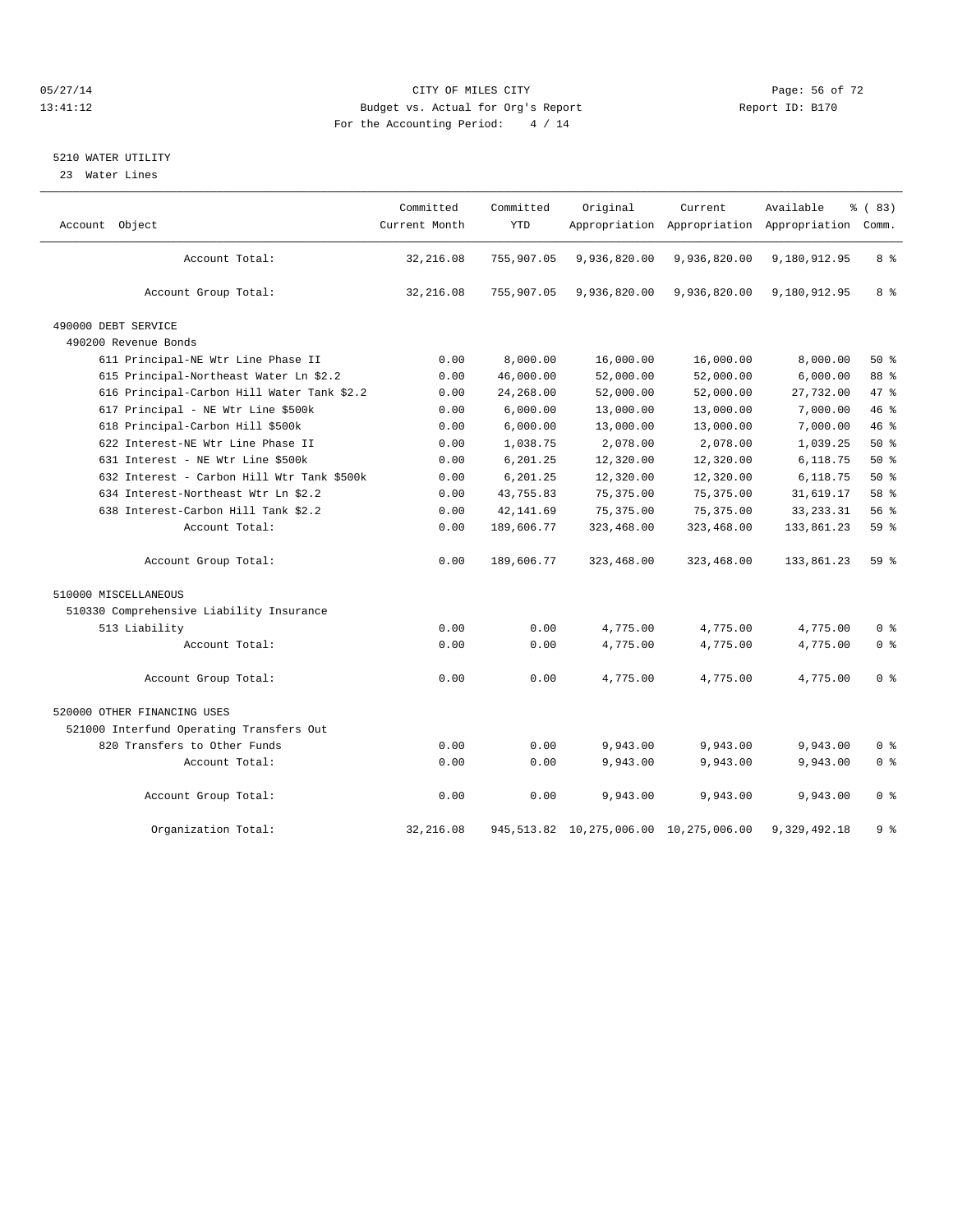#### 05/27/14 Page: 57 of 72 13:41:12 Budget vs. Actual for Org's Report Report ID: B170 For the Accounting Period: 4 / 14

————————————————————————————————————————————————————————————————————————————————————————————————————————————————————————————————————

#### 5210 WATER UTILITY

25 Water Administration

|                                            | Committed     | Committed  | Original  | Current   | Available                                       | $\frac{8}{6}$ (83) |
|--------------------------------------------|---------------|------------|-----------|-----------|-------------------------------------------------|--------------------|
| Account Object                             | Current Month | <b>YTD</b> |           |           | Appropriation Appropriation Appropriation Comm. |                    |
| 430000 Public Works                        |               |            |           |           |                                                 |                    |
| 430510 Water Administration(25)            |               |            |           |           |                                                 |                    |
| 111 Salaries and Wages - Permanent         | 2,092.20      | 19,889.90  | 26,663.00 | 26,663.00 | 6,773.10                                        | 75 %               |
| 121 OVERTIME-PERMANENT                     | 48.06         | 191.43     | 0.00      | 0.00      | $-191.43$                                       | $***$ $-$          |
| 131 VACATION                               | 8.01          | 831.59     | 0.00      | 0.00      | $-831.59$                                       | $***$ $-$          |
| 132 SICK LEAVE                             | 41.27         | 516.39     | 0.00      | 0.00      | $-516.39$                                       | $***$ $-$          |
| 141 Unemployment Insurance                 | 9.82          | 96.81      | 115.00    | 115.00    | 18.19                                           | 84 %               |
| 142 Workers' Compensation                  | 25.06         | 272.17     | 296.00    | 296.00    | 23.83                                           | $92$ %             |
| 143 Health Insurance                       | 309.06        | 3,090.77   | 3,711.00  | 3,711.00  | 620.23                                          | 83%                |
| 144 FICA                                   | 167.48        | 1,647.85   | 1,960.00  | 1,960.00  | 312.15                                          | 84 %               |
| 145 PERS                                   | 117.64        | 1,140.91   | 2,068.00  | 2,068.00  | 927.09                                          | 55%                |
| 196 CLOTHING ALLOTMENT                     | 0.00          | 112.50     | 128.00    | 128.00    | 15.50                                           | 88 %               |
| 210 Office Supplies and Materials          | 0.00          | 2,208.60   | 2,000.00  | 2,000.00  | $-208.60$                                       | $110*$             |
| 214 Small Items of Equipment               | 660.83        | 660.83     | 3,067.00  | 3,067.00  | 2,406.17                                        | $22$ %             |
| 220 Operating Expenses                     | 254.73        | 935.09     | 1,500.00  | 1,500.00  | 564.91                                          | 62 %               |
| 230 Repair and Maintenance Supplies        | 0.00          | 0.00       | 200.00    | 200.00    | 200.00                                          | 0 <sup>8</sup>     |
| 311 Postage, Box Rent, Etc.                | 500.00        | 6,170.22   | 10,000.00 | 10,000.00 | 3,829.78                                        | 62 %               |
| 320 Printing, Duplicating, Typing &        | 70.74         | 186.78     | 2,100.00  | 2,100.00  | 1,913.22                                        | 9 <sup>8</sup>     |
| 330 Publicity, Subscriptions & Dues        | 0.00          | 455.07     | 1,000.00  | 1,000.00  | 544.93                                          | 46 %               |
| 345 Telephone                              | 44.72         | 503.18     | 600.00    | 600.00    | 96.82                                           | 84 %               |
| 347 Internet                               | 10.65         | 165.65     | 200.00    | 200.00    | 34.35                                           | 83 %               |
| 350 Professional Services                  | 157.10        | 473.14     | 4,000.00  | 4,000.00  | 3,526.86                                        | $12*$              |
| 360 Contr R & M                            | 163.93        | 5,984.30   | 4,000.00  | 4,000.00  | $-1,984.30$                                     | $150*$             |
| 370 Travel                                 | 0.00          | 0.00       | 225.00    | 225.00    | 225.00                                          | 0 <sup>8</sup>     |
| 380 Training Services                      | 49.67         | 49.67      | 300.00    | 300.00    | 250.33                                          | $17$ %             |
| 382 Books                                  | 0.00          | 12.67      | 0.00      | 0.00      | $-12.67$                                        | $***$ $-$          |
| 513 Liability                              | 0.00          | 0.00       | 200.00    | 200.00    | 200.00                                          | 0 <sup>8</sup>     |
| 521 Surety Bonds for Officials & Employees | 0.00          | 0.00       | 400.00    | 400.00    | 400.00                                          | 0 <sup>8</sup>     |
| 531 Building & Office Rental               | 500.00        | 5,000.00   | 6,000.00  | 6,000.00  | 1,000.00                                        | 83%                |
| 810 Losses (Bad debt expense - Enterprise  | 0.00          | 1.00       | 500.00    | 500.00    | 499.00                                          | 0 <sup>8</sup>     |
| Account Total:                             | 5,230.97      | 50,596.52  | 71,233.00 | 71,233.00 | 20,636.48                                       | 71 %               |
| Account Group Total:                       | 5,230.97      | 50,596.52  | 71,233.00 | 71,233.00 | 20,636.48                                       | 71 %               |
| 510000 MISCELLANEOUS                       |               |            |           |           |                                                 |                    |
| 510330 Comprehensive Liability Insurance   |               |            |           |           |                                                 |                    |
| 513 Liability                              | 0.00          | 11,864.72  | 11,865.00 | 11,865.00 | 0.28                                            | $100*$             |
| Account Total:                             | 0.00          | 11,864.72  | 11,865.00 | 11,865.00 | 0.28                                            | 100 %              |
| Account Group Total:                       | 0.00          | 11,864.72  | 11,865.00 | 11,865.00 |                                                 | $0.28$ 100 %       |
| 520000 OTHER FINANCING USES                |               |            |           |           |                                                 |                    |
| 521000 Interfund Operating Transfers Out   |               |            |           |           |                                                 |                    |
| 820 Transfers to Other Funds               | 4,597.52      | 50,946.70  | 55,170.00 | 55,170.00 | 4,223.30                                        | $92$ $%$           |
| Account Total:                             | 4,597.52      | 50,946.70  | 55,170.00 | 55,170.00 | 4,223.30                                        | $92$ $%$           |
| Account Group Total:                       | 4,597.52      | 50,946.70  | 55,170.00 | 55,170.00 | 4,223.30                                        | $92$ $%$           |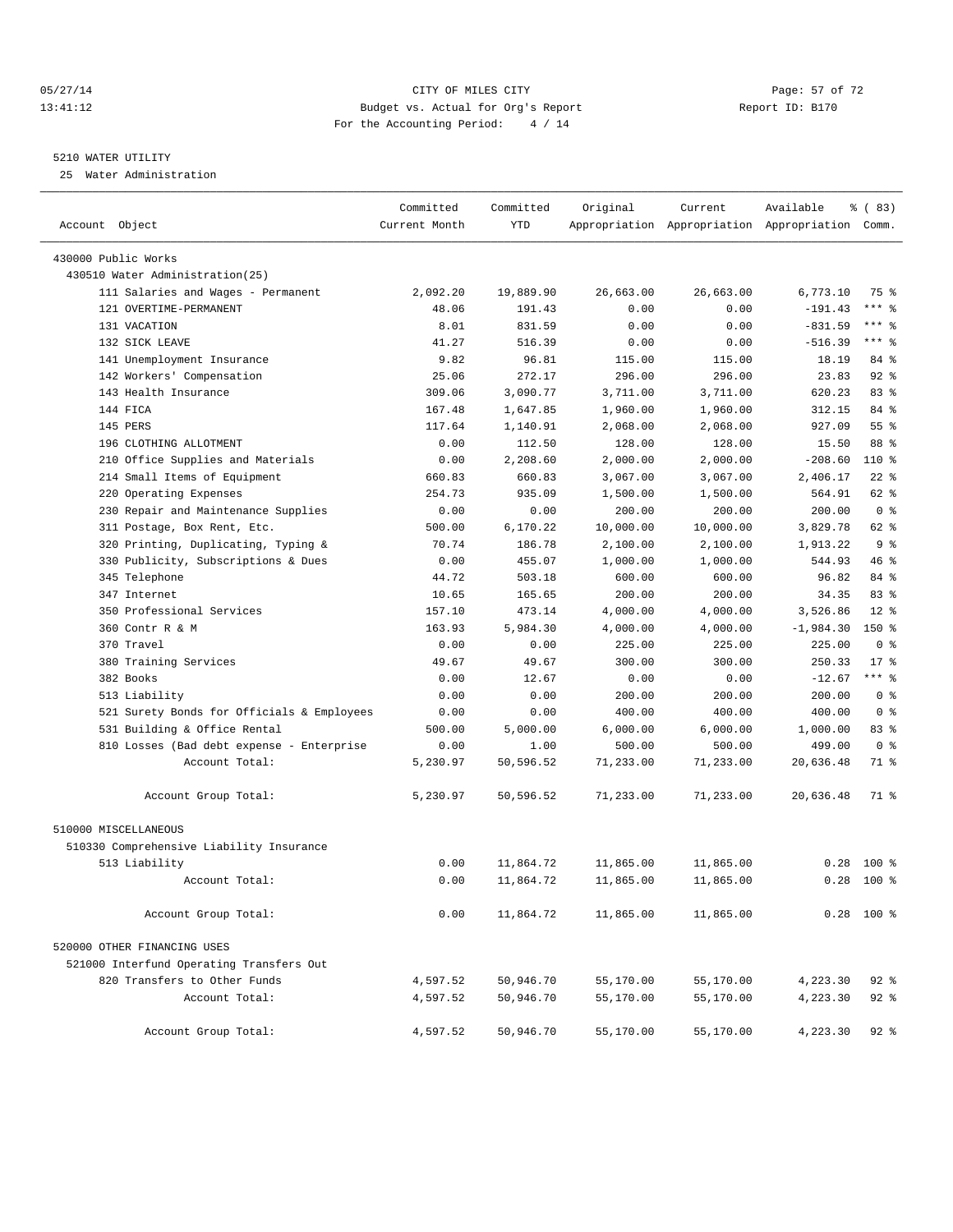#### 05/27/14 Page: 58 of 72 13:41:12 Budget vs. Actual for Org's Report Report ID: B170 For the Accounting Period: 4 / 14

# 5210 WATER UTILITY

25 Water Administration

| Account Object      | Committed<br>Current Month | Committed<br>YTD | Original   | Current<br>Appropriation Appropriation Appropriation Comm. | Available      | ී (83) |
|---------------------|----------------------------|------------------|------------|------------------------------------------------------------|----------------|--------|
| Organization Total: | 9,828.49                   | 113,407.94       | 138,268.00 | 138,268.00                                                 | 24,860.06 82 % |        |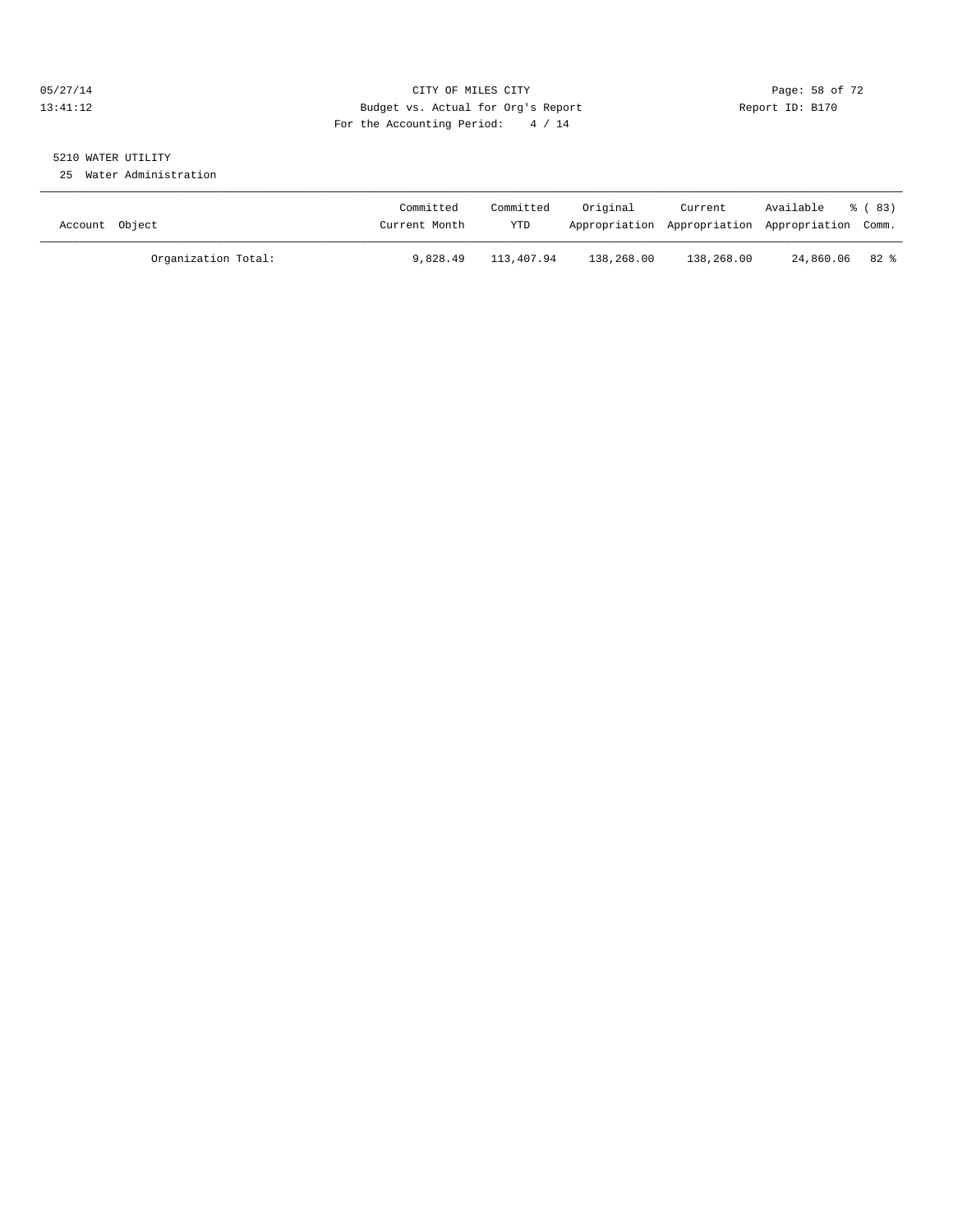#### 05/27/14 Page: 59 of 72 13:41:12 Budget vs. Actual for Org's Report Report ID: B170 For the Accounting Period: 4 / 14

## 5210 WATER UTILITY

80 Water Purification

| Account Object                          | Committed<br>Current Month | Committed<br><b>YTD</b> | Original   | Current    | Available<br>Appropriation Appropriation Appropriation Comm. | 8 (83)           |  |
|-----------------------------------------|----------------------------|-------------------------|------------|------------|--------------------------------------------------------------|------------------|--|
| 430000 Public Works                     |                            |                         |            |            |                                                              |                  |  |
| 430540 Water Purification and Treatment |                            |                         |            |            |                                                              |                  |  |
| 210 Office Supplies and Materials       | 0.00                       | 138.71                  | 200.00     | 200.00     | 61.29                                                        | 69 %             |  |
| 214 Small Items of Equipment            | 0.00                       | 742.48                  | 17,814.00  | 17,814.00  | 17,071.52                                                    | $4 \text{ }$     |  |
| 220 Operating Expenses                  | 150.93                     | 2,530.30                | 3,000.00   | 3,000.00   | 469.70                                                       | 84 %             |  |
| 222 Chemicals, Lab & Med Supplies       | 8,058.50                   | 46,072.05               | 58,350.00  | 58,350.00  | 12, 277.95                                                   | 79 %             |  |
| 226 Clothing and Uniforms               | 45.00                      | 146.99                  | 400.00     | 400.00     | 253.01                                                       | $37*$            |  |
| 230 Repair and Maintenance Supplies     | 257.43                     | 3,400.80                | 9,500.00   | 9,500.00   | 6,099.20                                                     | 36%              |  |
| 231 Gas, Oil, Diesel Fuel, Grease, etc. | 92.03                      | 823.88                  | 1,290.00   | 1,290.00   | 466.12                                                       | 64 %             |  |
| 241 Consumable Tools                    | 40.34                      | 109.27                  | 100.00     | 100.00     | $-9.27$                                                      | 109 <sup>8</sup> |  |
| 311 Postage, Box Rent, Etc.             | 0.00                       | 16.33                   | 150.00     | 150.00     | 133.67                                                       | 11 <sup>8</sup>  |  |
| 320 Printing, Duplicating, Typing &     | 0.00                       | 0.00                    | 100.00     | 100.00     | 100.00                                                       | 0 <sup>8</sup>   |  |
| 330 Publicity, Subscriptions & Dues     | 0.00                       | 0.00                    | 400.00     | 400.00     | 400.00                                                       | 0 <sup>8</sup>   |  |
| 334 Memberships, Registrations & Dues   | 120.00                     | 176.00                  | 430.00     | 430.00     | 254.00                                                       | 41 %             |  |
| 345 Telephone                           | 0.00                       | 0.00                    | 200.00     | 200.00     | 200.00                                                       | 0 <sup>8</sup>   |  |
| 352 Wtr/Swr Lab Testing                 | 783.00                     | 5,266.47                | 10,000.00  | 10,000.00  | 4,733.53                                                     | 53%              |  |
| 357 Architectual, Engineering Serv Etc. | 0.00                       | 0.00                    | 12,000.00  | 12,000.00  | 12,000.00                                                    | 0 <sup>8</sup>   |  |
| 360 Contr R & M                         | 42.00                      | 405.87                  | 6,000.00   | 6,000.00   | 5,594.13                                                     | 7 %              |  |
| 369 Other Repair and Maintenance        | 0.00                       | 0.00                    | 1,500.00   | 1,500.00   | 1,500.00                                                     | 0 <sup>8</sup>   |  |
| 370 Travel                              | 5.50                       | 707.02                  | 1,200.00   | 1,200.00   | 492.98                                                       | 59 <sub>8</sub>  |  |
| 380 Training Services                   | 0.00                       | 189.42                  | 1,000.00   | 1,000.00   | 810.58                                                       | 19 <sup>°</sup>  |  |
| 382 Books                               | 0.00                       | 0.00                    | 200.00     | 200.00     | 200.00                                                       | 0 <sup>8</sup>   |  |
| 533 Machinery and Equipment Rental      | 0.00                       | 0.00                    | 1,000.00   | 1,000.00   | 1,000.00                                                     | 0 <sup>8</sup>   |  |
| Account Total:                          | 9,594.73                   | 60,725.59               | 124,834.00 | 124,834.00 | 64,108.41                                                    | 49 %             |  |
| Account Group Total:                    | 9,594.73                   | 60,725.59               | 124,834.00 | 124,834.00 | 64,108.41                                                    | 49 %             |  |
| Organization Total:                     | 9,594.73                   | 60,725.59               | 124,834.00 | 124,834.00 | 64,108.41                                                    | 49 %             |  |
|                                         |                            |                         |            |            |                                                              |                  |  |

Fund Total: 86,657.15 1,450,932.00 11,179,509.00 11,179,509.00 9,728,577.00 13 %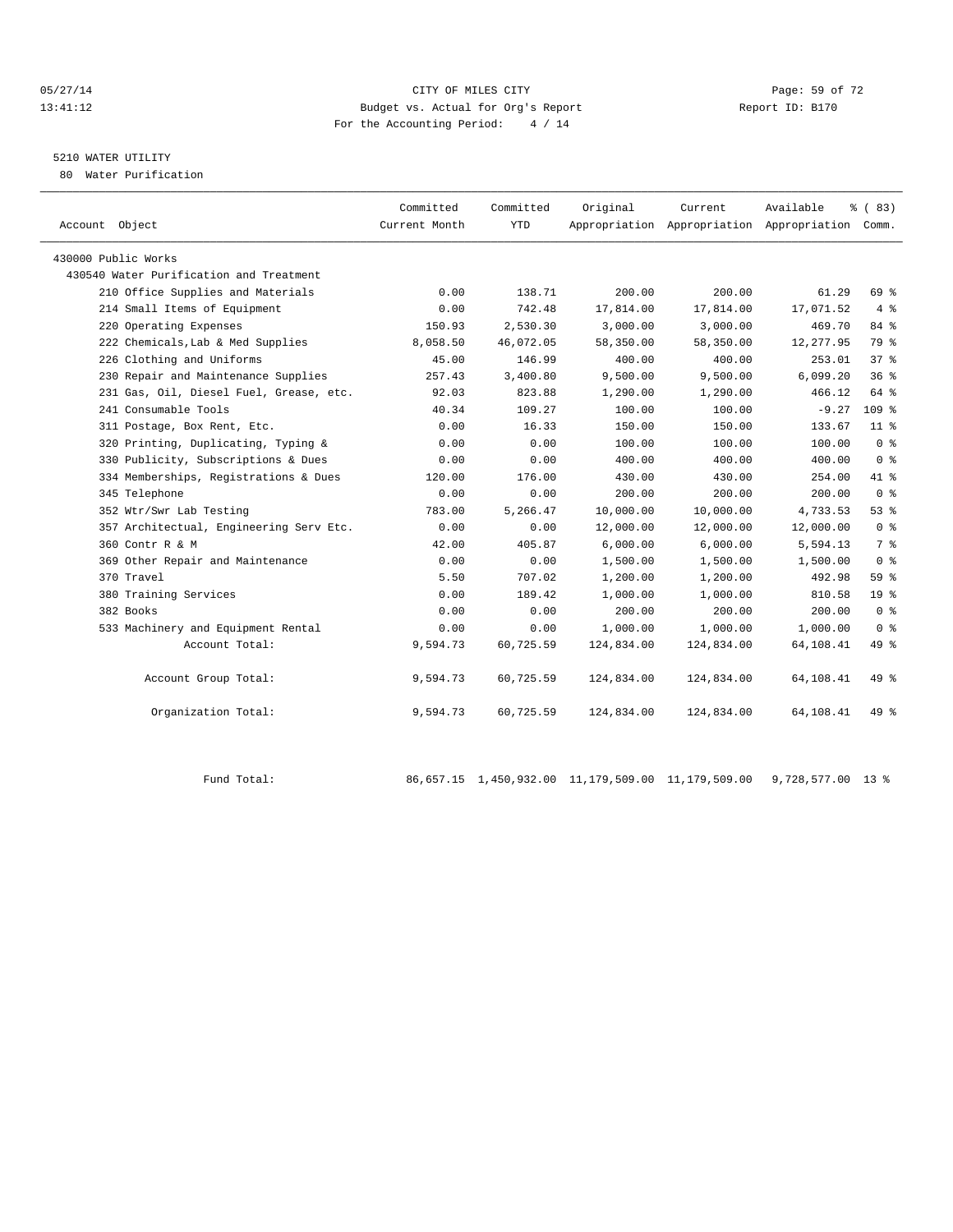#### 05/27/14 Page: 60 of 72 13:41:12 Budget vs. Actual for Org's Report Report ID: B170 For the Accounting Period: 4 / 14

————————————————————————————————————————————————————————————————————————————————————————————————————————————————————————————————————

#### 5310 SEWER UTILITY

29 Sewer Administration

|                                            | Committed     | Committed          | Original   | Current            | Available                                       | $\frac{8}{6}$ (83) |  |
|--------------------------------------------|---------------|--------------------|------------|--------------------|-------------------------------------------------|--------------------|--|
| Account Object                             | Current Month | <b>YTD</b>         |            |                    | Appropriation Appropriation Appropriation Comm. |                    |  |
| 430000 Public Works                        |               |                    |            |                    |                                                 |                    |  |
| 430610 Sewer Administration(29)            |               |                    |            |                    |                                                 |                    |  |
| 111 Salaries and Wages - Permanent         | 2,092.20      | 19,889.28          | 25,623.00  | 25,623.00          | 5,733.72                                        | 78 %               |  |
| 121 OVERTIME-PERMANENT                     | 48.06         | 190.96             | 0.00       | 0.00               | $-190.96$                                       | $***$ $-$          |  |
| 131 VACATION                               | 8.01          | 831.61             | 0.00       | 0.00               | $-831.61$                                       | *** 응              |  |
| 132 SICK LEAVE                             | 41.27         | 516.13             | 0.00       | 0.00               | $-516.13$                                       | $***$ $-$          |  |
| 141 Unemployment Insurance                 | 9.88          | 97.00              | 115.00     | 115.00             | 18.00                                           | 84 %               |  |
| 142 Workers' Compensation                  | 25.08         | 223.29             | 296.00     | 296.00             | 72.71                                           | 75 %               |  |
| 143 Health Insurance                       | 309.09        | 3,090.73           | 3,711.00   | 3,711.00           | 620.27                                          | 83%                |  |
| 144 FICA                                   | 167.52        | 1,647.96           | 1,960.00   | 1,960.00           | 312.04                                          | 84 %               |  |
| 145 PERS                                   | 117.66        | 1,140.81           | 2,068.00   | 2,068.00           | 927.19                                          | 55 <sup>8</sup>    |  |
| 196 CLOTHING ALLOTMENT                     | 0.00          | 112.50             | 128.00     | 128.00             | 15.50                                           | 88 %               |  |
| 210 Office Supplies and Materials          | 0.00          | 2,170.29           | 2,000.00   | 2,000.00           | $-170.29$                                       | $109$ %            |  |
| 214 Small Items of Equipment               | 660.84        | 660.84             | 3,067.00   | 3,067.00           | 2,406.16                                        | $22$ %             |  |
|                                            |               |                    |            |                    | 563.22                                          | 62 %               |  |
| 220 Operating Expenses                     | 254.73        | 936.78             | 1,500.00   | 1,500.00<br>200.00 | 200.00                                          | 0 <sup>8</sup>     |  |
| 230 Repair and Maintenance Supplies        | 0.00          | 0.00               | 200.00     |                    | $-170.22$                                       | $103*$             |  |
| 311 Postage, Box Rent, Etc.                | 500.00        | 6,170.22<br>186.78 | 6,000.00   | 6,000.00           | 1,913.22                                        | 9%                 |  |
| 320 Printing, Duplicating, Typing &        | 70.75         | 455.05             | 2,100.00   | 2,100.00           |                                                 | 46 %               |  |
| 330 Publicity, Subscriptions & Dues        | 0.00          |                    | 1,000.00   | 1,000.00           | 544.95                                          |                    |  |
| 345 Telephone                              | 44.70         | 502.98<br>197.45   | 600.00     | 600.00             | 97.02                                           | 84 %               |  |
| 347 Internet<br>350 Professional Services  | 19.51         |                    | 225.00     | 225.00             | 27.55                                           | 88 %               |  |
|                                            | 157.10        | 473.15             | 4,000.00   | 4,000.00           | 3,526.85                                        | $12$ %             |  |
| 360 Contr R & M                            | 163.93        | 5,984.29           | 3,000.00   | 3,000.00           | $-2,984.29$                                     | $199$ %            |  |
| 370 Travel                                 | 0.00          | 0.00               | 200.00     | 200.00             | 200.00                                          | 0 <sup>8</sup>     |  |
| 380 Training Services                      | 49.67         | 49.67              | 300.00     | 300.00             | 250.33                                          | $17*$              |  |
| 382 Books                                  | 0.00          | 12.66              | 0.00       | 0.00               | $-12.66$                                        | $***$ $-$          |  |
| 513 Liability                              | 0.00          | 0.00               | 200.00     | 200.00             | 200.00                                          | 0 <sup>8</sup>     |  |
| 521 Surety Bonds for Officials & Employees | 0.00          | 0.00               | 400.00     | 400.00             | 400.00                                          | 0 <sup>8</sup>     |  |
| 531 Building & Office Rental               | 333.33        | 3,333.30           | 5,500.00   | 5,500.00           | 2,166.70                                        | 61 %               |  |
| 540 Special Assessments                    | 0.00          | 3,855.00           | 5,200.00   | 5,200.00           | 1,345.00                                        | 74 %               |  |
| 810 Losses (Bad debt expense - Enterprise  | 0.00          | 1.00               | 500.00     | 500.00             | 499.00                                          | 0 <sup>8</sup>     |  |
| Account Total:                             | 5,073.33      | 52,729.73          | 69,893.00  | 69,893.00          | 17, 163. 27                                     | 75 %               |  |
| Account Group Total:                       | 5,073.33      | 52,729.73          | 69,893.00  | 69,893.00          | 17,163.27                                       | 75 %               |  |
| 490000 DEBT SERVICE                        |               |                    |            |                    |                                                 |                    |  |
| 490200 Revenue Bonds                       |               |                    |            |                    |                                                 |                    |  |
| 608 Prpl-Wastewater Project Phase I        | 0.00          | 29,000.00          | 58,000.00  | 58,000.00          | 29,000.00                                       | $50*$              |  |
| 626 Interest-Wastewater Project Phase I    | 0.00          | 10,314.90          | 43,185.00  | 43,185.00          | 32,870.10                                       | $24$ %             |  |
| Account Total:                             | 0.00          | 39, 314.90         | 101,185.00 | 101,185.00         | 61,870.10                                       | 39%                |  |
| Account Group Total:                       | 0.00          | 39, 314.90         | 101,185.00 | 101,185.00         | 61,870.10                                       | 39%                |  |
| 510000 MISCELLANEOUS                       |               |                    |            |                    |                                                 |                    |  |
| 510330 Comprehensive Liability Insurance   |               |                    |            |                    |                                                 |                    |  |
| 513 Liability                              | 0.00          | 40,152.57          | 40,153.00  | 40,153.00          |                                                 | $0.43$ 100 %       |  |
| Account Total:                             | 0.00          | 40,152.57          | 40,153.00  | 40,153.00          |                                                 | $0.43$ 100 %       |  |
| Account Group Total:                       | 0.00          | 40,152.57          | 40,153.00  | 40,153.00          |                                                 | $0.43$ 100 %       |  |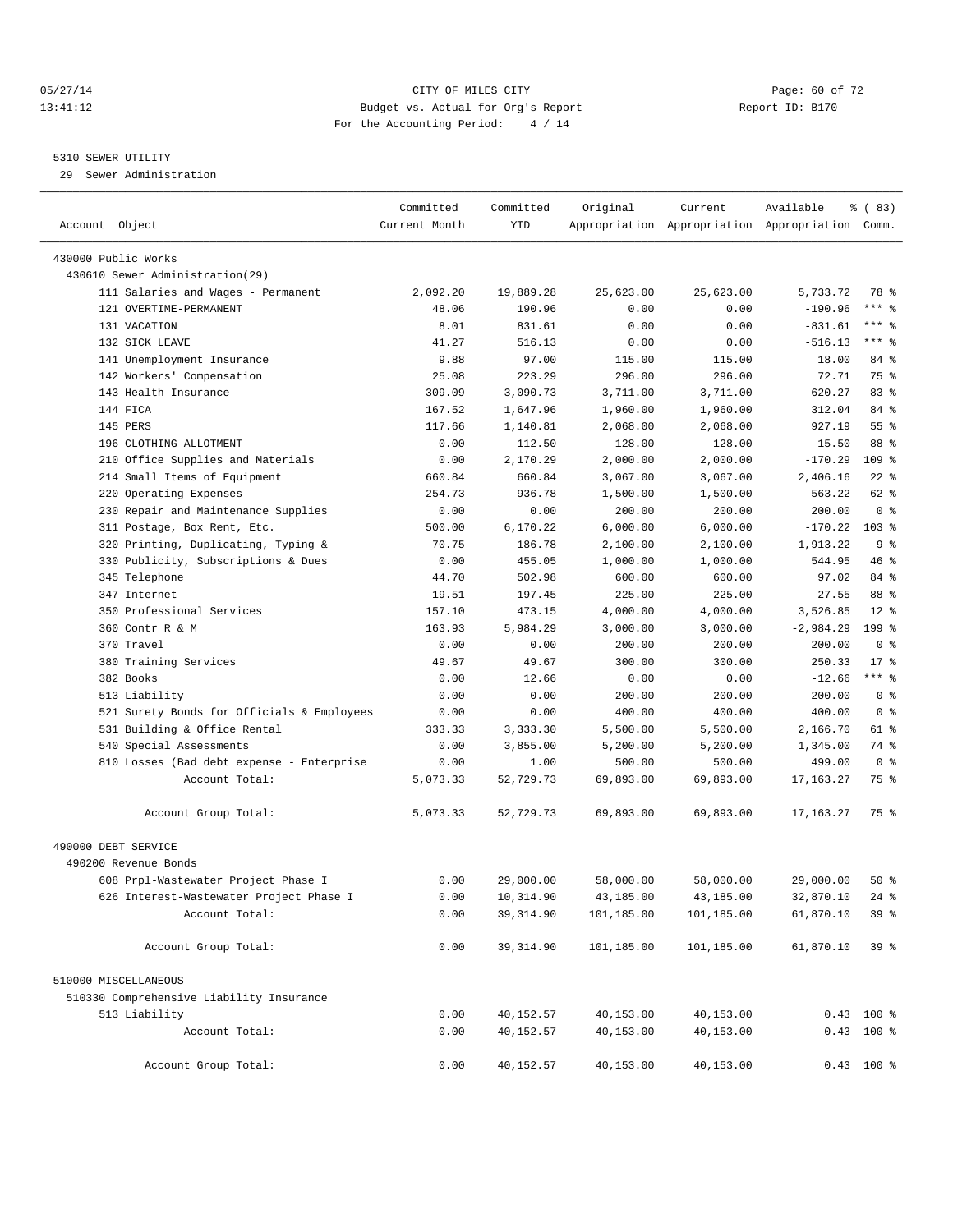#### 05/27/14 Page: 61 of 72 13:41:12 Budget vs. Actual for Org's Report Report ID: B170 For the Accounting Period: 4 / 14

## 5310 SEWER UTILITY

29 Sewer Administration

| Object                                                                                                  | Committed     | Committed  | Original      | Current       | Available     | $\frac{6}{6}$ (83) |
|---------------------------------------------------------------------------------------------------------|---------------|------------|---------------|---------------|---------------|--------------------|
| Account                                                                                                 | Current Month | YTD        | Appropriation | Appropriation | Appropriation | Comm.              |
| 520000 OTHER FINANCING USES<br>521000 Interfund Operating Transfers Out<br>820 Transfers to Other Funds | 3,418.85      | 39,160.00  | 41,026.00     | 41,026.00     | 1,866.00      | 95 <sub>8</sub>    |
| Account Total:                                                                                          | 3,418.85      | 39,160.00  | 41,026.00     | 41,026.00     | 1,866.00      | 95%                |
| Account Group Total:                                                                                    | 3,418.85      | 39,160.00  | 41,026.00     | 41,026.00     | 1,866.00      | 95 <sup>8</sup>    |
| Organization Total:                                                                                     | 8,492.18      | 171,357.20 | 252, 257, 00  | 252, 257, 00  | 80,899.80     | 68 %               |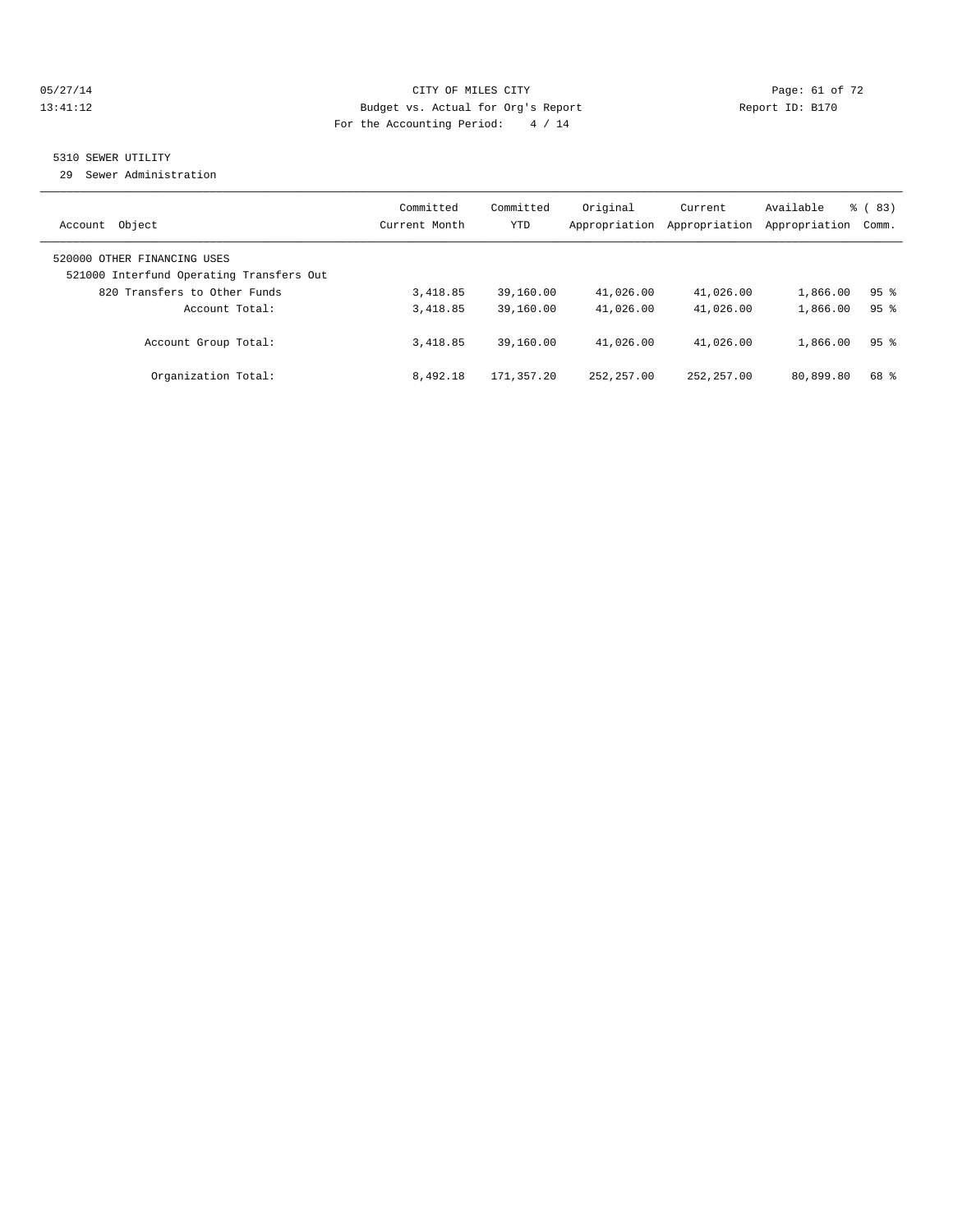#### 05/27/14 Page: 62 of 72 13:41:12 Budget vs. Actual for Org's Report Report ID: B170 For the Accounting Period: 4 / 14

————————————————————————————————————————————————————————————————————————————————————————————————————————————————————————————————————

#### 5310 SEWER UTILITY

31 Sewer Lines

|                                                                                 | Committed     | Committed        | Original              | Current               | Available                                       | १ ( 83)                    |
|---------------------------------------------------------------------------------|---------------|------------------|-----------------------|-----------------------|-------------------------------------------------|----------------------------|
| Account Object                                                                  | Current Month | YTD              |                       |                       | Appropriation Appropriation Appropriation Comm. |                            |
|                                                                                 |               |                  |                       |                       |                                                 |                            |
| 430000 Public Works                                                             |               |                  |                       |                       |                                                 |                            |
| 430630 Sewer Collection and Transmission(31)                                    |               |                  |                       |                       |                                                 |                            |
| 111 Salaries and Wages - Permanent                                              | 7,049.02      | 84,583.10        | 114,383.00            | 114,383.00            | 29,799.90                                       | 74 %                       |
| 121 OVERTIME-PERMANENT                                                          | 543.35        | 5,655.93         | 10,598.00             | 10,598.00             | 4,942.07                                        | 53%                        |
| 131 VACATION                                                                    | 823.70        | 5,911.57         | 15,773.00             | 15,773.00             | 9,861.43                                        | 37%                        |
| 132 SICK LEAVE<br>133 OTHER LEAVE PAY                                           | 126.61        | 2,703.30         | 7,093.00              | 7,093.00              | 4,389.70                                        | 38 %                       |
|                                                                                 | 0.00          | 0.00             | 2,738.00              | 2,738.00              | 2,738.00                                        | 0 <sup>8</sup>             |
| 134 HOLIDAY PAY                                                                 | 206.64        | 2,229.33         | 4,558.00              | 4,558.00              | 2,328.67                                        | 49 %                       |
| 141 Unemployment Insurance                                                      | 39.37         | 456.92           | 698.00                | 698.00                | 241.08<br>3,962.32                              | 65 %<br>$52$ $%$           |
| 142 Workers' Compensation                                                       | 415.98        | 4,362.68         | 8,325.00              | 8,325.00              |                                                 |                            |
| 143 Health Insurance                                                            | 1,731.65      | 17,391.81        | 24,493.00             | 24,493.00             | 7,101.19                                        | 71 %<br>64 %               |
| 144 FICA                                                                        | 659.13        | 7,625.82         | 11,871.00             | 11,871.00             | 4,245.18                                        |                            |
| 145 PERS                                                                        | 688.73        | 8,140.09         | 44,326.00             | 44,326.00             | 36,185.91                                       | 18 <sup>°</sup>            |
| 196 CLOTHING ALLOTMENT                                                          | 0.00          | 420.00           | 475.00                | 475.00                | 55.00                                           | 88 %<br>90%                |
| 210 Office Supplies and Materials                                               | 83.37         | 314.67           | 350.00                | 350.00                | 35.33                                           |                            |
| 214 Small Items of Equipment<br>220 Operating Expenses                          | 94.47         | 675.22           | 5,200.00              | 5,200.00              | 4,524.78                                        | $13*$<br>$43$ $%$          |
|                                                                                 | 13.00         | 1,280.74         | 3,000.00              | 3,000.00              | 1,719.26                                        |                            |
| 222 Chemicals, Lab & Med Supplies                                               | 1,165.50      | 3,686.50         | 3,000.00              | 3,000.00              | $-686.50$                                       | $123$ %                    |
| 226 Clothing and Uniforms<br>230 Repair and Maintenance Supplies                | 87.74         | 273.20           | 700.00                | 700.00                | 426.80<br>5,093.54                              | 39 %                       |
|                                                                                 | 4.31          | 2,406.46         | 7,500.00              | 7,500.00              |                                                 | $32$ $%$                   |
| 231 Gas, Oil, Diesel Fuel, Grease, etc.                                         | 1,691.58      | 10,807.39        | 11,000.00             | 11,000.00             | 192.61                                          | 98 %<br>0 <sup>8</sup>     |
| 233 Water/Sewer Main Replacement and<br>234 Hydrant/Manhole Replacement, Valves | 0.00          | 0.00             | 10,000.00             | 10,000.00             | 10,000.00                                       | 69 %                       |
| 241 Consumable Tools                                                            | 0.00          | 6,949.00         | 10,000.00             | 10,000.00             | 3,051.00                                        |                            |
|                                                                                 | 0.00          | 0.00             | 150.00                | 150.00                | 150.00                                          | 0 <sup>8</sup>             |
| 311 Postage, Box Rent, Etc.                                                     | 0.00          | 5.18             | 50.00                 | 50.00                 | 44.82                                           | $10*$                      |
| 320 Printing, Duplicating, Typing &                                             | 0.00          | 0.00             | 75.00                 | 75.00                 | 75.00                                           | 0 <sup>8</sup><br>$93$ $%$ |
| 330 Publicity, Subscriptions & Dues                                             | 0.00          | 116.00           | 125.00                | 125.00                | 9.00                                            |                            |
| 334 Memberships, Registrations & Dues                                           | 0.00          | 189.00           | 150.00                | 150.00                | $-39.00$                                        | $126$ %                    |
| 341 Electric Utility Services                                                   | 19.78         | 189.01           | 200.00                | 200.00                | 10.99                                           | 95%                        |
| 344 Gas Utility Service                                                         | 48.59         | 356.73           | 400.00                | 400.00                | 43.27                                           | 89 %                       |
| 345 Telephone                                                                   | 34.53         | 401.28           | 550.00                | 550.00                | 148.72<br>300.00                                | 73 %<br>0 <sup>8</sup>     |
| 346 Garbage Service<br>347 Internet                                             | 0.00          | 0.00             | 300.00                | 300.00                |                                                 | 90%                        |
| 350 Professional Services                                                       | 11.40<br>0.00 | 112.00<br>581.38 | 125.00                | 125.00                | 13.00                                           | 5 <sup>°</sup>             |
| 356 Purchsed Services (MMIA Div '01)                                            | 0.00          | 0.00             | 12,000.00<br>2,000.00 | 12,000.00<br>2,000.00 | 11,418.62<br>2,000.00                           | 0 <sup>8</sup>             |
|                                                                                 | 0.00          | 0.00             |                       | 20,000.00             | 20,000.00                                       | 0 <sup>8</sup>             |
| 357 Architectual, Engineering Serv Etc.<br>360 Contr R & M                      | 194.56        | 2,937.94         | 20,000.00<br>3,000.00 | 3,000.00              | 62.06                                           | 98 %                       |
| 363 R&M Vehicles/Equip/Labor-PW                                                 | 847.63        | 27, 429.93       | 27,000.00             | 27,000.00             | $-429.93$                                       | $102$ %                    |
| 369 Other Repair and Maintenance                                                | 0.00          | 299.90           | 2,500.00              | 2,500.00              | 2,200.10                                        | $12*$                      |
| 370 Travel                                                                      | 0.00          | 59.19            | 400.00                | 400.00                | 340.81                                          | 15 <sup>°</sup>            |
| 380 Training Services                                                           | 0.00          | 105.00           | 500.00                | 500.00                | 395.00                                          | $21$ %                     |
| 382 Books                                                                       | 0.00          | 69.63            | 100.00                | 100.00                | 30.37                                           | 70 %                       |
| 400 BUILDING MATERIALS                                                          | 0.00          | 0.00             | 500.00                | 500.00                | 500.00                                          | 0 <sup>8</sup>             |
| 512 Insurance on Vehicles & Equipment                                           | 0.00          | 1,304.99         | 1,305.00              | 1,305.00              | 0.01                                            | 100 %                      |
| 513 Liability                                                                   | 0.00          | 4,669.36         | 5,000.00              | 5,000.00              | 330.64                                          | 93%                        |
| 532 Land Rental                                                                 | 0.00          | 515.00           | 500.00                | 500.00                | $-15.00$                                        | $103$ %                    |
| 533 Machinery and Equipment Rental                                              | 0.00          | 0.00             | 1,000.00              | 1,000.00              | 1,000.00                                        | 0 <sup>8</sup>             |
| 940 Machinery & Equipment                                                       | 0.00          | 38,610.75        | 159,520.00            | 159,520.00            | 120,909.25                                      | 24 %                       |
| Account Total:                                                                  | 16,580.64     | 243,826.00       | 533,531.00            | 533,531.00            | 289,705.00                                      | 46 %                       |
|                                                                                 |               |                  |                       |                       |                                                 |                            |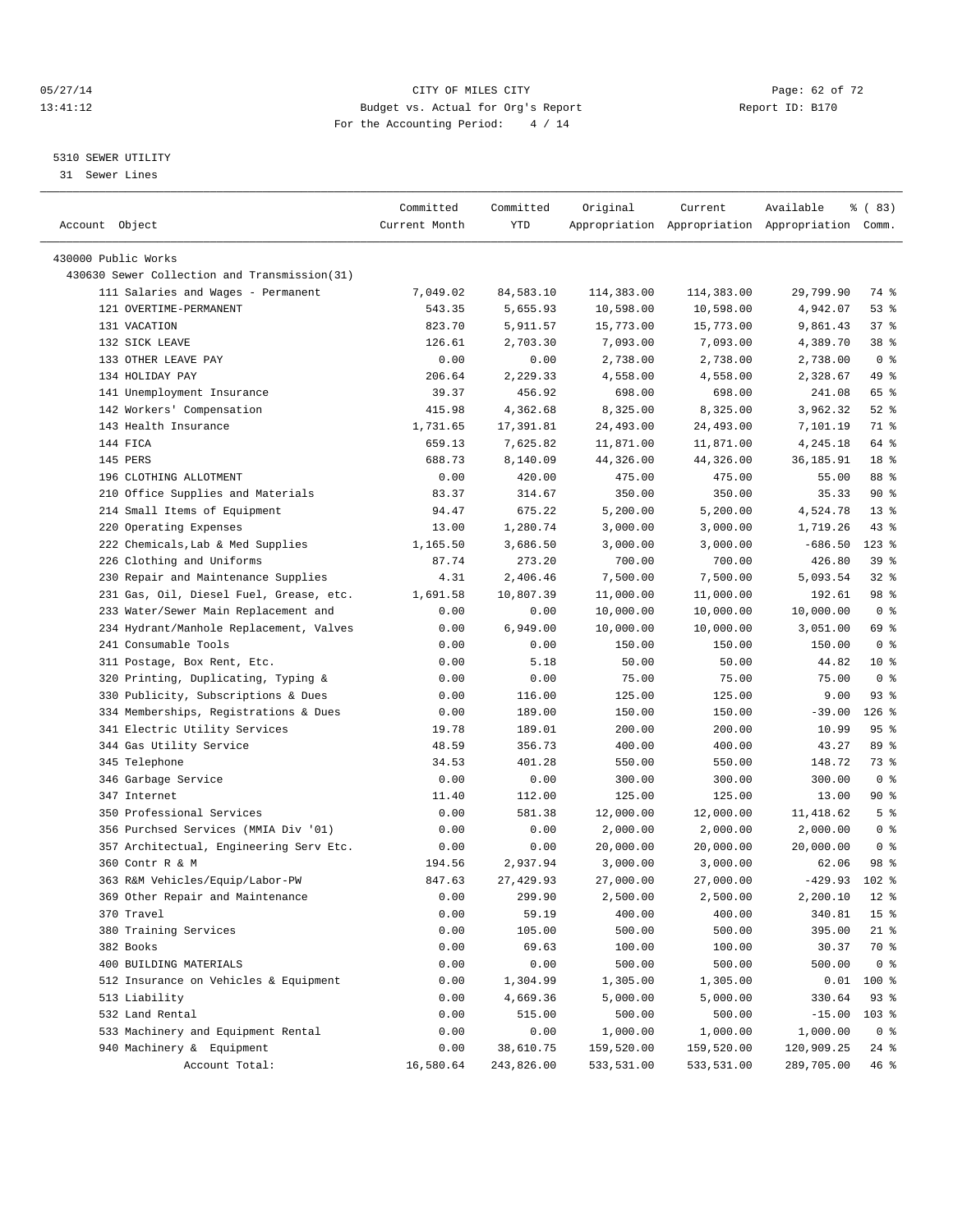#### 05/27/14 Page: 63 of 72 13:41:12 Budget vs. Actual for Org's Report Report ID: B170 For the Accounting Period: 4 / 14

#### 5310 SEWER UTILITY

31 Sewer Lines

| Object<br>Account                                                       | Committed<br>Current Month | Committed<br><b>YTD</b> | Original<br>Appropriation | Current<br>Appropriation | Available<br>Appropriation | $\frac{6}{6}$ (83)<br>Comm. |
|-------------------------------------------------------------------------|----------------------------|-------------------------|---------------------------|--------------------------|----------------------------|-----------------------------|
| Account Group Total:                                                    | 16,580.64                  | 243,826.00              | 533,531.00                | 533,531.00               | 289,705.00                 | $46*$                       |
| 520000 OTHER FINANCING USES<br>521000 Interfund Operating Transfers Out |                            |                         |                           |                          |                            |                             |
| 820 Transfers to Other Funds                                            | 0.00                       | 0.00                    | 16,362.00                 | 16,362.00                | 16,362.00                  | 0 <sup>8</sup>              |
| Account Total:                                                          | 0.00                       | 0.00                    | 16,362.00                 | 16,362.00                | 16,362.00                  | 0 <sup>8</sup>              |
| Account Group Total:                                                    | 0.00                       | 0.00                    | 16,362.00                 | 16,362.00                | 16,362.00                  | 0 <sup>8</sup>              |
| Organization Total:                                                     | 16,580.64                  | 243,826.00              | 549,893.00                | 549,893.00               | 306,067.00                 | 44 %                        |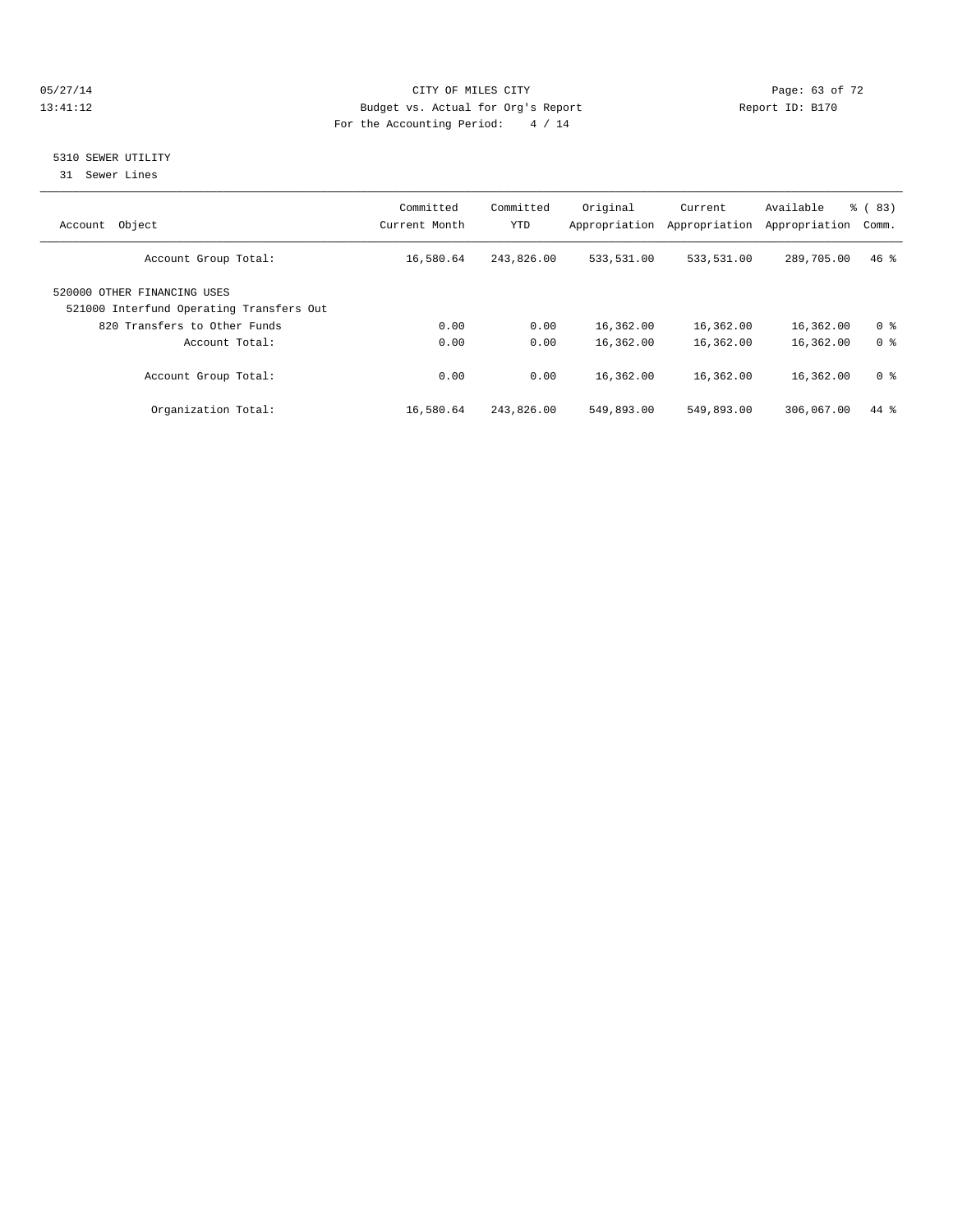#### 05/27/14 Page: 64 of 72 13:41:12 Budget vs. Actual for Org's Report Report ID: B170 For the Accounting Period: 4 / 14

#### 5310 SEWER UTILITY

32 Sewer Lifts

| Account Object |                                                       | Committed<br>Current Month | Committed<br>YTD | Original   | Current    | Available<br>Appropriation Appropriation Appropriation Comm. | % (83)          |
|----------------|-------------------------------------------------------|----------------------------|------------------|------------|------------|--------------------------------------------------------------|-----------------|
|                |                                                       |                            |                  |            |            |                                                              |                 |
|                | 430000 Public Works<br>430690 Sewer Lift Stations(32) |                            |                  |            |            |                                                              |                 |
|                | 111 Salaries and Wages - Permanent                    | 4,478.31                   | 42,554.37        | 57,124.00  | 57,124.00  | 14,569.63                                                    | 74 %            |
|                | 121 OVERTIME-PERMANENT                                | 522.43                     | 1,879.88         | 3,134.00   | 3,134.00   | 1,254.12                                                     | 60 %            |
|                | 131 VACATION                                          | 342.44                     | 3,355.72         | 4,206.00   | 4,206.00   | 850.28                                                       | 80 %            |
|                | 132 SICK LEAVE                                        | 32.93                      | 957.86           | 1,840.00   | 1,840.00   | 882.14                                                       | $52$ $%$        |
|                | 133 OTHER LEAVE PAY                                   | 139.75                     | 278.84           | 705.00     | 705.00     | 426.16                                                       | 40 %            |
|                | 134 HOLIDAY PAY                                       | 0.00                       | 1,105.61         | 1,133.00   | 1,133.00   | 27.39                                                        | 98 %            |
|                | 141 Unemployment Insurance                            | 24.82                      | 226.39           | 306.00     | 306.00     | 79.61                                                        | 74 %            |
|                | 142 Workers' Compensation                             | 311.02                     | 2,656.41         | 3,568.00   | 3,568.00   | 911.59                                                       | 74 %            |
|                | 143 Health Insurance                                  | 1,279.26                   | 8,546.73         | 11,207.00  | 11,207.00  | 2,660.27                                                     | 76 %            |
|                | 144 FICA                                              | 393.16                     | 3,562.60         | 5,213.00   | 5,213.00   | 1,650.40                                                     | 68 %            |
|                | 145 PERS                                              | 445.12                     | 4,046.01         | 5,499.00   | 5,499.00   | 1,452.99                                                     | 74 %            |
|                | 196 CLOTHING ALLOTMENT                                | 0.00                       | 202.50           | 236.00     | 236.00     | 33.50                                                        | 86 %            |
|                | 210 Office Supplies and Materials                     | 0.00                       | 100.86           | 100.00     | 100.00     | $-0.86$                                                      | 101 %           |
|                | 214 Small Items of Equipment                          | 0.00                       | 0.00             | 43,000.00  | 43,000.00  | 43,000.00                                                    | 0 <sup>8</sup>  |
|                | 220 Operating Expenses                                | 28.70                      | 584.52           | 1,000.00   | 1,000.00   | 415.48                                                       | 58 %            |
|                | 222 Chemicals, Lab & Med Supplies                     | 0.00                       | 51.26            | 3,000.00   | 3,000.00   | 2,948.74                                                     | 2 <sup>8</sup>  |
|                | 226 Clothing and Uniforms                             | 24.00                      | 76.99            | 100.00     | 100.00     | 23.01                                                        | 77 %            |
| 230            | Repair and Maintenance Supplies                       | 211.19                     | 871.29           | 5,500.00   | 5,500.00   | 4,628.71                                                     | 16 <sup>°</sup> |
|                | 231 Gas, Oil, Diesel Fuel, Grease, etc.               | 178.51                     | 1,610.13         | 2,500.00   | 2,500.00   | 889.87                                                       | 64 %            |
|                | 241 Consumable Tools                                  | 0.00                       | 0.00             | 50.00      | 50.00      | 50.00                                                        | 0 <sup>8</sup>  |
|                | 311 Postage, Box Rent, Etc.                           | 0.00                       | 10.88            | 50.00      | 50.00      | 39.12                                                        | $22$ %          |
|                | 341 Electric Utility Services                         | 1,057.91                   | 10,578.74        | 11,000.00  | 11,000.00  | 421.26                                                       | 96%             |
|                | 344 Gas Utility Service                               | 214.24                     | 932.15           | 1,500.00   | 1,500.00   | 567.85                                                       | 62 %            |
|                | 345 Telephone                                         | 0.00                       | 0.00             | 500.00     | 500.00     | 500.00                                                       | 0 <sup>8</sup>  |
|                | 347 Internet                                          | 0.00                       | 0.00             | 230.00     | 230.00     | 230.00                                                       | 0 <sup>8</sup>  |
|                | 352 Wtr/Swr Lab Testing                               | 0.00                       | 132.87           | 250.00     | 250.00     | 117.13                                                       | 53%             |
|                | 360 Contr R & M                                       | 0.00                       | 60.00            | 2,500.00   | 2,500.00   | 2,440.00                                                     | 2 <sub>8</sub>  |
|                | 363 R&M Vehicles/Equip/Labor-PW                       | 0.00                       | 23.91            | 0.00       | 0.00       | $-23.91$                                                     | $***$ $-$       |
|                | 369 Other Repair and Maintenance                      | 0.00                       | 0.00             | 1,000.00   | 1,000.00   | 1,000.00                                                     | 0 <sup>8</sup>  |
|                | 370 Travel                                            | 0.00                       | 109.86           | 500.00     | 500.00     | 390.14                                                       | $22$ %          |
|                | 380 Training Services                                 | 0.00                       | 96.96            | 500.00     | 500.00     | 403.04                                                       | 19 <sup>°</sup> |
|                | 382 Books                                             | 0.00                       | 0.00             | 50.00      | 50.00      | 50.00                                                        | 0 <sup>8</sup>  |
|                | 400 BUILDING MATERIALS                                | 0.00                       | 0.00             | 100.00     | 100.00     | 100.00                                                       | 0 <sup>8</sup>  |
|                | 511 Insurance on Buildings                            | 0.00                       | 470.79           | 471.00     | 471.00     | 0.21                                                         | $100*$          |
|                | 513 Liability                                         | 0.00                       | 0.00             | 3,750.00   | 3,750.00   | 3,750.00                                                     | 0 <sup>8</sup>  |
|                | 532 Land Rental                                       | 0.00                       | 0.00             | 500.00     | 500.00     | 500.00                                                       | 0 <sup>8</sup>  |
|                | 533 Machinery and Equipment Rental                    | 0.00                       | 0.00             | 150.00     | 150.00     | 150.00                                                       | 0 <sub>8</sub>  |
|                | 940 Machinery & Equipment                             | 0.00                       | 1,923.44         | 153,191.00 | 153,191.00 | 151, 267.56                                                  | 1 <sup>8</sup>  |
|                | Account Total:                                        | 9,683.79                   | 87,007.57        | 325,663.00 | 325,663.00 | 238,655.43                                                   | 27 %            |
|                | Account Group Total:                                  | 9,683.79                   | 87,007.57        | 325,663.00 | 325,663.00 | 238,655.43                                                   | $27$ %          |
|                | Organization Total:                                   | 9,683.79                   | 87,007.57        | 325,663.00 | 325,663.00 | 238,655.43                                                   | $27$ %          |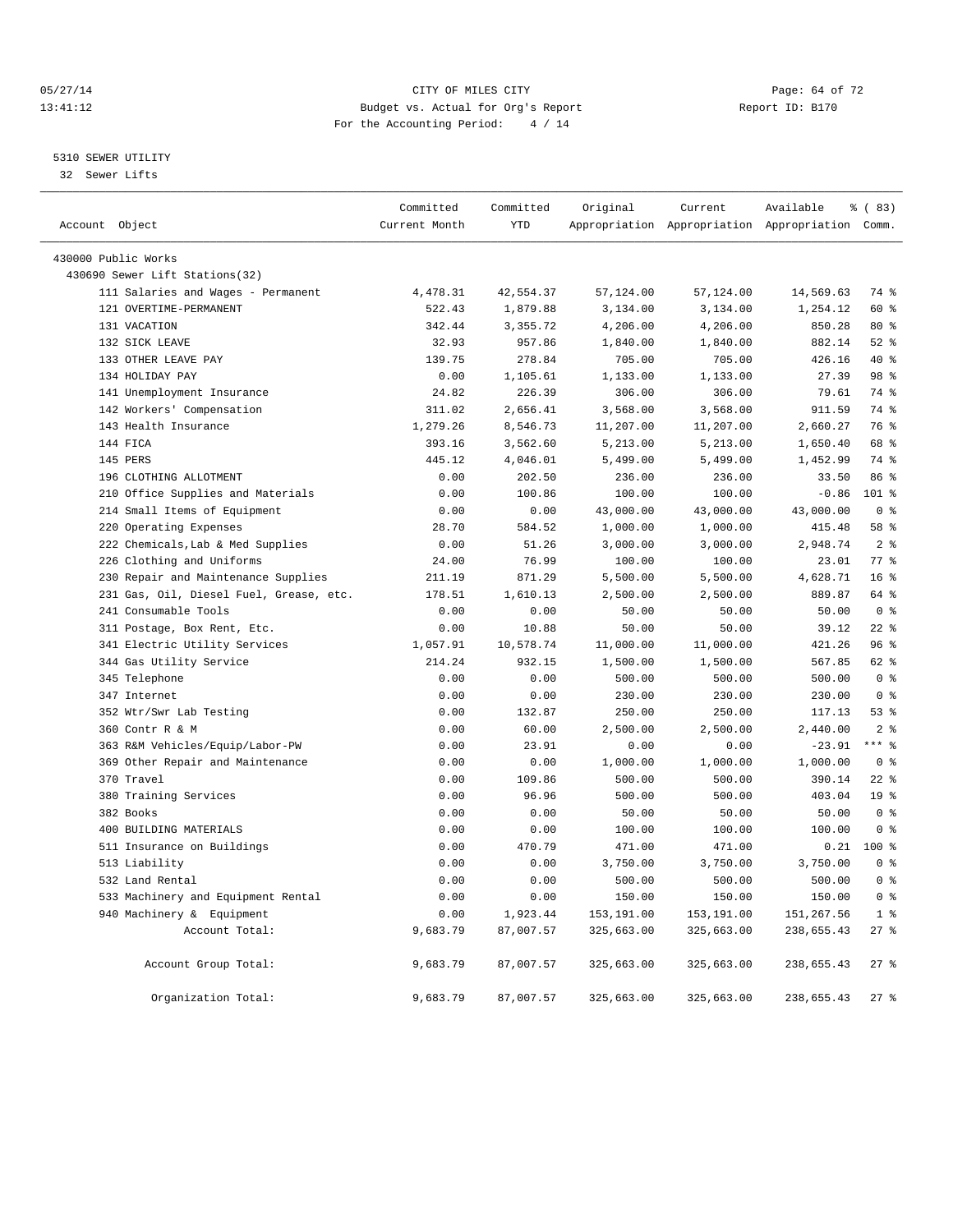#### 05/27/14 Page: 65 of 72 13:41:12 Budget vs. Actual for Org's Report Report ID: B170 For the Accounting Period: 4 / 14

————————————————————————————————————————————————————————————————————————————————————————————————————————————————————————————————————

#### 5310 SEWER UTILITY

33 Sewer Plant

|                                           | Committed     | Committed  | Original     | Current      | Available                                       | % (83)          |
|-------------------------------------------|---------------|------------|--------------|--------------|-------------------------------------------------|-----------------|
| Account Object                            | Current Month | YTD        |              |              | Appropriation Appropriation Appropriation Comm. |                 |
|                                           |               |            |              |              |                                                 |                 |
| 430000 Public Works                       |               |            |              |              |                                                 |                 |
| 430640 Sewer Treatment and Disposal(33)   |               |            |              |              |                                                 |                 |
| 111 Salaries and Wages - Permanent        | 7,026.74      | 67,330.60  | 90,664.00    | 90,664.00    | 23, 333.40                                      | 74 %            |
| 121 OVERTIME-PERMANENT                    | 783.40        | 2,819.28   | 6,848.00     | 6,848.00     | 4,028.72                                        | 41 %            |
| 131 VACATION                              | 622.16        | 5,521.44   | 6,309.00     | 6,309.00     | 787.56                                          | 88 %            |
| 132 SICK LEAVE                            | 49.40         | 1,630.10   | 2,810.00     | 2,810.00     | 1,179.90                                        | 58 %            |
| 133 OTHER LEAVE PAY                       | 209.63        | 418.26     | 1,170.00     | 1,170.00     | 751.74                                          | 36%             |
| 134 HOLIDAY PAY                           | 0.00          | 1,658.53   | 2,167.00     | 2,167.00     | 508.47                                          | $77$ $%$        |
| 141 Unemployment Insurance                | 39.07         | 358.40     | 495.00       | 495.00       | 136.60                                          | 72 %            |
| 142 Workers' Compensation                 | 488.29        | 4,181.46   | 5,873.00     | 5,873.00     | 1,691.54                                        | 71 %            |
| 143 Health Insurance                      | 1,965.29      | 13,283.14  | 16,922.00    | 16,922.00    | 3,638.86                                        | 78 %            |
| 144 FICA                                  | 621.16        | 5,659.73   | 8,413.00     | 8,413.00     | 2,753.27                                        | 67%             |
| 145 PERS                                  | 701.37        | 6,406.14   | 8,874.00     | 8,874.00     | 2,467.86                                        | 72 %            |
| 196 CLOTHING ALLOTMENT                    | 0.00          | 315.00     | 351.00       | 351.00       | 36.00                                           | 90%             |
| 210 Office Supplies and Materials         | $-431.21$     | 141.77     | 150.00       | 150.00       | 8.23                                            | 95%             |
| 214 Small Items of Equipment              | 0.00          | 59.99      | 8,500.00     | 8,500.00     | 8,440.01                                        | 1 <sup>8</sup>  |
| 220 Operating Expenses                    | 573.56        | 987.60     | 3,000.00     | 3,000.00     | 2,012.40                                        | $33$ $%$        |
| 222 Chemicals, Lab & Med Supplies         | 1,149.15      | 4,491.69   | 7,000.00     | 7,000.00     | 2,508.31                                        | 64 %            |
| 226 Clothing and Uniforms                 | 36.00         | 129.00     | 500.00       | 500.00       | 371.00                                          | $26$ %          |
| 230 Repair and Maintenance Supplies       | 14.82         | 2,522.46   | 5,000.00     | 5,000.00     | 2,477.54                                        | 50%             |
| 231 Gas, Oil, Diesel Fuel, Grease, etc.   | 142.60        | 1,580.88   | 2,000.00     | 2,000.00     | 419.12                                          | 79 %            |
| 241 Consumable Tools                      | 0.00          | 11.96      | 50.00        | 50.00        | 38.04                                           | 24 %            |
| 300 PURCHASED SERVICES                    | 0.00          | 0.00       | 750.00       | 750.00       | 750.00                                          | 0 <sup>8</sup>  |
| 311 Postage, Box Rent, Etc.               | 4.77          | 30.29      | 100.00       | 100.00       | 69.71                                           | $30*$           |
| 320 Printing, Duplicating, Typing &       | 0.00          | 0.00       | 100.00       | 100.00       | 100.00                                          | 0 <sup>8</sup>  |
| 330 Publicity, Subscriptions & Dues       | 0.00          | 0.00       | 100.00       | 100.00       | 100.00                                          | 0 <sup>8</sup>  |
| 334 Memberships, Registrations & Dues     | 280.00        | 364.00     | 700.00       | 700.00       | 336.00                                          | $52$ $%$        |
| 341 Electric Utility Services             | 5,668.22      | 50, 513.25 | 49,000.00    | 49,000.00    | $-1, 513.25$                                    | $103$ %         |
| 342 Water Utility Services                | 66.77         | 733.79     | 1,000.00     | 1,000.00     | 266.21                                          | 73 %            |
| 343 Sewer Utility Services                | 43.67         | 436.70     | 300.00       | 300.00       | $-136.70$                                       | $146$ %         |
| 345 Telephone                             | 32.57         | 379.15     | 800.00       | 800.00       | 420.85                                          | 47 %            |
| 346 Garbage Service                       | 0.00          | 47.41      | 250.00       | 250.00       | 202.59                                          | 19 <sup>°</sup> |
| 347 Internet                              | 45.60         | 456.00     | 250.00       | 250.00       | $-206.00$                                       | 182 %           |
| 350 Professional Services                 | 69.00         | 421.75     | 500.00       | 500.00       | 78.25                                           | 84 %            |
| 352 Wtr/Swr Lab Testing                   | 177.00        | 6,699.51   | 10,000.00    | 10,000.00    | 3,300.49                                        | 67%             |
| 357 Architectual, Engineering Serv Etc.   | 0.00          | 4,084.70   | 5,000.00     | 5,000.00     | 915.30                                          | $82$ $%$        |
| 360 Contr R & M                           | 215.32        | 1,007.72   | 7,500.00     | 7,500.00     | 6,492.28                                        | $13*$           |
| 363 R&M Vehicles/Equip/Labor-PW           | 465.66        | 1,973.96   | 8,000.00     | 8,000.00     | 6,026.04                                        | $25$ $%$        |
| 370 Travel                                | 0.00          | 446.82     | 750.00       | 750.00       | 303.18                                          | 60 %            |
| 380 Training Services                     | 0.00          | 403.42     | 750.00       | 750.00       | 346.58                                          | 54 %            |
| 382 Books                                 | 0.00          | 0.00       | 200.00       | 200.00       | 200.00                                          | 0 <sup>8</sup>  |
| 400 BUILDING MATERIALS                    | 0.00          | 0.00       | 100.00       | 100.00       | 100.00                                          | 0 <sup>8</sup>  |
| 511 Insurance on Buildings                | 0.00          | 6,497.73   | 6,498.00     | 6,498.00     | 0.27                                            | 100 %           |
| 512 Insurance on Vehicles & Equipment     | 0.00          | 212.14     | 212.00       | 212.00       | $-0.14$                                         | 100 %           |
| 513 Liability                             | 0.00          | 0.00       | 2,000.00     | 2,000.00     | 2,000.00                                        | 0 <sup>8</sup>  |
| 533 Machinery and Equipment Rental        | 0.00          | 0.00       | 2,000.00     | 2,000.00     | 2,000.00                                        | 0 <sup>8</sup>  |
| 810 Losses (Bad debt expense - Enterprise | 0.00          | 0.00       | 2,000.00     | 2,000.00     | 2,000.00                                        | 0 <sup>8</sup>  |
| 920 Buildings                             | 0.00          | 0.00       | 8,008,805.00 | 8,008,805.00 | 8,008,805.00                                    | 0 <sup>8</sup>  |
| 940 Machinery & Equipment                 | 997.50        | 437,906.76 | 8,800,805.00 | 8,800,805.00 | 8,362,898.24                                    | 5 <sup>°</sup>  |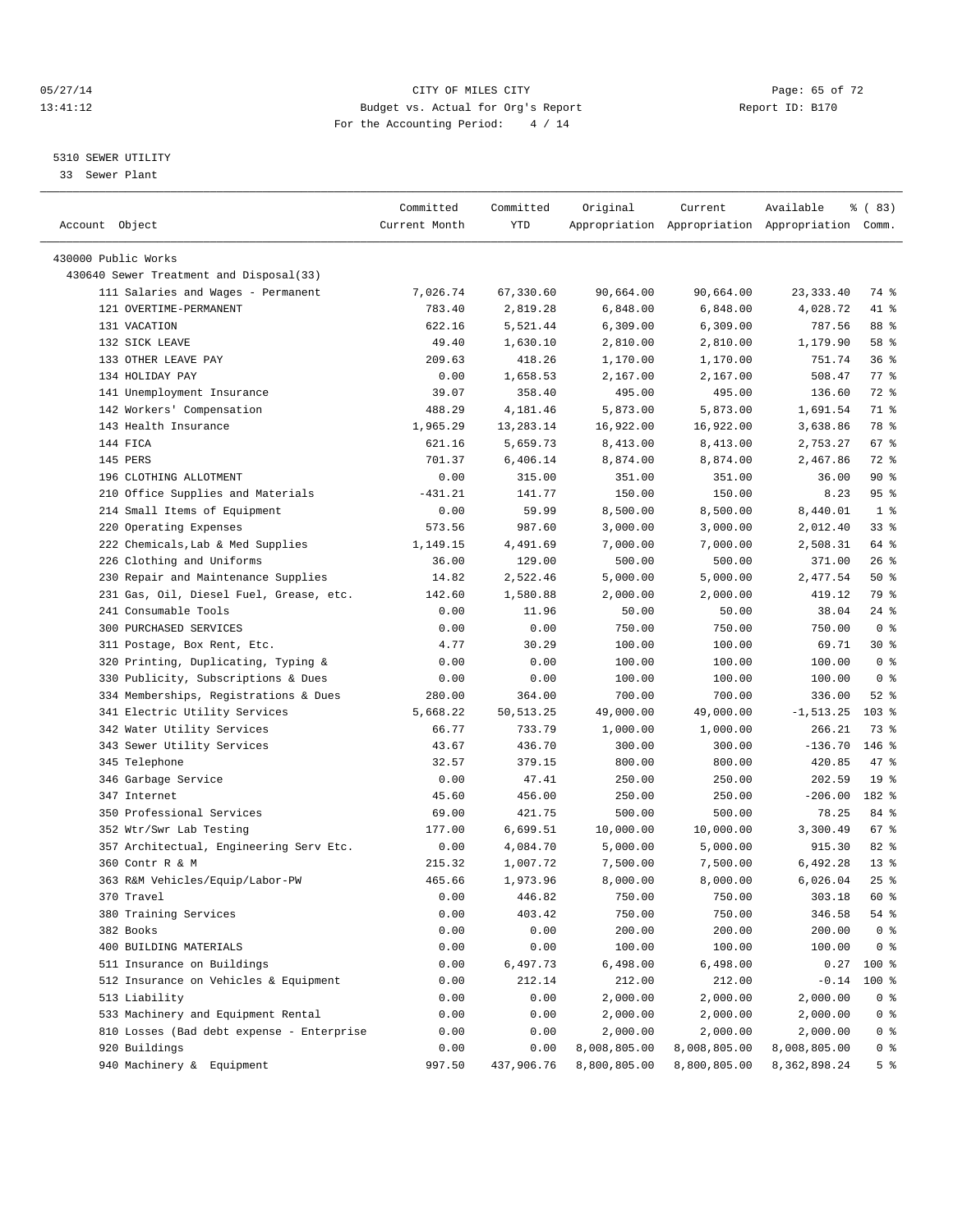#### 05/27/14 Page: 66 of 72 13:41:12 Budget vs. Actual for Org's Report Report ID: B170 For the Accounting Period: 4 / 14

#### 5310 SEWER UTILITY

33 Sewer Plant

| Account Object                                                          | Committed<br>Current Month | Committed<br>YTD | Original | Current                                                     | Available<br>Appropriation Appropriation Appropriation | $\frac{6}{6}$ (83)<br>Comm. |
|-------------------------------------------------------------------------|----------------------------|------------------|----------|-------------------------------------------------------------|--------------------------------------------------------|-----------------------------|
| Account Total:                                                          | 22,057.51                  |                  |          | 632, 122.53 17, 085, 566.00 17, 085, 566.00 16, 453, 443.47 |                                                        | 4%                          |
| Account Group Total:                                                    | 22,057.51                  |                  |          | 632, 122.53 17, 085, 566.00 17, 085, 566.00 16, 453, 443.47 |                                                        | $4 \text{ }$                |
| 520000 OTHER FINANCING USES<br>521000 Interfund Operating Transfers Out |                            |                  |          |                                                             |                                                        |                             |
| 820 Transfers to Other Funds                                            | 0.00                       | 0.00             | 6,420.00 | 6,420.00                                                    | 6,420.00                                               | 0 <sup>8</sup>              |
| Account Total:                                                          | 0.00                       | 0.00             | 6,420.00 | 6,420.00                                                    | 6,420.00                                               | 0 <sup>8</sup>              |
| Account Group Total:                                                    | 0.00                       | 0.00             | 6.420.00 | 6,420.00                                                    | 6,420.00                                               | 0 <sup>8</sup>              |
| Organization Total:                                                     | 22,057.51                  |                  |          | 632, 122.53 17, 091, 986.00 17, 091, 986.00 16, 459, 863.47 |                                                        | $4 \text{ }$                |
|                                                                         |                            |                  |          |                                                             |                                                        |                             |
|                                                                         |                            |                  |          |                                                             |                                                        |                             |

Fund Total: 56,814.12 1,134,313.30 18,219,799.00 18,219,799.00 17,085,485.70 6 %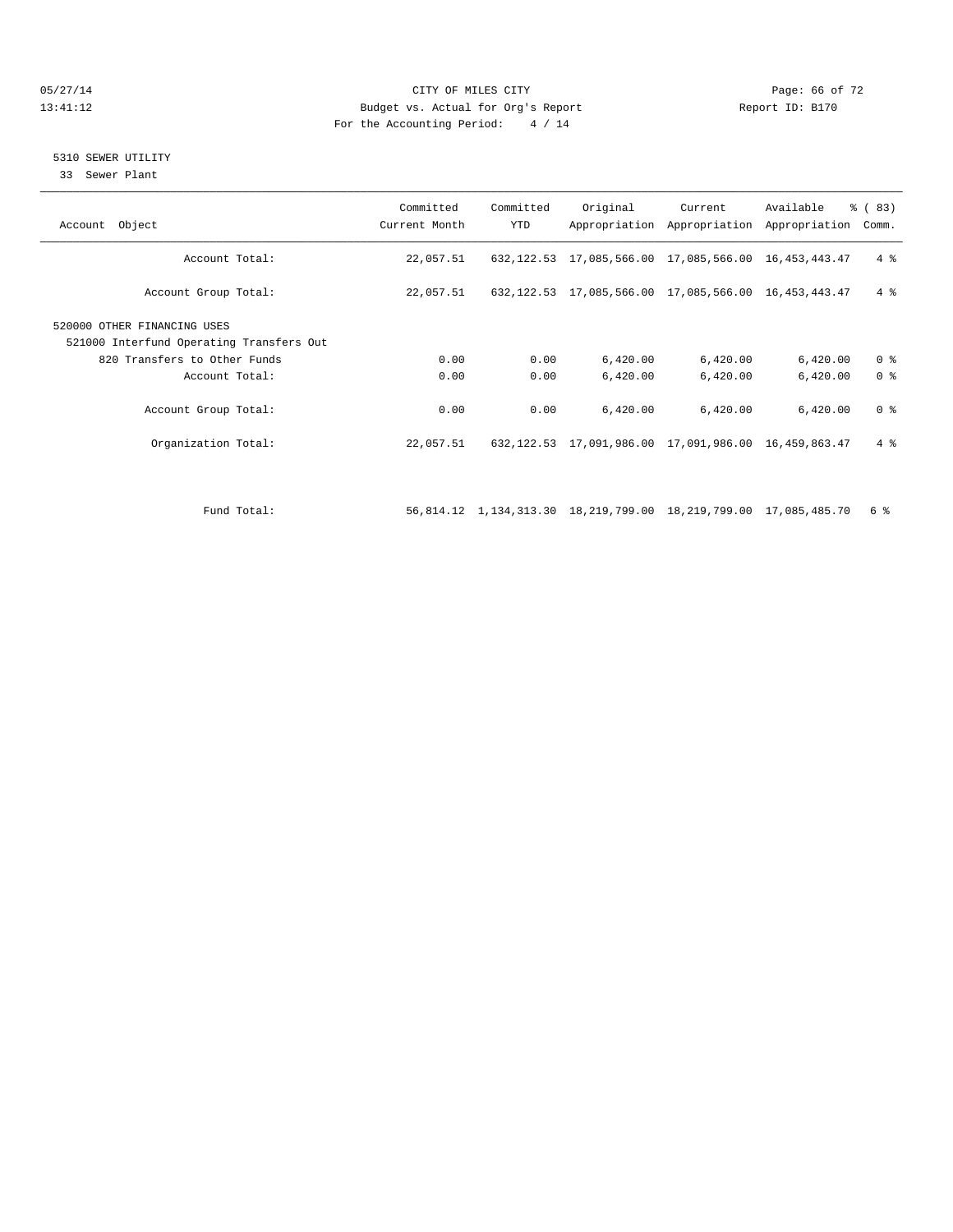#### 05/27/14 Page: 67 of 72 13:41:12 Budget vs. Actual for Org's Report Changer Report ID: B170 For the Accounting Period: 4 / 14

#### 5510 AMBULANCE FUND

10 Ambulance

|                                             | Committed     | Committed   | Original   | Current    | Available                                       | % (83)           |
|---------------------------------------------|---------------|-------------|------------|------------|-------------------------------------------------|------------------|
| Account Object                              | Current Month | <b>YTD</b>  |            |            | Appropriation Appropriation Appropriation Comm. |                  |
| 420000 PUBLIC SAFETY                        |               |             |            |            |                                                 |                  |
| 420730 Emergency Medical Services-Ambulance |               |             |            |            |                                                 |                  |
| 111 Salaries and Wages - Permanent          | 13,619.70     | 181,593.22  | 263,767.00 | 177,064.00 | $-4,529.22$ 103 %                               |                  |
| 112 SALARIES AND WAGES - PART PAID          | 0.00          | 2,020.06    | 4,000.00   | 4,000.00   | 1,979.94                                        | $51$ %           |
| 121 OVERTIME-PERMANENT                      | 6,927.48      | 68,410.79   | 60,000.00  | 60,000.00  | $-8,410.79$                                     | $114$ %          |
| 131 VACATION                                | 156.20        | 9,927.64    | 8,800.00   | 8,800.00   | $-1, 127.64$                                    | $113$ %          |
| 132 SICK LEAVE                              | 565.63        | 10,474.53   | 10,000.00  | 10,000.00  | $-474.53$ 105 %                                 |                  |
| 133 OTHER LEAVE PAY                         | 0.00          | 9.61        | 950.00     | 950.00     | 940.39                                          | 1 <sup>8</sup>   |
| 134 HOLIDAY PAY                             | 0.00          | 5,295.67    | 7,000.00   | 7,000.00   | 1,704.33                                        | 76 %             |
| 141 Unemployment Insurance                  | 95.72         | 1,193.11    | 1,178.00   | 788.00     | $-405.11$ 151 %                                 |                  |
| 142 Workers' Compensation                   | 700.30        | 7,816.95    | 9,199.00   | 6,151.00   | $-1,665.95$                                     | $127$ %          |
| 143 Health Insurance                        | 2,427.59      | 32,054.09   | 44,680.00  | 30,133.00  | $-1,921.09$                                     | $106$ %          |
| 144 FICA                                    | 307.69        | 3,960.94    | 3,795.00   | 2,538.00   | $-1,422.94$                                     | 156 %            |
| 147 Firemen's Pension                       | 1,975.44      | 25,966.54   | 37,574.00  | 25,123.00  | $-843.54$                                       | 103 %            |
| 210 Office Supplies and Materials           | 0.00          | 553.17      | 1,000.00   | 1,000.00   | 446.83                                          | 55%              |
| 214 Small Items of Equipment                | 169.00        | 3,703.85    | 3,000.00   | 3,000.00   | $-703.85$                                       | $123$ $%$        |
| 220 Operating Expenses                      | 50.00         | 3,255.72    | 4,000.00   | 4,000.00   | 744.28                                          | 81 %             |
| 222 Chemicals, Lab & Med Supplies           | 640.16        | 6,056.09    | 8,000.00   | 8,000.00   | 1,943.91                                        | 76 %             |
| 230 Repair and Maintenance Supplies         | 0.00          | 5,886.98    | 5,000.00   | 5,000.00   | $-886.98$                                       | 118 <sup>°</sup> |
| 231 Gas, Oil, Diesel Fuel, Grease, etc.     | 951.28        | 12,392.48   | 15,000.00  | 15,000.00  | 2,607.52                                        | 83 %             |
| 241 Consumable Tools                        | 0.00          | 0.00        | 50.00      | 50.00      | 50.00                                           | 0 <sup>8</sup>   |
| 300 PURCHASED SERVICES                      | 0.00          | 0.00        | 2,000.00   | 2,000.00   | 2,000.00                                        | 0 <sup>8</sup>   |
| 311 Postage, Box Rent, Etc.                 | 0.00          | 27.91       | 250.00     | 250.00     | 222.09                                          | $11$ %           |
| 320 Printing, Duplicating, Typing &         | 0.00          | 143.92      | 200.00     | 200.00     | 56.08                                           | $72$ $%$         |
| 341 Electric Utility Services               | 125.41        | 1,598.41    | 2,500.00   | 2,500.00   | 901.59                                          | 64 %             |
| 342 Water Utility Services                  | 22.16         | 239.53      | 400.00     | 400.00     | 160.47                                          | 60 %             |
| 343 Sewer Utility Services                  | 13.98         | 142.37      | 200.00     | 200.00     | 57.63                                           | 71.8             |
| 344 Gas Utility Service                     | 108.00        | 407.46      | 1,500.00   | 1,500.00   | 1,092.54                                        | 27%              |
| 345 Telephone                               | 136.17        | 1,533.79    | 1,800.00   | 1,800.00   | 266.21                                          | 85%              |
| 346 Garbage Service                         | 0.00          | 493.41      | 700.00     | 700.00     | 206.59                                          | 70 %             |
| 347 Internet                                | 28.24         | 282.40      | 350.00     | 350.00     | 67.60                                           | 81 %             |
| 350 Professional Services                   | 1,645.47      | 33, 372. 33 | 30,000.00  | 30,000.00  | $-3,372.33$                                     | 111 %            |
| 360 Contr R & M                             | 0.00          | 904.46      | 1,000.00   | 1,000.00   | 95.54                                           | $90*$            |
| 364 R&M Vehicles - Fire/Amb                 | 0.00          | 5,309.21    | 6,000.00   | 6,000.00   | 690.79                                          | 88 %             |
| 370 Travel                                  | 0.00          | 458.43      | 1,912.00   | 1,912.00   | 1,453.57                                        | $24$ %           |
| 380 Training Services                       | 0.00          | 0.00        | 1,768.00   | 1,768.00   | 1,768.00                                        | 0 <sup>8</sup>   |
| 382 Books                                   | 0.00          | 0.00        | 200.00     | 200.00     | 200.00                                          | 0 <sup>8</sup>   |
| 400 BUILDING MATERIALS                      | 0.00          | 0.00        | 500.00     | 500.00     | 500.00                                          | 0 <sup>8</sup>   |
| 512 Insurance on Vehicles & Equipment       | 0.00          | 2,115.48    | 2,116.00   | 2,116.00   | 0.52                                            | $100*$           |
| 810 Losses (Bad debt expense - Enterprise   | 650.05        | 106,505.69  | 70,000.00  | 70,000.00  | $-36, 505.69$                                   | 152 %            |
| 811 Contractual Allowances (Ambl)           | 24, 313.92    | 173,673.67  | 180,000.00 | 180,000.00 | 6,326.33                                        | 96 <sup>8</sup>  |
| Account Total:                              | 55,629.59     | 707,779.91  | 790,389.00 | 671,993.00 | $-35,786.91$                                    | $105$ %          |
|                                             | 55,629.59     | 707,779.91  | 790,389.00 |            |                                                 |                  |
| Account Group Total:                        |               |             |            | 671,993.00 | $-35,786.91$ 105 %                              |                  |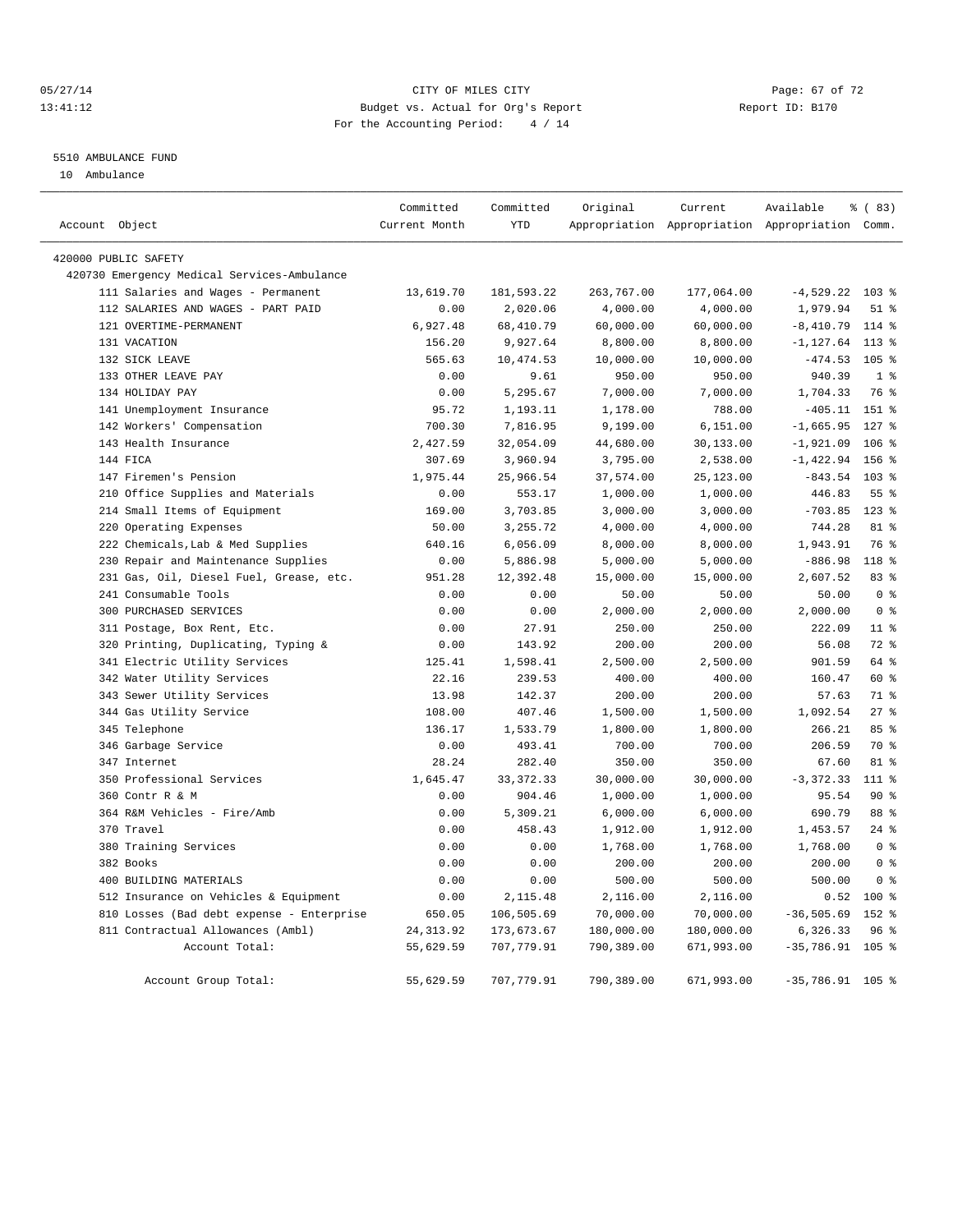#### 05/27/14 Page: 68 of 72 13:41:12 Budget vs. Actual for Org's Report Report ID: B170 For the Accounting Period: 4 / 14

### 5510 AMBULANCE FUND

10 Ambulance

| Account Object                           | Committed<br>Current Month | Committed<br><b>YTD</b> | Original   | Current.   | Available<br>Appropriation Appropriation Appropriation Comm. | % (83)          |
|------------------------------------------|----------------------------|-------------------------|------------|------------|--------------------------------------------------------------|-----------------|
| 490000 DEBT SERVICE                      |                            |                         |            |            |                                                              |                 |
| 490500 Other Debt Service Payments       |                            |                         |            |            |                                                              |                 |
| 602 Prpl-Ambulance                       | 0.00                       | 25, 317.93              | 26,161.00  | 26,161.00  | 843.07                                                       | 97%             |
| 629 Interest-Ambulance                   | 0.00                       | 842.79                  | 843.00     | 843.00     | 0.21                                                         | $100*$          |
| Account Total:                           | 0.00                       | 26,160.72               | 27,004.00  | 27,004.00  | 843.28                                                       | 97 <sup>8</sup> |
| Account Group Total:                     | 0.00                       | 26,160.72               | 27,004.00  | 27,004.00  | 843.28                                                       | 97%             |
| 510000 MISCELLANEOUS                     |                            |                         |            |            |                                                              |                 |
| 510330 Comprehensive Liability Insurance |                            |                         |            |            |                                                              |                 |
| 513 Liability                            | 0.00                       | 8,433.96                | 8,434.00   | 8,434.00   | 0.04                                                         | $100*$          |
| Account Total:                           | 0.00                       | 8,433.96                | 8,434.00   | 8,434.00   |                                                              | $0.04$ 100 %    |
| Account Group Total:                     | 0.00                       | 8,433.96                | 8,434.00   | 8,434.00   |                                                              | $0.04$ 100 %    |
| 520000 OTHER FINANCING USES              |                            |                         |            |            |                                                              |                 |
| 521000 Interfund Operating Transfers Out |                            |                         |            |            |                                                              |                 |
| 820 Transfers to Other Funds             | 2,059.67                   | 30,596.70               | 34,716.00  | 34,716.00  | 4,119.30                                                     | 88 %            |
| Account Total:                           | 2,059.67                   | 30,596.70               | 34,716.00  | 34,716.00  | 4,119.30                                                     | 88 %            |
| Account Group Total:                     | 2,059.67                   | 30,596.70               | 34,716.00  | 34,716.00  | 4,119.30                                                     | 88 %            |
| Organization Total:                      | 57,689.26                  | 772,971.29              | 860,543.00 | 742,147.00 | $-30,824.29$ 104 %                                           |                 |
| Fund Total:                              | 57,689.26                  | 772,971.29              | 860,543.00 | 742,147.00 | $-30,824.29$ 104 %                                           |                 |
|                                          |                            |                         |            |            |                                                              |                 |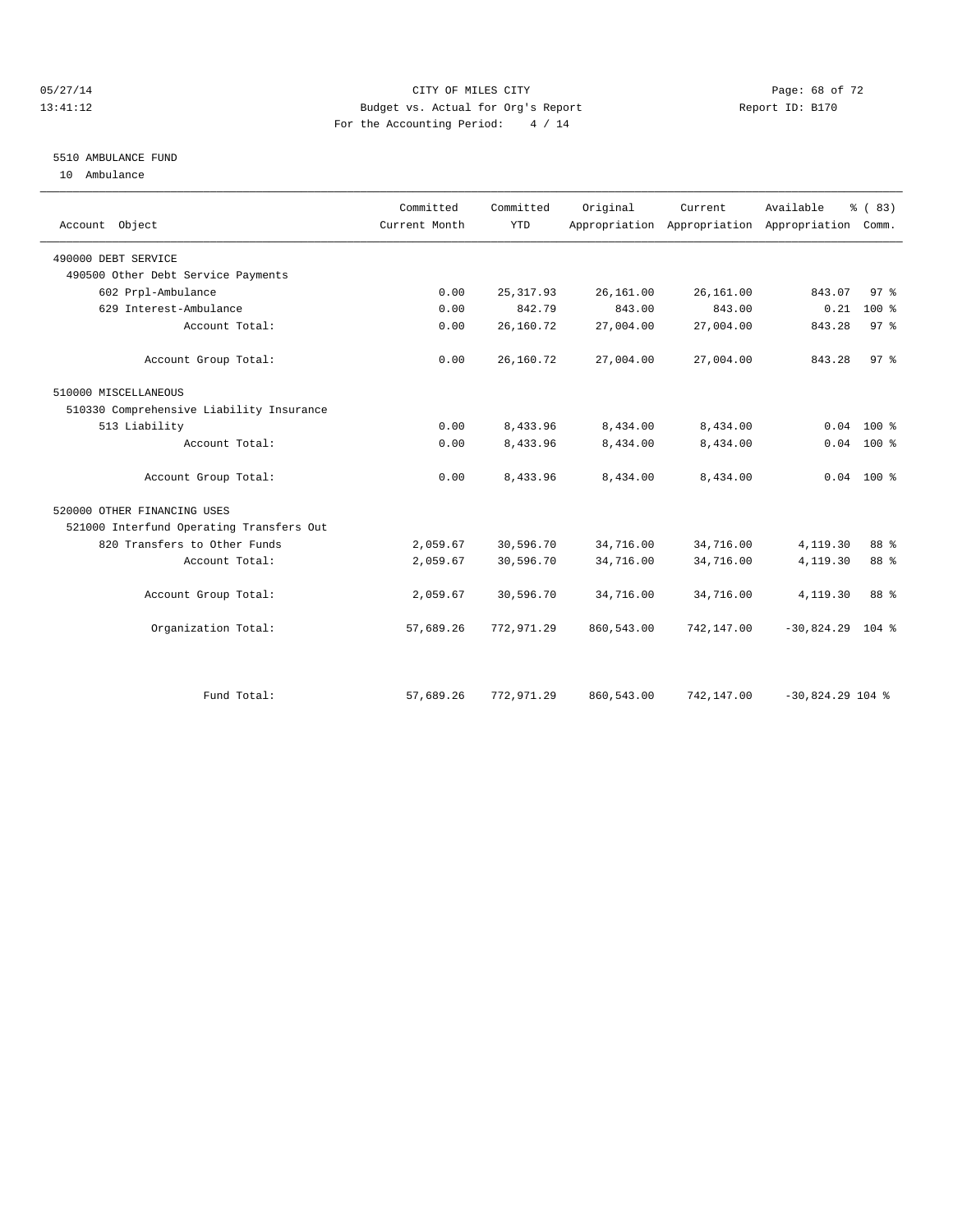#### 05/27/14 Page: 69 of 72 13:41:12 Budget vs. Actual for Org's Report Report ID: B170 For the Accounting Period: 4 / 14

————————————————————————————————————————————————————————————————————————————————————————————————————————————————————————————————————

#### 5610 AIRPORT OPERATING

87 Airport

|                                            | Committed        | Committed          | Original           | Current            | Available                                       | % (83)              |
|--------------------------------------------|------------------|--------------------|--------------------|--------------------|-------------------------------------------------|---------------------|
| Account Object                             | Current Month    | YTD                |                    |                    | Appropriation Appropriation Appropriation Comm. |                     |
|                                            |                  |                    |                    |                    |                                                 |                     |
| 430000 Public Works                        |                  |                    |                    |                    |                                                 |                     |
| 430300 Airport (87)                        |                  |                    |                    |                    |                                                 |                     |
| 111 Salaries and Wages - Permanent         | 12,086.54        | 88,795.17          | 123,824.00         | 123,824.00         | 35,028.83                                       | 72 %                |
| 121 OVERTIME-PERMANENT                     | 0.00             | 2,901.82           | 4,511.00           | 4,511.00           | 1,609.18                                        | 64 %<br>$***$ 8     |
| 131 VACATION                               | 7,024.24         | 7,664.24           | 0.00               | 0.00               | $-7,664.24$                                     | $***$ $%$           |
| 132 SICK LEAVE<br>133 OTHER LEAVE PAY      | 2,091.37<br>0.00 | 3,504.00<br>249.47 | 0.00<br>4,498.00   | 0.00               | $-3,504.00$<br>4,248.53                         | 6 %                 |
| 134 HOLIDAY PAY                            | 0.00             | 2,607.91           | 0.00               | 4,498.00<br>0.00   | $-2,607.91$                                     | $***$ $-$           |
|                                            | 95.39            | 477.42             | 598.00             | 598.00             |                                                 | $80*$               |
| 141 Unemployment Insurance                 |                  | 5,436.67           | 6,327.00           | 6,327.00           | 120.58<br>890.33                                | 86 %                |
| 142 Workers' Compensation                  | 1,110.13         | 12,366.50          |                    |                    | 2,477.50                                        | 83 %                |
| 143 Health Insurance<br>144 FICA           | 1,236.65         | 8,116.58           | 14,844.00          | 14,844.00          |                                                 | $80*$               |
| 145 PERS                                   | 1,621.97         | 8,531.87           | 10,162.00          | 10,162.00          | 2,045.42                                        | 89 %                |
| 196 CLOTHING ALLOTMENT                     | 1,711.03<br>0.00 | 375.00             | 9,558.00<br>300.00 | 9,558.00<br>300.00 | 1,026.13<br>$-75.00$                            | $125$ %             |
| 210 Office Supplies and Materials          | 54.00            | 2,398.50           | 700.00             | 700.00             | $-1,698.50$                                     | $343*$              |
| 214 Small Items of Equipment               | 34.99            | 568.39             | 2,000.00           | 2,000.00           | 1,431.61                                        | $28$ %              |
| 220 Operating Expenses                     | 1,917.78         | 1,751.37           | 3,000.00           | 3,000.00           | 1,248.63                                        | 58 %                |
| 230 Repair and Maintenance Supplies        | 601.90           | 9,772.81           | 18,000.00          | 18,000.00          | 8,227.19                                        | $54$ $%$            |
| 231 Gas, Oil, Diesel Fuel, Grease, etc.    | 1,310.12         | 11,391.31          | 8,000.00           | 8,000.00           | $-3,391.31$                                     | 142 %               |
| 237 Aviation Fuel                          | 44,773.38        | 240,898.49         | 300,000.00         | 300,000.00         | 59,101.51                                       | $80*$               |
| 239 Tires, Tubes Etc.                      | 0.00             | 1,940.07           | 2,000.00           | 2,000.00           | 59.93                                           | 97%                 |
| 250 Supplies for Resale                    | 91.19            | 316.19             | 1,000.00           | 1,000.00           | 683.81                                          | $32$ $%$            |
| 311 Postage, Box Rent, Etc.                | 0.00             | 243.34             | 250.00             | 250.00             | 6.66                                            | 97%                 |
| 319 Other Communication and Transportation | 40.74            | 338.66             | 350.00             | 350.00             | 11.34                                           | 97%                 |
| 330 Publicity, Subscriptions & Dues        | 0.00             | 49.85              | 100.00             | 100.00             | 50.15                                           | 50%                 |
| 334 Memberships, Registrations & Dues      | 0.00             | 179.65             | 250.00             | 250.00             | 70.35                                           | 72 %                |
| 341 Electric Utility Services              | 794.52           | 8,311.30           | 11,000.00          | 11,000.00          | 2,688.70                                        | 76 %                |
| 344 Gas Utility Service                    | 828.72           | 6,012.19           | 5,000.00           | 5,000.00           | $-1,012.19$                                     | 120 %               |
| 345 Telephone                              | 232.17           | 1,957.86           | 3,000.00           | 3,000.00           | 1,042.14                                        | 65 %                |
| 347 Internet                               | 50.60            | 367.97             | 450.00             | 450.00             | 82.03                                           | $82$ $%$            |
| 350 Professional Services                  | 0.00             | 120,502.63         | 43,900.00          | 43,900.00          | $-76,602.63$                                    | $274$ %             |
| 360 Contr R & M                            | 0.00             | 5,245.00           | 4,000.00           | 4,000.00           | $-1, 245.00$                                    | $131$ $\frac{1}{8}$ |
| 363 R&M Vehicles/Equip/Labor-PW            | 0.00             | 1,301.25           | 2,000.00           | 2,000.00           | 698.75                                          | 65 %                |
| 367 Plumbing, Heating, Electrical          | 108.00           | 1,293.52           | 3,500.00           | 3,500.00           | 2,206.48                                        | 37%                 |
| 370 Travel                                 | 0.00             | 1,005.33           | 0.00               | 0.00               | $-1,005.33$                                     | $***$ $%$           |
| 380 Training Services                      | 0.00             | 0.00               | 500.00             | 500.00             | 500.00                                          | 0 <sup>8</sup>      |
| 511 Insurance on Buildings                 | 0.00             | 2,813.13           | 2,813.00           | 2,813.00           | $-0.13$                                         | $100$ %             |
| 512 Insurance on Vehicles & Equipment      | 0.00             | 1,767.75           | 1,768.00           | 1,768.00           | 0.25                                            | 100 %               |
| 530 Rent                                   | 1,850.00         | 16,650.00          | 22,000.00          | 22,000.00          | 5,350.00                                        | 76 %                |
| 940 Machinery & Equipment                  | 0.00             | 0.00               | 15,000.00          | 15,000.00          | 15,000.00                                       | 0 <sup>8</sup>      |
| Account Total:                             | 79,665.43        | 578,103.21         | 625,203.00         | 625,203.00         | 47,099.79                                       | $92$ $%$            |
| Account Group Total:                       | 79,665.43        | 578,103.21         | 625,203.00         | 625,203.00         | 47,099.79                                       | $92$ $%$            |
|                                            |                  |                    |                    |                    |                                                 |                     |
| 490000 DEBT SERVICE                        |                  |                    |                    |                    |                                                 |                     |
| 490500 Other Debt Service Payments         |                  |                    |                    |                    |                                                 |                     |
| 641 Principal - Aeronautics Loan 08        | 0.00             | 4,921.00           | 4,921.00           | 4,921.00           |                                                 | $0.00$ 100 %        |
| 642 Interest - Aeronautics Loan 08         | 0.00             | 891.93             | 892.00             | 892.00             |                                                 | $0.07$ 100 %        |
| Account Total:                             | 0.00             | 5,812.93           | 5,813.00           | 5,813.00           |                                                 | $0.07$ 100 %        |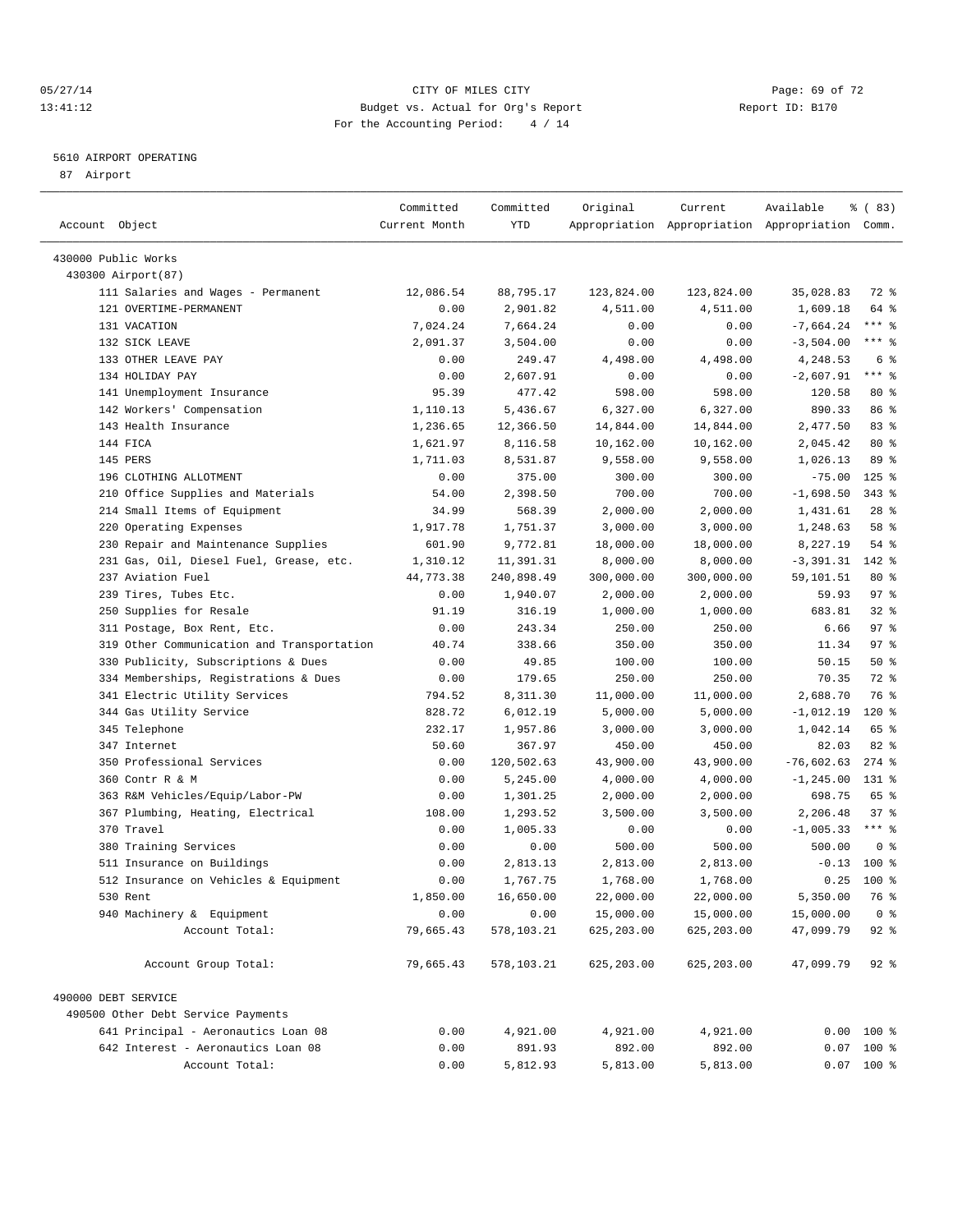#### 05/27/14 Page: 70 of 72 13:41:12 Budget vs. Actual for Org's Report Report ID: B170 For the Accounting Period: 4 / 14

#### 5610 AIRPORT OPERATING

87 Airport

| Account Object                           | Committed<br>Current Month | Committed<br><b>YTD</b> | Original   | Current<br>Appropriation Appropriation | Available<br>Appropriation | % (83)<br>Comm. |
|------------------------------------------|----------------------------|-------------------------|------------|----------------------------------------|----------------------------|-----------------|
| Account Group Total:                     | 0.00                       | 5,812.93                | 5,813.00   | 5,813.00                               |                            | $0.07$ 100 %    |
| 510000 MISCELLANEOUS                     |                            |                         |            |                                        |                            |                 |
| 510330 Comprehensive Liability Insurance |                            |                         |            |                                        |                            |                 |
| 513 Liability                            | 0.00                       | 0.00                    | 5,800.00   | 5,800.00                               | 5,800.00                   | 0 <sup>8</sup>  |
| Account Total:                           | 0.00                       | 0.00                    | 5,800.00   | 5,800.00                               | 5,800.00                   | 0 <sup>8</sup>  |
| Account Group Total:                     | 0.00                       | 0.00                    | 5,800.00   | 5,800.00                               | 5,800.00                   | 0 <sup>8</sup>  |
| 520000 OTHER FINANCING USES              |                            |                         |            |                                        |                            |                 |
| 521000 Interfund Operating Transfers Out |                            |                         |            |                                        |                            |                 |
| 820 Transfers to Other Funds             | 1,280.69                   | 12,806.90               | 15,368.00  | 15,368.00                              | 2,561.10                   | 83%             |
| Account Total:                           | 1,280.69                   | 12,806.90               | 15,368.00  | 15,368.00                              | 2,561.10                   | 83 %            |
| Account Group Total:                     | 1,280.69                   | 12,806.90               | 15,368.00  | 15,368.00                              | 2,561.10                   | 83 %            |
| Organization Total:                      | 80,946.12                  | 596,723.04              | 652,184.00 | 652,184.00                             | 55,460.96                  | 91 <sup>°</sup> |
|                                          |                            |                         |            |                                        |                            |                 |
| Fund Total:                              | 80,946.12                  | 596,723.04              | 652,184.00 | 652,184.00                             | 55,460.96 91 %             |                 |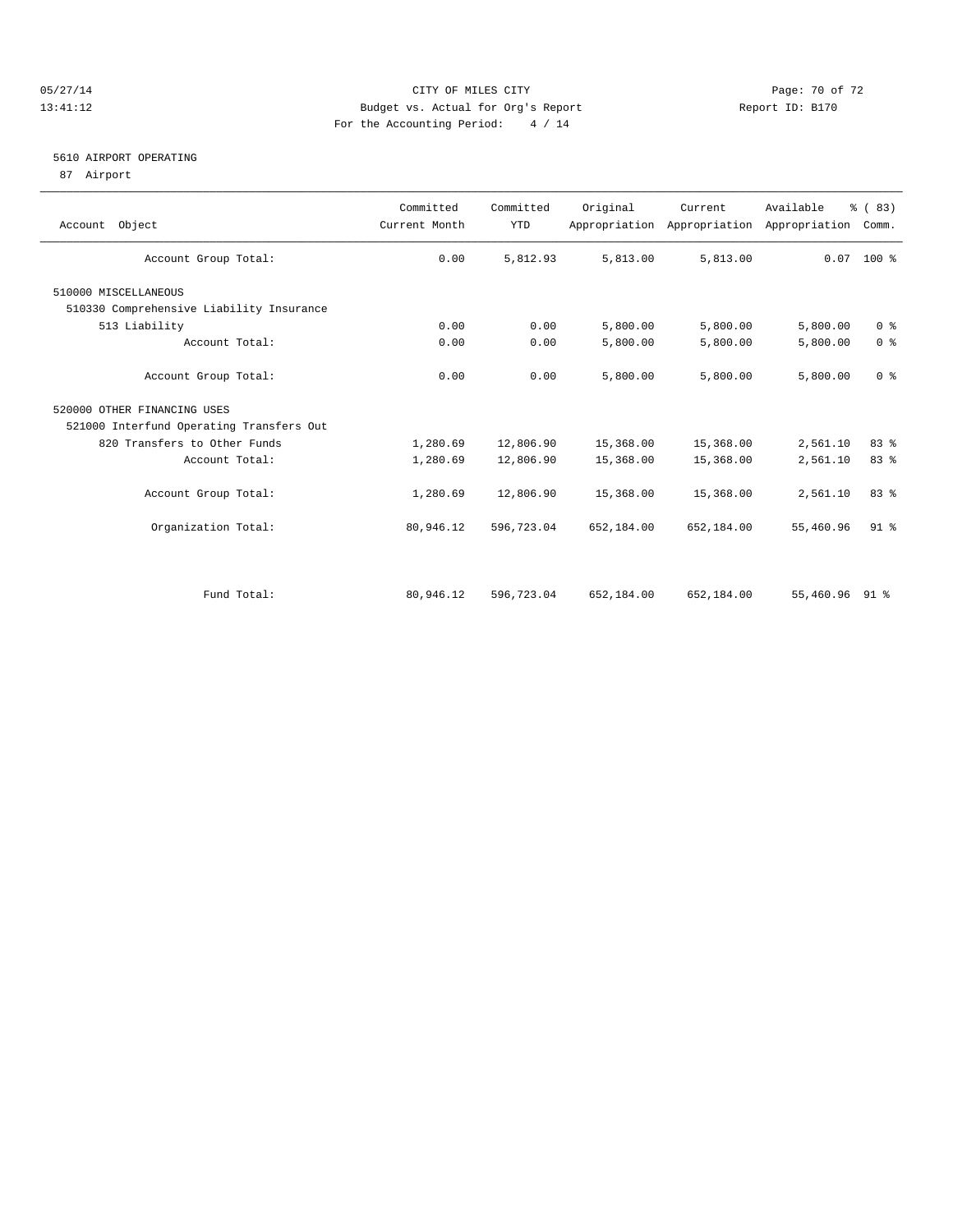#### 05/27/14 Page: 71 of 72 13:41:12 Budget vs. Actual for Org's Report Report ID: B170 For the Accounting Period: 4 / 14

————————————————————————————————————————————————————————————————————————————————————————————————————————————————————————————————————

#### 6040 PUBLIC WORKS

910 Public Works City Garage

|                                                   | Committed     | Committed    | Original   | Current    | Available                                       | % (83)          |  |
|---------------------------------------------------|---------------|--------------|------------|------------|-------------------------------------------------|-----------------|--|
| Account Object                                    | Current Month | <b>YTD</b>   |            |            | Appropriation Appropriation Appropriation Comm. |                 |  |
|                                                   |               |              |            |            |                                                 |                 |  |
| 430000 Public Works<br>430220 Operations          |               |              |            |            |                                                 |                 |  |
| 111 Salaries and Wages - Permanent                | 6,783.09      | 62, 247.38   | 69,915.00  | 69,915.00  | 7,667.62                                        | 89 %            |  |
| 121 OVERTIME-PERMANENT                            | 15.04         | 1,365.32     | 1,000.00   | 1,000.00   | $-365.32$                                       | 137 %           |  |
| 131 VACATION                                      | 100.28        | 4,273.21     | 6,000.00   | 6,000.00   | 1,726.79                                        | 71 %            |  |
| 132 SICK LEAVE                                    | 0.00          | 2,107.00     | 4,000.00   | 4,000.00   |                                                 | 53%             |  |
| 133 OTHER LEAVE PAY                               | 0.00          | 0.00         | 1,000.00   | 1,000.00   | 1,893.00<br>1,000.00                            | 0 <sup>8</sup>  |  |
| 134 HOLIDAY PAY                                   | 0.00          | 159.44       | 3,000.00   | 3,000.00   | 2,840.56                                        | 5 <sup>°</sup>  |  |
|                                                   | 31.05         | 317.07       | 383.00     | 383.00     | 65.93                                           | 83 %            |  |
| 141 Unemployment Insurance                        |               |              |            |            |                                                 | 82 %            |  |
| 142 Workers' Compensation<br>143 Health Insurance | 360.93        | 3,660.79     | 4,453.00   | 4,453.00   | 792.21                                          |                 |  |
|                                                   | 1,237.00      | 12,370.00    | 14,844.00  | 14,844.00  | 2,474.00                                        | 83%<br>82 %     |  |
| 144 FICA                                          | 520.64        | 5,318.73     | 6,507.00   | 6,507.00   | 1,188.27                                        |                 |  |
| 145 PERS                                          | 556.71        | 5,661.36     | 6,864.00   | 6,864.00   | 1,202.64                                        | $82$ $%$        |  |
| 196 CLOTHING ALLOTMENT                            | 0.00          | 300.00       | 300.00     | 300.00     | 0.00                                            | 100 %           |  |
| 210 Office Supplies and Materials                 | 0.00          | 301.40       | 500.00     | 500.00     | 198.60                                          | 60 %            |  |
| 214 Small Items of Equipment                      | 9,258.30      | 10,253.60    | 11,900.00  | 11,900.00  | 1,646.40                                        | 86 %            |  |
| 220 Operating Expenses                            | 61.86         | 893.96       | 1,800.00   | 1,800.00   | 906.04                                          | 50%             |  |
| 222 Chemicals, Lab & Med Supplies                 | 222.85        | 222.85       | 150.00     | 150.00     | $-72.85$                                        | 149 %           |  |
| 226 Clothing and Uniforms                         | 0.00          | 0.00         | 400.00     | 400.00     | 400.00                                          | 0 <sup>8</sup>  |  |
| 230 Repair and Maintenance Supplies               | 0.00          | 24.99        | 600.00     | 600.00     | 575.01                                          | 4%              |  |
| 231 Gas, Oil, Diesel Fuel, Grease, etc.           | 148.85        | 312.85       | 1,200.00   | 1,200.00   | 887.15                                          | $26$ %          |  |
| 241 Consumable Tools                              | 0.00          | 0.00         | 100.00     | 100.00     | 100.00                                          | 0 <sup>8</sup>  |  |
| 341 Electric Utility Services                     | 461.31        | 4,233.24     | 5,000.00   | 5,000.00   | 766.76                                          | 85%             |  |
| 342 Water Utility Services                        | 98.09         | 994.30       | 1,300.00   | 1,300.00   | 305.70                                          | 76 %            |  |
| 343 Sewer Utility Services                        | 60.43         | 604.30       | 750.00     | 750.00     | 145.70                                          | 81 %            |  |
| 344 Gas Utility Service                           | 315.28        | 2,001.09     | 1,800.00   | 1,800.00   | $-201.09$                                       | $111*$          |  |
| 345 Telephone                                     | 35.66         | 412.40       | 750.00     | 750.00     | 337.60                                          | 55 <sup>8</sup> |  |
| 346 Garbage Service                               | 0.00          | 71.12        | 300.00     | 300.00     | 228.88                                          | $24$ %          |  |
| 347 Internet                                      | 53.59         | 558.73       | 200.00     | 200.00     | $-358.73$                                       | $279$ $%$       |  |
| 360 Contr R & M                                   | 0.00          | 792.00       | 3,500.00   | 3,500.00   | 2,708.00                                        | 23%             |  |
| 370 Travel                                        | 0.00          | 0.00         | 200.00     | 200.00     | 200.00                                          | 0 <sup>8</sup>  |  |
| 380 Training Services                             | 0.00          | 0.00         | 100.00     | 100.00     | 100.00                                          | 0 <sup>8</sup>  |  |
| 513 Liability                                     | 0.00          | 0.00         | 1,561.00   | 1,561.00   | 1,561.00                                        | 0 <sup>8</sup>  |  |
| Account Total:                                    | 20,320.96     | 119, 457. 13 | 150,377.00 | 150,377.00 | 30,919.87                                       | 79 %            |  |
| Account Group Total:                              | 20,320.96     | 119,457.13   | 150,377.00 | 150,377.00 | 30,919.87                                       | 79 %            |  |
| 510000 MISCELLANEOUS                              |               |              |            |            |                                                 |                 |  |
| 510330 Comprehensive Liability Insurance          |               |              |            |            |                                                 |                 |  |
| 513 Liability                                     | 0.00          | 1,426.89     | 1,427.00   | 1,427.00   |                                                 | $0.11$ 100 %    |  |
| Account Total:                                    | 0.00          | 1,426.89     | 1,427.00   | 1,427.00   |                                                 | $0.11$ 100 %    |  |
|                                                   |               |              |            |            |                                                 |                 |  |
| Account Group Total:                              | 0.00          | 1,426.89     | 1,427.00   | 1,427.00   |                                                 | $0.11$ 100 %    |  |
| 520000 OTHER FINANCING USES                       |               |              |            |            |                                                 |                 |  |
| 521000 Interfund Operating Transfers Out          |               |              |            |            |                                                 |                 |  |
| 820 Transfers to Other Funds                      | 0.00          | 0.00         | 10,961.00  | 10,961.00  | 10,961.00                                       | 0 <sup>8</sup>  |  |
| Account Total:                                    | 0.00          | 0.00         | 10,961.00  | 10,961.00  | 10,961.00                                       | 0 <sup>8</sup>  |  |